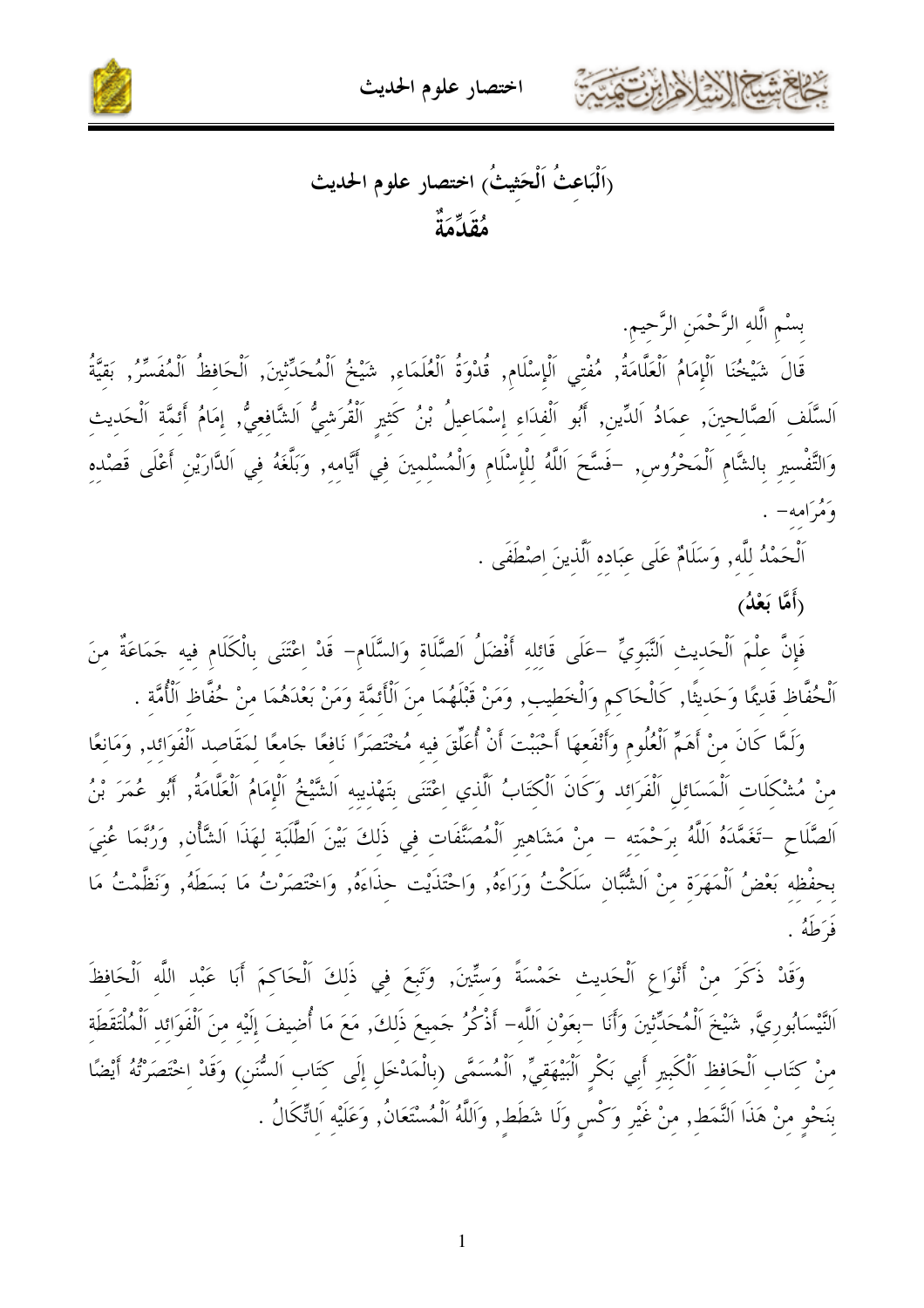





ذِكْرُ تَعْلَادِ أَنْوَاعِ اَلْحَدِيثِ: صَحِيحٌ, حَسَنٌ, ضَعيفٌ, مُسْنَدٌ, مَرْفُوعٌ, مَوْقُوفٌ, مَقْطُوعٌ, مُرْسَلٌ, مْنْقَطِعٌ, مُعْضَلٌ .

مُلزَّلَسٌ, شَاذٌّ, مُنْكَرٌ, مَا لَهُ شَاهِدٌ, زِيَادَةُ اَلثَّقَة, اَلْأَفْرَادُ . اَلْمُعَلَّلُ, اَلْمُضْطَرِبُ, اَلْمُدْرَجُ, اَلْمَوْضُوعُ, اَلْمَقْلُوبُ . مَعْرِفَةُ مَنْ تُقْبَلُ رِوَايَتُهُ, مَعْرِفَةُ كَيْفيَّة سَمَاع اَلْحَديث وَإسْمَاعه, وَأَنْوَاع اَلتَّحَمُّلِ مِنْ إجَازَة وَغَيْرِهَا . مَعْرِفَةُ كِتَابَةِ اَلْحَدِيثِ وَضَبْطِهِ, كَيْفَيَّةُ رِوَايَةِ اَلْحَدِيثِ وَشَرْطُ أَدَائه . آدَابُ اَلْمُحَدِّث, آدَابُ اَلطَّالب, مَعْرفَةُ اَلْعَالِي وَالنَّازِلِ . اَلْمَشْهُورُ, اَلْغَريبُ, اَلْعَزِيزُ, غَريبُ اَلْحَديث وَلَعَتُهُ, اَلْمُسَلْسَلُ, نَاسخُ اَلْحَديث وَمَنْسُوخُهُ . اَلْمُصَحَّفُ إِسْنَادًا وَمَتْنًا, مُخْتَلفُ اَلْحَديث, اَلْمَزيدُ في اَلْأَسَانيد . ٱلْمُرْسَلُ, مَعْرِفَةُ اَلصَّحَابَة, مَعْرِفَةُ التَّابعينَ, مَعْرِفَةُ أَكَابِرِ اَلرُّوَاةِ عَنْ اَلْأَصَاغِرِ . اَلْمُدَبَّجُ وَروَايَةُ اَلْأَقْرَانِ, مَعْرِفَةُ اَلْإِخْوَةِ وَالْأَخَوَاتِ, رِوَايَةُ اَلْآبَاءِ عَنْ الْأَبْناءِ, عَكْسُهُ . مَنْ رَوَى عَنْهُ اثْنَانِ مُتَقَلِّمٌ وَمُتَأَخَّرٌ, مَنْ لَمْ يَرْوِ عَنْهُ إِلَّا وَاحِدٌ .

مَنْ لَهُ أَسْمَاءٌ وَنُعُوتٌ مُتَعَدِّدَةٌ, اَلْمُفْرَدَاتُ مِنَ اَلْأَسْمَاءِ, مَعْرِفَةُ اَلْأَسْمَاءِ وَالْكُنَى, مَنْ عُرِفَ بِاسْمِهِ دُونَ

مَعْرِفَةُ ٱلْأَلْقَابِ, ٱلْمُؤْتَلِفِ وَالْمُخْتَلِفِ, ٱلْمُتَّفِقِ وَالْمُفْتَرِقِ, نَوْعٌ مُرَكَّبٌ مِنْ ٱلَّذَيْنِ قَبْلَهُ, نَوْعٌ آخَرُ مِنْ ذَلكَ .

مَنْ نُسِبَ إِلَى غَيْرِ أَبِيهِ, اَلْأَنْسَابُ اَلَّتِي يَخْتَلِفُ ظَاهِرُهَا وَبَاطِنُهَا, مَعْرِفَةُ اَلْمُبْهَمَاتِ, تَوَارِيخُ اَلْوَفَيَاتِ . مَعْرِفَةُ الثِّقَات وَالضُّعَفَاء, مَنْ خَلَطَ في آخر عُمْره, اَلطَّبَقَاتُ . مَعْرِفَةُ اَلْمَوَالي منَ اَلْعُلَمَاء وَالرُّوَاة, مَعْرِفَةُ بُلْدَانهمْ وَأَوْطَانهمْ .

وَهَذَا تَنْوِيعٌ مِنْ اَلشَّيْخِ أَبِي عَمْرِو وَتَرْتِيبُهُ –رَحِمَهُ اَللَّهُ–, قَالَ: وَلَيْسَ بآخر اَلْمُمْكن في ذَلكَ, فَإِنَّهُ قَابِلٌ لِلتَّنْوِيعِ إِلَى مَا لَا يُحْصَى, إِذْ لَا تَنْحَصِرُ أَحْوَالُ اَلرُّوَاةِ وَصِفَاتُهُمْ, وَأَحْوَالُ مُتُونِ اَلْحَدِيثِ وَصِفَاتُهَا .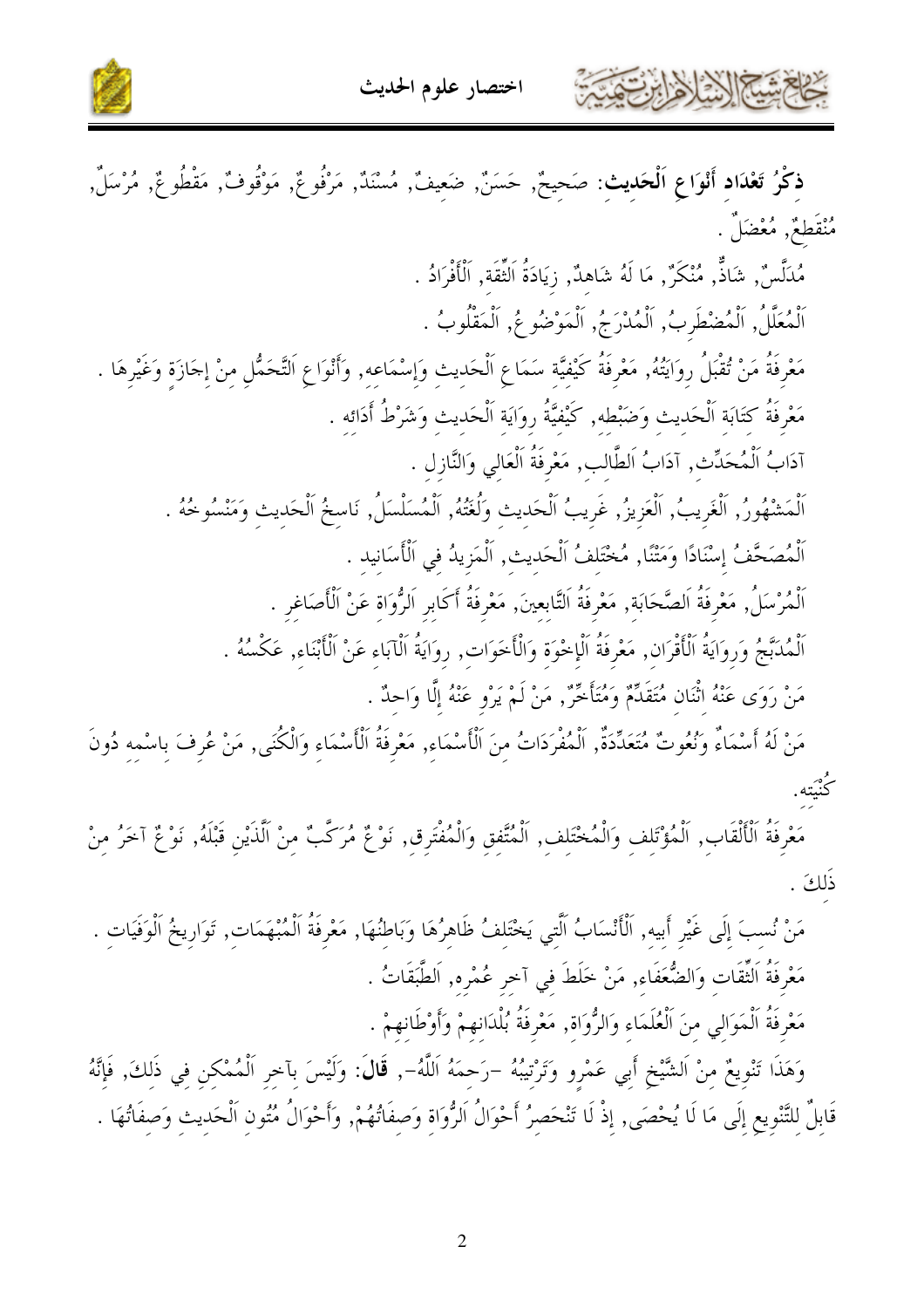



(قُلْتُ): وَفِي هَذَا كُلِّهِ نَظَرٌْ, بَلْ فِي بَسْطِهِ هَذِهِ اَلْأَنْوَاعَ إِلَى هَذَا اَلْعَدَدِ نَظَرٌ إِذْ يُمْكِنُ إِدْمَاجُ بَعْضِهَا فِي بَعْضٍ, وَكَانَ أَلْيَقَ مِمَّا ذَكَرَهُ ثُمَّ إِنَّهُ فَرَّقَ بَيْنَ مُتَمَاثِلَاتٍ مِنْهَا بَعْضَهَا عَنْ بَعْضٍ, وَكَانَ اَللَّائِقُ ذِكْرَ كُلِّ نَوْعٍ إِلَى حَانبٍ مَا يُنَاسِبُهُ .

وَنَحْنُ نُرَتِّبُ مَا نَذْكُرُهُ عَلَى مَا هُوَ اَلْأَنْسَبُ, وَرُبَّمَا أَدْمَجْنَا بَعْضَهَا فِي بَعْضٍ, طَلَبًا لِلاخْتِصَارِ وَالْمُنَاسَبَةِ وَنُنبَهُ عَلَى مُنَاقَشَاتِ لَا بُدَّ مِنْهَا, إِنْ شَاءَ اَللَّهُ –تَعَالَى– .

### اَلنَّوْغُ اَلْأَوَّلُ اَلصَّحِيحُ

تَقْسِيمُ اَلْحَديثِ إِلَى أَنْوَاعه صحَّةً وَضَعْفًا

تشكي الأخاريت

قَالَ: اعْلَمْ –عَلَّمَكَ اَللَّهُ وَإِيَّايَ– أَنَّ الْحَديثَ عِنْدَ أَهْله يَنْقَسمُ إِلَى: صَحيح وَحَسَن وَضَعيف.

(قُلْتُ) هَذَا اَلتَّقْسيمُ إنْ كَانَ بالنِّسْبَة إِلَى مَا في نَفْس اَلْأَمْرِ, فَلَيْسَ إِلَّا صَحيحٌ أَوْ ضَعيفٌ, وَإنْ كَانَ بِالنِّسْبَةِ إِلَى اصْطِلَاحِ اَلْمُحَلِّثِينَ, فَالْحَدِيثُ يَنْقَسِمُ عِنْدَهُمْ إِلَى أَكْثَرَ مِنْ ذَلِكَ, كَمَا قَدْ ذَكَرَهُ آنِفًا هُوَ وَ يَرْدُدُ وَ أَيْضًا .

تَعْرِيفُ اَلْحَديث اَلصَّحيح .

قَالَ: أَمَّا اَلْحَديثُ اَلصَّحيحُ فَهُوَ اَلْحَديثُ اَلْمُسْنَدُ اَلَّذِي يَتَّصِلُ إِسْنَادُهُ بِنَقْلِ اَلْعَدْلِ الضَّابِطِ عَنْ اَلْعَدْلِ اَلضَّابط إِلَى مُنْتَهَاهُ, وَلَا يَكُونَ شَاذًّا وَلَا مُعَلَّلًا .

ثُمَّ أَخَذَ يُبَيِّنُ فَوَائِدَهُ, وَمَا اِحْتَرَزَ بِهَا عَنْ اَلْمُرْسَلِ وَالْمُنْقَطِعِ وَالْمُعْضَلِ وَالشَّاذّ, وَمَا فِيهِ عِلَّةٌ قَادِحَةٌ <sup>(۱)</sup> وَمَا في رَاوِيه منْ نَوْعِ جَرْحٍ .

قَالَ: وَهَذَا هُوَ اَلْحَدِيثُ اَلَّذِي يُحْكَمُ لَهُ بِالصِّحَّةِ, بِلَا خِلَافٍ بَيْنَ أَهْلِ اَلْحَدِيثِ وَقَدْ يَخْتَلِفُونَ فِي بَعْضِ الْأَحَادِيثِ, لِاخْتِلَافِهِمْ فِي وُجُودِ هَذِهِ اَلْأَوْصَافِ, أَوْ فِي اشْتِرَاطِ بَعْضِهَا, كَمَا فِي الْمُرْسَلِ .

١ – سيأتـى ذكر المرسل والمنقطع والمعضل والشاذ والمعلل في الصفحات النالية.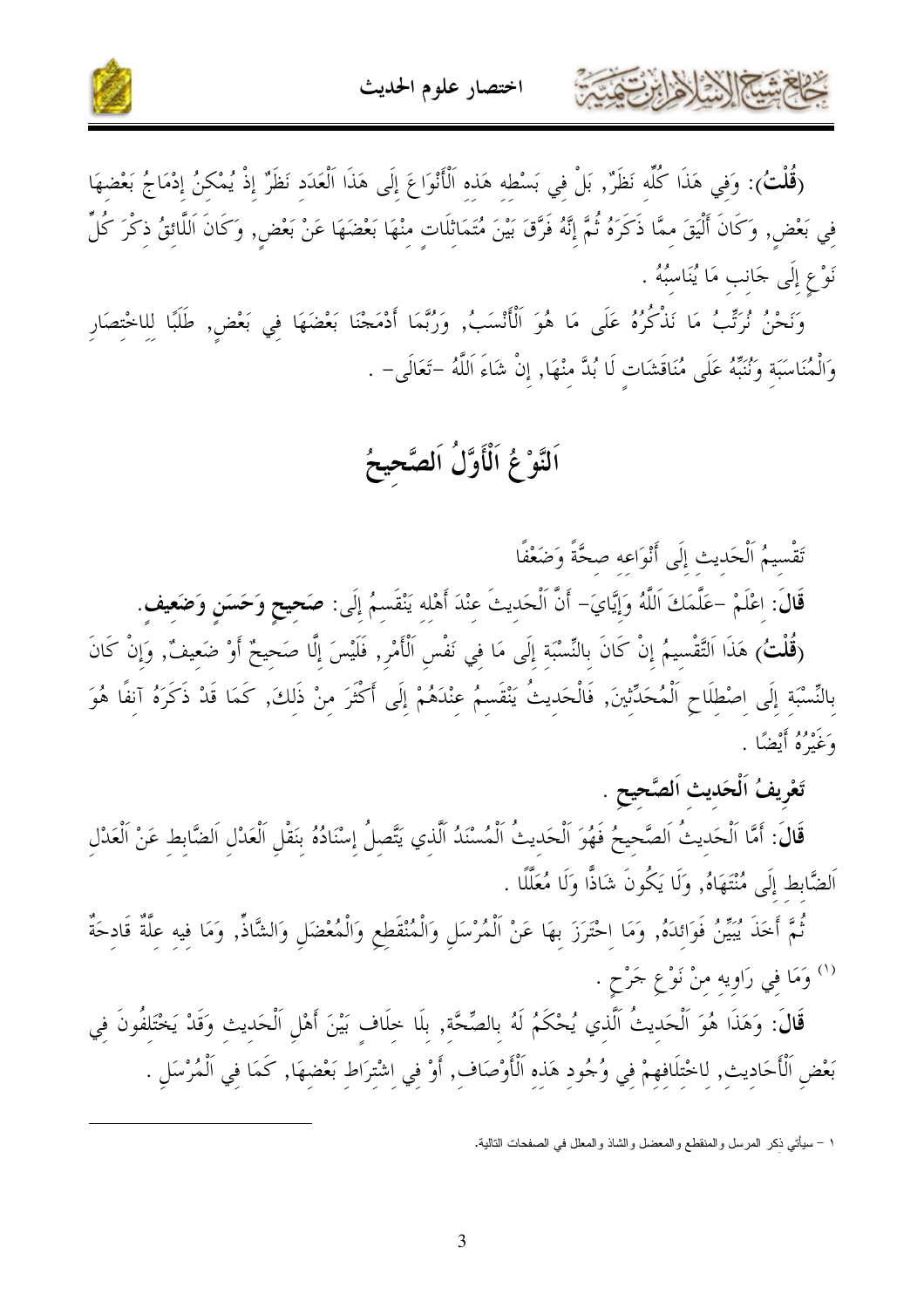



(قُلْتُ) فَحَاصِلُ حَدِّ اَلصَّحِيحِ أَنَّهُ اَلْمُتَّصِلُ سَنَدُهُ بِنَقْلِ اَلْعَدْلِ اَلضَّابِطِ عَنْ مِثْلهِ, حَتَّى يَنْتَهِيَ إِلَى رَسُولِ اَللَّهِ ﷺ أَوْ إِلَى مُنْتَهَاهُ, مِنْ صَحَابِيٍّ أَوْ مَنْ دُونَهُ, وَلَا يَكُونُ شَاذًّا, وَلَا مَرْدُودًا, وَلَا مُعَلَّلًا بِعِلَّةِ قَادحَة, وَقَدْ يَكُونُ مَشْهُورًا أَوْ غَرِيبًا .

وَهُوَ مُتَفَاوِتٌ فِي نَظَرِ اَلْحُفَّاظِ فِي مَحَالِّهِ, وَلِهَذَا أَطْلَقَ بَعْضُهُمْ أَصَحَّ اَلْأَسَانيد عَلَى بَعْضهَا فَعَنْ أَحْمَدَ وَإِسْحَاقَ أَصَحُّهَا اَلزُّهْرِيُّ عَنْ سَالِمٍ عَنْ أَبِيهِ وَقَالَ عَلِيُّ بْنُ اَلْمَدِينِيِّ والفَلَّاسُ أَصَحُّهَا مُحَمَّدُ بْنُ سيرِينَ عَنْ عُبَيْدَةَ عَنْ عَلِيٍّ وَعَنْ يَحْيَى بْنِ مَعِينِ أَصَحُّهَا اَلْأَعْمَشُ عَنْ إِبْرَاهِيمَ عَنْ عَلْقَمَةَ عَنِ ابْنِ مَسْعُودٍ وَعَنْ اَلْبُخَارِيِّ مَالِكٌ عَنْ نَافِعٍ عَنِ ابْنِ عُمَرَ وَزَادَ بَعْضُهُمْ اَلشَّافِعِيُّ عَنْ مَالِكٍ, إِذْ هُوَ أَجَلُّ مَنْ رُوِيَ عَنْهُ .

أَوَّلُ مَنْ جَمَعَ صحَاحَ اَلْحَديث

كالحشج الشاهايرتون

(فَائِدَةٌ) أَوَّلُ مَنْ اِعْتَنَى بِجَمْعِ اَلصَّحِيحِ أَبُو عُبَيْدَةَ مُحَمَّدُ بْنُ إِسْمَاعِيلَ اَلْبُخَارِيُّ, وَتَلَاهُ صَاحَبُهُ وَتلْميذُهُ أَبُو اَلْحَسَنِ مُسْلَمُ بْنُ اَلْحَجَّاجِ اَلنَّيْسَابُوريُّ فَهُمَا أَصَحُّ كُتُب اَلْحَديث وَالْبُخَاريُّ أَرْجَحُ; لأَنَّهُ اشْتَرَطَ في إخْرَاحه اَلْحَديثَ في كتَابه هَذَا أَنْ يَكُونَ اَلرَّاوي قَدْ عَاصَرَ شَيْخَهُ وَثَبَتَ عنْدَهُ سَمَاعُهُ منْهُ, وَلَمْ يَشْتَرِطْ مُسْلِمٌ اَلثَّانِيَ, بَلْ اكْتَفَى بِمُجَرَّدِ اَلْمُعَاصَرَةِ وَمِنْ هَاهُنَا يَنْفَصِلُ لَكَ اَلتّزَاعُ فِي تَرْجِيحِ تَصْحِيحِ ٱلْبُخَارِيِّ عَلَى مُسْلِمٍ, كَمَا هُوَ قَوْلُ ٱلْجُمْهُورِ, خِلَافًا لِأَبِي عَلِيٍّ اَلنَّيْسَابُورِيٍّ شَيْخِ اَلْحَاكِمِ, وَطَائِفَةِ مِنْ عُلَمَاءِ اَلْمَغْرِبِ .

تُمَّ إِنَّ اَلْبُخَارِيَّ وَمُسْلِمًا لَمْ يَلْتَزِمَا بِإِخْرَاجِ حَمِيعِ مَا يُحْكَمُ بِصِحَّتِهِ مِنَ اَلْأَحَادِيثِ, فَإِنَّهُمَا قَدْ صَحَّحَا أَحَادِيتَ لَيْسَتْ فِي كِتَابَيْهِمَا, كَمَا يَنْقُلُ التِّرْمِذِيُّ وَغَيْرُهُ عَنْ اَلْبُخَارِيِّ تَصْحِيحَ أَحَادِيتَ لَيْسَتْ عِنْدَهُ, بَلْ في اَلسُّنَن وَغَيْرِهَا .

عَدَدُ مَا فِي اَلصَّحِيحَيْنِ مِنَ اَلْحَديث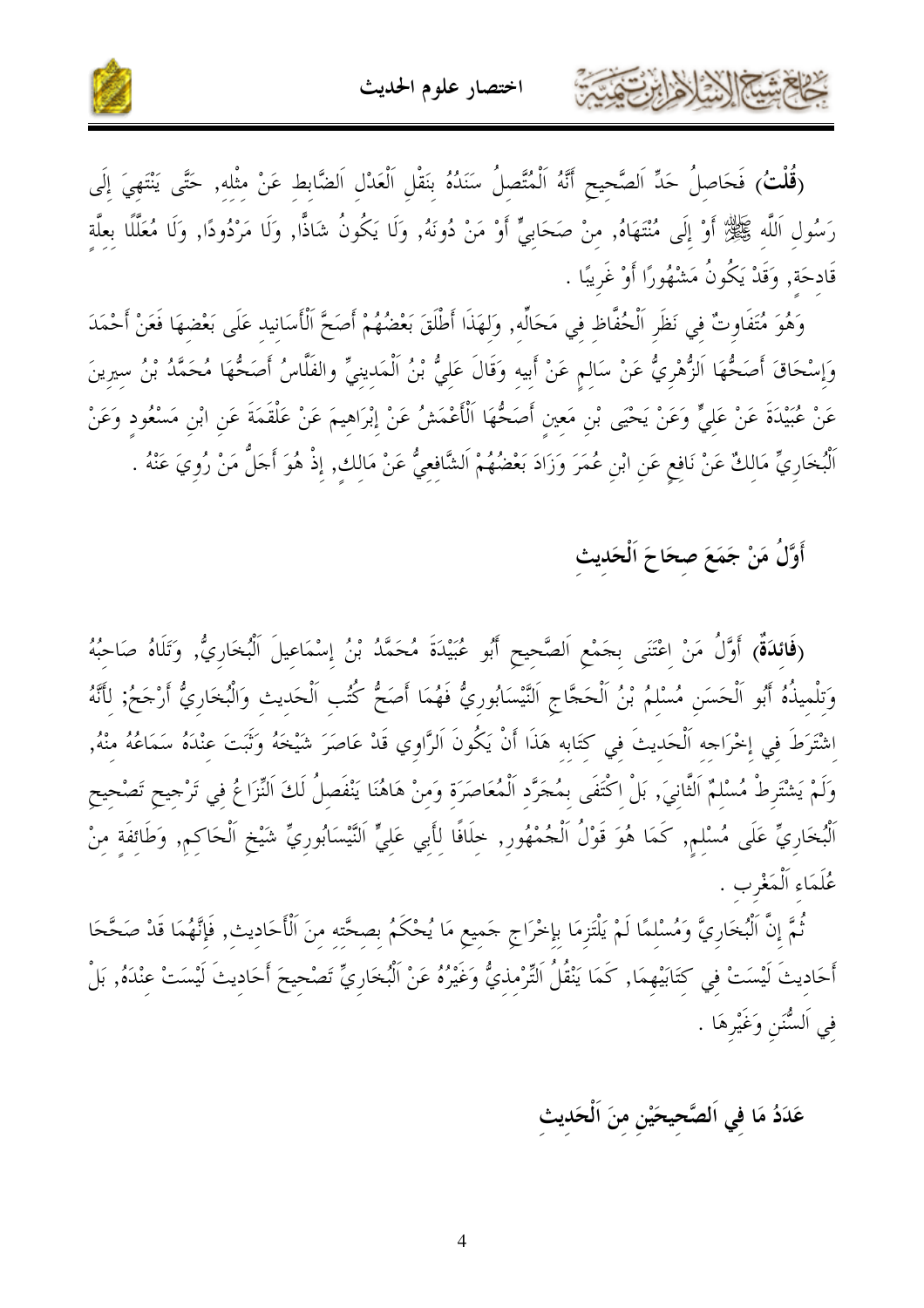

**قَالَ ابْنُ اَلصَّلَاحِ**: فَجَمِيعُ مَا فِي اَلْبُخَارِيِّ, بِالْمُكَرَّرِ سَبْعَةُ آلَاف حَديث وَمِائَتَان وَخَمْسَةٌ وَسَبْعُونَ<br>حَدِيثًا وَبِغَيْرِ اَلْمُكَرَّرِ أَرْبَعَةُ آلَافٍ وَجَمِيعُ مَا فِي صَحِيحٍ مُسْلِمٍ بِ

اَلزِّيَادَاتُ عَلَى اَلصَّحِيحَيْنِ

كالحشيج الشاهايرت

وَقَدْ قَالَ اَلْحَافِظُ أَبُو عَبْدِ اللَّهِ مُحَمَّدُ بْنُ يَعْقُوبَ بْنِ اَلْأَخْرَمِ: قَلَّ مَا يَفُوتُ اَلْبُخَارِيَّ وَمُسْلِمًا مِنَ اَلْأَحَاديث اَلصَّحيحَة .

وَقَدْ نَاقَشَهُ إِبْنُ اَلصَّلَاحِ فِي ذَلِكَ, فَإِنَّ اَلْحَاكِمَ قَدْ إسْتَدْرَكَ عَلَيْهِمَا أَحَادِيتَ كَثِيرَةً, وَإِنْ كَانَ فِي بَعْضهَا مَقَالٌ, إِلَّا أَنَّهُ يَصْفُو لَهُ شَيْءٌ كَثيرٌ .

(قُلْتُ) فِي هَذَا نَظَرٌ, فَإِنَّهُ يُلْزِمُهُمَا بِإِحْرَاجِ أَحَادِيتَ لَا تَلْزَمُهُمَا, لِضَعْفِ رُوَاتِهِمَا عِنْدَهُمَا, أَوْ لتَعْلَيلهِمَا ذَلكَ وَاَللَّهُ أَعْلَمُ .

َ وَقَدْ خُرِّجَتْ كُتُبٌ كَثِيرَةٌ عَلَى اَلصَّحِيحَيْنِ, يُؤْخَذُ مِنْهَا زِيَادَاتٌ مُفِيدَةٌ, وَأَسَانِيدُ جَيِّدَةٌ, كَصَحِيحِ<br>أَبِي عَوَانَةَ, وَأَبِي بَكْرٍ اَلْإِسْمَاعِيلِيٍّ <sup>(١)</sup> وَالْبُرْقَانِيِّ, وَأَبِي نُعَ وَمُثْوِنًا .

١ – جاء في ندريب الراوي ص ٥٦ ما يلي: "وموضوع المستخرج كما قال العرِ اقي: أن يأتي المصنف إلى الكتاب فيخرِّج أحاديثه بأسانيد لنفسه من غير طريق صاحب الكتاب، فيجتمع معه في شيخه أو من فوقه. قال شيخ الإسلام: وشرطه أن لا يصل إلى شيخ أبعد حتى يفقد سندا يوصله إلى الأقرب إلا لعذر من علو أو زيادة مهمة. قال: ولذلك يقول أبو عوانة في مستخرَجه على مسلم بعد أن يسوق طرق مسلم كلها: من هنا لمخرجه، ثم يسوق أسانيد يجتمع فيها مع مسلم فيمن فوق ذلك، وربما قال: من هنا لم يخرِّجاه، قال: ولا يُظن أنه يعني البخاري ومسلما، فإني استقربت صنيعه في ذلك فوجدته إنما يعني مسلما، وأبا الفضل أحمد بن سلمة، فإنه كان قرين مسلم، وصنف مثل مسلم، وربما أسقط المستخرج أحاديث لم يجد له بها سندا برتضيه، وربما ذكرها من طريق صاحب الكتاب، ثم إن المستخرجات المذكورة (لم يلتزم فيها موافقتهما) أي: الصحيحين (في الألفاظ)؛ لأنهم إنما يرون بالألفاظ التي وقعت لهم عن شيوخهم (فحصل فيها تفاوت) قليل (في اللفظ و) في (المعنى) أقل".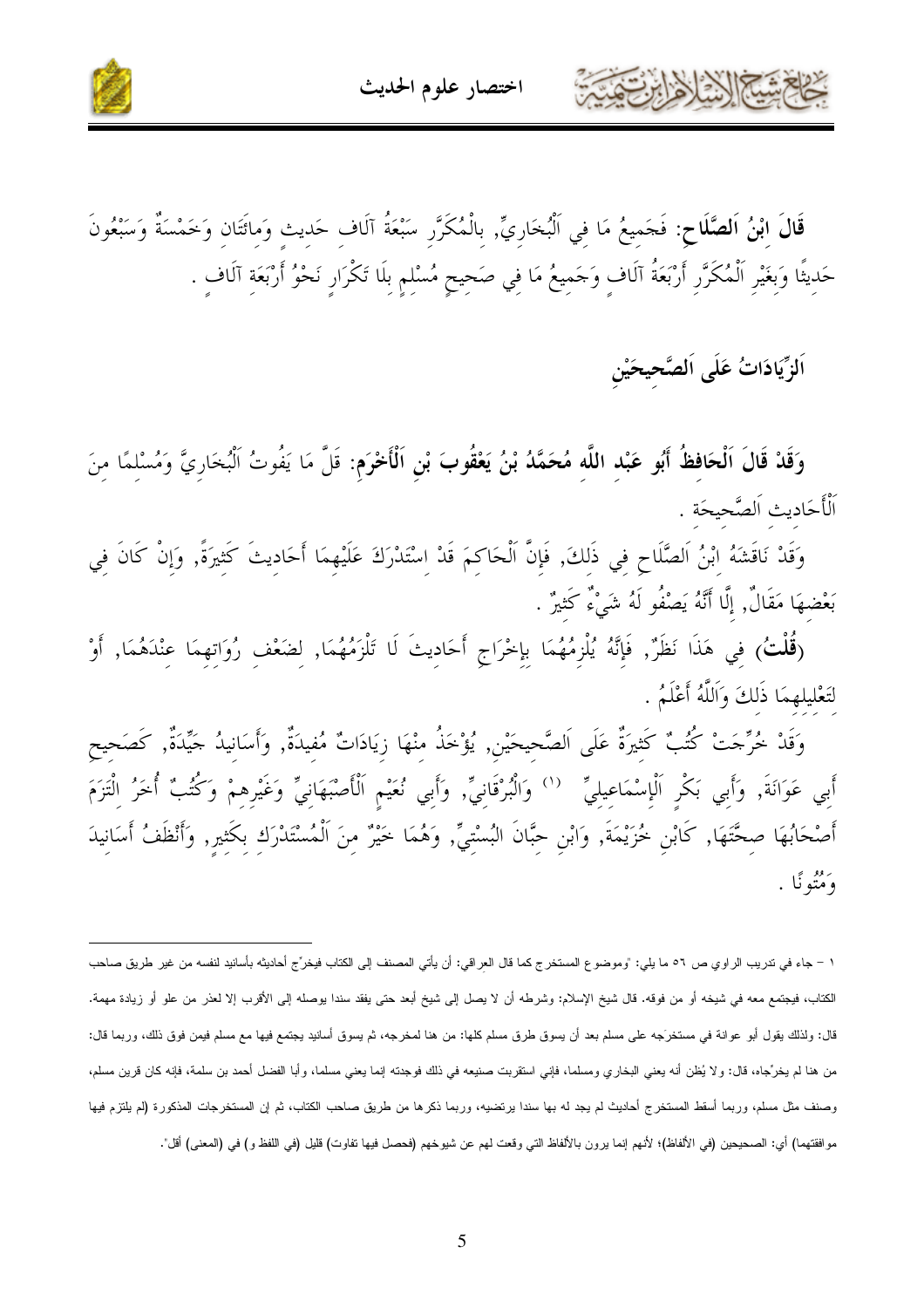

حمشا الأخلاءاين



وَكَذَلِكَ يُوجَدُ فِي مُسْنَدِ الْإِمَامِ أَحْمَدَ مِنَ الْأَسَانِيدِ وَالْمُتُونِ شَيْءٌ كَثِيرٌ مِمَّا يُوَازِي كَثِيرًا مِنْ أَحَادِيثِ مُسْلِم, بَلْ وَالْبُخَارِيِّ أَيْضًا, وَلَيْسَتْ عِنْدَهُمَا, وَلَا عِنْدَ أَحَدِهِمَا, بَلْ وَلَمْ يُخَرِّجْهُ أَحَدٌ مِنْ أَصْحَابِ ٱلْكُنُبِ ٱلْأَرْبَعَة, وَهُمْ أَبُو دَاوُدَ, وَاَلتِّرْمذيُّ, وَالنَّسَائيُّ, وَابْنُ مَاجَهْ .

وَكَذَلِكَ يُوحَدُ فِي مُعْجَمَيْ اَلطَّبَرَانِيِّ اَلْكَبِيرِ وَالْأَوْسَطِ, وَمَسْنَدَيْ أَبِي يَعْلَى وَالْبَزّارِ, وَغَيْرِ ذَلِكَ مِنَ اَلْمَسَانيد وَالْمَعَاجم وَالْفَوَائد وَالْأَجْزَاء مَا يَتَمَكَّنُ اَلْمُتَبَحِّرُ في هَذَا اَلشَّأْن منَ اَلْحُكْم بصحَّة كَثير منْهُ, بَعْدَ اَلنَّظَرِ فِي حَالٍ رِجَالِهِ, وَسَلَامَتِهِ مِنْ اَلتَّعْلِيلِ اَلْمُفْسِدِ ۚ (') وَيَجُوزُ لَهُ اَلْإِقْدَامُ عَلَى ذَلِكَ, وَإِنْ لَمْ يَنُصَّ عَلَى صحَّته حَافظٌ قَبْلَهُ, مُوَافَقَةً للشَّيْخِ أَبِي زَكَرِيَّا يَحْيَى اَلنَّوَوِيِّ, وَخلَافًا للشَّيْخ أبي عَمْرو .

وَقَدْ حَمَعَ الشَّيْخُ ضِيَاءُ اَلدِّينِ مُحَمَّدُ بْنُ عَبْدِ اَلْوَاحِدِ اَلْمَقْدسيُّ في ذَلكَ كتَابًا سَمَّاهُ (اَلْمُخْتَارَةَ) وَلَمْ يَتِمَّ, كَانَ بَعْضُ اَلْحُفَّاظِ مِنْ مَشَايِخِنَا يُرَجِّحُهُ عَلَى مُسْتَدْرَكِ اَلْحَاكِمِ وَاَللَّهُ أَعْلَمُ .

وَقَدْ جَمَعَ اَلشَّيْخُ أَبُو عَمْرو ابْنُ اَلصَّلَاحٍ عَلَى اَلْحَاكم في مُسْتَدْرَكه فَقَالَ وَهُوَ وَاسعُ اَلْخَطْو في شَرْحِ اَلصَّحيح, مُتَسَاهلٌ بالْقَضَاء به, فَالْأَوْلَى أَنْ يَتَوَسَّطَ في أَمْرِه, فَمَا لَمْ نَجِدْ فيه تَصْحيحًا لغَيْره منَ اَلْأَئِمَّةِ, ، فَإِنْ لَمْ يَكُنْ صَحِيحًا, فَهُوَ حَسَنٌ يُحْتَجُّ به, إِلَّا أَنْ تَظْهَرَ فِيه عِلَّةٌ تُوجِبُ ضَعْفَهُ  $^{(7)}$  .

(قُلْتُ) في هَذَا اَلْكتَاب أَنْوَاعٌ منَ اَلْحَديث كَثيرَةٌ, فيه اَلصَّحيحُ اَلْمُسْتَدْرَكُ, وَهُوَ قَليلٌ, وَفيه صَحيحٌ قَدْ خَرَّجَهُ ٱلْبُخَارِيُّ وَمُسْلَمٌ أَوْ أَحَدُهُمَا, لَمْ يَعْلَمْ به اَلْحَاكمُ وَفيه اَلْحَسَنُ وَالضَّعيفُ وَالْمَوْضُوعُ أَيْضًا

١ – جَمَعَ الحافظ الهَيْثمي (العنوفى سنة ٨٠٧) زوائد سنة كتب، وهي مسند أحمد وأبي يَعْلى والبزار ومعاجم الطبراني الثلاثة: الكبير والأوسط والصغير على الكتب الستة، أي: ما رواه هؤلاء الأئمة الأربعة في كتبهم زائدا على ما في الكتب الستة المعروفة، وهي الصحيحان والسنن الأربعة. فكان كتابا حافلا نافعا، سماه (مَجمع الزرائد)، وقد طُبع بمصر سنة ١٣٥٢ في ١٠مجلدات كبار . ونكلم فيه على إسناد كل حديث، مع نسبته إلى من رواه منهم.

٢ – قال السيوطي في ندريب الراوي ص٥٣: "قال البدر بن جماعة: والصواب أنه يُتَتَبع ويحكم عليه بما يليق بحاله من الحُسن أو الصحة أو الضعف، ووافقه العراقي .<br>وقال: إن حكمه عليه بالحُسن فقط تحكُّم، قال إلا أن ابن الصلاح قال ذلك بناء على رأيه، أنه قد انقصحيح في هذه الأعصار , فليس لأحد أن يصححه، فلهذا قطع النظر عن الكشف عليه.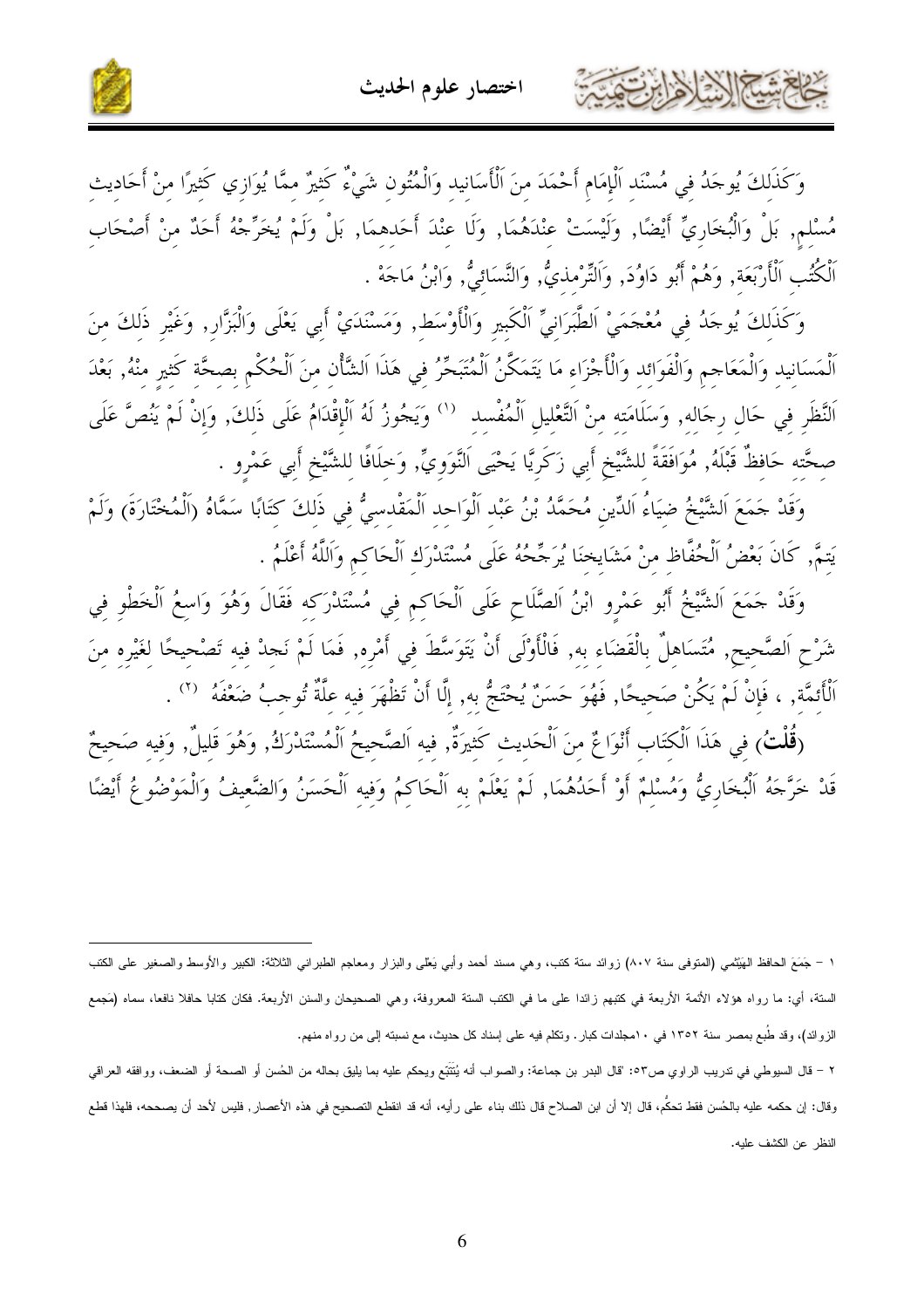



وَقَدْ اِحْتَصَرَهُ شَيْخُنَا أَبُو عَبْدِ اللَّهِ اَلذَّهَبِيُّ, وَبَيَّنَ هَذَا كُلَّهُ, وَحَمَعَ فيهِ جُزْءًا كَبِيرًا مِمَّا وَقَعَ فِيهِ مِنَ اَلْمَوْضُوعَاتِ, وَذَلِكَ يُقَارِبُ مِائَةَ حَدِيثِ وَاَللَّهُ أَعْلَمُ  $\hspace{.05cm}$  .

مَسَائلُ تَتَعَلَّقُ بِالْحَدِيثِ اَلصَّحِيح

مُوَطَّأُ مَالك

(تَنْبِيهُ) قَوْلُ اَلْإِمَامِ مُحَمَّدِ بْنِ إِدْرِيسَ اَلشَّافِعِيٍّ –رَحِمَهُ اَللَّهُ–: "لَا أَعْلَمُ كِتَابًا فِي اَلْعِلْمِ أَكْثَرَ صَوَابًا مِنْ كِتَابٍ مَالِكٍ", إِنَّمَا قَالَهُ قَبْلَ اَلْبُخَارِيٍّ وَمُسْلِمٍ وَقَدْ كَانَتْ كُتُبٌ كَثيرَةٌ مُصَنَّفَةٌ في ذَلكَ اَلْوَقْت في اَلسُّنَنِ, لِابْنِ جُرَيْحٍ, وَابْنِ إِسْحَاقَ –غَيْرَ اَلسِّيرَةِ– وَلِأَبِي قُرَّةَ مُوسَى بْنِ طَارِقٍ اَلزَّبِيدِيِّ, وَمُصَنَّفُ عَبْدِ اَلرَّازِقِ بْنِ هَمَّامٍ, وَغَيْرُ ذَلِكَ .

وَكَانَ كِتَابُ مَالِكٍ, وَهُوَ (اَلْمُوَطَّأُ) أَحَلُّهَا وَأَعْظَمُهَا نَفْعًا, وَإِنْ كَانَ بَعْضُهَا أَكْبَرَ حَجْمًا منْهُ وَأَكْثَرَ أَحَاديثَ وَقَدْ طَلَبَ اَلْمَنْصُورُ منَ اَلْإِمَام مَالك أَنْ يَجْمَعَ النَّاسَ عَلَى كتَابه, فَلَمْ يُجبْهُ إلَى ذَلكَ وَذَلكَ منْ تَمَامٍ عِلْمِهِ وَاتِّصَافِهِ بِالْإِنْصَافِ, وَقَالَ "إِنَّ اَلنَّاسَ قَدْ جَمَعُوا وَاطَّلَعُوا عَلَى أشْيَاءَ لَمْ نَطَّلعْ عَلَيْهَا" .

وَقَدْ اعْتَنَى اَلنَّاسُ بِكَتَابِهِ (اَلْمُوَطَّأْ) وَعَلَّقُوا عَلَيْهِ كُنُبًا جَمَّةً وَمِنْ أَجْوَد ذَلكَ كَتَابَا (التَّمْهيد), وَ(اَلاسْتِذْكَارِ), لِلشَّيْخِ أَبِي عُمَرَ ابْنِ عَبْدِ اَلْبَرِّ اَلنَّمْرِيِّ اَلْقُرْطُبِيِّ, –رَحِمَهُ اَللَّهُ– هَذَا مَعَ مَا فِيهِ مِنَ ٱلْأَحَادِيثِ ٱلْمُتَّصِلَةِ اَلصَّحِيحَةِ وَالْمُرْسَلَةِ وَالْمُنْقَطِعَةِ, وَالْبَلَاغَاتِ اَللَّاتِي لَا تَكَادُ تُوجَدُ مُسْنَدَةً إِلَّا عَلَى نُدُورِ

إطْلَاقُ اسْمِ "اَلصَّحِيحِ" عَلَى اَلتِّرْمذيِّ وَالنَّسَائِيِّ

١ – قال السيوطي في ندريب الراوي ص٥٢. "قال شيخ الإسلام: وإنما وقع للحاكم التساهل؛ لأنه سوّد الكتاب لينقَّحه فأعجلته المَنية، قال: وقد وجدت في قريب نصف الجزء الثاني من تجزئة ستة من المستدرك، إلى هنا. انتهى إملاء الحاكم، ثم قال: وما عدا ذلك من الكتاب لا يؤخذ عنه إلا بطريق الإجازة. فمن أكبر أصحابه وأكثر الناس له ملازمة البيهقي، وهو إذا ساق عنه في غير المُمْلي شيئا لا يذكره إلا بالإجازة قال: والتساهل في القدر المُمْلي قليل جدا بالنسبة إلى ما بعده.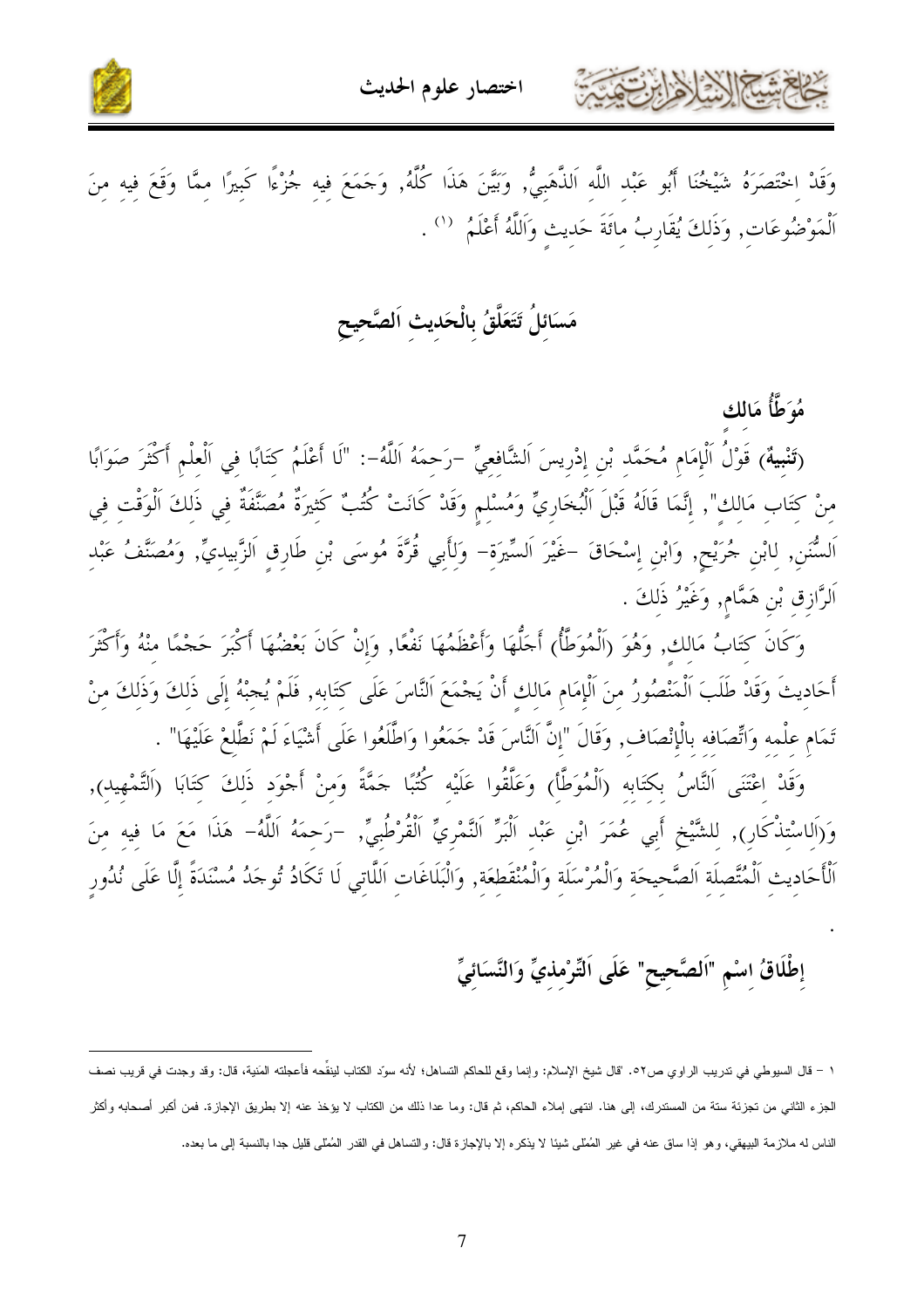



وَكَانَ اَلْحَاكِمُ أَبُو عَبْدِ اللَّهِ وَالْخَطِيبُ اَلْبَغْدَادِيُّ يُسَمِّيَانِ كِتَابَ اَلتِّرْمذيِّ "اَلْجَامِعَ اَلصَّحِيحَ" وَهَذَا تَسَاهُلٌ منْهُمَا فَإِنَّ فيه أَحَاديتَ كَثيرَةً مُنْكَرَةً وَقَوْلُ اَلْحَافظِ أَبِي عَلِيٍّ بْنِ اَلسَّكَنِ, وَكَذَا اَلْخَطِيبُ اَلْبَغْدَادِيُّ فِي كِتَابِ اَلسُّنَنِ لِلنَّسَائِيِّ إِنَّهُ صَحِيحٌ, فِيهِ نَظَرٌ وَإِنَّ لَهُ شَرْطًا فِي اَلرِّجَالِ أَشَدُّ مِنْ شَرْطٍ مُسْلِمٍ غَيْرَ مُسَلَّم, فَإِنَّ فيه رِجَالًا مَجْهُولينَ إِمَّا عَيْنًا أَوْ حَالًا, وَفِيهِمْ اَلْمَجْرُوحُ, وَفِيهِ أَحَادِيثُ ضَعِيفَةٌ وَمُعَلَّلَةٌ وَمُنْكَرَةٌ, كَمَا نَبَّهْنَا عَلَيْه في (اَلْأَحْكَام اَلْكَبِير) .

مُسْنَدُ اَلْإِمَامِ أَحْمَدَ

كالحشيم الأخراء بتعدي

وَأَمَّا قَوْلُ اَلْحَافظ أَبي مُوسَى مُحَمَّد بْنِ أَبي بَكْرِ اَلْمَدِينِيِّ عَنْ مُسْنَد اَلْإِمَام أَحْمَدَ: إنَّهُ صَحِيحٌ, فَقَوْلٌ ضَعيفٌ, فَإِنَّ فيه أَحَاديثَ ضَعيفَةً, بَلْ وَمَوْضُوعَةً, كَأَحَادِيثِ فَضَائِلِ مَرْوٍ, وَعَسْقَلَانَ, وَالْبَرْثِ اَلْأَحْمَرِ عِنْدَ حِمْصٍ, وَغَيْرِ ذَلِكَ, كَمَا قَدْ نَبَّهَ عَلَيْهِ طَائِفَةٌ مِنَ اَلْحُفَّاظِ .

نُّمَّ إِنَّ اَلْإِمَامَ أَحْمَدَ قَدْ فَاتَهُ فِي كِتَابِهِ هَذَا –مَعَ أَنَّهُ لَا يُوَازِيهِ مُسْنَدٌ فِي كَثْرَته وَحُسْنِ سِيَاقَته– أَحَادِيتُ كَثِيرَةٌ حِدًّا, بَلْ قَدْ قِيلَ إِنَّهُ لَمْ يَقَعْ لَهُ حَمَاعَةٌ مِنْ اَلصَّحَابَةِ اَلّذِينَ فِي اَلصَّحِيحَيْنِ قَرِيبًا مِنْ مِائَتَيْنِ

(اَلْكُتُبُ اَلْخَمْسَةُ وَغَيْرُهَا)

وَهَكَذَا قَوْلُ اَلْحَافظ أَبي طَاهرِ اَلسَّلَفيِّ في اَلْأُصُولِ اَلْخَمْسَةِ, يَعْنِي اَلْبُخَارِيَّ وَمُسْلِمًا وَسُنَنَ أَبي دَاوُدَ وَالتِّرْمذيِّ وَالنَّسَائيِّ إنَّهُ اتَّفَقَ عَلَى صحَّتهَا عُلَمَاءُ اَلْمَشْرِق وَالْمَغْرِب تَسَاهُلٌ منْهُ وَقَدْ أَنْكَرَهُ ابْنُ اَلصَّلَاحِ وَغَيْرُهُ قَالَ ابْنُ اَلصَّلَاحٍ وَهِيَ ذَلِكَ أَعْلَى رُتْبَةً مِنْ كُتُبِ اَلْمَسَانِيد كَمُسْنَد عَبْد بْنِ حُمَيْد, وَالدَّارِمِيّ, وَأَحْمَدَ بْنِ حَنْبَلٍ, وَأَبِي يَعْلَى, وَالْبَزَّارِ, وَأَبِي دَاوُدَ اَلطَّيَالسيٍّ, وَالْحَسَنِ بْنِ سُفْيَانَ, وَإسْحَاقَ بْن رَاهْوَيْه, وَعُبَيْد اَللَّه بْنِ مُوسَى, وَغَيْرِهمْ; لأَنَّهُمْ يَذْكُرُونَ عَنْ كُلِّ صَحَابِيٍّ مَا يَقَعُ لَهُمْ مِنْ حَديثه .

اَلتَّعْليقَاتُ اَلَّتى فى اَلصَّحيحَيْن

وَتَكَلَّمَ اَلشَّيْخُ أَبُو عَمْرِو عَلَى اَلتَّعْلِيقَاتِ اَلْوَاقِعَةِ فِي صَحِيحِ اَلْبُخَارِيِّ, وَفِي مُسْلِمٍ أَيْضًا, لَكِنَّهَا قَلِيلَةٌ, قيلَ إِنَّهَا أَرْبَعَةَ عَشَرَ مَوْضُوعًا .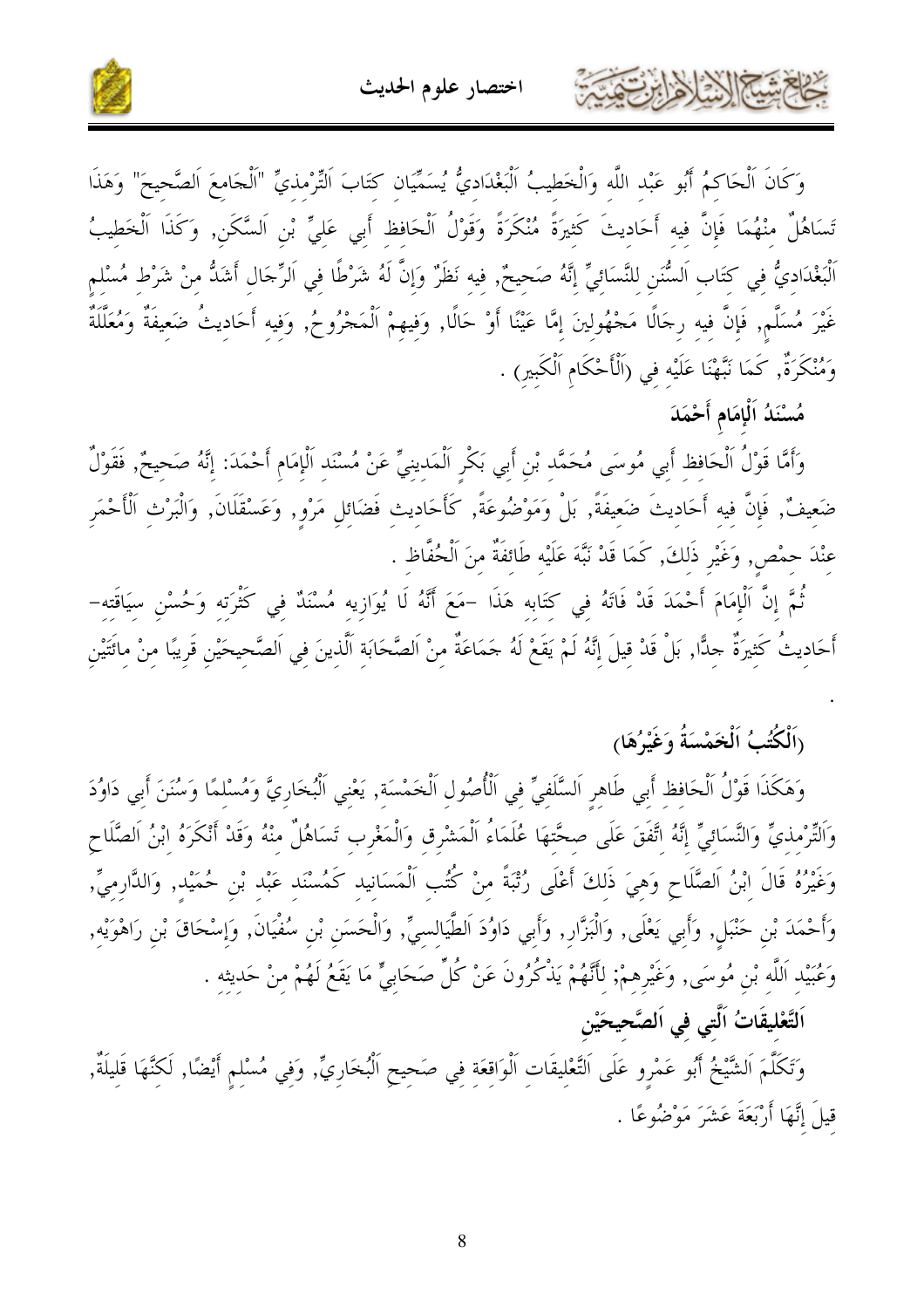

وَحَاصِلُ اَلْأَهْرِ : أَنَّ مَا عَلَّقَهُ اَلْبُخَارِيُّ بِصِيغَةِ اَلْجَزْمِ فَصَحِيحٌ إِلَى مَنْ عَلَّقَهُ عَنْهُ, ثُمَّ النَّظَرُ فِيمَا بَعْدَ ذَلِكَ وَمَا كَانَ مِنْهَا بِصِيغَةِ اَلتَّمْرِيضِ <sup>(١)</sup> فَلَا يُسْتَفَادُ مِنْهَا صِحَّةٌ وَلَا تُنَافِيهَا أَيْضًا; لِأَنَّهُ وَقَعَ مِنْ ذَلِكَ كَذَلكَ وَهُوَ صَحيحٌ, وَرُبَّمَا رَوَاهُ مُسْلَمٌ .

وَمَا كَانَ مِنْ التَّعْلِيقَاتِ صَحِيحًا فَلَيْسَ مِنْ نَمَطِ اَلصَّحِيحِ اَلْمُسْنَدِ فِيهِ, لِأَنَّهُ قَدْ وَسَمَ كِتَابَهُ (بِالْجَامِعِ ٱلْمُسْنَدِ اَلصَّحِيحِ اَلْمُخْتَصَرِ فِي أُمُورِ رَسُولِ اَللَّهِ ﷺ وَسُنَنِهِ وَأَيَّامِهِ) .

فَأَمَّا إِذَا قَالَ اَلْبُخَارِيُّ "قَالَ لَنَا" أَوْ "قَالَ لِي فُلَانٌ كَذَا", أَوْ "زَادَنِي" وَنَحْوَ ذَلِكَ, فَهُوَ مُتَّصِلٌ عِنْدَ ٱلْأَكْثَرِ .

وَحَكَى إِبْنُ اَلصَّلَاحِ عَنْ بَعْضٍ اَلْمَغَارِبَةِ أَنَّهُ تَعْلِيقٌ أَيْضًا, يَذْكُرُهُ لِلاسْتشْهَاد لَا للاعْتمَاد, وَيَكُونُ قَدْ سَمعَهُ في اَلْمُذَاكَرَة .

١ – قال السيوطي في تدريب الراوي ص٦٠–٦١: "(ما رَوَيَاه) أي: الشيخان (بالإسناد المتصل فهو المحكوم بصحته، وأما ما حذف من مبتدأ إسناده واحد أو أكثر) وهو المعلق، وهو في البخاري كثير جدا، كما نقدم عدده، وفي مسلم في موضوع واحد في التيمم، حيث قال: وروى الليث بن سعد، فذكر حديث أبي الجهم بن الصِّمة: أقبل رسول الله حملي الله عليه وسلم– من نحو بئر جمل … …الحديث. وفيه أيضا موضوعان في الحدود والبيوع رواهما بالتعليق عن الليث بعد روايتهما بالاتصال، وفيه بعد ذلك أربعة عشر موضوعا كل حديث منها رواه متصلا ثم عقّبه بقوله: ورواه فلان. وأكثر ما في البخاري من ذلك موصول في موضوع آخر من كتابه، وإنما أورده معلقا اختصارا ومجانبة للنكرار، والذي لم يوصله في موضوع أخر مائة وستون حديثا، وصلها شيخ الإسلام في تأليف لطيف سمّاه "التوفيق" وله في جميع التعليق والمتابعات والموقوفات كتاب جليل بالأسانيد سماه "تعليق التعليق" واختصره بلا أسانيد في كتاب أخر سماه "التثمويق إلى وصل الممهم من التعليق" (فما كان منه بصيغة الجزم كقال وفعل وأمر وروى وذكر فلان فهو حكم بصحته عن المضاف إليه)؛ لأنه لا يستجيز أن يجزم بذلك عنه إلا وقد صح عنده عنه، لكن لا يحكم بصحته الحديث مطلقا، بل يتوقف على النظر فيمن أبرز من رجاله، وذلك أقسام: أحدها: ما يلتحق بشرطه، والسبب في عدم إيصاله إما الاستغناء بغيره عنه، مع إفادة الإشارة إليه وعدم إهماله بإيراده معلقا اختصارا، وإما كونه لم يسمعه من شيخه، أو سمعه مذاكرة، أو شك في سماعه، فما رأى أنه يسوقه مساق الأصول، ومن أمثلة ذلك قوله في الوكالة: قال عثمان بن الهيثم: حدثنا عون حديثنا محمد بن سيرين عن أبي هريرة قال: وكَلني رسول الله حملـى الله عليه وسلم– بزكاة رمضـان. …الحديث، وأورده في فضـائل القرآن وذكر اپليس، ولم يقل في موضع منها حدثنا عثمان، فالظاهر عدم سماعه له منه. قال شيخ الإسلام: وقد استعمل هذه الصيغة فيما لم يسمعه من مشايخه في عدة أحاديث، فيوردها منهم بصيغة قال فلان، ثم يوردها في موضع آخر بواسطة بينه وبينهم، كما قال في التاريخ: قال إبراهيم بن موسى: حدثنا هشام بن يوسف فذكر حديثا، ثم يقول: حنثونى بهذا عن إبراهيم قال: ولكن ليس ذلك مطَّردا في كل ما أورد بهذه الصيغة، لكن مع هذا الاحتمال لا يجمُل حمل ما أورده بهذه الصيغة على أنه سمعه من شيوخه".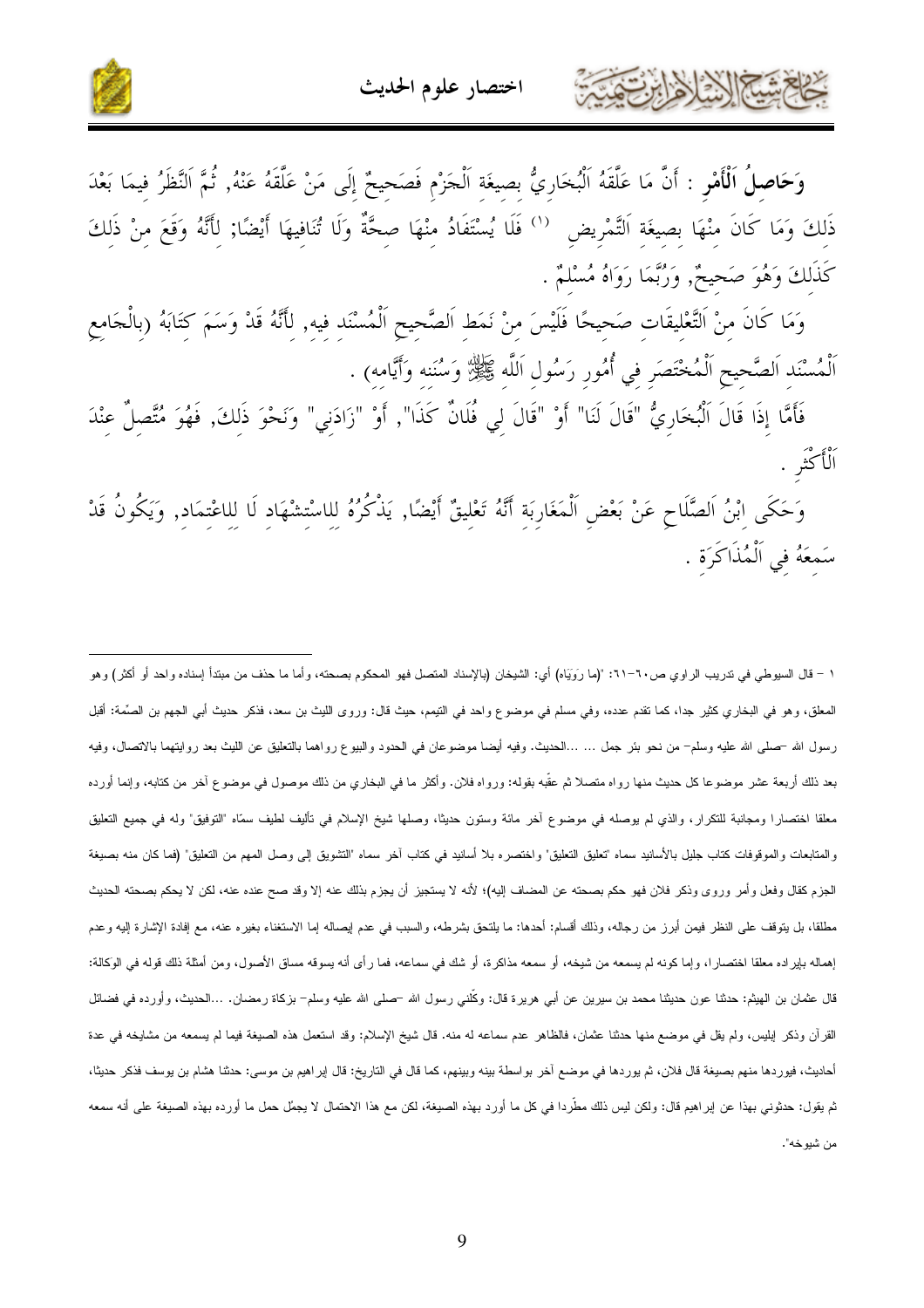EHN NROZE



وَقَدْ رَدَّهَا ابْنُ اَلصَّلَاح, فَإِنَّ اَلْحَافظَ أَبَا حَعْفَرِ بْنَ حَمْدَانَ قَالَ: إِذَا قَالَ اَلْبُخَارِيُّ "وَقَالَ لِي فُلَانٌ" فَهُوَ ممَّا سَمعَهُ عَرَضًا وَمُنَاوَلَةً .

وَأَنْكُرَ ابْنُ اَلصَّلَاحٍ عَلَى ابْنِ حَرْمٍ رَدَّهُ حَدِيتَ اَلْمَلَاهِي حَيْتُ قَالَ فِيهِ اَلْبُخَارِيٌّ "وَقَالَ هِشَامُ بْنُ عَمَّارِ" وَقَالَ أَحْطَأَ ابْنُ حَزْمٍ مِنْ وُجُوهِ, فَإِنَّهُ ثَابِتٌ مِنْ حَدِيثٍ هِشَامٍ بْنِ عَمَّارٍ .

(قُلْتُ) وَقَدْ رَوَاهُ أَحْمَدُ فِي مُسْنَدِهِ, وَأَبُو دَاوُدَ فِي سُنَنِهِ وَخَرَّجَهُ البُرْقَانِيُّ فِي صَحيحهِ, وَغَيْرُ وَاحِدِ, مُسْنَدًا مُتَّصِلًا إِلَى هِشَامٍ بْنِ عَمَّارٍ وَشَيْخِهِ أَيْضًا, كَمَا بَيّْنَاهُ فِي كِتَابٍ (اَلْأَحْكَامٖ), وَلِلَّهِ اَلْحَمْدُ .

نُمَّ حَكَى أَنَّ الْأَئمَّةَ تَلَقَّتْ هَذَيْنِ اَلْكَتَابَيْنِ بِالْقَبُولِ, سوَى أَحْرُف يَسيرَة, انْتَقَدَهَا بَعْضُ اَلْحُفَّاظِ, كَالدَّارَقُطْنِيٍّ وَغَيْرِهِ, ثُمَّ اسْتُنْبطَ منْ ذَلكَ الْقَطْعُ بصحَّة مَا فيهمَا مِنَ اَلْأَحَادِيث; لأَنَّ الْأُمَّةَ مَعْصُومَةٌ عَنْ اَلْخَطَأَ, فَمَا ظَنَّتْ صحَّتُهُ وَوَجَبَ عَلَيْهَا اَلْعَمَلُ به, لَا بُدَّ وَأَنْ يَكُونَ صَحيحًا في نَفْس الْأَمْر وَهَذَا جَيِّدٌ .

وَقَدْ خَالَفَ في هَذه اَلْمَسْأَلَة اَلشَّيْخُ مُحْيي اَلدِّين اَلنَّوَويُّ, وَقَالَ لَا يُسْتَفَادُ اَلْقَطْعُ بالصِّحَّة منْ ذَلكَ .

(قُلْتُ) وَأَنَا مَعَ ابْنِ اَلصَّلَاحِ فيمَا عَوَّلَ عَلَيْه وَأَرْشَدَ إِلَيْه وَاَللَّهُ أَعْلَمُ "حَاشيَةٌ" ثُمَّ وَقَفْتُ بَعْدَ هَذَا عَلَى كَلَام لشَيْخنَا اَلْعَلَّامَة ابْن تَيْميَّةَ, مَضْمُونُهُ أَنَّهُ نَقَلَ اَلْقَطْعَ بِالْحَديث اَلَّذي تَلَقَّنْهُ اَلْأُمَّةُ بِالْقَبُول عَنْ حَمَاعَات منَ الْأَئمَّة منْهُمْ الْقَاضي عَبْدُ اَلْوَهَّاب اَلْمَالكيُّ, وَالشَّيْخُ أَبُو حَامد الْإِسْفَرَايينيُّ وَالْقَاضي أَبُو اَلطَّيِّب اَلطَّبَرِيُّ, وَالشَّيْخُ أَبُو إِسْحَاقَ اَلشِّيرَازِيُّ مِنْ اَلشَّافعيَّة, وَابْنُ حَامِد, وَأَبُو يَعْلَى بْنُ اَلْفَرَّاء, وَأَبُو اَلْخَطَّاب, وَابْنُ الزَّاغُونيِّ, وَأَمْثَالُهُمْ منَ اَلْحَنَابِلَة, وَشَمْسُ اَلْأَئمَّة السَّرَخْسيُّ منَ اَلْحَنَفيَّة قَالَ "وَهُوَ قَوْلُ أَكْثَر أَهْل اَلْكَلَامِ مِنَ اَلْأَشْعَرِيَّةِ وَغَيْرِهِمْ كَأَبِي إِسْحَاقَ الْإِسْفَرَايِينِيٍّ, وَابْنِ فُورَكِ **قَالَ** وَهُوَ مَذْهَبُ أَهْلِ اَلْحَدِيثِ قَاطِبَةً وَمَذْهَبُ اَلسَّلَف عَامَّةً" .

وَهُوَ مَعْنَى مَا ذَكَرَهُ ابْنُ اَلصَّلَاحِ اسْتنْبَاطًا فَوَافَقَ فيه هَؤُلَاء اَلْأَئمَّةُ.

اَلنَّوْعُ اَلثَّاني اَلْحَسَنُ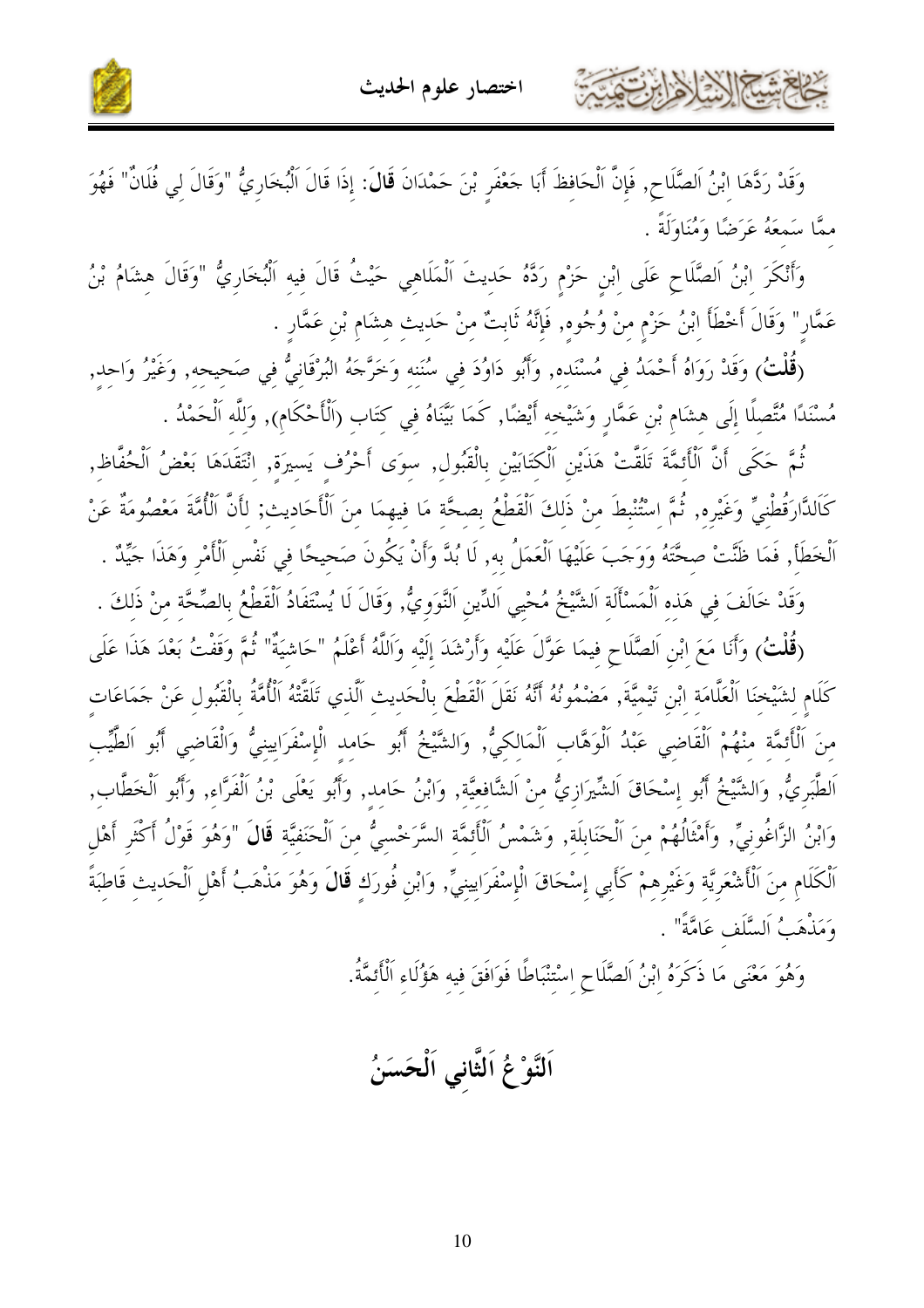

وَهُوَ فِي اَلِاحْتجَاج به كَالصَّحيح عنْدَ اَلْجُمْهُور

كالحمشة الأوابرت

وَهَذَا اَلنَّوْعُ لَمَّا كَانَ وَسَطًا بَيْنَ اَلصَّحِيحِ وَالضَّعِيفِ فِي نَظَرِ اَلنَّاظِرِ, لَا فِي نَفْسِ اَلْأَمْرِ، عَسُرَ اَلتَّعْبِيرُ عَنْهُ وَضَبْطُهُ عَلَى كَثِيرٍ مِنْ أَهْلِ هَذِهِ اَلصِّنَاعَةِ وَذَلِكَ; لِأَنَّهُ نِسْبِيٌّ, شَيْءٌ يَنْقَدِحُ عِنْهُ اَلْحَافِظِ, رُبَّمَا تَقْصُرُ عَبَارَيْهُ عَنْهُ .

وَقَدْ تَجَشَّمَ كَثيرٌ منْهُمْ حَدَّهُ فَقَالَ اَلْخَطَّابِيُّ هُوَ مَا عُرِفَ مَخْرَجُهُ وَاشْتُهِرَ رِجَالُهُ, قَالَ: وَعَلَيْهِ مَدَارُ أَكْثَرِ اَلْحَديث, وَهُوَ اَلَّذي يَقْبَلُهُ أَكْثَرُ اَلْعُلَمَاء, وَيَسْتَعْملُهُ عَامَّةُ الْفُقَهَاء .

(قُلْتُ) فَإِنْ كَانَ اَلْمُعَرِّفُ هُوَ قَوْلُهُ "مَا عُرِفَ مَخْرَجُهُ وَاشْتُهِرَ رِجَالُهُ, فَالْحَديثُ اَلصَّحيحُ كَذَلكَ, بَلْ وَالضَّعِيفُ وَإِنْ كَانَ بَقيَّةُ اَلْكَلَامِ منْ تَمَامِ اَلْحَدٍّ, فَلَيْسَ هَذَا اَلَّذي ذَكَرَهُ مُسَلَّمًا لَهُ أَنَّ أَكْثَرَ اَلْحَديث منَ قَبيلِ الْحسَانِ, وَلَا هُوَ اَلَّذي يَقْبَلُهُ أَكْثَرُ الْعُلَمَاءِ وَيَسْتَعْمَلُهُ عَامَّةُ الْفُقَهَاء .

تَعْرِيفُ التِّرْمذيِّ للْحَديث اَلْحَسَن

قَالَ ابْنُ اَلصَّلَاحٍ: وَرُوِّينَا عَنْ التِّرْمِذِيِّ أَنَّهُ يُرِيدُ بِالْحَسَنِ أَنْ يَكُونَ فِي إِسْنَادِهِ مَنْ يُتَّهَمُ بِالْكَذِبِ, وَلَا يَكُونَ حَدِيثًا شَاذًّا, وَيُرْوَى مِنْ غَيْرِ وَجْهِ نَحْوُ ذَلكَ .

وَهَذَا إِذَا كَانَ قَدْ رُوِيَ عَنْ التِّرْمِذِيِّ أَنَّهُ قَالَهُ, فَفِي أَيِّ كِتَابٍ لَهُ قَالَهُ؟ وَأَيْنَ إِسْنَادُهُ عَنْهُ؟ وَإِنْ كَانَ قَدْ فُهِمَ مِنْ اصْطِلَاحِهِ فِي كِتَابِهِ "اَلْجَامِعِ" فَلَيْسَ ذَلِكَ بِصَحِيحٍ, فَإِنَّهُ يَقُولُ فِي كَثيرٍ مِنَ اَلْأَحَادِيثِ: هَذَا حَديثٌ حَسَنٌ غَريبٌ, لَا نَعْرِفُهُ إِلَّا منْ هَذَا اَلْوَجْه .

(تَعْرِيفَاتٌ أُخْرَى للْحَسَنِ)

قَالَ اَلشَّيْخُ عَمْرُو بْنُ اَلصَّلَاحِ –رَحِمَهُ اَللَّهُ–: وَقَالَ بَعْضُ اَلْمُتَأَخِّرِينَ اَلْحَديثُ اَلّذي فيه ضَعْفٌ قَريبٌ مُحْتَمَلٌ, هُوَ اَلْحَديثُ اَلْحَسَنُ, وَيَصْلُحُ للْعَمَلِ به .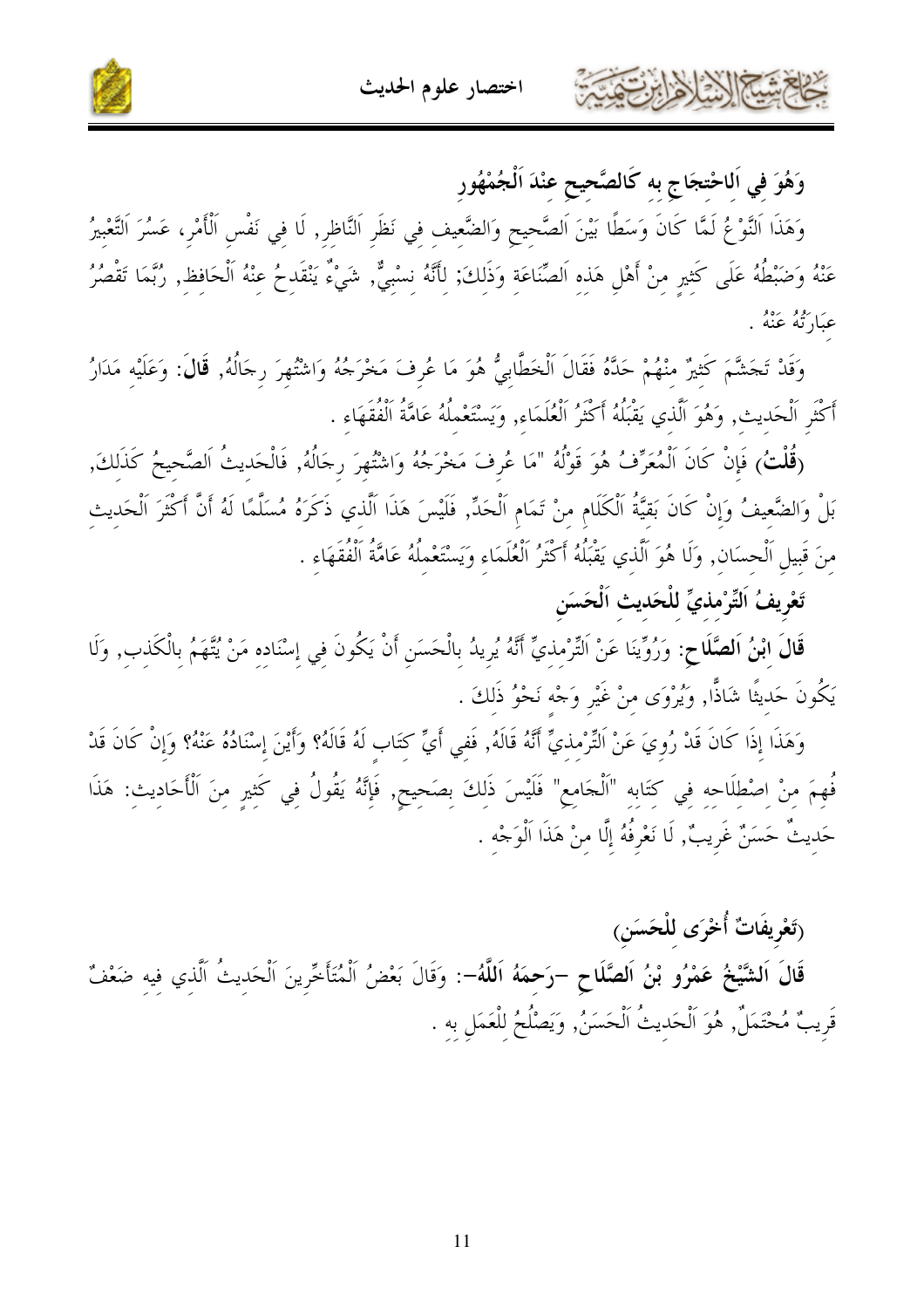

تُمَّ قَالَ اَلشَّيْخُ: وَكُلُّ هَذَا مُسْتَبْهِمٌ لَا يَشْفي اَلْغَليلَ, وَلَيْسَ فيمَا ذَكَرَهُ التِّرْمذيُّ وَالْخَطَّابيُّ مَا يَفْصلُ اَلْحَسَنَ عَنْ اَلصَّحِيحِ, وَقَدْ أَمْعَنْتُ اَلنَّظَرَ فِي ذَلِكَ وَالْبَحْثَ, فَتَنَقَّحَ لِي وَاتَّضَحَ أَنَّ الْحَليثَ اَلْحَسَنَ قسْمَان:

(أَحَمُهُمَا) اَلْحَدِيتُ اَلَّذِي لَا يَخْلُو رِجَالُ إِسْنَاده منْ مَسْتُورِ لَمْ تَتَحَقَّقْ أَهْلَيَّتُه, غَيْرَ أَنَّهُ لَيْسَ مُغَفَّلًا كَثِيرَ الْخَطَأَ, وَلَا هُوَ مُتَّهَمٌّ بِالْكَذِب, وَيَكُونُ مَتْنُ اَلْحَدِيث قَدْ رُوِيَ مِثْلُهُ أَوْ نَحْوُهُ مِنْ وَجْهِ آخَرَ, فَيَخْرُجُ بذَلكَ عَنْ كَوْنه شَاذًّا أَوْ مُنْكَرًا ثُمَّ قَالَ وَكَلَامُ اَلتِّرْمذيِّ عَلَى هَذَا اَلْقسْم يُتَنَزَّلُ .

(قُلْتُ) لَا يُمْكنُ تَنْزِيلُهُ لمَا ذَكَرْنَاهُ عَنْهُ وَاَللَّهُ أَعْلَمُ .

كالحمشة الأوارت

قَالَ (اَلْقسْمُ اَلثَّاني) أَنْ يَكُونَ رَاوِيه منَ اَلْمَشْهُورِينَ بالصِّدْق وَالْأَمَانَة وَلَمْ يَبْلُغْ دَرَجَةَ رِجَالِ اَلصَّحِيح فِي اَلْحفْظِ وَالْإِتْقَانِ, وَلَا يُعَدُّ مَا يَنْفَرِدُ بِهِ مُنْكَرًا, وَلَا يَكُونُ اَلْمَتْنُ شَاذًا وَلَا مُعَلَّلًا قَالَ وَعَلَى هَذَا يُتَنَزَّلُ كَلَامُ اَلْخَطَّابِيٍّ, قَالَ وَاَلَّذي ذَكَرْنَاهُ يَجْمَعُ بَيْنَ كَلَامَيْهِمَا .

قَالَ اَلشَّيْخُ أَبُو عَمْرو: لَا يَلْزَمُ منْ وُرُود اَلْحَديث منْ طُرُق مُتَعَدِّدَة كَحَديث ﴿ اَلْأَذُنَان منْ الرَّأْس ﴾ أَنْ يَكُونَ حَسَنًا; لأَنَّ الضَّعْفَ يَتَفَاوَتُ, فَمنْهُ مَا لَا يَزُولُ بِالْمُتَابَعَات, يَعْني لَا يُؤَثّر كَوْنُهُ تَابعًا أَوْ مَتْبُوعًا, كَروَايَة اَلْكَذَّابِينَ وَالْمَتْرُوكينَ, وَمنْهُ ضَعْفٌ يَزُولُ بِالْمُتَابَعَة, كَمَا إذَا كَانَ رَاويه سَيّئَ اَلْحفْظ, أَوْ رَوَى اَلْحَدِيتَ مُرْسَلًا, فَإِنَّ اَلْمُتَابَعَةَ تَنْفَعُ حِينَئذٍ, وَيُرْفَعُ اَلْحَدِيتُ عَنْ حَضِيضٍ اَلضَّعْفِ إِلَى أَوْجِ اَلْحُسْنِ أَوْ اَلصِّحَّة وَاَللَّهُ أَعْلَمُ .

رَالتِّرْمذيُّ أَصْلٌ في مَعْرفَة اَلْحَديث اَلْحَسَن)

قَالَ وَكتَابُ اَلتِّرْمذيٍّ أَصْلٌ في مَعْرفَة اَلْحَديث اَلْحَسَن, وَهُوَ اَلَّذي نَوَّهَ بذكْره, وَيُوحَدُ في كَلَام غَيْره منْ مَشَايخه, كَأَحْمَدَ, وَالْبُخَارِيِّ, وَكَذَا مَنْ بَعْدَهُ, كَاَلدَّارَقُطْنيٍّ . (أَبُو دَاوُدَ منْ مَظَانٍّ اَلْحَديث اَلْحَسَن)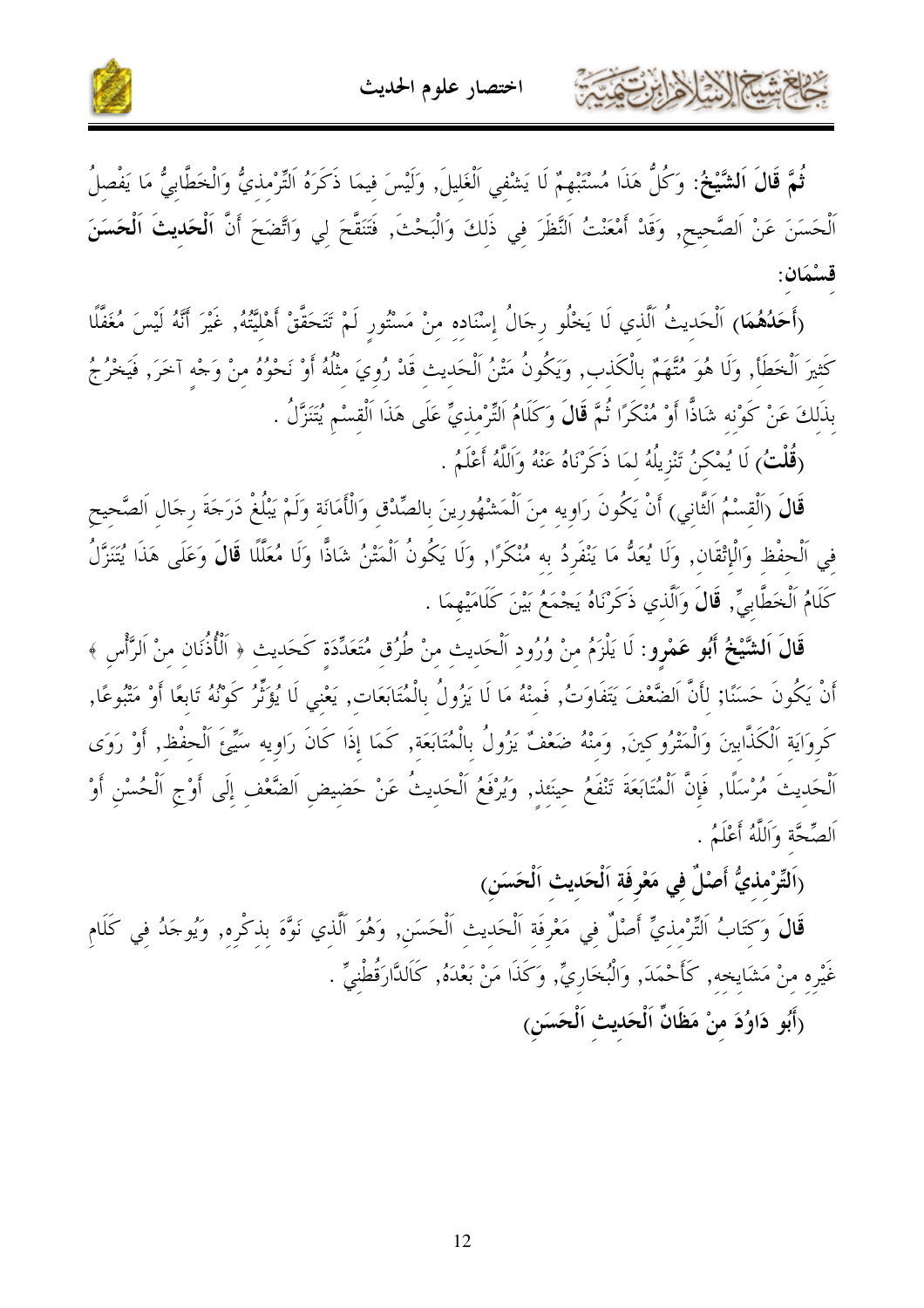



قَالَ: وَمنْ مَظَانِّه سُنَنُ أَبي دَاوُدَ, رُوِّينَا عَنْهُ أَنَّهُ قَالَ: ذَكَرْتُ اَلصَّحِيحَ وَمَا يُشْبهُهُ وَيُقَارِبُهُ, وَمَا كَانَ فيه وَهَنٌ شَديدٌ بَيَّنتُهُ, وَمَا لَمْ أَذْكُرْ فيه شَيْئًا فَهُوَ صَالِحٌ, وَبَعْضُهَا أَصَحُّ مِنْ بَعْضِ قَالَ: وَرُوِيَ عَنْهُ أَنَّهُ يَذْكُرُ في كُلِّ بَاب أَصَحَّ مَا عَرَفَهُ فيه .

(قُلْتُ) وَيُرْوَى عَنْهُ أَنَّهُ قَالَ: وَمَا سَكَتَ عَنْهُ هُوَ حَسَنٌ .

قَالَ ابْنُ اَلصَّلَاحٍ : فَمَا وَجَدْنَاهُ فِي كِتَابِهِ مَذْكُورًا مُطْلَقًا وَلَيْسَ فِي وَاحِدٍ مِنْ اَلصَّحِيحَيْنِ, وَلَا نَصَّ عَلَى صحَّته أَحَلٌ, فَهُوَ حَسَنٌ عِنْدَ أَبِي دَاوُدَ .

(قُلْتُ) اَلرِّوَايَاتُ عَنْ أَبِي دَاوُدَ بِكِتَابِهِ (اَلسُّنَنِ) كَثِيرَةٌ جِدًّا, وَيُوجَدُ فِي بَعْضهَا مِنَ اَلْكَلَامِ, بَلْ وَالْأَحَادِيثِ, مَا لَيْسَ فِي اَلْأُخْرَى وَلِأَبِي عُبَيْدِ الْآجُرِّيِّ عَنْهُ أَسْئِلَةٌ فِي اَلْجَرْح وَالتَّعْديلِ, وَالتَّصْحِيح وَالتَّعْلِيلِ, كِتَابٌ مُفيدٌ وَمنْ ذَلِكَ أَحَادِيثُ وَرِجَالٌ قَدْ ذَكَرَهَا فِي سُنَنِه فَقَوْلُهُ وَمَا سَكَتَ عَلَيْه فَهُوَ حَسَنٌ, مَا سَكَتَ عَلَيْه في سُنَنه فَقَطْ؟ أَوْ مُطْلَقًا؟ هَذَا ممَّا يَنْبَغي اَلتَّنْبِيهُ عَلَيْهِ وَالتَّيَقُّطُ لَهُ .

كتَابُ اَلْمَصَابِيحِ لِلْبَغَوِيِّ

كالحشم الشلاطارتون

قَالَ: وَمَا يَذْكُرُهُ اَلْبَغَوِيُّ فِي كِتَابِهِ (اَلْمَصَابِيحِ) مِنْ أَنَّ اَلصَّحِيحَ مَا أَخْرَجَاهُ أَوْ أَحَدُهُمَا, وَأَنَّ اَلْحَسَنَ مَا رَوَاهُ أَبُو دَاوُدَ وَاَلتِّرْمذيُّ وَأَشْبَاهُهُمَا, فَهُوَ اصْطلَاحٌ خَاصٌّ, لَا يُعْرَفُ إلَّا لَهُ وَقَدْ أَنْكَرَ عَلَيْه اَلنَّوَويُّ ذَلِكَ لِمَا فِي بَعْضِهِمَا مِنَ اَلْأَحَادِيثِ اَلْمُنْكَرَةِ .

صحَّةُ اَلْإِسْنَاد لَا يَلْزَمُ منْهَا صحَّةُ اَلْحَديث .

قَالَ: وَالْحُكْمُ بِالصِّحَّةِ أَوْ اَلْحُسْنِ عَلَى اَلْإِسْنَادِ لَا يَلْزَمُ مِنْهُ اَلْحُكْمُ بِذَلِكَ عَلَى اَلْمَتْنِ, إِذْ قَدْ يَكُونُ شَاذًّا أَوْ مُعَلَّلًا .

قَوْلُ اَلتِّرْمذيِّ حَسَنٌ صَحِيحٌ .

قَالَ: وَأَمَّا قَوْلُ اَلتِّرْمذيِّ "هَذَا حَسَنٌ صَحِيحٌ" فَمُشْكِلٌ; لِأَنَّ اَلْجَمْعَ بَيْنَهُمَا فِي حَديث وَاحِد كَالْمُتَعَذِّرِ, فَمِنْهُمْ مَنْ قَالَ ذَلِكَ بِاعْتِبَارِ إِسْنَادَيْنِ حَسَنٍ وَصَحِيحٍ .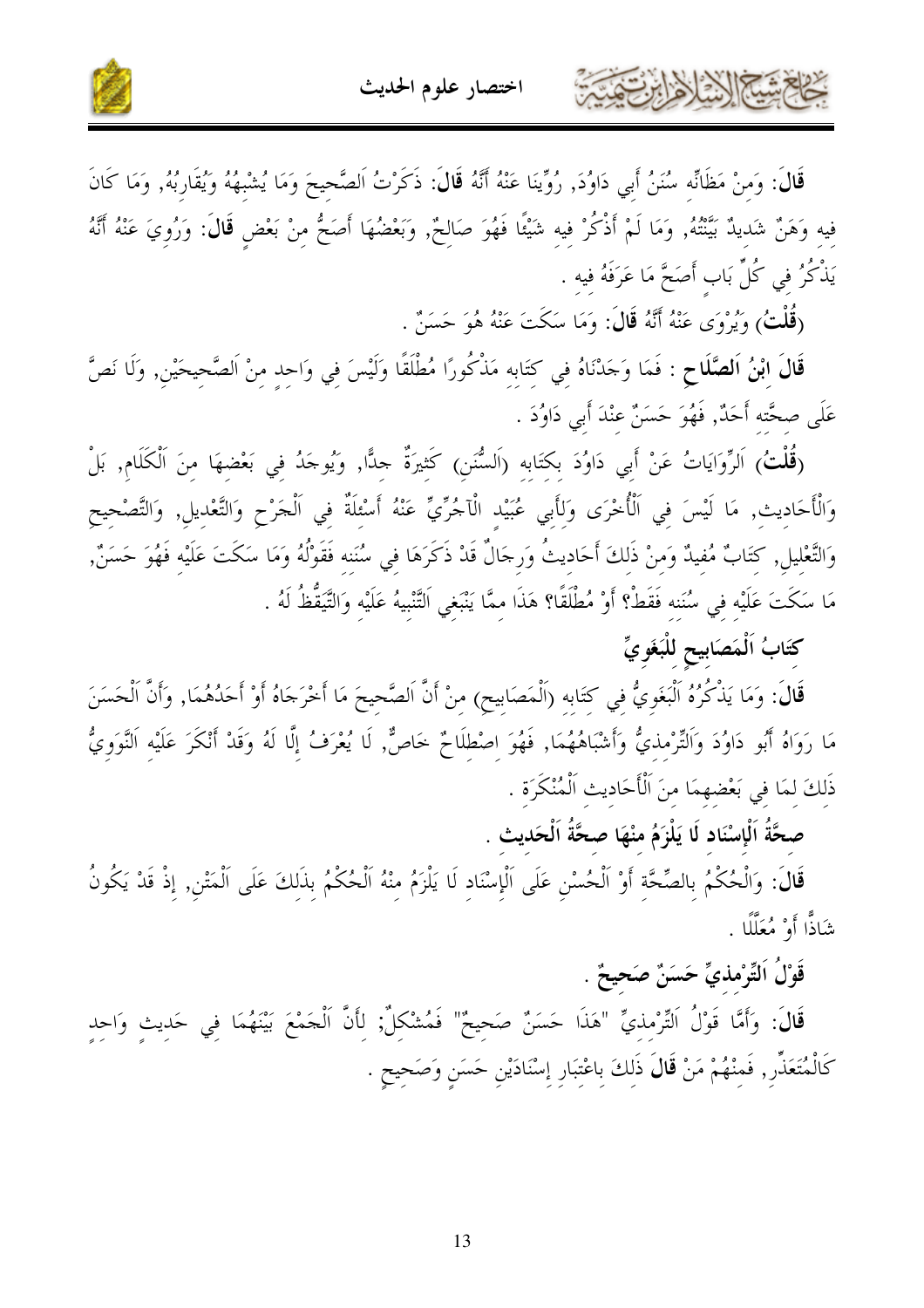حمشا الأخلاءا المتعق



(قُلْتُ) وَهَذَا يَرُدُّهُ أَنَّهُ يَقُولُ فِي بَعْضِ اَلْأَحَادِيثِ "هَذَا حَدِيثٌ حَسَنٌ صَحِيحٌ غَرِيبٌ, لَا نَعْرِفُهُ إِلَّا مِنْ هَذَا اَلْوَجْه" .

وَمِنْهُمْ مَنْ يَقُولُ: هُوَ حَسَنٌ بِاعْتِبَارِ اَلْمَتْنِ, صَحيحٌ بِاعْتِبَارِ الْإِسْنَادِ وَفِي هَذَا نَظَرٌ أَيْضًا, فَإِنَّهُ يَقُولُ ذَلِكَ فِي أَحَادِيتَ مَرْوِيَّةٍ فِي صِفَةٍ حَهَنَّمَ, وَفِي اَلْحُدُودِ وَالْقِصَاصِ, وَنَحْوِ ذَلِكَ .

وَاَلَّذي يَظْهَرُ لي أَنَّهُ يُشَرِّبُ اَلْحُكْمَ بالصِّحَّة عَلَى اَلْحَديث كَمَا يُشَرِّبُ اَلْحُسْنَ بالصِّحَّة فَعَلَى هَذَا يَكُونُ مَا يَقُولُ فِيهِ "حَسَنٌ صَحِيحٌ" أَعْلَى رُتْبَةً عِنْدَهُ مِنَ اَلْحَسَنِ, وَدُونَ اَلصَّحِيح, وَيَكُونُ حُكْمُهُ عَلَى اَلْحَدِيتِ بِالصِّحَّةِ اَلْمَحْضَةِ أَقْوَى مِنْ حُكْمِهِ عَلَيْهِ بِالصِّحَّةِ مَعَ اَلْحُسْنِ وَاَللَّهُ أَعْلَمُ.

## اَلنَّوْعُ الثَّالثُ اَلْحَديثُ اَلضَّعيفُ

قَالَ: وَهُوَ مَا لَمْ يَجْتَمعْ فيه صفَاتُ اَلصَّحيح, وَلَا صفَاتُ اَلْحَسَنِ اَلْمَذْكُورَةُ كَمَا تَقَدَّمَ . نُمَّ تَكَلَّمَ عَلَى تَعْدَاده وَتَنَوُّعه باعْتبَار فَقْده وَاحدَةً منْ صفَات اَلصِّحَّة أَوْ أَكْثَرَ, أَوْ جَميعَهَا . فَيَنْقَسِمُ جِنْسُهُ إِلَى: اَلْمَوْضُوعِ, وَالْمَقْلُوبِ, وَالشَّاذِّ, وَالْمُعَلَّلِ, وَالْمُضْطَرِبِ, وَالْمُرْسَلِ, وَالْمُنْقَطِعِ, وَالْمُعْضَلِ, وَغَيْرِ ذَلكَ.

#### اَلنَّوْعُ اَلرَّابِعُ اَلْمُسْنَدُ

قَالَ اَلْحَاكُمُ: هُوَ مَا اتَّصَلَ إسْنَادُهُ إِلَى رَسُول اَللَّه ﷺ. وَقَالَ اَلْخَطِيبُ: هُوَ مَا اتَّصَلَ إلَى مُنْتَهَاهُ . وَحَكَى ابْنُ عَبْد اَلْبَرِّ أَنَّهُ اَلْمَرْوِيُّ عَنْ رَسُول اَللَّه ﷺ سَوَاءٌ كَانَ مُتَّصلًا أَوْ مُنْقَطعًا . فَهَذه أَقْوَالٌ ثَلَاثَةٌ .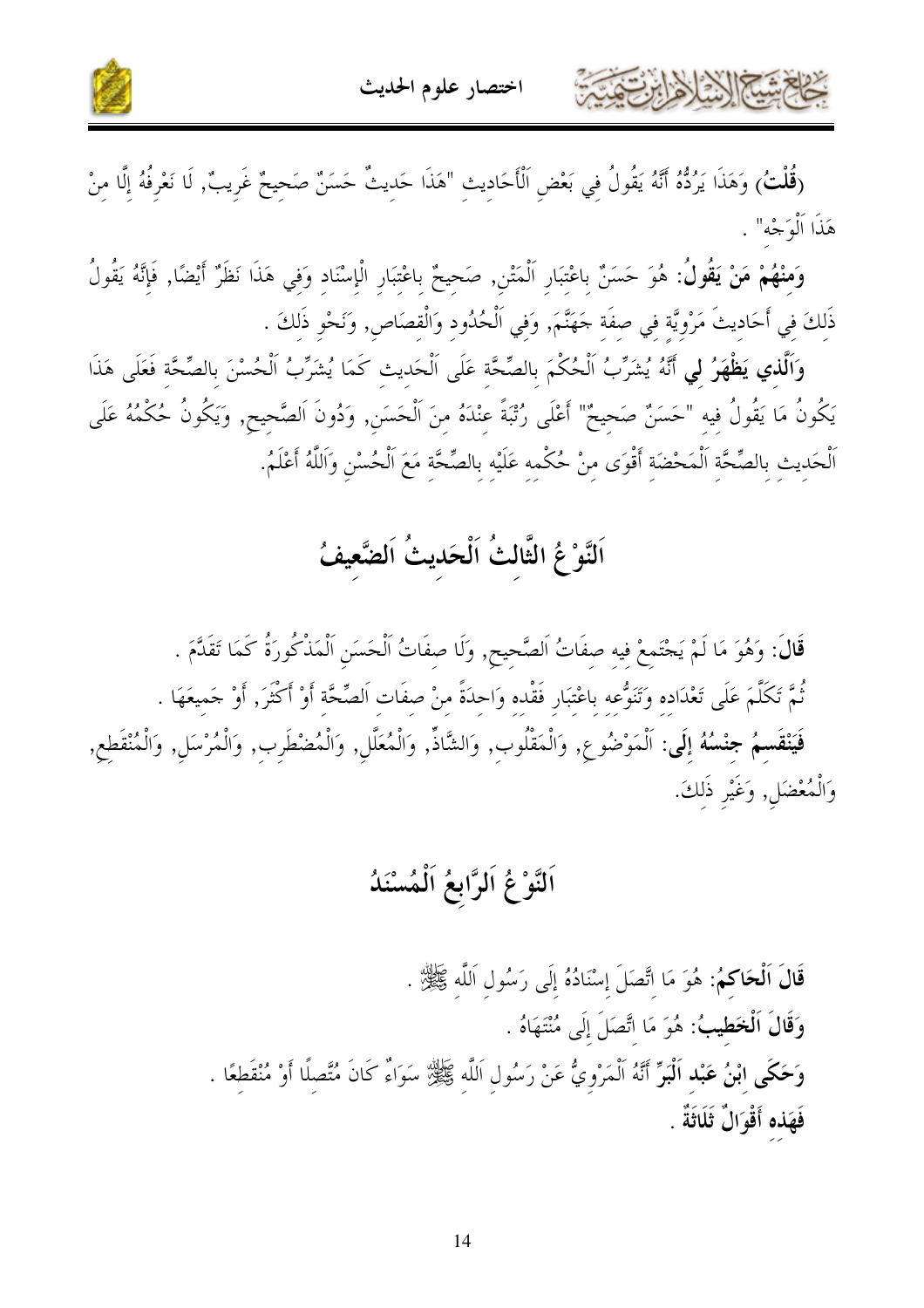

اختصار علوم الحديث



اَلنَّوْغُ اَلْخَامسُ اَلْمُتَّصلُ

وَيُقَالُ لَهُ "اَلْمَوْصُولُ" أَيْضًا, وَهُوَ يَنْفِي اَلْإِرْسَالَ وَالِانْقِطَاعَ, وَيَشْمَلُ اَلْمَرْفُوعَ إِلَى اَلنَّبِيٍّ ݣَالِي وَالْمَوْقُوفَ عَلَى اَلصَّحَابِيِّ أَوْ مَنْ دُونَهُ .

## اَلنَّوْغُ اَلسَّادسُ : اَلْمَرْفُوعُ

هُوَ مَا أُضِيفَ إِلَى اَلنَّبِيِّ ﷺ قَوْلًا أَوْ فِعْلًا عَنْهُ, وَسَوَاءٌ كَانَ مُتَّصِلًا أَوْ مُنْقَطعًا أَوْ مُرْسَلًا, وَنَفَى ٱلْخَطِيبُ أَنْ يَكُونَ مُرْسَلًا فَقَالَ هُوَ مَا أَخْبَرَ فِيهِ اَلصَّحَابِيُّ عَنْ رَسُولِ اَللَّهِ ﷺ .

#### اَلنَّوْغُ اَلسَّابِعُ : اَلْمَوْقُوفُ

وَمُطْلَقُهُ يَحْتَصُّ بِالصَّحَابِيِّ, وَلَا يُسْتَعْمَلُ فِيمَنْ دُونَهُ إِلَّا مُقَيَّدًا وَقَدْ يَكُونُ إِسْنَادُهُ مُتَّصِلًا وَغَيْرَ مُتَّصِلٍ, وَهُوَ اَلَّذي يُسَمِّيه كَثيرٌ منَ اَلْفُقَهَاءِ وَالْمُحَدِّثِينَ أَيْضًا أَثَرًا وَعَزَاهُ اِبْنُ الصَّلَاحِ إِلَى اَلْخُرَاسَانِيِّينَ أَنَّهُمْ يُسَمُّونَ أَلْمَوْقُوفَ أَنْرًا .

(قَالَ) وَبَلَغَنَا عَنْ أَبِي اَلْقَاسِمِ الفُورَانِيِّ أَنَّهُ قَالَ: اَلْخَبَرُ مَا كَانَ عَنْ رَسُولِ اَللَّه ﷺ وَالْأَثَرُ مَا كَانَ عَنْ اَلصَّحَابِيِّ .

(قُلْتُ) وَمنْ هَذَا يُسَمِّي كَثيرٌ منَ الْعُلَمَاء اَلْكتَابَ اَلْجَامعَ لهَذَا وَهَذَا (بالسُّنَن وَالْآثَار) كَكتَابَيْ (اَلسُّنَنِ وَالْآثَارِ) لِلطَّحَاوِيِّ, وَالْبَيْهَقيِّ وَغَيْرِهمَا وَاَللَّهُ أَعْلَمُ .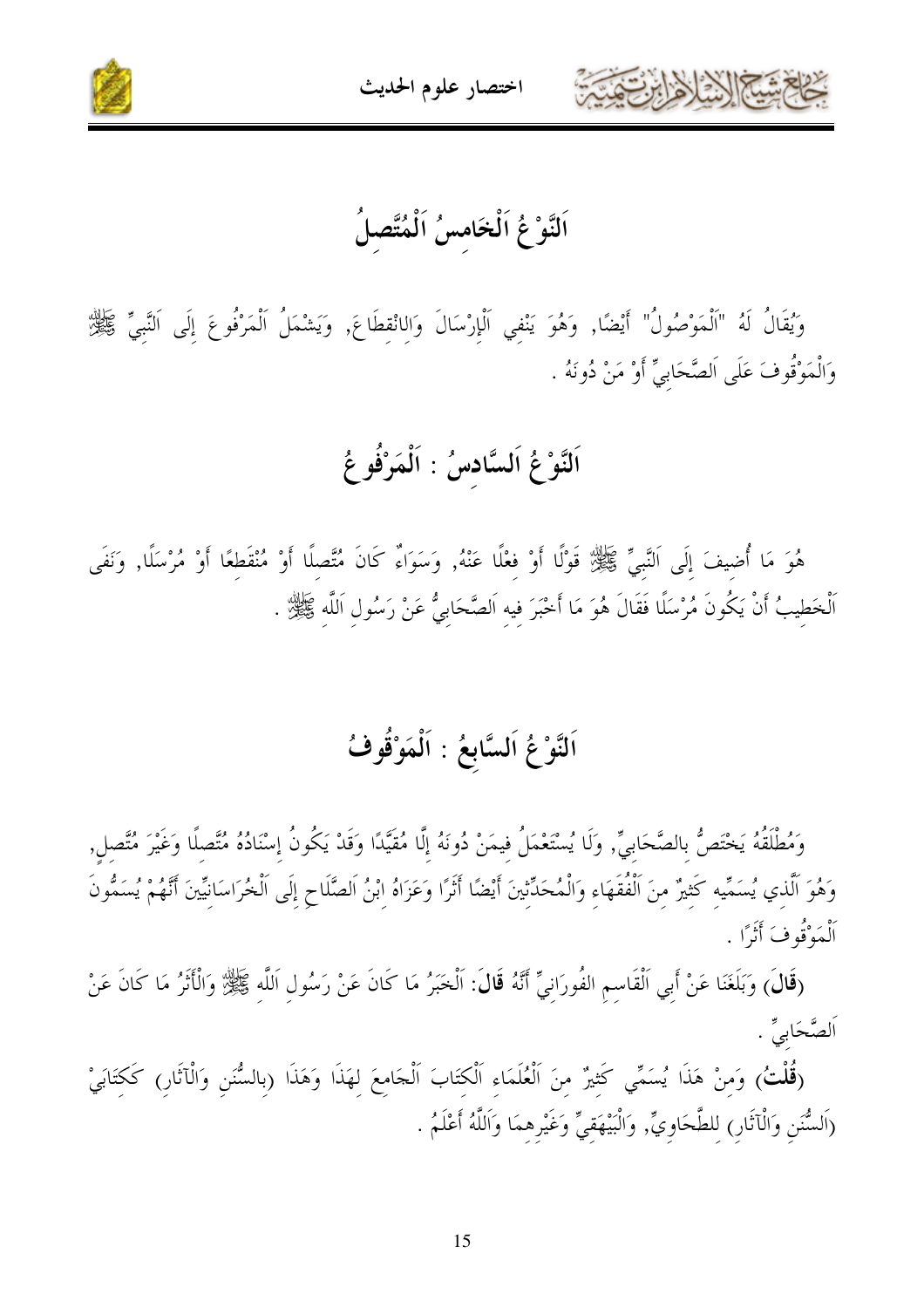



اَلنَّوْ عُ اَلثَّامنُ اَلْمَقْطُو عُ

 $\sqrt{|\sum_{i} z_i|}$ 

وَهُوَ اَلْمَوْقُوفُ عَلَى اَلتَّابِعِينَ قَوْلًا وَفِعْلًا, وَهُوَ غَيْرُ اَلْمُنْقَطِعِ وَقَدْ وَقَعَ فِي عِبَارَةِ اَلشَّافِعِيِّ وَالطَّبَرَانِيِّ إطْلَاقُ "اَلْمَقْطُوعِ" عَلَى مُنْقَطعِ اَلْإِسْنَاد غَيْرِ اَلْمَوْصُول .

وَقَدْ تَكَلَّمَ اَلشَّيْخُ أَبُو عَمْرِو عَلَى قَوْلِ اَلصَّحَابِيِّ "كُنَّا نَفْعَلُ", أَوْ "نَقُولُ كَذَا", إِنْ لَمْ يُضِفْهُ إِلَى زَمَان اَلنَّبِيِّ ﷺ فَقَالَ: أَبُو بَكْرِ البُرْقَانِيُّ عَنْ شَيْخِهِ أَبِي بَكْرِ اَلْإِسْمَاعِيلِيِّ إِنَّهُ مِنْ قَبِيلِ اَلْمَوْقُوفِ وَحَكَمَ اَلنَّيْسَابُوريُّ برَفْعه; لأَنَّهُ يَدُلُّ عَلَى اَلتَّقْرير, وَرَجَّحَهُ ابْنُ اَلصَّلَاح .

قَالَ: وَمنْ هَذَا اَلْقَبِيل قَوْلُ اَلصَّحَابِيِّ "كُنَّا لَا نَرَى بَأْسًا بِكَذَا", أَوْ "كَانُوا يَفْعَلُونَ أَوْ يَقُولُونَ", أَوْ "يُقَالُ كَذَا في عَهْد رَسُول اَللَّه –صَلَّى اَللَّهُ عَلَيْه وَسَلَّمَ–" إنَّهُ منَ قَبيل اَلْمَرْفُوع .

وَقَوْلُ اَلصَّحَابِيِّ "أُمِرْنَا بِكَذَا" أَوْ "نُهِينَا عَنْ كَذَا" مَرْفُوعٌ مُسْنَدٌ عنْدَ أَصْحَاب اَلْحَديث وَهُوَ قَوْلُ أَكْثَر أَهْلِ الْعلْمِ وَخَالَفَ في ذَلكَ فَرِيقٌ, منْهُمْ أَبُو بَكْرِ اَلْإِسْمَاعِيلِيُّ وَكَذَا اَلْكَلَامُ عَلَى قَوْله "منْ اَلسُّنَّة كَذَا", وَقَوْلِ أَنَسِ "أُمرَ بِلَالٌ أَنْ يَشْفَعَ الْأَذَانَ وَيُوترَ الْإِقَامَةَ" .

قَالَ وَمَا قِيلَ منْ تَفْسيرِ اَلصَّحَابِيٍّ فِي حُكْمِ اَلْمَرْفُوعِ, فَإِنَّمَا ذَلِكَ فِيمَا كَانَ سَبَبَ نُزُولٍ, أَوْ نَحْوَ ذَلكَ

أَمَّا إِذَا قَالَ اَلرَّاوِي عَنْ اَلصَّحَابِيِّ "يَرْفَعُ اَلْحَديتَ" أَوْ "يَنْميه" أَوْ "يَبْلُغُ به اَلنَّبيَّ –صَلَّى اَللَّهُ عَلَيْه وَسَلَّمَ-", فَهُوَ عِنْدَ أَهْلِ اَلْحَدِيثِ مِنْ قَبِيلِ اَلْمَرْفُوعِ اَلصَّرِيحِ فِي اَلرَّفْعِ وَاللَّهُ أَعْلَمُ .

اَلنَّوْعُ اَلتَّاسعُ اَلْمُرْسَلُ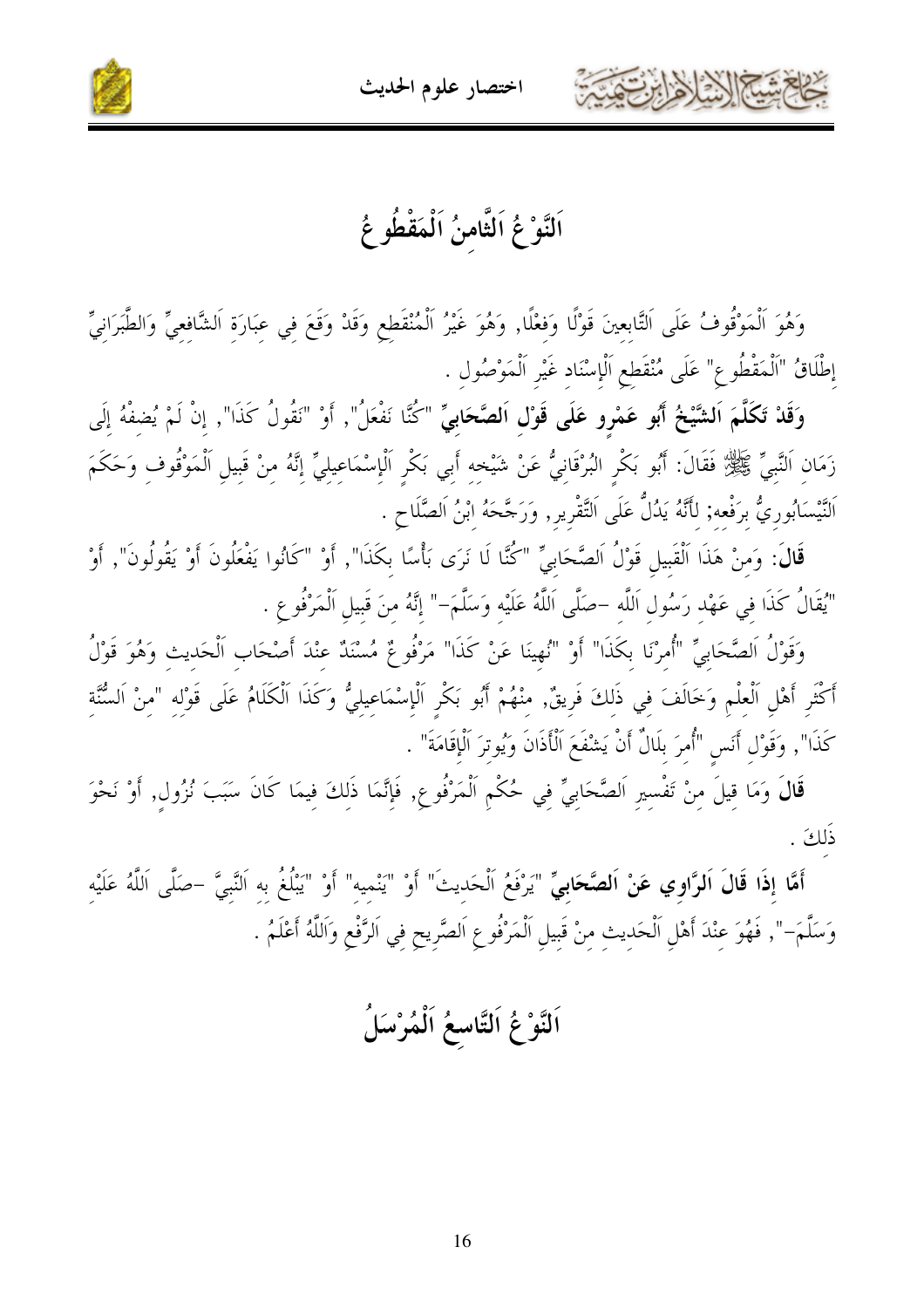



قَالَ اِبْنُ اَلصَّلَاحِ: وَصُورَتُهُ اَلَّتِي لَا حِلَافَ فِيهَا حَديثُ اَلتَّابِعيِّ اَلْكَبِيرِ اَلَّذي قَدْ أَدْرَكَ حَمَاعَةً منْ اَلصَّحَابَةِ وَجَالَسَهُمْ, كَعُبَيْدِ اَللَّهِ بْنِ عَدِيٍّ بْنِ اَلْخِيَارِ, ثُمَّ سَعِيدِ بْنِ اَلْمُسَيَّبِ, وَأَمْثَالِهِمَا, إِذَا قَالَ: "قَالَ رَسُولُ اَللَّه –صَلَّى اَللَّهُ عَلَيْه وَسَلَّمَ–" .

وَالْمَشْهُورُ اَلتَّسْوِيَةُ بَيْنَ اَلتَّابِعِينَ أَجْمَعِينَ فِي ذَلِكَ وَحَكَى اِبْنُ عَبْدِ اَلْبَرِّ عَنْ بَعْضِهِمْ أَنَّهُ لَا يُعَدُّ إِرْسَالُ صغَار اَلتَّابعينَ مُرْسَلًا .

تُمَّ إِنَّ اَلْحَاكِمَ يَخُصُّ اَلْمُرْسَلَ بِالتَّابِعِينَ وَالْجُمْهُورُ مِنَ اَلْفُقَهَاءِ وَالْأُصُولِيِّينَ يُعَمِّمُونَ اَلتَّابِعِينَ وَغَيْرَهُمْ

(قُلْتُ) قَالَ أَبُو عَمْرِو بْنُ اَلْحَاجِبِ فِي مُخْتَصَرِهِ فِي أُصُولِ اَلْفِقْهِ: اَلْمُرْسَلُ قَوْلُ غَيْرِ الصَّحَابِيِّ "قَالَ رَسُولُ اَللَّه –صَلَّى اَللَّهُ عَلَيْه وَسَلَّمَ–" .

هَذَا مَا يَتَعَلَّقُ بتَصْويره عنْدَ اَلْمُحَدِّثَينَ .

كالحشيم الأخالات

وَأَمَّا كَوْنُهُ حُجَّةً فِي اَلدِّينِ, فَذَلِكَ يَتَعَلَّقُ بِعِلْمِ اَلْأُصُولِ, وَقَدْ أَشْبَعْنَا اَلْكَلَامَ فِي ذَلِكَ فِي كِتَابِنَا "اَلْمُقَدِّمَاتِ" .

وَقَدْ ذَكَرَ مُسْلِمٌ فِي مُقَدِّمَةٍ كَتَابِهِ "أَنَّ الْمُرْسَلَ فِي أَصْلِ قَوْلِنَا وَقَوْلِ أَهْلِ الْعِلْم بالْأَخْبَارِ لَيْسَ بِحُجَّة" وَكَذَا حَكَاهُ ابْنُ عَبْد اَلْبَرِّ عَنْ حَمَاعَة أَصْحَاب اَلْحَديث .

وَقَالَ ابْنُ اَلصَّلَاحٍ: وَمَا ذَكَرْنَاهُ مِنْ سُقُوطِ اَلِاحْتِجَاجِ بِالْمُرْسَلِ وَالْحُكْمِ بضَعْفهِ, هُوَ اَلَّذِي اِسْتَقَرَّ عَلَيْهِ آرَاءُ حَمَاعَةِ حُفَّاظِ اَلْحَديثِ وَنُقَّادِ اَلْأَثَرِ, وَتَدَاوَلُوهُ فِي تَصَانِفِهِمْ .

قَالَ: وَاللحْتجَاجُ به مَذْهَبُ مَالك وَأَبي حَنيفَةَ وَأَصْحَابهمَا في طَائفَة وَاللَّهُ أَعْلَمُ .

(قُلْتُ) وَهُوَ مَحْكِيٌّ عَنْ اَلْإِمَامِ أَحْمَدَ بْنِ حَنْبَلٍ, فِي رِوَايَةِ .

وَأَمَّا اَلشَّافِعيُّ فَنَصَّ عَلَى أَنَّ مُرْسَلَاتِ سَعِيد بْنِ اَلْمُسَيَّبِ حِسَانٌ, قَالُوا لِأَنَّهُ تَتَّعَهَا فَوَجَدَهَا مُسْنَدَةً وَاَللَّهُ أَعْلَمُ .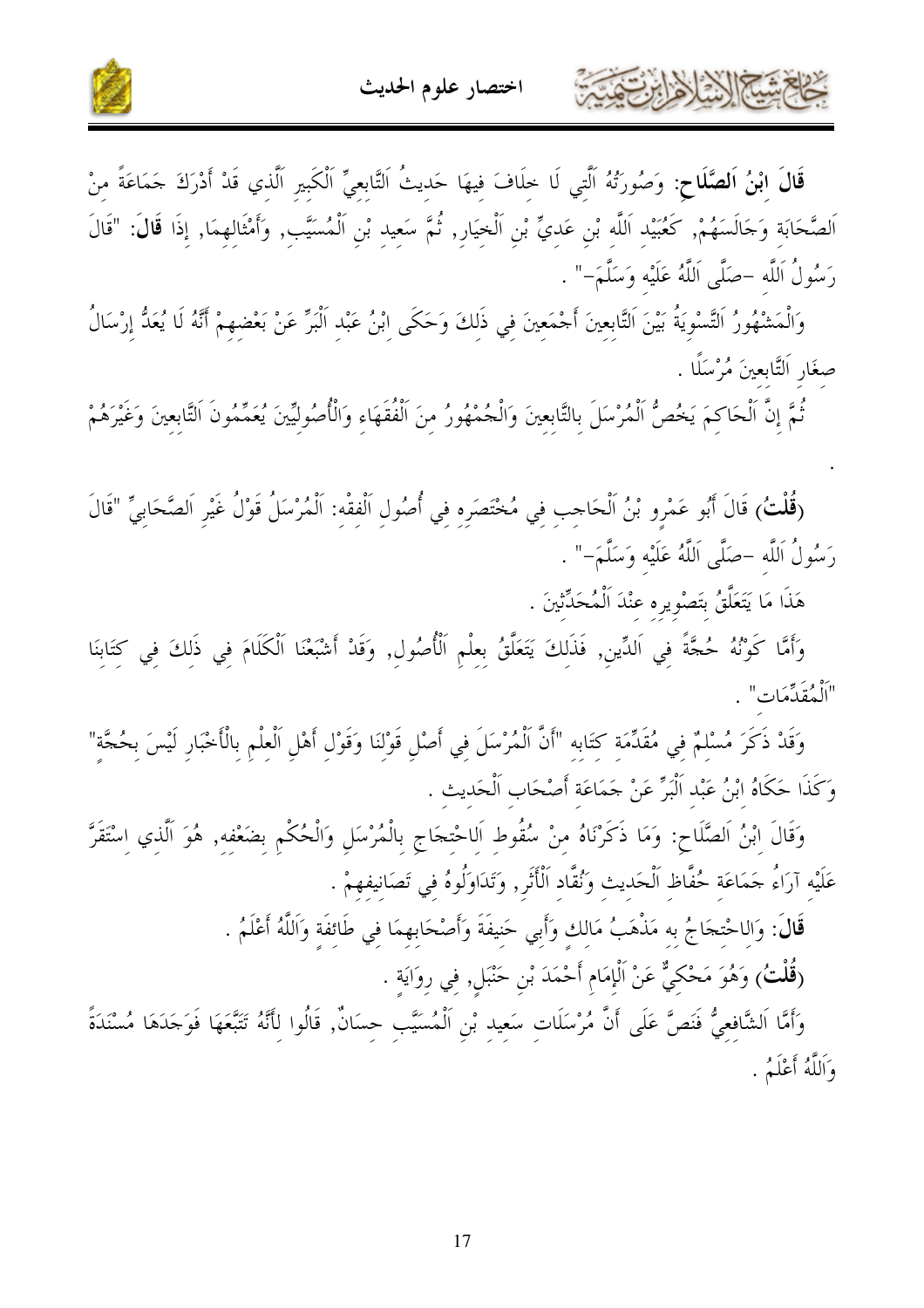



وَاَلَّذِي عَوَّلَ عَلَيْهِ كَلَامَهُ فِي اَلرِّسَالَةِ "أَنَّ مَرَاسِيلَ كِبَارِ التَّابِعِينَ حُجَّةٌ إِنْ جَاءَتْ مِنْ وَجْهِ آخَرَ, وَلَوْ مُرْسَلَةً, أَوْ اِعْتَضَدَتْ بِقَوْلِ صَحَابِيٍّ أَوْ أَكْثَرِ اَلْعُلَمَاءِ, أَوْ كَانَ اَلْمُرْسِلُ لَوْ سَمَّى لَا يُسَمِّي إِلَّا ثِقَةً, فَحِينَئذ يَكُونُ مُرْسَلُهُ حُجَّةً, وَلَا يَنْتَهِضُ إِلَى رُبَّبَة اَلْمُتَّصِلٍ" .

قَالَ الشَّافعيُّ وَأَمَّا مَرَاسيلُ غَيْرِ كبَارِ التَّابعينَ فَلَا أَعْلَمُ أَحَدًا قَبلَهَا .

حشيهم الأخرابرت

قَالَ ابْنُ اَلصَّلَاحٍ وَأَمَّا مَرَاسِيلُ اَلصَّحَابَةِ كَابْنِ عَبَّاسٍ وَأَمْثَالِهِ, فَفِي حُكْمِ اَلْمَوْصُولِ; لِأَنَّهُمْ إِنَّمَا يَرْوُونَ عَنْ اَلصَّحَابَة, وَكُلُّهُمْ عُدُولٌ, فَجَهَالَنُهُمْ لَا تَضُرُّ وَاللَّهُ أَعْلَمُ .

(قُلْتُ) وَقَدْ حَكَى بَعْضُهُمْ اَلْإِجْمَاعَ عَلَى قَبُولِ مَرَاسِيلِ اَلصَّحَابَةِ وَذَكَرَ إِبْنُ اَلْأَثِيرِ وَغَيْرُهُ فِي ذَلِكَ حلَافًا وَيُحْكَى هَذَا اَلْمَذْهَبُ عَنْ اَلْأُسْتَاذِ أَبِي إِسْحَاقَ الْإِسْفَرَايِينِيٍّ, لِاحْتِمَالِ تَلَقِّيهِمْ عَنْ بَعْضِ اَلتَّابِعِينَ  $\,$   $\,$ 

وَقَدْ وَقَعَ رِوَايَةُ ٱلْأَكَابِرِ عَنْ ٱلْأَصَاغِرِ, وَالْآبَاءِ عَنْ ٱلْأَبْنَاءِ, كَمَا سَيَأْتِي إِنْ شَاءَ اللَّهُ –تَعَالَى– .

"تَنْبِيهُ" وَالْحَافِظُ اَلْبَيْهَقِيُّ فِي كِتَابِهِ (اَلسُّنَنِ اَلْكَبِيرِ) وَغَيْرِهِ يُسَمِّي مَا رَوَاهُ التَّابِعِيُّ عَنْ رَجُلٍ مِنْ اَلصَّحَابَةِ "مُرْسَلًا" فَإِنْ كَانَ يَذْهَبُ مَعَ هَذَا إِلَى أَنَّهُ لَيْسَ بِحُجَّةٍ فَيَلْزَمُهُ أَنْ يَكُونَ مُرْسَلُ اَلصَّحَابَةِ أَيْضًا لَيْسَ بِحُجَّةٍ وَاَللَّهُ أَعْلَمُ .

## اَلنَّوْعُ اَلْعَاشِرُ : اَلْمُنْقَطِعُ

قَالَ ابْنُ اَلصَّلَاحِ: وَفِيهِ وَفِي اَلْفَرْقِ بَيْنَهُ وَبَيْنَ اَلْمُرْسَلِ مَذَاهِبُ . (قُلْتُ) فَمِنْهُمْ مَنْ قَالَ: هُوَ أَنْ يَسْقُطَ مِنَ اَلْإِسْنَادِ رَجُلٌ, أَوْ يُذْكَرُ فِيهِ رَجُلٌ مُبْهَمٌ .

١ – قال السيوطي في ندريب الراوي ص١٢٦: "وفي الصحيحين من ذلك ما لا يحصى؛ لأن أكثر رواياتهم عن الصحابة، وكلهم عُدول، ورواياتهم عن غيرهم نادرة، وإذا رووها بينوها، بل أكثر ما رواه الصحابة عن التابعين ليس أحاديث مرفوعة بل إسرائيليات أو حكايات أو موقوفات.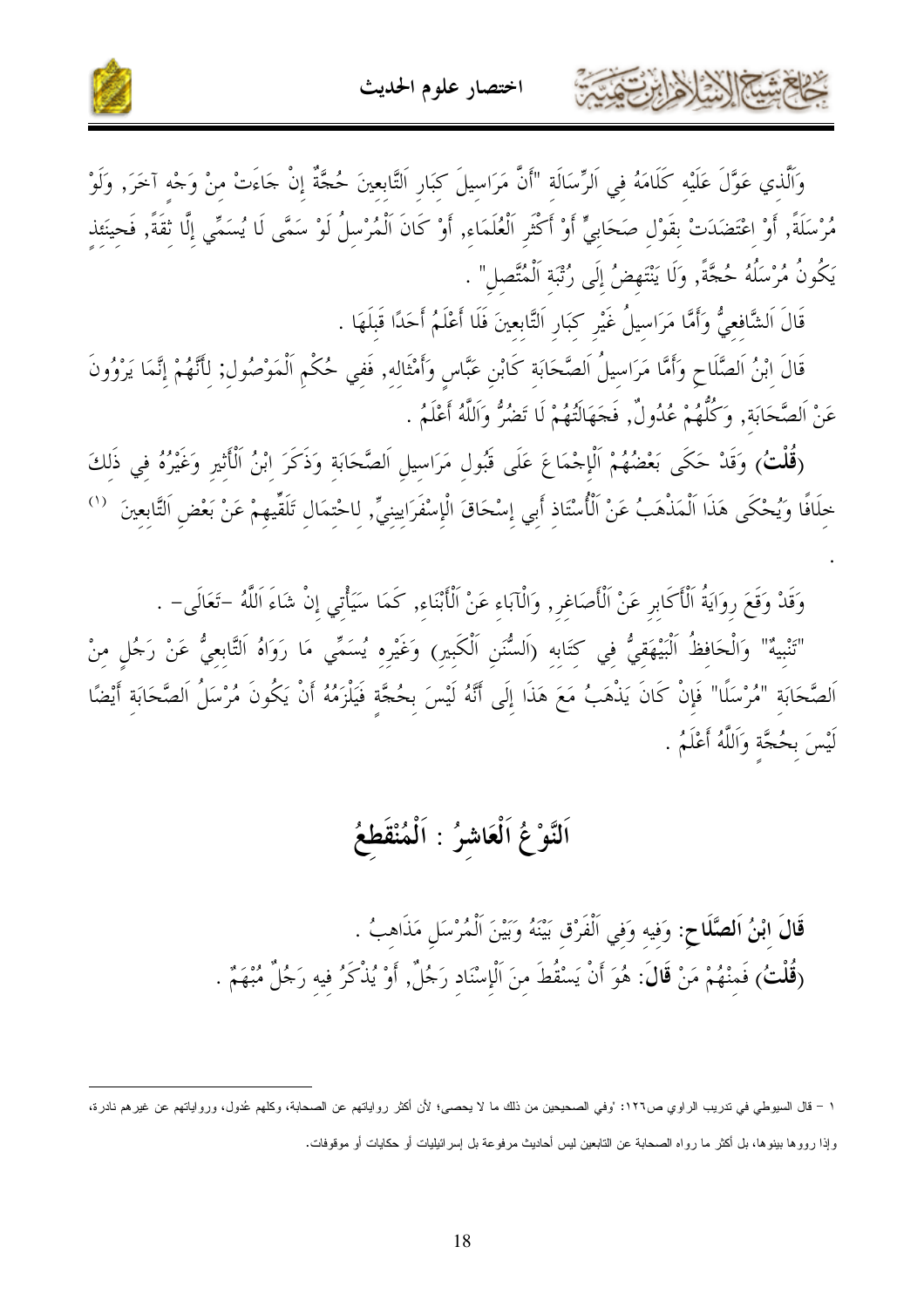

كالحشيم الأخالات



وَمَثَّلَ إِبْنُ اَلصَّلَاحِ لِلْأَوَّلِ بِمَا رَوَاهُ عَبْدُ اَلرَّزَّاقِ عَنْ اَلثَّوْرِيِّ عَنْ أَبِي إِسْحَاقَ عَنْ زَيْدِ بْنِ يُثَيْعِ عَنْ حُذَيْفَةَ مَرْفُوعًا ﴿ إِنْ وَلَّيْتُمُوهَا أَبَا بَكْرٍ فَقَوئٍ ۗ أَمينٌ ﴾ اَلْحَديثَ. قَالَ: فَفيه انْقطَاعٌ في مَوْضعَيْن أَحَدُهُمَا: أَنَّ عَبْدَ اَلرَّزَّاقِ لَمْ يَسْمَعْهُ مِنَ اَلثَّوْرِيِّ, إِنَّمَا رَوَاهُ عَنْ اَلْنُعْمَانِ بْنِ أَبِي شَيْبَةَ اَلْجَنَدِيِّ عَنْهُ وَالثَّانِي: أَنَّ اَلتَّوْرِيَّ لَمْ يَسْمَعْهُ منْ أَبي إسْحَاقَ, إنَّمَا رَوَاهُ عَنْ شَرِيك عَنْهُ .

وَمَثَّلَ اَلثَّانِيَ: بمَا رَوَاهُ أَبُو اَلْعَلَاءِ بْنُ عَبْدِ اللَّهِ بْنِ الشِّخِّيرِ عَنْ رَجُلَيْنِ عَنْ شَدَّادِ بْنِ أَوْسٍ, حَدِيثُ "اَللَّهُمَّ إِنِّي أَسْأَلُكَ الثَّبَاتَ في الْأَمْرِ" .

وَمِنْهُمْ مَنْ قَالَ: اَلْمُنْقَطِعُ مِثْلُ اَلْمُرْسَلِ, وَهُوَ كُلُّ مَا لَا يَتَّصِلُ إِسْنَادُهُ, غَيْرَ أَنَّ اَلْمُرْسَلَ أَكْثَرُ مَا يُطْلَقُ عَلَى مَا رَوَاهُ اَلتَّابِعيُّ عَنْ رَسُول اَللَّه ﷺ.

قَالَ ابْنُ اَلصَّلَاحٍ: وَهَذَا أَقْرَبُ, وَهُوَ اَلَّذِي صَارَ إِلَيْهِ طَوَائِفُ مِنَ اَلْفُقَهَاءِ وَغَيْرِهِمْ, وَهُوَ اَلَّذِي ذَكَرَهُ اَلْخَطِيبُ اَلْبَغْدَاديٌّ في كفَايَته .

قَالَ: وَحَكَى اَلْخَطِيبُ عَنْ بَعْضِهِمْ أَنَّ اَلْمُنْقَطِعَ مَا رُوِيَ عَنْ اَلتَّابِعِيِّ فَمَنْ دُونَهُ, مَوْقُوفًا عَلَيْهِ مِنْ قَوْلِه أَوْ فِعْلِهِ وَهَذَا بَعِيدٌ غَرِيبٌ, وَاَللَّهُ أَعْلَمُ .

#### اَلنَّوْ عُ اَلْحَادي عَشَرَ اَلْمُعْضَلُ

وَهُوَ مَا سَقَطَ منْ إسْنَاده اثْنَان فَصَاعدًا, وَمنْهُ مَا يُرْسلُهُ تَابِعُ اَلتَّابِعيِّ قَالَ ابْنُ اَلصَّلَاح وَمنْهُ قَوْلُ اَلْمُصَنِّفينَ منَ اَلْفُقَهَاء "قَالَ رَسُولُ اَللَّه –صَلَّى اَللَّهُ عَلَيْه وَسَلَّمَ–" وَقَدْ سَمَّاهُ اَلْخَطيبُ في بَعْض مُصَنَّفَاته "مُرْسَلًا" وَذَلكَ عَلَى مَذْهَبٍ مَنْ يُسَمِّي كُلَّ مَا لَا يَتَّصلُ إِسْنَادُهُ "مُرْسَلًا" .

قَالَ ابْنُ اَلصَّلَاحِ وَقَدْ رَوَى اَلْأَعْمَشُ عَنْ اَلشَّعْبيِّ قَالَ ﴿ وَيُقَالُ للرَّجُلِ يَوْمَ اَلْقيَامَة عَملْتَ كَذَا وَكَذَا; فَيَقُولُ لَا, فَيُخْتَمُ عَلَى فيه ﴾ اَلْحَديثَ قَالَ فَقَدْ أَعْضَلَهُ اَلْأَعْمَشُ; لأَنَّ اَلشَّعْبيَّ يَرْويه عَنْ أَنَس عَنْ اَلنَّبيِّ عَلِيٌّ قَالَ فَقَدْ أَسْقَطَ منْهُ اَلْأَعْمَشُ أَنَسًا وَالنَّبِيَّ كَيْتَلَا فَتَنَاسَبَ أَنْ يُسَمَّى مُعْضَلًا .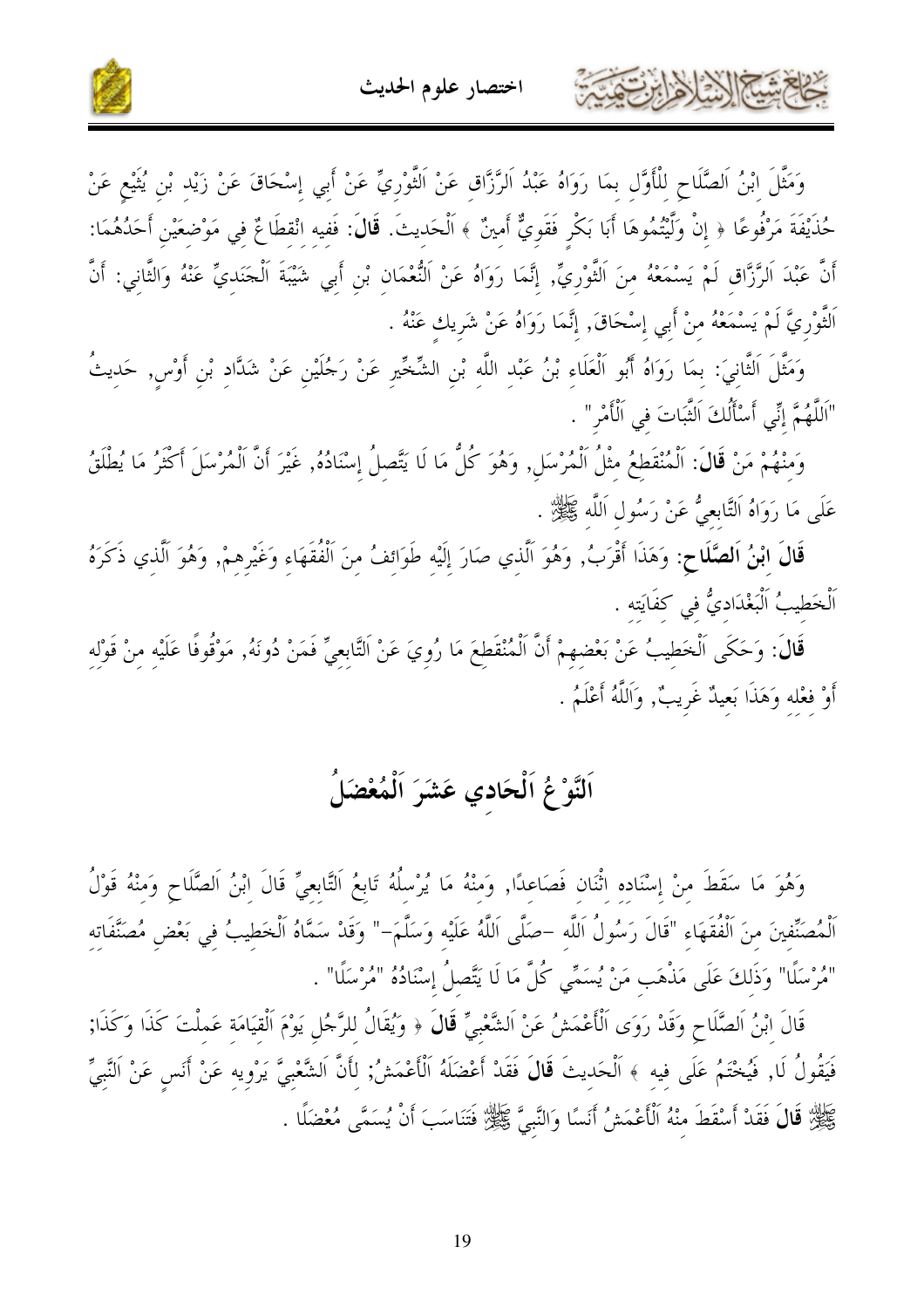



قَالَ: وَقَدْ حَاوَلَ بَعْضُهُمْ أَنْ يُطْلِقَ عَلَى اَلْإِسْنَادِ الْمَعْنْعَنِ اسْمَ "اَلْإِرْسَالِ" أَوْ "اَلِانْقِطَاعِ" .

قَالَ: وَالصَّحِيحُ اَلَّذِي عَلَيْهِ اَلْعَمَلُ أَنَّهُ مُتَّصِلٌ مَحْمُولٌ عَلَى اَلسَّمَاعِ, إِذَا تَعَاصَرُوا, مَعَ اَلْبَرَاءَةِ مِنْ وَصْمَة اَلتَّدْليس .

وَقَدْ ادَّعَى اَلشَّيْخُ أَبُو عَمْرِو اَلدَّانِيُّ اَلْمُقْرِئُ إِجْمَاعَ أَهْلِ اَلنَّقْلِ عَلَى ذَلِكَ, وَكَادَ ابْنُ عَبْدِ اَلْبَرِّ أَنْ يَدَّعىَ ذَلكَ أَيْضًا (').

(قُلْتُ) وَهَذَا هُوَ اَلَّذِي اِعْتَمَدَهُ مُسْلِمٌ فِي صَحِيحِهِ وَشَنَّعَ فِي خُطْبَته عَلَى مَنْ يَشْتَرطُ مَعَ اَلْمُعَاصَرَة اَللَّقْيَ, حَتَّى قِيلَ إِنَّهُ يُرِيدُ اَلْبُخَارِيَّ, وَالظَّاهِرُ أَنَّهُ يُرِيدُ عَلِيَّ بْنَ الْمَدينيِّ, فَإِنَّهُ يَشْتَرطُ ذَلكَ فِي أَصْلِ صحَّة اَلْحَديثِ, وَأَمَّا اَلْبُخَارِيُّ فَإِنَّهُ لَا يَشْتَرِطُهُ فِي أَصْلِ اَلصِّحَّةِ, وَلَكِنْ الْتَزَمَ ذَلكَ فِي كتَابِه "اَلصَّحِيح" وَقَدْ اشْتَرَطَ أَبُو اَلْمُظَفَّرِ السَّمْعَانِيُّ مَعَ اَللِّقَاءِ طُولَ اَلصَّحَابَةِ وَقَالَ أَبُو عَمْرِو اَلدَّانِيُّ إِنْ كَانَ مَعْرُوفًا بِالرِّوَايَةِ عَنْهُ قُبلَتْ اَلْعَنْعَنَةُ وَقَالَ اَلْقَابِسيُّ إِنْ أَدْرَكَهُ إِدْرَاكًا بَيِّنًا .

وَقَدْ اِحْتَلَفَ اَلْأَئِمَّةُ فِيمَا إِذَا قَالَ اَلرَّاوِي "إِنَّ فُلَانًا قَالَ" هَلْ هُوَ مثْلُ قَوْله "عَنْ فُلَان", فَيَكُونُ مَحْمُولًا عَلَى اَلاتِّصَالِ, حَتَّى يَثْبُتَ حِلَافُهُ؟ أَوْ يَكُونَ قَوْلُهُ "إِنَّ فُلَانًا قَالَ" دُونَ قَوْله "عَنْ فُلَان"؟ كَمَا فَرَّقَ بَيْنَهُمَا أَحْمَدُ بْنُ حَنْبَلِ وَيَعْقُوبُ بْنُ أَبِي شَيْبَةَ وَأَبُو بَكْرِ الْبَرْدِيجِيُّ, فَجَعَلُوا "عَنْ" صِيغَةَ إتِّصَالِ, وَقَوْلُهُ "إِنَّ فُلَانًا قَالَ كَذَا" في حُكْم اَلانْقطَاع حَتَّى يَثْبُتَ حلَافُهُ وَذَهَبَ اَلْجُمْهُورُ إِلَى أَنَّهُمَا سَوَاءٌ فِي كَوْنِهِمَا مُتَّصِلَيْنِ, قَالَهُ ابْنُ عَبْد اَلْبَرِّ وَممَّنْ نَصَّ عَلَى ذَلِكَ مَالِكُ بْنُ أَنَسٍ .

وَقَدْ حَكَى ابْنُ عَبْد اَلْبَرِّ اَلْإِجْمَاعَ عَلَى أَنَّ اَلْإِسْنَادَ اَلْمُتَّصلَ بالصَّحَابيِّ, سَوَاءٌ فيه أَنْ يَقُولَ "عَنْ رَسُول اَللَّه –صَلَّى اَللَّهُ عَلَيْه وَسَلَّمَ–", أَوْ "قَالَ رَسُولُ اَللَّه –صَلَّى اَللَّهُ عَلَيْه وَسَلَّمَ–" أَوْ "سَمعْتُ رَسُولَ اَللَّه – صَلَّى اَللَّهُ عَلَيْه وَسَلَّمَ-" .

١ – قال العراقي ص٦٧ من شرح مقدمة ابن الصلاح: ولا حاجة إلى قوله: وكاد، فقد ادعاه، فقال في مقدمة التمهيد: اعلم وفقك الله أني نأملت أقاويل أئمة الحديث، ونظرت في كتب من اشترط الصحيح في النقل منهم ومن لم يشترطه، فوجدتهم أجمعوا على قبول الإسناد المعنعن، لا خلاف بينهم في ذلك؛ إذ جمع شروطا ثلاثة، وهي: عدالة المحدثين، ولقاء بعضمه بعضا، ومجالسة ومشاهدة، وأن يكونوا برآء من التدليس، ثم قال: وهو قول مالك وعامة أهل العلم.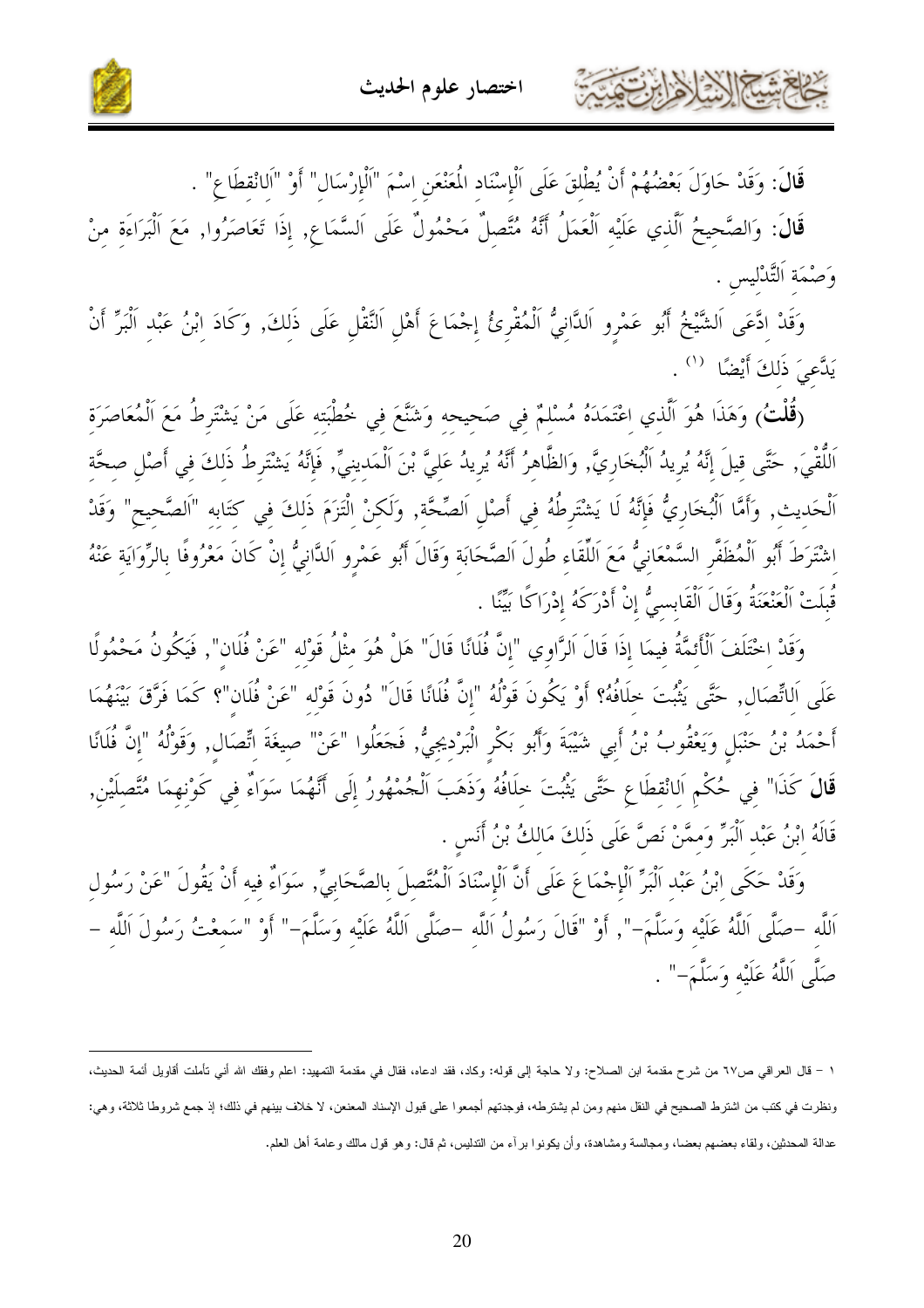



وَبَحَتْ اَلشَّيخُ أَبُو عَمْرِو هاَهُنَا فِيمَا إِذَا أَسْنَدَ اَلرَّاوِي مَا أَرْسَلَهُ غَيْرُهُ, فَمِنْهُمْ مَنْ قَدَحَ فِي عَدَالَتِهِ بسَبَب ذَلكَ, إذَا كَانَ اَلْمُخَالفُ لَهُ أَحْفَظَ منْهُ أَوْ أَكْثَرَ عَدَدًا, وَمنْهُمْ مَنْ رَجَّحَ بالْكَثْرَة أَوْ اَلْحفْظ, وَمنْهُمْ مَنْ قَبِلَ اَلْمُسْنَدَ مُطْلَقًا, إذَا كَانَ عَدْلًا ضَابطًا وَصَحَّحَهُ اَلْخَطِيبُ وَابْنُ اَلصَّلَاح, وَعَزَاهُ إِلَى اَلْفُقَهَاءِ وَالْأُصُولِيِّينَ, وَحُكِيَ عَنْ اَلْبُخَارِيِّ أَنَّهُ **قَالَ**: اَلزِّيَادَةُ منَ اَلثَّقَة مَقْبُولَةٌ .

## اَلنَّوْعُ اَلثَّانيَ عَشَرَ : اَلْمُدَلِّسُ

وَالتَّدْليسُ قَسْمَان:

كالحمشة الأثار أنزلت

أَحَلُهُمَا: أَنْ يَرْوِيَ عَمَّنْ لَقِيَهُ مَا لَمْ يَسْمَعْهُ منْهُ, أَوْ عَمَّنْ عَاصَرَهُ وَلَمْ يَلْقَهُ, مُوهمًا أَنَّهُ سَمعَهُ منْهُ . وَمنَ الْأَوَّلِ قَوْلُ ابْنِ خَشْرَم: كُنَّا عنْدَ سُفْيَانَ بْنِ عُيَيْنَةَ, فَقَالَ: "قَالَ اَلزُّهْرِيُّ كَذَا" فَقيلَ لَهُ: أَسَمعْتَ منْهُ هَذَا؟ قَالَ: "حَدَّثْني به عَبْدُ اَلرَّزَّاق عَنْ مَعْمَر عَنْهُ" .

وَقَدْ كَرهَ هَذَا اَلْقسْمَ منْ اَلتَّدْليس حَمَاعَةٌ منَ اَلْعُلَمَاء وَذَهُّوهُ وَكَانَ شُعْبَةُ أَشَدَّ النَّاس إنْكَارًا لذَلكَ, وَيُرْوَى عَنْهُ أَنَّهُ قَالَ: لأَنْ أَرْنِيَ أَحَبُّ إِلَيَّ منْ أَنْ أُدَلِّسَ .

قَالَ ابْنُ اَلصَّلَاحٍ : وَهَذَا مَحْمُولٌ عَلَى اَلْمُبَالَغَة وَالزَّجْرِ .

وَقَالَ اَلشَّافعيُّ: اَلتَّدْليسُ أَخُو اَلْكَذب .

وَمنَ اَلْحُفَّاظ مَنْ حَرَّحَ مَنْ عُرِفَ بِهَذَا اَلتَّدْليس منْ اَلرُّوَاة, فَرَدَّ روَايَتَهُ مُطْلَقًا, وَإِنْ أَتَى بلَفْظ اَلِاتِّصَالِ, وَلَوْ لَمْ يَعْرِفْ أَنَّهُ دَلَّسَ إِلَّا مَرَّةً وَاحِدَةً, كَمَا قَدْ نَصَّ عَلَيْهِ اَلشَّافِعِيُّ –رَحِمَهُ اَللَّهُ– .

قَالَ ابْنُ اَلصَّلَاحِ : وَالصَّحِيحُ اَلتَّفْصِيلُ بَيْنَ مَا صُرِّحَ فِيهِ بِالسَّمَاعِ, فَيُقْبَلُ, وَبَيْنَ مَا أُتِيَ فِيهِ بِلَفْظِ مُحْتَمَل, فَيُرَدُّ .

قَالَ: وَفِي اَلصَّحِيحَيْنِ مِنْ حَدِيثِ حَمَاعَةٍ مِنْ هَذَا اَلضَّرْبِ, كَالسُّفْيَانَيْنِ وَالْأَعْمَشِ وَقَتَادَةَ وَهُشَيْمِ وَغَيْرِهِمْ .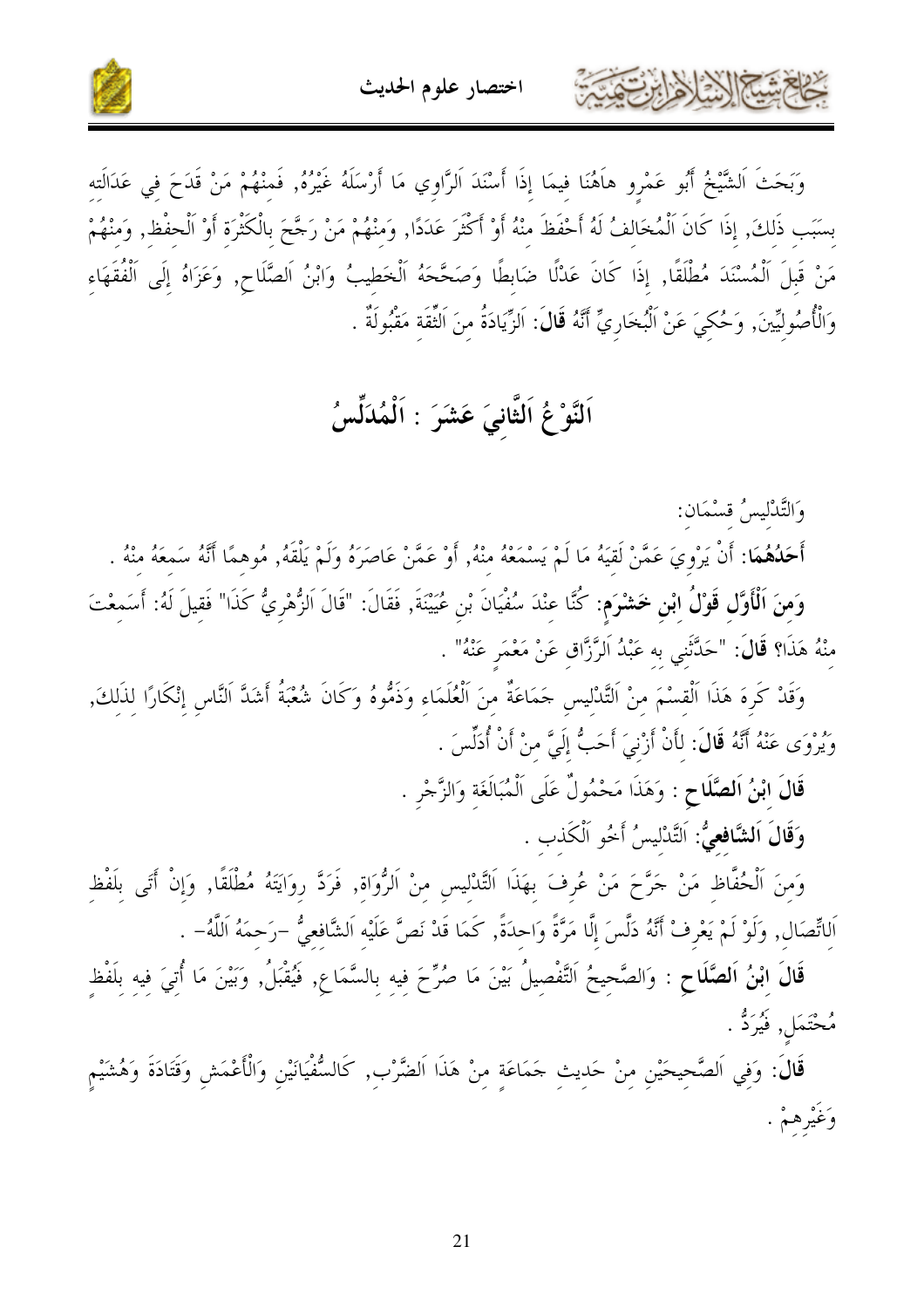

**(قُلْتُ)** وَغَايَةُ اَلتَّدْلِيسِ أَنَّهُ نَوْعٌ مِنَ اَلْإِرْسَالِ لِمَا ثَبَتَ عِنْدَهُ, وَهُوَ يَخْشَى أَنْ يُصَرِّحَ بِشَيْخِهِ فَيُرَدُّ مِنْ أَجْله, وَاَللَّهُ أَعْلَمُ .

وَأَمَّا اَلْقِسْمُ اَلثَّانِي مِنْ اَلتَّدْلِيسِ فَهُوَ اَلْإِتْيَانُ بِاسْمِ اَلشَّيْخِ أَوْ كُنْيَته عَلَى خلَاف اَلْمَشْهُور به, تَعْميَةً لِأَمْرِهِ, وَتَوْعِيرًا لِلْوُقُوفِ عَلَى حَالِهِ, وَيَخْتَلِفُ ذَلِكَ بِاخْتِلَافِ اَلْمَقَاصِدِ, فَتَارَةً يُكْرَهُ, كَمَا إذَا كَانَ أَصْغَرَ سِنًّا مِنْهُ, أَوْ نَازِلَ اَلرِّوَايَةِ, وَنَحْوَ ذَلِكَ, وَتَارَةً يَحْرُمُ, كَمَا إِذَا كَانَ غَيْرَ ثقَة فَدَلَّسَهُ لِئَلَّا يُعْرَفَ حَالُهُ, أَوْ أَوْهَمَ أَنَّهُ رَجُلٌ آخَرُ مِنَ اَلثَّقَاتِ عَلَى وَفْقِ اسْمه أَوْ كُنْيَته .

وَقَدْ رَوَى أَبُو بَكْرٍ بْنُ مُجَاهِدٍ اَلْمُقْرِئُ عَنْ أَبِيهِ أَبِي بَكْرٍ بْنِ أَبِي دَاوُدَ فَقَالَ "حَدَّتَنَا عَبْدُ اَللَّه بْنُ أَبِي عَبْدِ اَللَّهِ", وَعَنْ أَبِي بَكْرٍ مُحَمَّدٍ بْنِ حَسَنٍ اَلتَّقَّاشِ اَلْمُفَسِّرِ فَقَالَ "حَلَّتْنَا مُحَمَّدُ بْنُ سَنَد" نَسَبُهُ إِلَى حَلٍّ لَهُ وَاَلِلَّهُ أَعْلَمُ  $\hspace{0.1 cm}$ .

قَالَ اَلشَّيْخُ أَبُو عَمْرِو بْنُ اَلصَّلَاحِ : وَقَدْ كَانَ اَلْخَطِيبُ لَهَجَ بِهَذَا اَلْقِسْمِ فِي مُصَنَّفَاتِهِ.

اَلنَّوْغُ اَلثَّالتُ عَشَرَ اَلشَّاذُّ

١ – قال السيوطي في ندريب الراوي ص١٤٠ "(وربما لم يسقط شيخه أو أسقط غيره)، أي: شيخ شيخه أو أعلى منه لكونه (ضعيفا) وشيخه ثقة (أو صغيرا) وأتى فيه بلفظ محتمل عن الثقة الثاني (تحسينا للحديث) وهذا من زوائد المصنف –يعني النووي– على ابن الصلاح، وهو قسم آخر من التدليس بسمى تدليس التسوية سماه بذلك ابن القطان وهو شر أقسامه؛ لأن الثقة الأول قد لا يكون معروفا بالتدليس ويجده الواقف على السند كذلك بعد التسوية قد رواه عن ثقة آخر فيحكم له بالصحة، وفيه نغرير شديد. وممن عرف به الوليد بن مسلم، قال أبو مُسْهر: كان يحدث بأحاديث الأوزاعي من الكذابين ثم يدلسها عنهم، وقال صالح جزرة: سمعت الهيثم بن خارجة يقول: قلت للوليد: قد أفسدت حديث الأوزاعي، قال: كيف؟ قلت: تروي عن الأوزاعي عن نافع وعن الأوزاعي عن الأوراع عن الأوزاعي عن يحيى بن سعيد، وغيرك يُدخل بين الأوزاعي وبين نافع عبد الله بن عامر الأسلمي، وبينه وبين الزهري أبا الهيثم بن مرة قال: أنيل الاوزاعي أن يروي عن مثل هؤلاء. قلت: فإذا روى عن هؤلاء وهم ضعفاء أحاديث مناكير فأسقطتهم أنت وصيرتها من رواية الأوزاعي عن الثقات، ضعف الأوزاعي، فلم يتلفت إلى قولي. قال الخطيب: وكان الأعمش وسفيان الثوري يفعلون مثل هذا، قال العلائـي: وبالـجملة فـهذا النوع أفـحش أنواع التدليس مطلقا وشرها".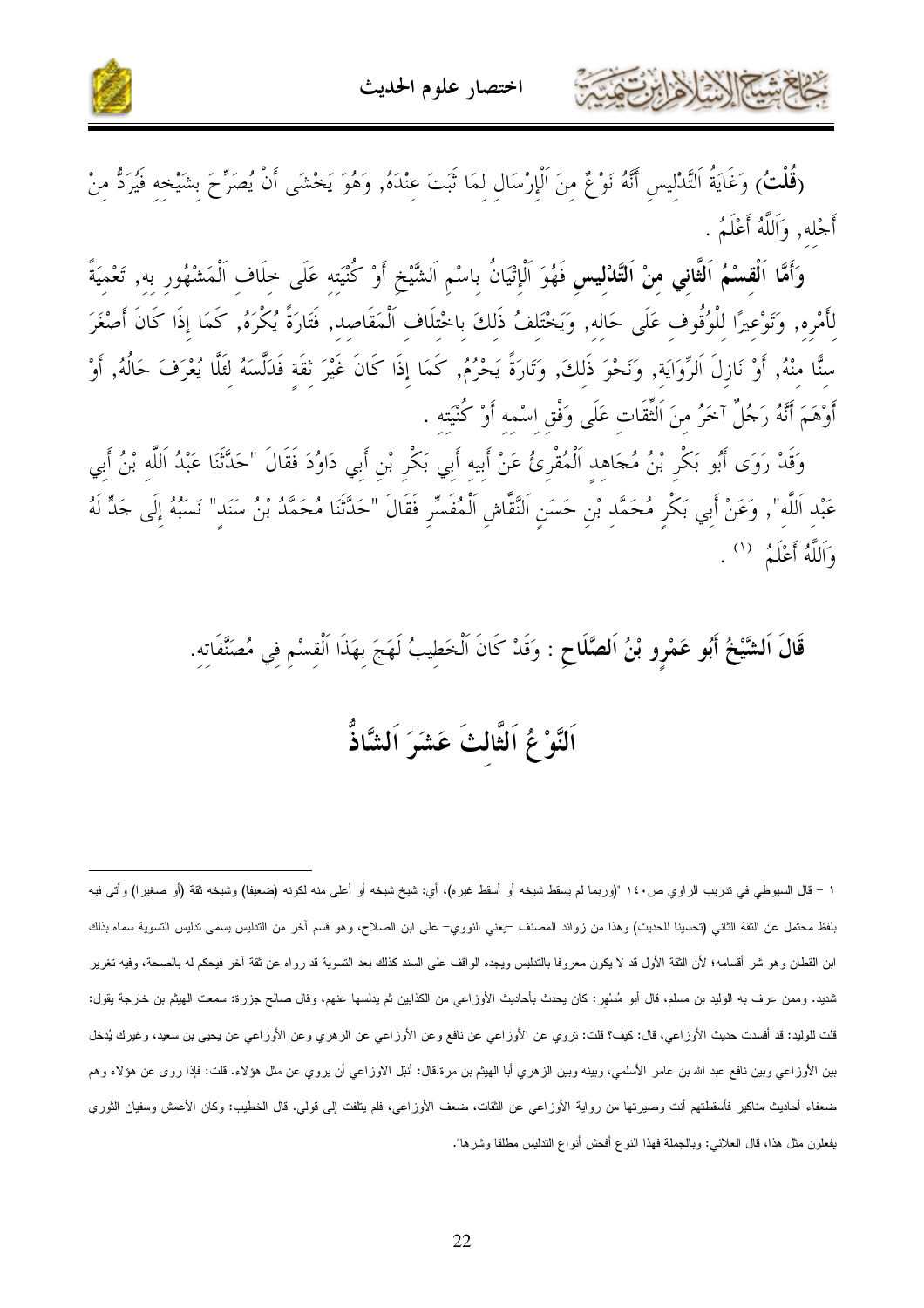

**قَالَ اَلشَّافعيُّ:** وَهُوَ أَنْ يَرْوِيَ اَلثَّقَةُ حَدِيثًا يُخَالِفُ مَا رَوَى اَلنَّاسُ, وَلَيْسَ مِنْ ذَلِكَ أَنْ يَرْوِيَ مَا لَمْ پرو غیره .<br>یرو غیره .

وَقَدْ حَكَاهُ اَلْحَافظُ أَبُو يَعْلَى اَلْخَليليُّ اَلْقَزْوِينيُّ عَنْ حَمَاعَة منَ اَلْحجَازِيِّينَ أَيْضًا .

كالحشيم الأخالات

قَالَ: وَاَلَّذي عَلَيْه حُفَّاظُ اَلْحَديث أَنَّ اَلشَّاذَّ مَا لَيْسَ لَهُ إِلَّا إِسْنَادٌ وَاحِدٌ, يَشِذُّ بِهِ ثِقَةٌ أَوْ غَيْرُ ثِقَةٍ, فَيُتَوَقَّفُ فيمَا شَذَّ به اَلتِّفَةُ وَلَا يُحْتَجُّ به, وَيُرَدُّ مَا شَذَّ به غَيْرُ اَلتِّفَة .

وَقَالَ اَلْحَاكمُ اَلنَّيْسَابُوريُّ: هُوَ اَلَّذي يَنْفَرهُ به اَلثَّقَةُ, وَلَيْسَ لَهُ مُتَابعٌ، قَالَ ابْنُ الصَّلَاح: وَيُشْكلُ عَلَى هَذَا حَديثُ ﴿ اَلْأَعْمَالُ بِالنِّيَّاتِ ﴾ فَإِنَّهُ تَفَرَّدَ بِهِ عُمَرُ, وَعَنْهُ عَلْقَمَةُ, وَعَنْهُ مُحَمَّدُ بْنُ إِبْرَاهِيمَ التَّيْمِيُّ, وَعَنْهُ يَحْيَى بْنُ سَعيد اَلْأَنْصَارِيٌّ .

(قُلْتُ) ثُمَّ تَوَاتَرَ عَنْ يَحْيَى بْنِ سَعِيدِ هَذَا, فَيُقَالُ إِنَّهُ رَوَاهُ عَنْهُ نَحْوٌ منْ مائَتَيْنِ, وَقيلَ أَرْيَدُ منْ ذَلكَ, وَقَدْ ذَكَرَ لَهُ ابْنُ مَنْدَهْ مُتَابَعَاتٍ غَرَائِبَ, وَلَا تَصِحُّ, كَمَا بَسَطْنَاهُ فِي مُسْنَدِ عُمَرَ, وَفِي اَلْأَحْكَامِ اَلْكَبِيرِ .

قَالَ: وَكَذَلِكَ حَدِيثُ عَبْدِ اَللَّهِ بْنِ دِينَارِ عَنْ عَبْدِ اَللَّهِ بْنِ عُمَرَ "أَنَّ رَسُولَ اَللَّهِ ﷺ نَهَى عَنْ بَيْعِ أَلْوَلَاءِ وَعَنْ هبَته" .

وَتَفَرَّدَ مَالِكٌ عَنْ اَلزُّهْرِيِّ عَنْ أَنَسٍ ﴿ أَنَّ رَسُولَ اَللَّهِ ﷺ دَخَلَ مَكَّةَ, وَعَلَى رَأْسه الْمغْفَرُ ﴾ .

وَكُلٌّ مِنْ هَذِهِ اَلْأَحَادِيثِ اَلثَّلَاثَةِ فِي اَلصَّحِيحَيْنِ مِنْ هَذِهِ اَلْوُجُوهِ اَلْمَذْكُورَة فَقَطْ .

وَقَدْ قَالَ مُسْلَمٌ للزُّهْرِيِّ: تسْعُونَ حَرْفًا لَا يَرْوِيهَا غَيْرُهُ .

وَهَذَا اَلَّذِي قَالَهُ مُسْلِمٌ عَنْ اَلزُّهْرِيِّ, مِنْ تَفَرُّدِهِ بِأَشْيَاءَ لَا يَرْوِيهَا غَيْرُهُ يُشَارِكُهُ فِي نَظِيرِهَا حَمَاعَةٌ مِنْ ألرثواة .

فَإِذَنْ اَلَّذِي قَالَهُ اَلشَّافِعيُّ أَوَّلًا هُوَ اَلصَّوَابُ أَنَّهُ إِذَا رَوَى اَلثَّقَةُ شَيْئًا قَدْ خَالَفَهُ فيه اَلنَّاسُ فَهُوَ اَلشَّاذُّ, يَعْنِي اَلْمَرْدُودَ, وَلَيْسَ مِنْ ذَلِكَ أَنْ يَرْوِيَ اَلتَّقَةُ مَا لَمْ يَرْوِ غَيْرُهُ, بَلْ هُوَ مَقْبُولٌ إِذَا كَانَ عَدْلًا ضَابِطًا حَافظًا .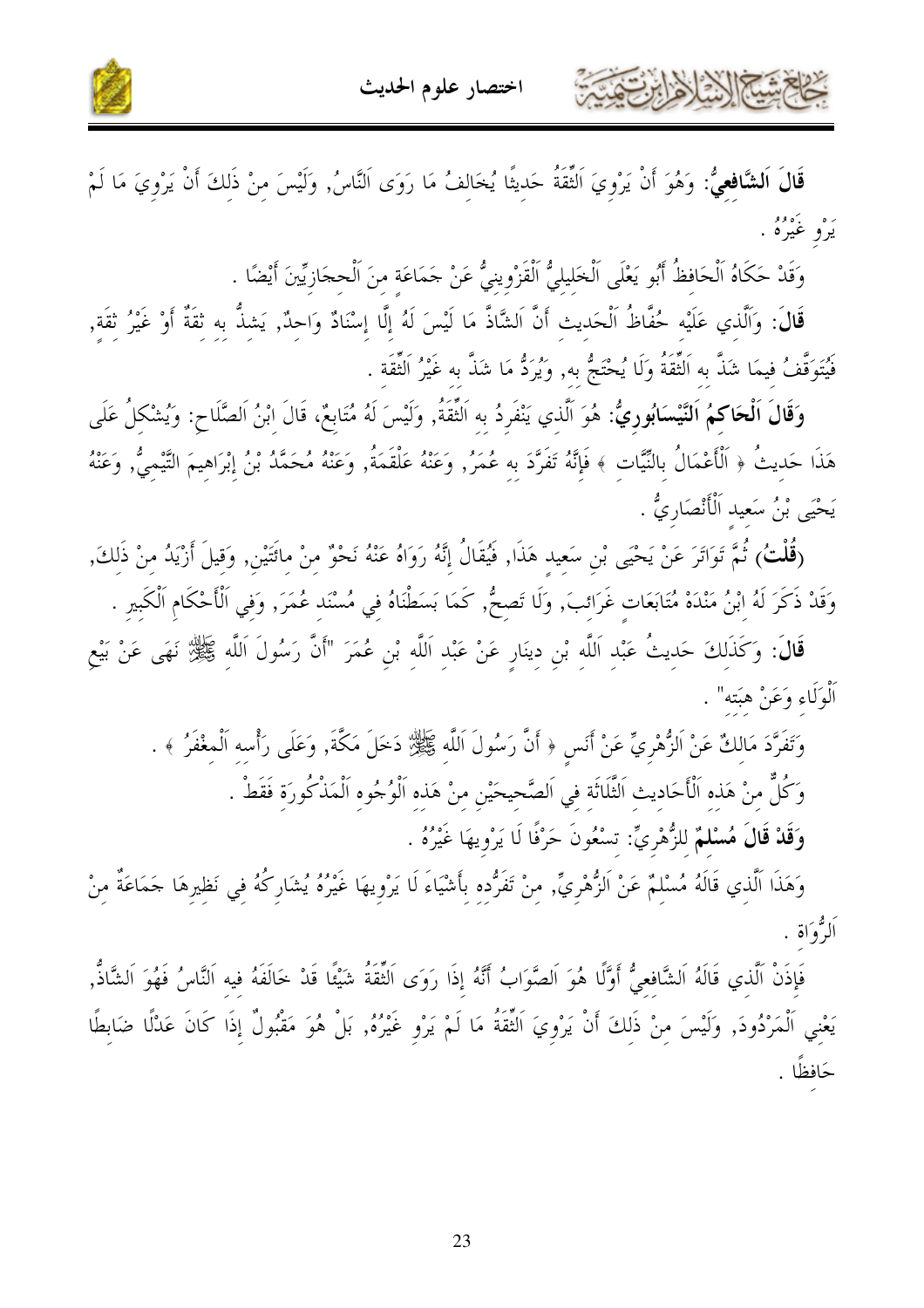



فإن هَذا لوْ رُدّْ لرُدَّتْ أَحَادِيث كثيرَة مِنْ هَذا النَّمَطِ, وَتَعَطلتْ كثيرٌ مِنَ المَسَائِلِ عَنْ الدُّلائلِ وَاللهُ --أَعْلَمُ .

وَأَمَّا إِن كان المُنْفرِدُ بِهِ غَيْرَ حَافِظٍ, وَهُوَ مَعَ ذَلِكَ عَدْل ضَابِط فحَدِيثهُ حَسَنٌ فإِن فقدَ ذلكَ فمَرْدُودٌ وَاَللَّهُ أَعْلَمُ .

#### النَّوْ عُ الرَّابِعَ عَشَرَ المُنْكَرُ

وَهُوَ كالشَّاذ إن خَالفَ رَاوِيهِ الثقاتِ فَمُنْكِرٌ مَرْدُودٌ, وَكذا إن لمْ يَكنْ عَدْلا ضَابطا, وَإن لمْ يُخَالِفْ, فَمُنْكَرٌ مَرْدُودٌ .

وَأَمَّا إِن كان الذي تَفرَّدَ به عَدْل ضَابط حَافظ قبل شَرْعًا, وَلا يُقال لهُ "مُنْكرٌ", وَإِن قِيل لهُ ذلكَ لغَة

النَّوْغُ الخَامِسَ عَشَرَ

في الاعْتبَارَات وَالمُتَابَعَات وَالشَّوَاهِد

.

مثَالُهُ: أَنْ يَرْوِيَهُ حَمَّادُ بْنُ سَلَمَةَ عَنْ أَيُّوبَ عَنْ مُحَمَّد بْنِ سيرينَ عَنْ أَبِي هُرَيْرَةَ عَنْ اَلنَّبِيِّ ﷺ حَديثًا, فَإِنْ رَوَاهُ غَيْرُ حَمَّادٍ عَنْ أَيُّوبَ أَوْ غَيْرُ أَيُّوبَ عَنْ مُحَمَّدٍ أَوْ غَيْرُ مُحَمَّدٍ عَنْ أَبِي هُرَيْرَة, أَوْ غَيْرُ أَبِي هُرَيْرَة عَنْ اَلنَّبِيٍّ ﷺ فَهَذِهِ مُتَابَعَاتٌ . فإِن مَا رُوِيَ مَعْنَاهُ مِنْ طَرِيقِ أَخْرَى عَنْ صَحَابِيٍّ آخَرَ سُمِّيَ شَاهِدًا لِمَعْنَاهُ . -وَإِن لَمْ يُرْوَ بِمَعْنَاهُ حَدِيث آخَرُ فَهُوَ فَرْدٌ مِنَ الْأَفْرَادِ . -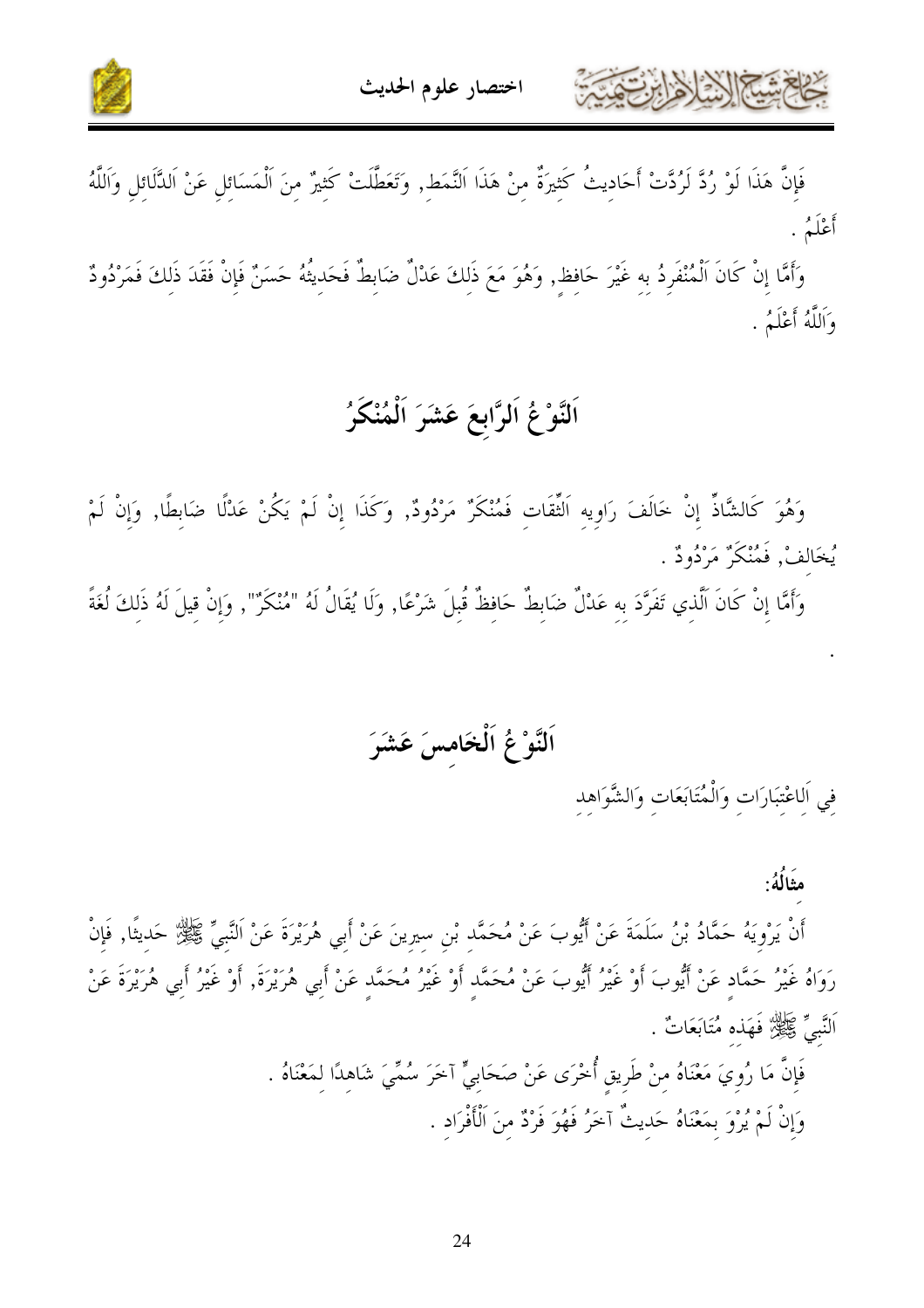

وَيُغْتَفَرُ فِي بَابِ " اَلشَّوَاهِدِ وَالْمُتَابَعَاتِ " مِنْ اَلرِّوَايَةِ عَنْ اَلضَّعِيفِ اَلْقَرِيبِ اَلضَّعْفُ مَا لَا يُغْتَفَرُ فِي ٱلْأُصُولِ, كَمَا يَقَعُ فِي اَلصَّحِيحَيْنِ وَغَيْرِهِمَا مِثْلُ ذَلِكَ وَلِهَذَا يَقُولُ اَلدَّارَقُطْنِيٌّ فِي بَعْضِ اَلضُّعَفَاءِ "يَصْلُحُ للاعْتبَار", أَوْ "لَا يَصْلُحُ أَنْ يُعْتَبَرَ بِه" وَاَللَّهُ أَعْلَمُ.

### اَلنَّوْعُ اَلسَّادِسَ عَشَرَ فِي اَلْأَفْرَادِ

وَهُوَ أَقْسَامٌ تَارَةً يَنْفَرِدُ بِهِ اَلرَّاوِي عَنْ شَيْخِهِ, كَمَا تَقَلَّمَ, أَوْ يَنْفَرِدُ بِهِ أَهْلُ قُطْرِ, كَمَا يُقَالُ "تَفَرَّدَ بِهِ أَهْلُ الشَّامِ" أَوْ "اَلْعِرَاقِ" أَوْ "اَلْحِجَازِ" أَوْ نَحْوِ ذَلِكَ وَقَدْ يَتَفَرَّدُ بِهِ وَاحِدٌ مِنْهُمْ, فَيَجْتَمِعُ فِيهِ اَلْوَصْفَانِ وَاللَّهُ أَعْلَمُ .

وَلِلْحَافِظِ اَلدَّارَقُطْنِيٍّ كِتَابٌ فِي اَلْأَفْرَادِ فِي مِائَةِ جُزْءٍ, وَلَمْ يُسْبَقْ إِلَى نَظِيرِهِ وَقَدْ جَمَعَهُ اَلْحَافِظُ مُحَمَّدُ بْنُ طَاهِرٍ فِي أَطْرَافٍ رَتَّبَهُ فِيهَا .

## اَلنَّوْعُ اَلسَّابِعَ عَشَرَ

فِي زِيَادَةِ اَلثِّقَةِ

كالحشم الأزادا بتعديد

إِذَا تَفَرَّدَ اَلرَّاوِي بِزِيَادَةٍ فِي اَلْحَدِيثِ عَنْ بَقِيَّةِ اَلرُّواةِ عَنْ شَيْخٍ لَهُمْ, وَهَذَا اَلَّذِي يُعَبَّرُ عَنْهُ بِزِيَادَةِ اَلثَّقَةِ, فَهَلْ هِيَ مَقْبُولَةٌ أَمْ لَا؟ فِيهِ خِلَافٌ مَشْهُورٌ فَحَكَى اَلْخَطِيبُ عَنْ أَكْثَرِ اَلْفُقَهَاءِ قَبُولَهَا, وَرَدَّهَا أَكْثَرُ أ<sup>ه</sup> مرتبني گر

وَمِنْ اَلنَّاسِ مَنْ قَالَ إِنْ اتَّحَدَ مَجْلِسُ اَلسَّمَاعِ لَمْ تُقْبَلْ, وَإِنْ تَعَدَّدَ قُبلَتْ . وَمنْهُمْ مَنْ قَالَ تُقْبَلُ الزِّيَادَةُ إِذَا كَانَتْ مِنْ غَيْرِ الرَّاوِي، بِخِلَافٍ مَا إِذَا نَشِطَ فَرَوَاهَا تَارَةً وَأَسْقَطَهَا أُخْرَى .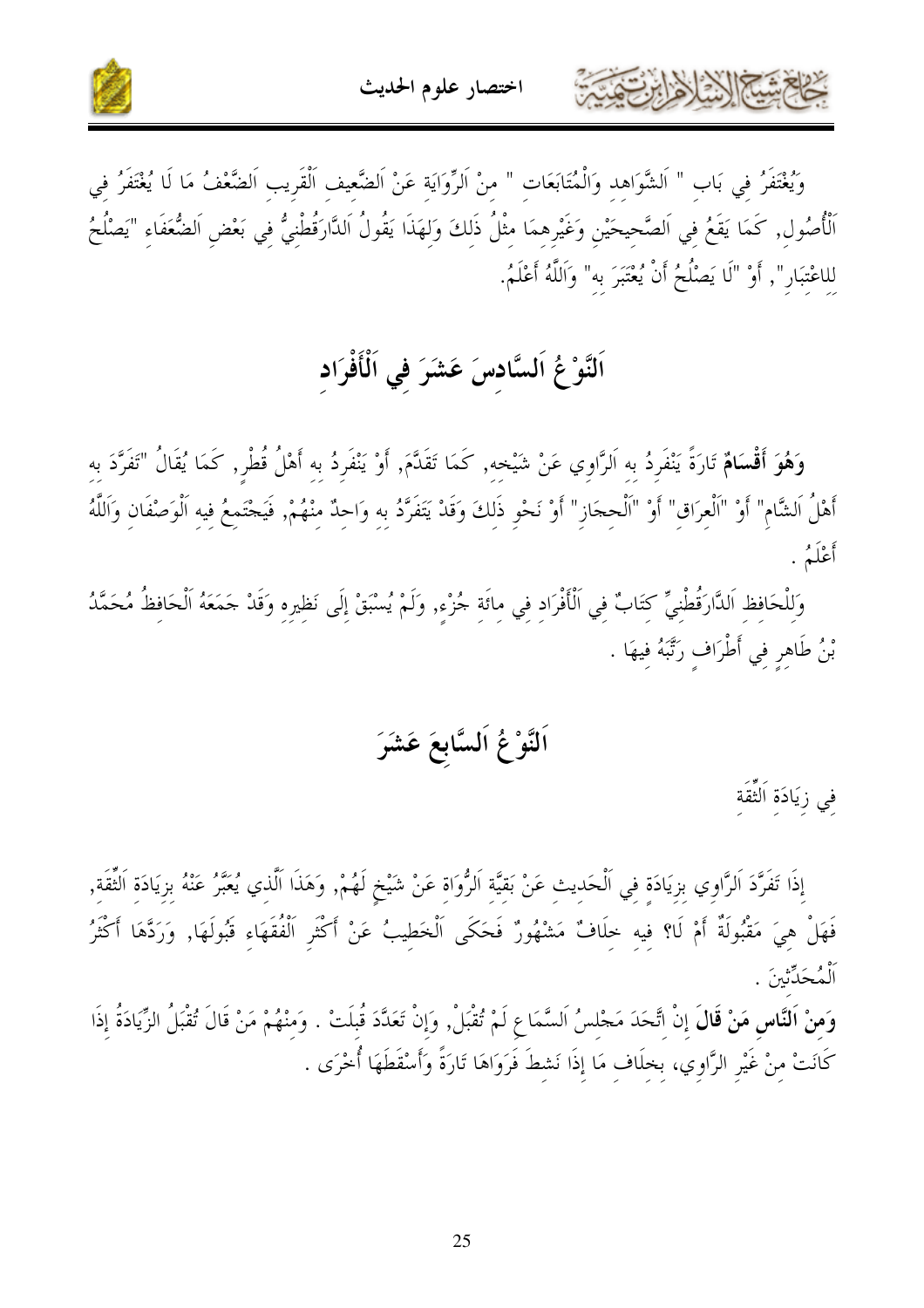

وَمنْهُمْ مَنْ قَالَ إنْ كَانَتْ مُخَالفَةً في الْحُكْمِ لمَا رَوَاهُ الْبَاقُونَ لَمْ تُقْبَلْ، وَإلَّا قُبلَتْ، كَمَا لَوْ تَفَرَّدَ بِالْحَديثِ كُلِّهِ، فَإِنَّهُ يُقْبَلُ تَفَرُّدُهُ به إذَا كَانَ ثقَةً ضَابطًا أَوْ حَافظًا وَقَدْ حَكَى الْخَطيبُ عَلَى ذَلكَ الْإِجْمَاعَ، وَقَدْ مَثَّلَ الشَّيْخُ أَبُو عَمْرِو زِيَادَةَ الثِّقَة بحَديث مَالكِ عَنْ نَافِع عَنِ ابْنِ عُمَرَ : ﴿أَنَّ رَسُولَ اللَّه –صَلَّى اللَّهُ عَلَيْهِ وَسَلَّمَ– فَرَضَ زَكَاةَ الْفِطْرِ مِنْ رَمَضَانَ، عَلَى كُلِّ حُرٍّ أَوْ عَبْدِ، ذَكَرِ أَوْ أُنْثَى، مِنَ الْمُسْلمينَ ﴾ فَقَوْلُهُ "منَ الْمُسْلمينَ" منْ زِيَادَاتِ مَالِكِ عَنْ نَافِعٍ وَقَدْ زَعَمَ التِّرْمِذِيُّ أَنَّ مَالِكًا تَفَرَّدَ بِهَا، وَسَكَتَ أَبُو عَمْرٍو عَلَى ذَلِكَ وَلَمْ يَتَفَرَّدْ بِهَا مَالِكٌ فَقَدْ رَوَاهَا مُسْلِمٌ مِنْ طَرِيقِ الضَّحَّاك بْنِ عُثْمَانَ عَنْ نَافِع، كَمَا رَوَاهَا مَالكُ، وَكَذَا رَوَاهَا الْبُخَارِيُّ وَأَبُو دَاوُدَ وَالنَّسَائِيُّ مِنْ طَرِيقِ عُمَرَ بْنِ نَافِعٍ عَنْ أَبِيهِ،

قَالَ وَمِنْ أَمْثِلَةِ ذَلِكَ حَدِيثُ ﴿ جُعلَتْ لِيَ الْأَرْضُ مَسْجِدًا وَطَهُورًا ﴾ تَفَرَّدَ أَبُو مَالك سَعْدُ بْنُ طَارِق الْأَشْجَعِيُّ بِزِيَادَةِ "وَثُرْبَتُهَا طَهُورًا" عَنْ رِبْعِيٍّ بْنِ حِرَاشٍ عَنْ حُذَيْفَةَ عَنِ النَّبِيِّ –صَلَّى اللَّهُ عَلَيْه وَسَلَّمَ–، رَوَاهُ مُسْلِمٌ وَابْنُ خُزَيْمَةَ وَأَبُو عَوَانَةَ الْإِسْفَرَايِينِيٌّ فِي صِحَاحِهِمْ مِنْ حَديثِهِ . وَذَكَرَ أَنَّ الْخِلَافَ فِي الْوَصْلِ وَالْإِرْسَالِ، كَالْخلَاف في قَبُول الْزِّيَادَة الثَّقَة

اَلنَّوْعُ اَلثَّامنَ عَشَرَ

اَلْمُعَلَّلُ منَ اَلْحَدِيتْ

حمشاه الأخرابيت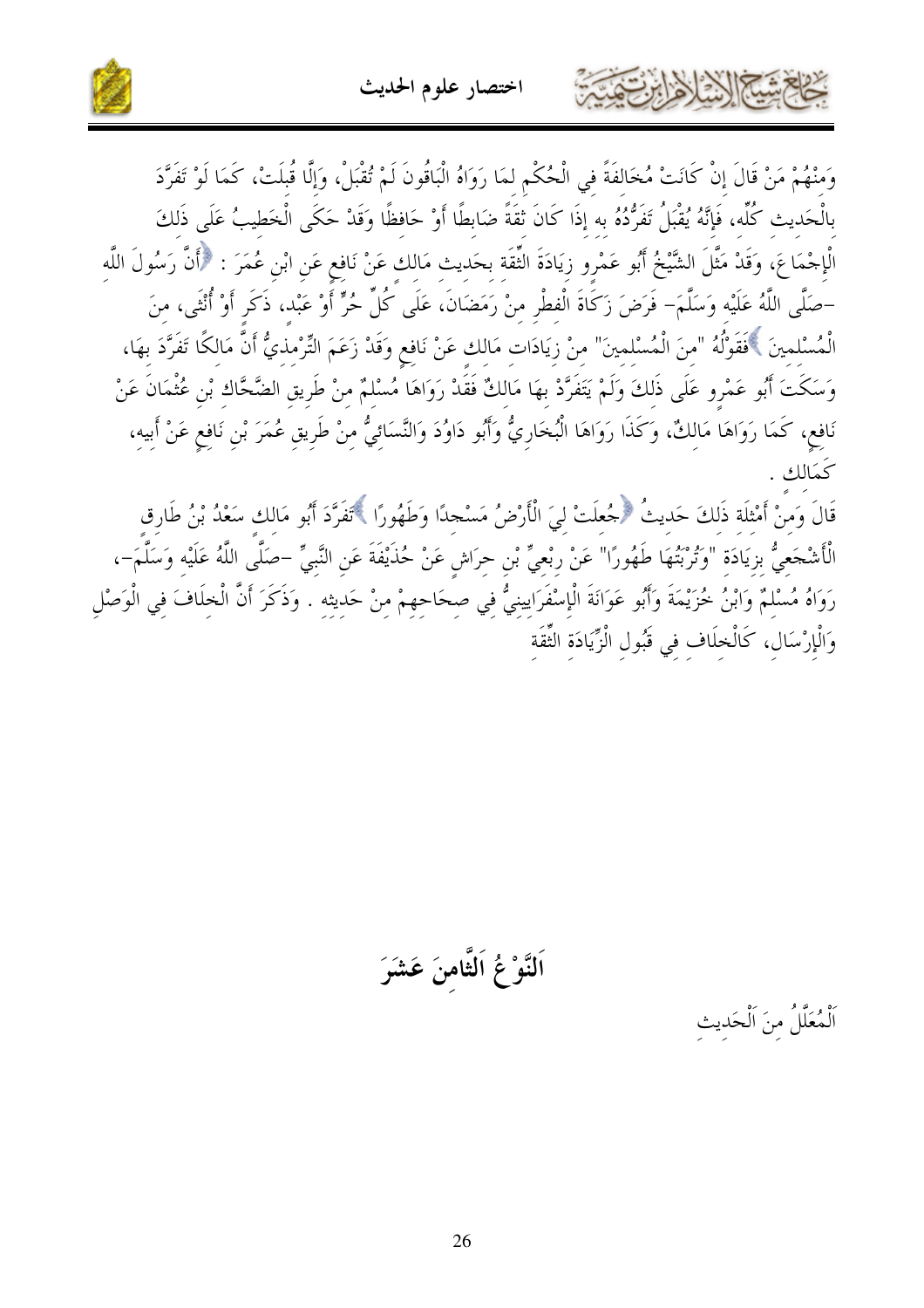كالحشيم الأزاداني



وَهُوَ فَنٌّ خَفيَ عَلَى كَثيرٍ منْ عُلَمَاء اَلْحَديث, حَتَّى قَالَ بَعْضُ حُفَّاظِهِمْ: مَعْرِفَتُنَا بِهَذَا كِهَانَةٌ عِنْدَ اَلْجَاهلِ .

وَإِنَّمَا يَهْتَدي إِلَى تَحْقِيقِ هَذَا اَلْفَنِّ اَلْجَهَابِذَةُ اَلنُّقَّادُ مِنْهُمْ, يُمَيِّرُونَ بَيْنَ صَحِيحِ اَلْحَدِيثِ وَسَقِيمِهِ, وَمُعْوَجِّهِ وَمُسْتَقِيمِهِ, كَمَا يُمَيِّزُ اَلصَّيْرَفِيُّ اَلْبَصِيرُ بصنَاعَتِهِ بَيْنَ اَلْجِيَادِ وَالزُّيوفِ, وَالدَّنَانِيرِ وَالْفُلُوسِ فَكَمَا لَا يَتَمَارَى هَذَا, كَذَلِكَ يَقْطَعُ ذَاكَ بِمَا ذَكَرْنَاهُ, وَمِنْهُمْ مَنْ يَظُنُّ, وَمِنْهُمْ مَنْ يَقِفُ, بحَسَب مَرَاتِب عُلُومِهِمْ وَحِذْقَتِهِمْ وَاطِّلَاعِهِمْ عَلَى طُرُقٍ اَلْحَدِيثِ, وَذَوْقِهِمْ حَلَاوَةَ عِبَارَةِ اَلرَّسُولِ ﷺ اَلَّتِي لَا يُشْبِهُهَا غَيْرُهَا مِنْ أَلْفَاظ اَلنَّاس .

فَمنَ اَلْأَحَادِيثِ اَلْمَرْوِيَّةِ مَا عَلَيْهِ أَنْوَارُ اَلنُّبُوَّة, وَمِنْهَا مَا وَقَعَ فِيهِ تَغْييرُ لَفْظ أَوْ زِيَادَةٌ بَاطِلَةٌ أَوْ مُجَازَفَةٌ أَوْ نَحْوُ ذَلكَ, يُدْرِكُهَا اَلْبَصِيرُ منْ أَهْلِ هَذِهِ اَلصِّنَاعَةِ .

وَقَدْ يَكُونُ اَلتَّعْلِيلُ مُسْتَفَادًا مِنَ اَلْإِسْنَاد, وَبَسْطُ أَمْثِلَة ذَلكَ يَطُولُ جلًّا, وَإنَّمَا يَظْهَرُ بالْعَمَل . وَمِنْ أَحْسَنِ كِتَابٍ وُضِعَ فِي ذَلِكَ وَأَجَلُّهِ وَأَفْحَلِهِ (كِتَابُ اَلْعِلَلِ) لِعَلِيِّ بْنِ اَلْمَدينِيّ شَيْخِ اَلْبُخَارِيّ وَسَائرِ اَلْمُحَلِّثينَ بَعْدَهُ, في هَذَا اَلشَّأْن. عَلَى الْخُصُوص وَكَذَلكَ (كتَابُ الْعلَل) لعَبْد الرَّحْمَن بْن أَبي حَاتم، وَهُوَ مُرَتَّبٌ عَلَى أَبْوَاب الْفقْه، وَ (كِتَابُ الْعِلَلِ) لِلْخَلَّالِ وَيَقَعُ فِي مُسْنَد الْحَافظ أَبِي بَكْرٍ الْبَزَّارِ منَ التَّعَاليلِ مَا لَا يُوجَدُ في غَيْرِه منَ الْمَسَانيد .

وَقَدْ جَمَعَ أَزِمَّةَ مَا ذَكَرْنَاهُ كُلَّهُ الْحَافظُ الْكَبِيرُ أَبُو الْحَسَنِ الدَّارَقُطْنيُّ في كتَابه في ذَلكَ، وَهُوَ منْ أَجَلٌّ كتَاب، بَلْ أَجَلُّ مَا رَأَيْنَاهُ وُضعَ في هَذَا الْفَنِّ، لَمْ يُسْبَقْ إلَى مثْله، وَقَدْ أَعْجَزَ مَنْ يُريدُ أَنْ يَأْتِيَ (بَعْدَهُ)، فَرَحمَهُ اللَّهُ وَأَكْرَمَ مَثْوَاهُ، وَلَكنْ يَعُوزُهُ شَيْءٌ لَا بُدَّ منْهُ، وَهُوَ أَنْ يُرَتَّبَ عَلَى الْأَبْوَاب، ليَقْرُبَ تَنَاوُلُهُ للطُّلَّابِ، أَوْ أَنْ تَكُونَ أَسْمَاءُ الصَّحَابَة الَّذينَ اشْتَمَلَ عَلَيْهِمْ مُرَتَّبينَ عَلَى حُرُوف الْمُعْجَمِ، ليَسْهُلَ الْأَحْذُ منْهُ، فَإِنَّهُ مُبَدَّدٌ جلًّا، لَا يَكَادُ يَهْتَدي الْإِنْسَانُ إلَى مَطْلُوبه منْهُ بسُهُولَة وَاللَّهُ الْمُوَفَّقُ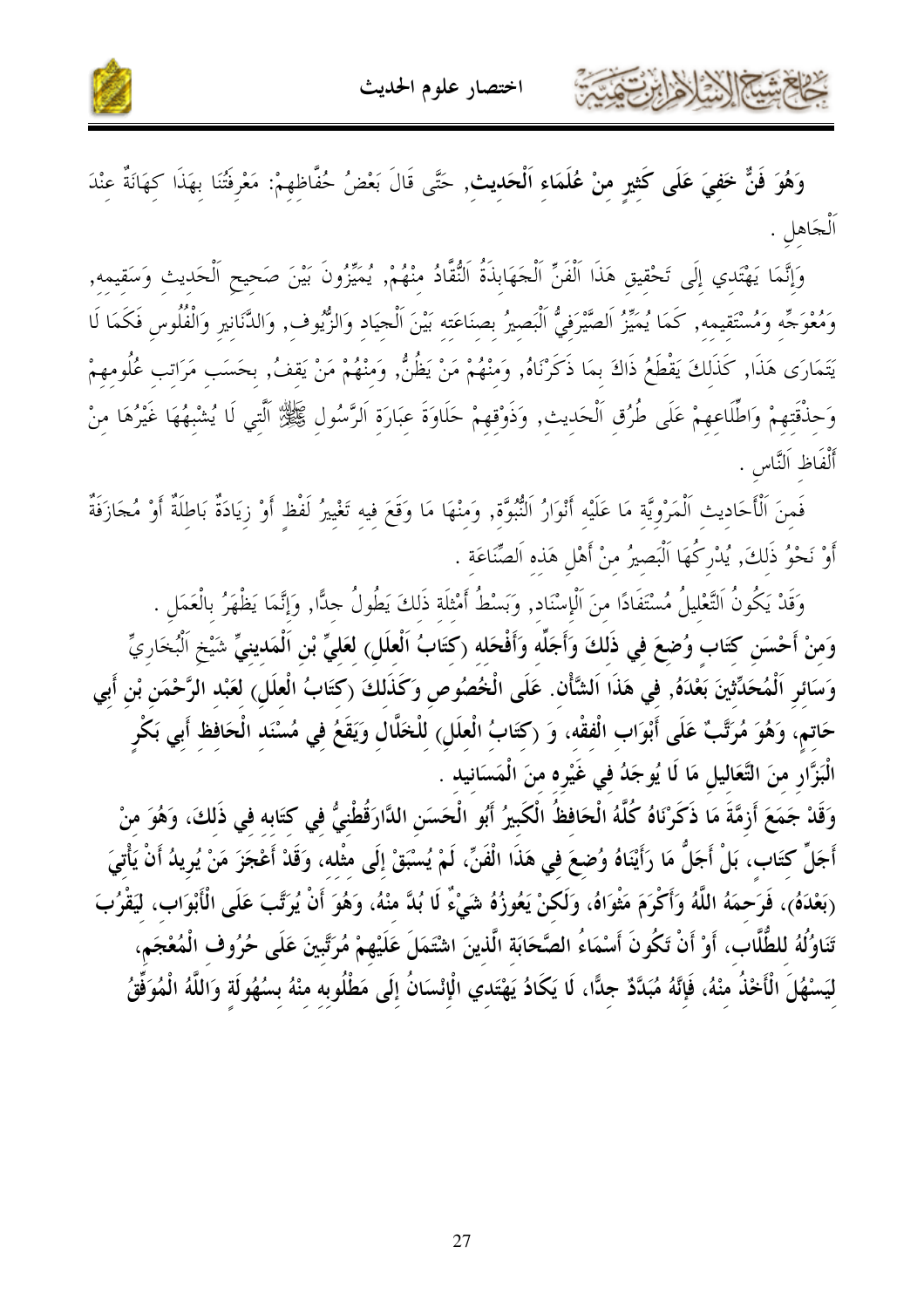





## اَلنَّوْعُ اَلتَّاسعَ عَشَرَ اَلْمُضْطَرِبُ

وَهُوَ أَنْ يَخْتَلِفَ اَلرُّوَاةُ فِيهِ عَلَى شَيْخٍ بِعَيْنِهِ, أَوْ مِنْ وُجُوهِ أُخَرَ مُتَعَادِلَةٍ لَا يَتَرَجَّحُ بَعْضُهَا عَلَى بَعْضٍ وَقَدْ يَكُونُ تَارَةً فِي اَلْإِسْنَادِ, وَقَدْ يَكُونُ فِي اَلْمَتْنِ وَلَهُ أَمْثِلَةٌ كَثِيرَةٌ يَطُولُ ذِكْرُهَا وَاَللَّهُ أَعْلَمُ  $\,$  ` .

اَلنَّوْ عُ اَلْعشْرُونَ

١ – ومثال الاضطراب في الإسناد ما ذكر السيوطي في التدريب ص١٧٢–١٧٣ قال: "والمثال الصحيح حديث أبي بكر. أنه قال: يا رسول الله أراك شبت قال: شيِّبتني هود وأخواتها… قال الدراقطني: هذا مضطرب فإنه لم يُرو إلا من طريق أبي إسحق، وقد اختُلف عليه فيه علي نحو عشرة أوجه: فمنهم من رواه عنه مرسلا، ومنهم من رواه موصولا، ومنهم من جعله من مسند أبي بكر، ومنهم من جعله من مسند سعد، ومنهم من جعله من مسند عائشة وغير ذلك، ورواته ثقات لا يمكن ترجيح بعضهم على بعض، والجمع متعذر. قلت: ومثله حديث مجاهد عن الحكم بن سفيان عن النبي حسلي الله عليه وسلم– في نضح الفرج بعد الوضوء، قد اختلف فيه على عشرة أقوال، فقيل: عن مجاهد عن الحكم أو ابن الحكم عن أبيه، وقيل: عن مجاهد عن الحكم بن سفيان عن أبيه، وقيل: عن مجاهد عن الحكم –غير منسوب– عن أبيه. وقيل: عن مجاهد عن رجل من ثقيف عن أبيه، وقيل: عن مجاهد عن سفيان بن الحكم أو الحكم بن سفيان، وقيل: عن مجاهد عن الحكم بن سفيان بلا شك، وقيل: عن مجاهد عن رجل من ثقيف يقال له: الحكم أو أبو الحكم، وقيل: عنه مجاهد عن ابن الحكم أو أبي الحكم بن سفيان، وقيل: عن مجاهد عن الحكم ابن سفيان أو أبي سفيان، وقيل: عن مجاهد عن رجل من ثقيف عن النبي –صلى الله عليه وسلم–. ومثال الاضطراب في المتن، فيما أورده العراقي: حديث فاطمة بنت قيس قالت: سئل النبي –صلى الله عليه وسلم= عن الزكاة، فقال: إن في المال لُحقا سوى الزكاة رواه النزمذي هكذا من رواية شريك عن أبي حمزة عن الشعبي عن فاطمة، ورواه ابن ماجه من هذا الوجه بلفظ: ليس في المال حق سوى الزكاة؛ قال: فهذا اضطراب لا يحتمل التأويل، قيل: وهذا أيضا لا يصلح مثالا، فإن شيخ شريك ضعيف فهو مردود من قَبيل ضعف راويه، لا من قَبيل اضطرابه، وأيضا فيمكن تأويله بأنها روت كلا من اللفظين عن النبي حملي الله عليه وسلم-، وأن المراد بالحق المثبت المستحب، وبالمنفي الواجب. والمثال الصحيح ما وقع في حديث الواهبة نفسها من الاختلاف في اللفظة الواقعة منه –صلى الله عليه وسلم–. ففي رواية: زوجتكها، وفي رواية: زوجناكها، وفي رواية أمكناكها، وفي رواية ملكتكها. فهذه الألفاظ لا يمكن الاحتجاج بواحد منها، حتى لو احتج حنفي مثلا على أن التمليك من ألفاظ النكاح لم يسُغ له ذلك. فلت: وفي التمثيل بهذا نَظر أوضح من الأول، فإن الحديث صحيح ثابت، وتأويل هذه الألفاظ سهل. فإنها راجعة إلى معنى واحد بخلاف الحديث السابق. وعندي أن أحسن مثال لذلك حديث البسملة السابق. فإن ابن عبد البر أعله بالاضطراب كما تقدم. والمضطرب يُجامع المعلل؛ لأنه قد تكون علته ذلك.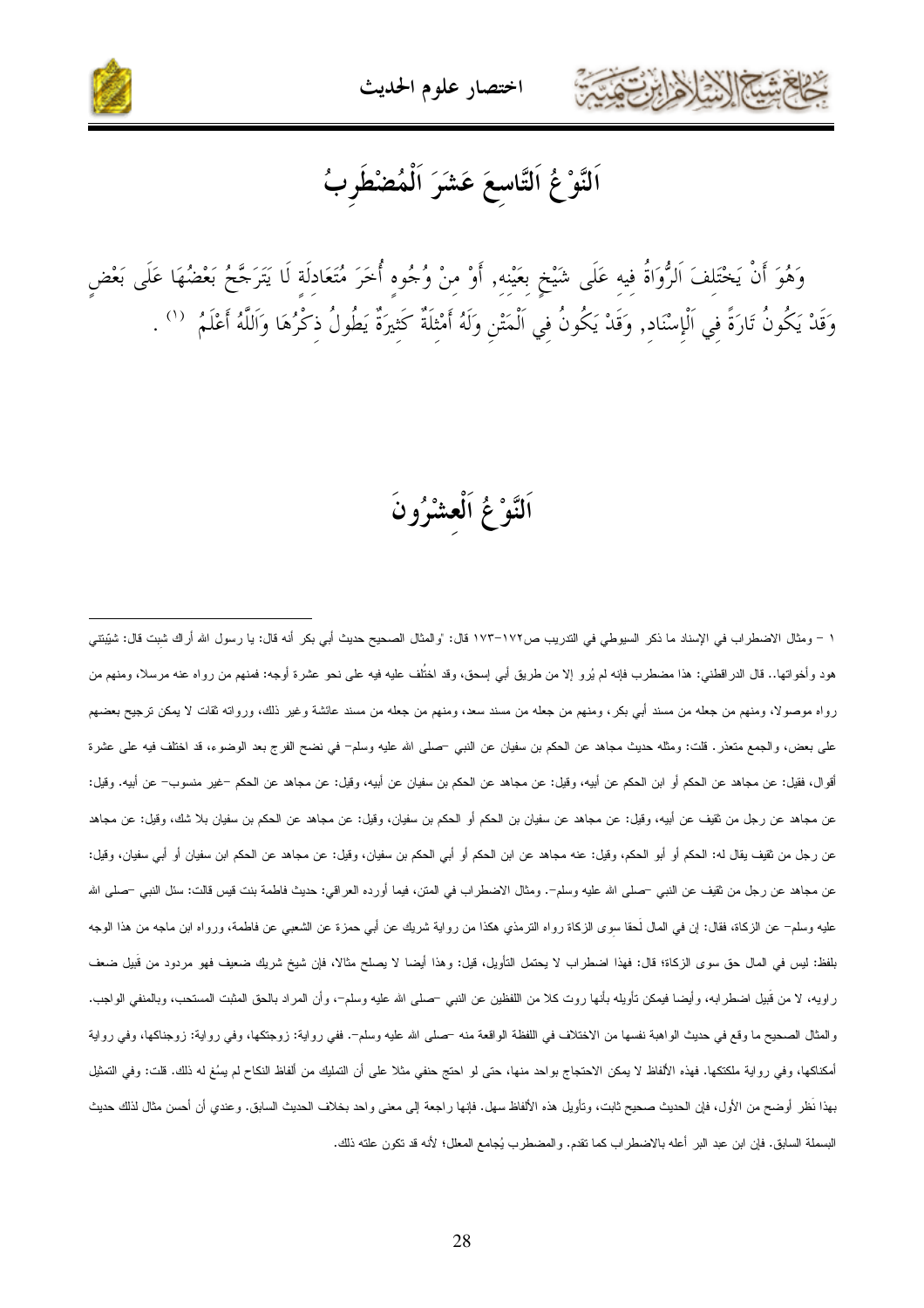

حمشيخ المشاهداين تتفتته



مَعْرِفَةُ اَلْمُدْرَجِ وَهُوَ أَنْ تُزَادَ لَفْظَةٌ فِي مَتْنِ الْحَدِيثِ مِنْ كَلَامِ الرَّاوِي، فَيَحْسَبُهَا مَنْ يَسْمَعُهَا مَرْفُوعَةً فِي الْحَدِيثِ، فَيَرْوِيهَا كَذَلِكَ وَقَدْ وَقَعَ مِنْ ذَلِكَ كَثِيرٌ فِي الصِّحَاحِ وَالْحِسَانِ وَالْمَسَانِيدِ وَغَيْرِهَا وَقَدْ لَا يَقَعُ الْإِدْرَاجُ فِي الْإِسْنَادِ، وَللذَلكَ أَمْثَلَةٌ كَثيرَةٌ .

وَقَدْ صَنَّفَ الْحَافِظُ أَبُو بَكْرٍ الْخَطِيبُ فِي ذَلِكَ كِتَابًا حَافِلًا سَمَّاهُ (فَصْلُ الْوَصْلِ، لِمَا أُدْرِجَ فِي النَّقْلِ) وَهُوَ مُفيدٌ جدًّا

وَهُوَ أَنْ تُزَادَ لَفْظَةٌ فِي مَتْنِ اَلْحَدِيثِ مِنْ كَلَامِ اَلرَّاوِي, فَيَحْسَبُهَا مَنْ يَسْمَعُهَا مَرْفُوعَةً فِي اَلْحَديث, فَيَرْوِيهَا كَذَلِكَ وَقَدْ وَقَعَ مِنْ ذَلِكَ كَثِيرٌ فِي اَلصِّحَاحِ وَالْحِسَانِ وَالْمَسَانِيدِ وَغَيْرِهَا وَقَدْ لَا يَقَعُ اَلْإِدْرَاجُ فِي اَلْإِسْنَادِ, وَلذَلكَ أَمْثَلَةٌ كَثِيرَةٌ .

وَقَدْ صَنَّفَ اَلْحَافِظُ أَبُو بَكْرٍ اَلْخَطِيبُ فِي ذَلِكَ كِتَابًا حَافِلًا سَمَّاهُ (فَصْلَ اَلْوَصْلِ, لِمَا أُدْرِجَ فِي اَلنَّقْلِ) وَهُوَ مُفيدٌ جلًّا .

## اَلنَّوْعُ اَلْحَادِي وَالْعِشْرُونَ مَعْرِفَةُ اَلْمَوْضُوعِ اَلْمُخْتَلَقِ اَلْمَصْنُوعِ

وَعَلَى ذَلِكَ شَوَاهِدُ كَثِيرَةٌ مِنْهَا إِقْرَارُ وَضْعِهِ عَلَى نَفْسِهِ, قَالًا أَوْ حَالًا, وَمنْ ذَلكَ رَكَاكَةُ أَلْفَاظه, وَفَسَادُ مَعْنَاهُ, أَوْ مُجَازَفَةٌ فَاحِشَةٌ, أَوْ مُخَالَفَةٌ لِمَا تَبَتَ فِي اَلْكِتَابِ وَالسُّنَّةِ اَلصَّحِيحَةِ فَلَا تَجُوزُ رِوَايَتُهُ لِأَحَدِ مِنْ اَلنَّاسِ, إِلَّا عَلَى سَبِيلِ الْقَدْحِ فِيهِ, لِيَحْذَرَهُ مَنْ يَغْتَرُّ بِهِ مِنَ الْجَهَلَةِ وَالْعَوَامِّ والرِّعَاعِ . وَالْوَاضِعُونَ أَقْسَامٌ كَثيرَةٌ

منْهُمْ زَنَادقَةٌ وَمنْهُمْ مُتَعَبِّدُونَ يَحْسَبُونَ أَنَّهُمْ يُحْسِنُونَ صُنْعًا, يَضَعُونَ أَحَادِيتَ فِيهَا تَرْغِيبٌ وَتَرْهِيبٌ, وَفِي فَضَائِلِ اَلْأَعْمَالِ, لِيُعْمَلَ بِهَا . وَهَؤُلَاءِ طَائِفَةٌ مِنَ الْكَرَّامِيَّةِ وَغَيْرِهِمْ، وَهُمْ مِنْ أَشَرِّ مَنْ فَعَلَ هَذَا لِمَا يَحْصُلُ بِضَرَرِهِمْ مِنَ الْغُرُورِ عَلَى كَثِيرٍ مِمَّنْ يَعْتَقِدُ صَلَاحَهُمْ، فَيَظُنُّ صِدْقَهُمْ، وَهُمْ شَرٌّ مِنْ كُلِّ كَذَّاب في هَذَا الْبَاب .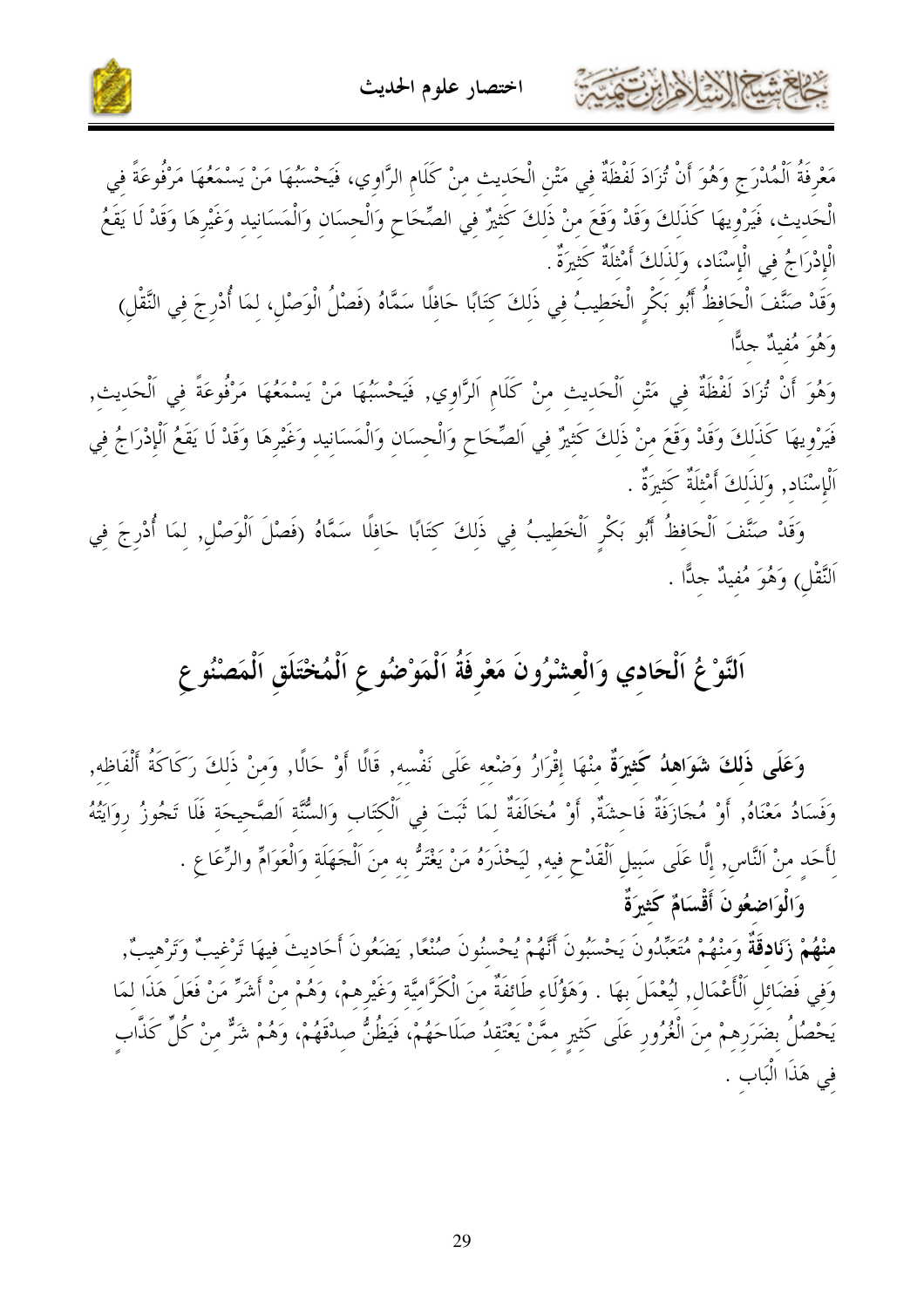

وَقَدْ انْتَقَدَ الْأَئِمَّةُ كُلَّ شَيْءٍ فَعَلُوهُ مِنْ ذَلِكَ، وَسَطَرُوهُ عَلَيْهِمْ فِي زُبُرِهِمْ، عَارًا عَلَى وَاضِعِي ذَلِكَ فِي الدُّنْيَا، وَنَارًا وَشَنَارًا في الْآخرَة قَالَ رَسُولُ اللَّه –صَلَّى اللَّهُ عَلَيْه وَسَلَّمَ– فمَنْ كَذبَ عَلَيَّ مُتَعَمِّدًا فَلْيَتَبَوَّأْ مَقْعَدَهُ منْ النَّارِ ﴾وَهَذَا مُتَوَاترٌ عَنْهُ .

قَالَ بَعْضُ هَؤُلَاء الْجَهَلَة نَحْنُ مَا كَذَبْنَا عَلَيْه، إِنَّمَا كَذَبْنَا لَهُ! وَهَذَا مِنْ كَمَالِ جَهْلهِمْ، وَقِلَّة عَقْلهِمْ، وَكَثْرَة فُجُورهمْ وَافْترَائهمْ، فَإِنَّهُ –عَلَيْه الصَّلَاةُ وَالسَّلَامُ– لَا يَحْتَاجُ في كَمَال شَريعَته وَفَضْلهَا إلَى غَيْره . وَقَدْ صَنَّفَ الشَّيْخُ أَبُو الْفَرَجِ بْنُ الْجَوْزِيِّ كَتَابًا حَافلًا في الْمَوْضُوعَات، غَيْرَ أَنَّهُ أَدْخَلَ فيه مَا لَيْسَ منْهُ، وَخَرَجَ عَنْهُ مَا كَانَ يَلْزَمُهُ ذكْرُهُ، فَسَقَطَ عَلَيْه وَلَمْ يَهْتَد إِلَيْه . وَقَدْ حُكيَ عَنْ بَعْض الْمُتَكَلِّمِينَ إِنْكَارُ وُقُوعِ الْوَضْعِ بِالْكُلِّيَّةِ، وَهَذَا الْقَائِلُ إِمَّا أَنَّهُ لَا وُجُودَ لَهُ أَصْلًا، أَوْ أَنَّهُ فِي غَايَةِ الْبُعْدِ عَنْ مُمَارَسَةِ الْعُلُومِ الشَّرْعيَّة .

وَقَدْ حَاوَلَ بَعْضُهُمْ الرَّدَّ عَلَيْهِ، بِأَنَّهُ قَدْ وَرَدَ فِي الْحَديثِ أَنَّهُ عَلَيْه السَّلَامُ قَالَ ﴿"سَيُكْذَبُ عَلَيَّ" ﴾فَإِنْ كَانَ هَذَا الْخَبَرُ صَحيحًا، فَسَيَقَعُ الْكَذبُ عَلَيْه لَا مَحَالَةَ، وَإِنْ كَانَ كَذبًا فَقَدْ حَصَلَ الْمَقْصُودُ فَأُجيبَ عَن الْأَوَّل بأَنَّهُ لَا يَلْزَمُ وُقُوعُهُ إِلَى الْآنَ; إذْ بَقيَ إِلَى يَوْمِ الْقيَامَة أَزْمَانٌ يُمْكنُ أَنْ يَقَعَ فيهَا مَا ذُكرَ . وَهَذَا الْقَوْلُ وَالاسْتلْلَالُ عَلَيْه وَالْجَوَابَ عَنْهُ منْ أَضْعَف الْأَشْيَاء عنْدَ أَئمَّة الْحَديث وحُفَّاظهمْ، الَّذينَ كَانُوا يَتَضَلَّعُونَ منْ حفْظ الصِّحَاح، وَيَحْفَظُونَ أَمْثَالَهَا وَأَضْعَافَهَا منَ الْمَكْذُوبَات، خَشْيَةَ أَنْ تَرُوجَ عَلَيْهِمْ، أَوْ عَلَى أَحَدٍ مِنَ النَّاسِ، –رَحِمَهُمْ اللَّهُ وَرَضِيَ عَنْهُمْ-.

# اَلنَّوْغُ اَلثَّانِي وَالْعشْرُونَ اَلْمَقْلُوبُ

#### وَقَدْ يَكُونُ في اَلْإِسْنَاد كُلِّه أَوْ بَعْضه

حمشاه الخلافان تتمك

فَالْأَوَّلُ: كَمَا رَكَّبَ مَهَرَةُ مُحَدِّثْي بَغْدَادَ لِلْبُخَارِيِّ, حِينَ قَدِمَ عَلَيْهِمْ, إِسْنَادَ هَذَا اَلْحَدِيثِ عَلَى مَتْنِ آخَرَ, وَرَكَّبُوا مَتْنَ هَذَا اَلْحَدِيثِ عَلَى إِسْنَادِ آخَرَ, وَقَلَبُوا عَلَيْهِ مَا هُوَ مِنْ حَدِيث سَالم عَنْ نَافِع, وَمَا هُوَ مِنْ حَدِيثِ نَافِعٍ عَنْ سَالِمٍ, وَهُوَ مِنَ الْقَبِيلِ الثَّانِي وَصَنَعُوا ذَلِكَ فِي نَحْوِ مِائَةِ حَدِيثِ أَوْ أَزْيَدَ, فَلَمَّا قَرَأَهَا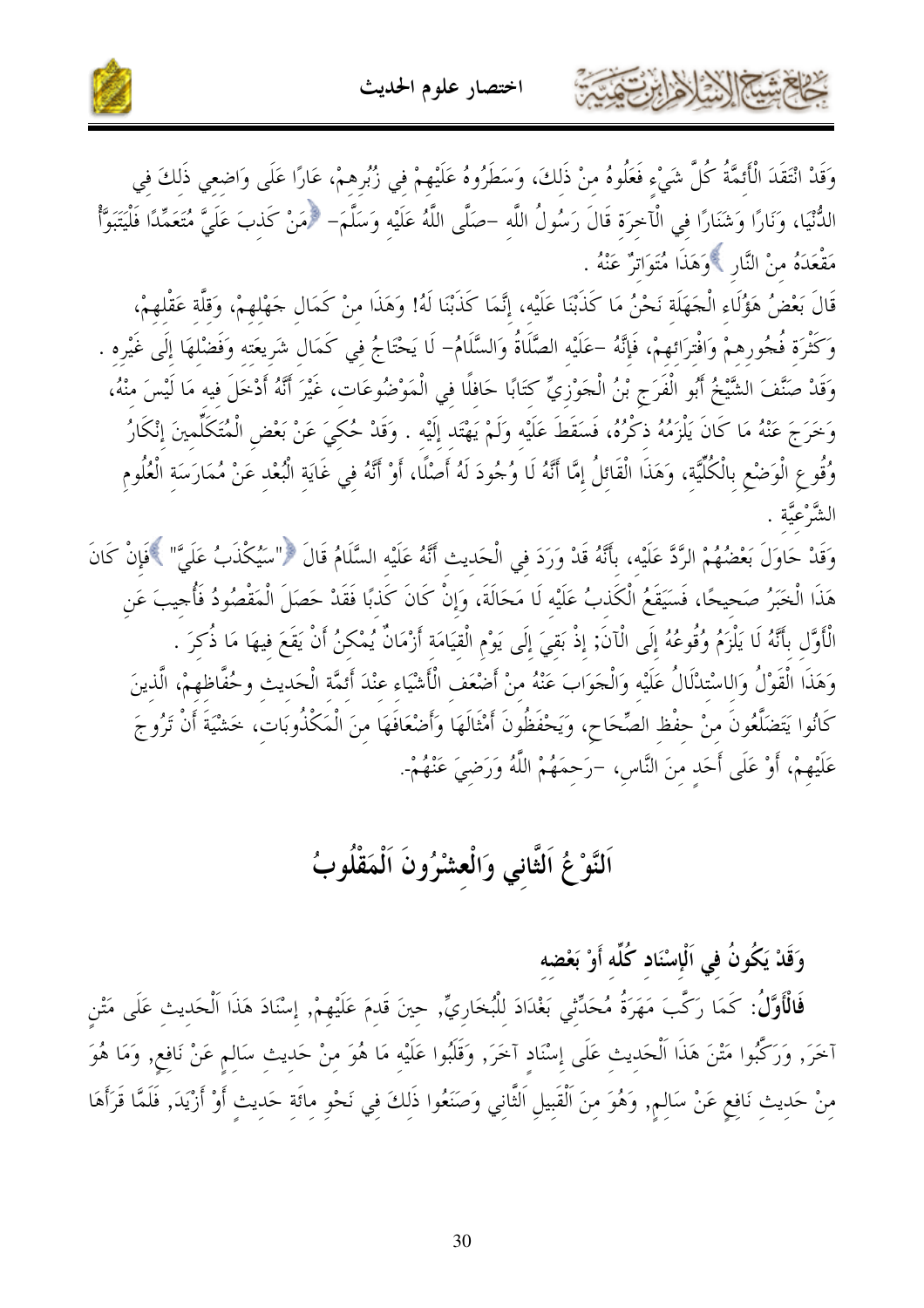حمشا الأوادات



رَدَّ كُلَّ حَدِيثٍ إِلَى إِسْنَادِهِ, وَكُلَّ إِسْنَادٍ إِلَى مَتْنِهِ, وَلَمْ يَرُجْ عَلَيْهِ مَوْضِعٌ وَاحِدٌ مِمَّا قَلَبُوهُ وَرَكّبُوهُ, فَعَظُمَ عنْدَهُمْ جلًّا, وَعَرَفُوا مَنْزِلَتَهُ منْ هَذَا اَلشَّأْن, –فَرَحمَهُ اَللَّهُ وَأَدْخَلَهُ اَلْجنَانَ– . وَقَدْ نَبَّهَ اَلشَّيْخُ أَبُو عَمْرو هَهُنَا عَلَى أَنَّهُ لَا يَلْزَمُ منَ اَلْحُكْم بضَعْف سَنَد اَلْحَديث اَلْمُعَيَّن اَلْحُكْمُ بضَعْفه في نَفْسه; إذْ قَدْ يَكُونُ لَهُ إسْنَادٌ آخَرُ, إلَّا أَنْ يَنُصَّ إمَامٌ عَلَى أَنَّهُ لَا يُرْوَى إلَّا منْ هَذَا اَلْوَجْه . (قُلْتُ) يَكْفي في الْمُنَاظَرَة تَضْعيفُ الطَّريقِ الَّتي أَبْدَاهَا الْمُنَاظِرُ، وَيَنْقَطِعُ; إِذْ الْأَصْلُ عَدَمُ مَا سوَاهَا، حَتَّى يَثْبُتَ بطَرِيقِ أُخْرَى وَاللَّهُ أَعْلَمُ . قَالَ وَيَجُوزُ رِوَايَةُ مَا عَدَا الْمَوْضُوعِ فِي بَابِ التَّرْغِيبِ وَالتَّرْهِيبِ، وَالْقَصَصِ وَالْمَوَاعِظِ، وَنَحْوِ ذَلِكَ، إِلَّا في صفَات اللَّه -عَزَّ وَجَلَّ-، وَفي بَابِ الْحَلَالِ وَالْحَرَامِ . قَالَ وَممَّنْ يُرَخِّصُ في روَايَة الضَّعيف –فيمَا ذَكَرْنَاهُ– ابْنُ مَهْديٍّ، وَأَحْمَدُ بْنُ حَنْبَلَ، –رَحمَهُمَا اللَّهُ– . قَالَ وَإِذَا عَزَوْتَهُ إِلَى النَّبِيِّ –صَلَّى اللَّهُ عَلَيْهِ وَسَلَّمَ– مِنْ غَيْرِ إِسْنَادِ فَلَا تَقُلْ "قَالَ –صَلَّى اللَّهُ عَلَيْهِ وَسَلَّمَ– كَذَا وَكَذَا"، وَمَا أَشْبَهَ ذَلِكَ مِنَ الْأَلْفَاظِ الْجَازِمَةِ، بَلْ بِصِيغَةِ التَّمْرِيضِ، وَكَذَا فِيمَا يُشَكُّ فِي صِحَّتِهِ أُبْضًا.

## اَلنَّوْغُ اَلثَّالتُٰ وَالْعشْرُونَ مَعْرِفَةُ مَنْ تُقْبَلُ رِوَايَتُهُ وَمَنْ لَا تُقْبَلُ وَبَيَانُ اَلْجَرْحِ وَالتَّعْدِيلِ .

اَلْمَقْبُولُ: اَلتَّقَةُ اَلضَّابِطُ لِمَا يَرْوِيهِ وَهُوَ اَلْمُسْلِمُ اَلْعَاقِلُ اَلْبَالِغُ, سَالِمًا مِنْ أَسْبَابِ اَلْفِسْقِ وَخَوَارِمِ ٱلْمُرُوءَة, وَأَنْ يَكُونَ مَعَ ذَلِكَ مُتَيَقِّظًا غَيْرَ مُغَفَّلٍ, حَافِظًا إِنْ حَدَّثَ (مِنْ حِفْظِهِ), فَاهِمًا إِنْ حَدَّثَ عَلَى اَلْمَعْنَى, فَإِنْ اخْتَلَّ شَرْطٌ ممَّا ذَكَرْنَا رُدَّتْ رِوَايَتُهُ .

وَتَثْبُتُ عَدَالَةُ اَلرَّاوِي بِاشْتِهَارِهِ بِالْخَيْرِ وَالثَّنَاءِ اَلْجَمِيلِ عَلَيْهِ, أَوْ بتَعْدِيلِ اَلْأَئمَّةِ, أَوْ اثْنَيْنِ مِنْهُمْ لَهُ, أَوْ وَاحِدٍ عَلَى اَلصَّحِيحٍ, وَلَوْ بِرِوَايَتِهِ عَنْهُ فِي قَوْلِ .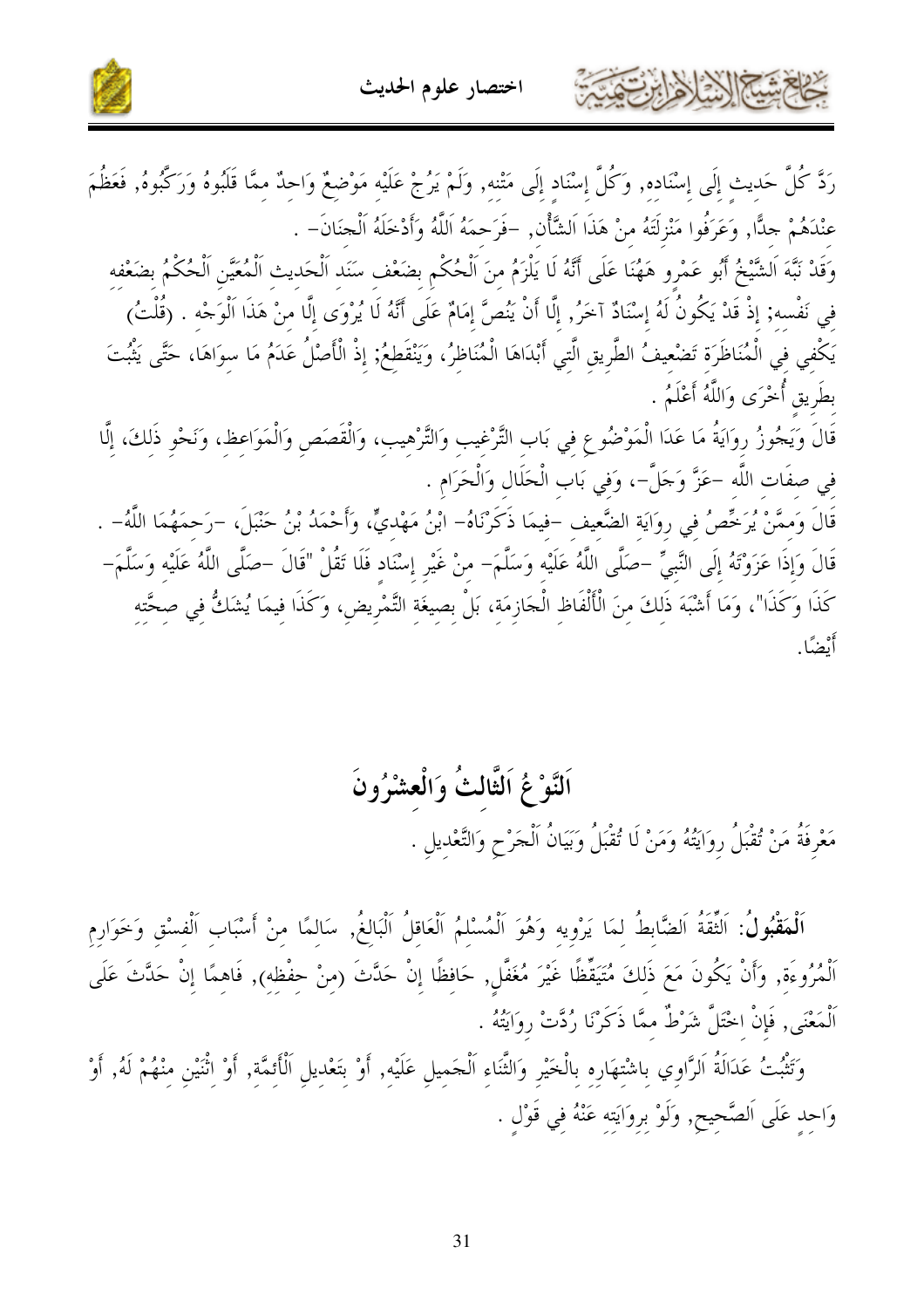

قَالَ ابْنُ اَلصَّلَاحٍ: وَتَوَسَّعَ ابْنُ عَبْدِ اَلْبَرِّ, فَقَالَ: كُلُّ حَامِلِ عِلْمٍ. مَعْرُوفٌ الْعِنَايَةُ به، فَهُوَ عَدْلٌ، مَحْمُولٌ أَمْرُهُ عَلَى الْعَدَالَة، حَتَّى يَتَبَيَّنَ جُرْحُهُ، لقَوْله –عَلَيْه الصَّلَاة وَالسَّلَام– ﴿يَحْملُ هَذَا الْعلْمَ منْ كُلِّ خَلَف عُدُولُهُ ۚ قَالَ: وَفيمَا قَالَهُ اتِّسَاعٌ غَيْرُ مَرْضيٍّ وَاللَّهُ أَعْلَمُ .

(قُلْتُ) لَوْ صَحَّ مَا ذَكَرَهُ مِنَ الْحَدِيثِ لَكَانَ مَا ذَهَبَ إِلَيْهِ قَوِيًّا، وَلَكِنْ فِي صحَّته نَظَرٌ قَوِيٌّ، وَالْأَغْلَبُ عَدَمُ صحَّته وَاللَّهُ أَعْلَمُ .

وَيُعْرَفُ ضَبْطُ الرَّاوِي بِمُوَافَقَة التِّقَات لَفْظًا أَوْ مَعْنًى، وَعَكْسُهُ عَكْسُهُ، وَالتَّعْديلُ مَقْبُولٌ، ذُكرَ السَّبَبُ (أَوْ لَمْ يُذْكَرْ); لأَنَّ تَعْدَادَهُ يَطُولُ، فَقُبلَ إطْلَاقُهُ بخلَاف الْجَرْحِ، فَإِنَّهُ لَا يُقْبَلُ إلَّا مُفَسَّرًا، لاخْتلَاف النَّاس في الْأَسْبَاب الْمُفَسِّقَة، فَقَدْ يَعْتَقدُ الْجَارِحُ شَيْئًا مُفَسِّقًا، فَيُضَعِّفُهُ، وَلَا يَكُونُ كَذَلِكَ فِي نَفْسِ الْأَمْرِ أَوْ عِنْدَ غَيْرِه، فَلهَذَا ٱشْتُرِطَ بَيَانُ السَّبَبِ في الْجَرْحِ .

قَالَ الشَّيْخُ أَبُو عَمْرو: ۚ وَأَكْثَرُ مَا يُوجَدُ فِي كُتُبِ الْجَرْحِ وَالتَّعْدِيلِ "فُلَانٌ ضَعِيفٌ"، أَوْ "مَتْرُوكٌ"، وَنَحْوُ ذَلكَ، فَإِنْ لَمْ نَكْتَف به انْسَدَّ بَابٌ كَبِيرٌ في ذَلكَ .

وَأَجَابَ بِأَنَّا إِذَا لَمْ نَكْتَف به تَوَقَّفْنَا في أَمْرِه، لحُصُول الرِّيبَة عنْدَنَا بذَلكَ .

كالحشيخ الأثالا ابرنتما

(قُلْتُ) أَمَّا كَلَامُ هَؤُلَاء الْأَئمَّة الْمُنْتَصِينَ لهَذَا الشَّأْن، فَيَنْبَغي أَنْ يُؤْخَذَ مُسَلَّمًا منْ غَيْر ذكْر أَسْبَاب، وَذَلكَ للْعلْمِ بمَعْرِفَتهمْ، وَاطِّلَاعهمْ وَاضْطلَاعهمْ في هَذَا الشَّأْنِ، وَاتِّصَافهمْ بِالْإنْصَاف وَالدِّيَانَة وَالْخبْرَة وَالنُّصْحْ، لَا سيَّمَا إذَا أَطْبَقُوا عَلَى تَضْعيف الرَّجُل، أَوْ كَوْنه مَتْرُوكًا، أَوْ كَذَّابًا، أَوْ نَحْوَ ذَلكَ .

فَالْمُحَدِّثُ الْمَاهِرُ لَا يَتَخَالَجُهُ في مثْل هَذَا وَقْفَةٌ في مُوَافَقَتهمْ، لصدْقهمْ وأَمَانَتهمْ وَنُصْحهمْ، وَلهَذَا يَقُولُ الشَّافعيُّ في كَثير منْ كَلَامه عَلَى الْأَحَاديثِ "لَا يُثْبِتُهُ أَهْلُ الْعِلْمِ بِالْحَدِيثِ"، وَيَرُدُّهُ، وَلَا يُحْتَجُّ بِهِ، بِمُجَرَّدٍ ذَلِكَ وَاللَّهُ أَعْلَمُ .

أَمَّا إِذَا تَعَارَضَ حَرْحٌ وَتَعْدِيلٌ، فَيَنْبَغي أَنْ يَكُونَ الْجَرْحُ حينَئذ مُفَسَّرًا وَهَلْ هُوَ الْمُقَدَّمُ؟ أَوْ التَّرْحيحُ بِالْكَثْرَةِ أَوْ الْأَحْفَظِ؟ فِيهِ نِرَاعٌ مَشْهُورٌ فِي أُصُولِ الْفقْهِ وَفُرُوعِهِ وَعِلْمِ الْحَديث وَاللَّهُ أَعْلَمُ . وَيَكْفي قَوْلُ الْوَاحد في التَّعْديل وَالتَّجْريح عَلَى الصَّحيح وَأَمَّا روَايَةُ الثِّقَة عَنْ شَيْخ فَهَلْ يَتَضَمَّنُ تَعْديلُهُ ذَلكَ الشَّيْخَ أَمْ لَا؟ فيه تَلَاتَةُ أَقْوَال .. (تَالتُهَا): ۚ إنْ كَانَ لَا يَرْوِي إِلَّا عَنْ ثَقَة فَتَوْثِيقٌ، وَإِلَّا فَلَا وَالصَّحِيحُ (أَنَّهُ) لَا يَكُونُ تَوْثِيقًا لَهُ، حَتَّى وَلَوْ كَانَ مِمَّنْ يَنُصُّ عَلَى عَدَالَة شُيُوخِه وَلَوْ قَالَ "حَدَّثَنِي الثَّقَةُ"، لَا يَكُونُ ذَلكَ تَوْثِيقًا لَهُ عَلَى الصَّحيح; لأَنَّهُ قَدْ يَكُونُ ثَقَةً عِنْدَهُ، لَا عِنْدَ غَيْرِهِ، وَهَذَا وَاضِحٌ وَلِلَّهِ الْحَمْدُ .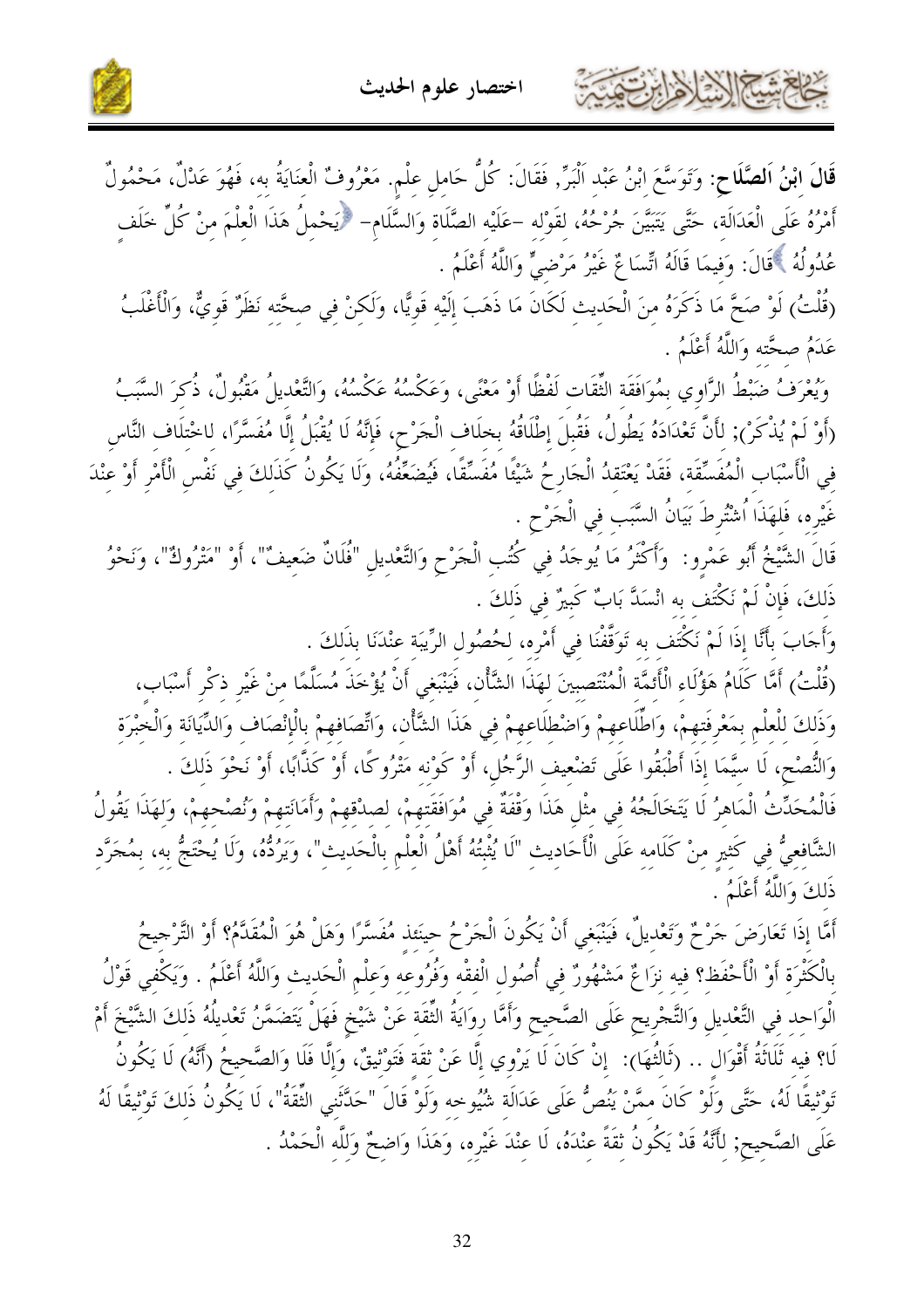



قَالَ وَكَذَلِكَ فُتْيَا الْعَالِمِ أَوْ عَمَلُهُ عَلَى وَفْقِ حَديث، لَا يَسْتَلْزِمُ تَصْحِيحَهُ لَهُ . (قُلْتُ) وَفي هَذَا نَظَرٌ، إذَا لَمْ يَكُنْ في الْبَاب غَيْرُ ذَلكَ الْحَديث، أَوْ تَعَرَّضَ للاحْتجَاج به في فُتْيَاهُ أَوْ حُكْمه، أَوْ اسْتَشْهَدَ به عنْدَ الْعَمَلِ بِمُقْتَضَاهُ . قَالَ ابْنُ الْحَاحِبَ وَحُكْمُ الْحَاكم الْمُشْتَرِط الْعَدَالَةَ تَعْديلٌ بِاتِّفَاقٍ .

كالحشيخ اللازاري

وَأَمَّا إعْرَاضُ الْعَالمِ عَنِ الْحَديثِ الْمُعَيَّنِ بَعْدَ الْعِلْمِ بِهِ، فَلَيْسَ قَادِحًا فِي الْحَديثِ باتِّفَاقِ; لِأَنَّهُ قَدْ يَعْدِلُ عَنْهُ لِمُعَارِضٍ أَرْجَحَ عِنْدَهُ، مَعَ اعْتقَاد صِحَّته .

"مَسْأَلَةٌ" مَجْهُولُ الْعَدَالَة ظَاهرًا وَبَاطْنًا لَا تُقْبَلُ روَايَتُهُ عِنْدَ الْجَمَاهير وَمَنْ جُهلَتْ عَدَالَتُهُ بَاطْنًا، وَلَكَنَّهُ عُدِّلَ فِي الظَّاهِرِ، وَهُوَ الْمَسْتُورُ فَقَدْ قَالَ بِقَبُولِهِ بَعْضُ الشَّافعيِّينَ، وَرَجَّحَ ذَلكَ سَليمُ بْنُ أَيُّوبَ الْفَقيهُ، وَوَافَقَهُ ابْنُ الصَّلَاحِ وَقَدْ حَرَّرْتُ الْبَحْتَ في ذَلكَ في الْمُقَلِّمَات وَاللَّهُ أَعْلَمُ .

فَأَمَّا الْمُبْهَمُ الَّذي لَمْ يُسَمَّ أَوْ مَنْ سُمِّيَ وَلَا تُعْرَفُ عَيْنُهُ، فَهَذَا ممَّنْ لَا يَقْبَلُ روَايَتَهُ أَحَدٌ عَلمْنَاهُ وَلَكَنَّهُ إذَا كَانَ فِي عَصْرِ التَّابِعِينَ وَالْقُرُونِ الْمَشْهُودِ لَهُمْ بِالْخَيْرِ، فَإِنَّهُ يُسْتَأْنَسُ بِرِوَايَتِهِ، وَيُسْتَضَاءُ بِهَا فِي مَوَاطِنَ وَقَدْ وَقَعَ في مُسْنَد الْإمَام أَحْمَدَ وَغَيْره منْ هَذَا الْقَبِيلِ كَثِيرٌ وَاللَّهُ أَعْلَمُ .

قَالَ الْخَطِيبُ الْبَغْدَادِيُّ وَغَيْرُهُ وَتَرْتَفعُ الْجَهَالَةُ عَنِ الرَّاوِي بِمَعْرِفَة الْعُلَمَاءِ لَهُ، أَوْ بروَايَة عَدْلَيْنِ عَنْهُ . قَالَ الْخَطِيبُ لَا يَثْبُتُ لَهُ حُكْمُ الْعَدَالَة بروَايَتهمَا عَنْهُ وَعَلَى هَذَا النَّمَط مَشَى ابْنُ حبَّانَ وَغَيْرُهُ، بِأَنْ حَكَمَ لَهُ بِالْعَدَالَة بِمُجَرَّدٍ هَذِهِ الْحَالَةِ وَاللَّهُ أَعْلَمُ .

قَالُوا: فَأَمَّا مَنْ لَمْ يَرْوِ عَنْهُ سِوَى وَاحِدٍ، مِثْلُ عَمْرِو ذِي مُرٍّ، وَجَبَّارِ الطَّائِيِّ، وَسَعيد بْنِ ذِي حُدَّانَ، تَفَرَّدَ بالرِّوَايَة عَنْهُمْ إسْحَاقُ السَّبِيعيُّ، وجُرَيُّ بْنُ كُلَيْب، تَفَرَّدَ عَنْهُ قَتَادَةُ، قَالَ الْخطيبُ وَالْهَزْهَازُ بْنُ مَيْزَنَ، تَفَرَّدَ عَنْهُ الشَّعْبِيُّ، قَالَ ابْنُ الصَّلَاحِ وَرَوَى عَنْهُ الثَّوْرِيُّ .

وَقَالَ ابْنُ الصَّلَاح: وَقَدْ رَوَى الْبُخَارِيُّ لِمِرْدَاسِ الْأَسْلَمِيِّ، وَلَمْ يَرْوِ عَنْهُ سِوَى قَيْسِ بْنِ أَبِي حَازِمٍ، وَمُسْلِمٌ لرَبيعَةَ بْنِ كَعْبٍ، وَلَمْ يَرْوِ عَنْهُ سوَى أَبي سَلَمَةَ بْنِ عَبْدِ الرَّحْمَنِ قَالَ وَذَلكَ مَصيرٌ منْهُمَا إلَى ارْتفَاعِ الْحَهَالَة بروَايَة وَاحد وَذَلكَ مُتَّجَهٌ، كَالْخلَاف في الاكْتفَاء بوَاحِدٍ في التَّعْدِيلِ . (قُلْتُ) تَوْحِيهٌ حَيِّدٌ لَكنْ الْبُخَارِيُّ وَمُسْلَمٌ إِنَّمَا اكْتَفَيَا في ذَلكَ بروَايَة الْوَاحد فَقَطْ; لأَنَّ هَذَيْن صَحَابيَّان، وَجَهَالَةُ الصَّحَابِيِّ لَا تَضُرُّ، بخلَاف غَيْرِه وَاللَّهُ أَعْلَمُ.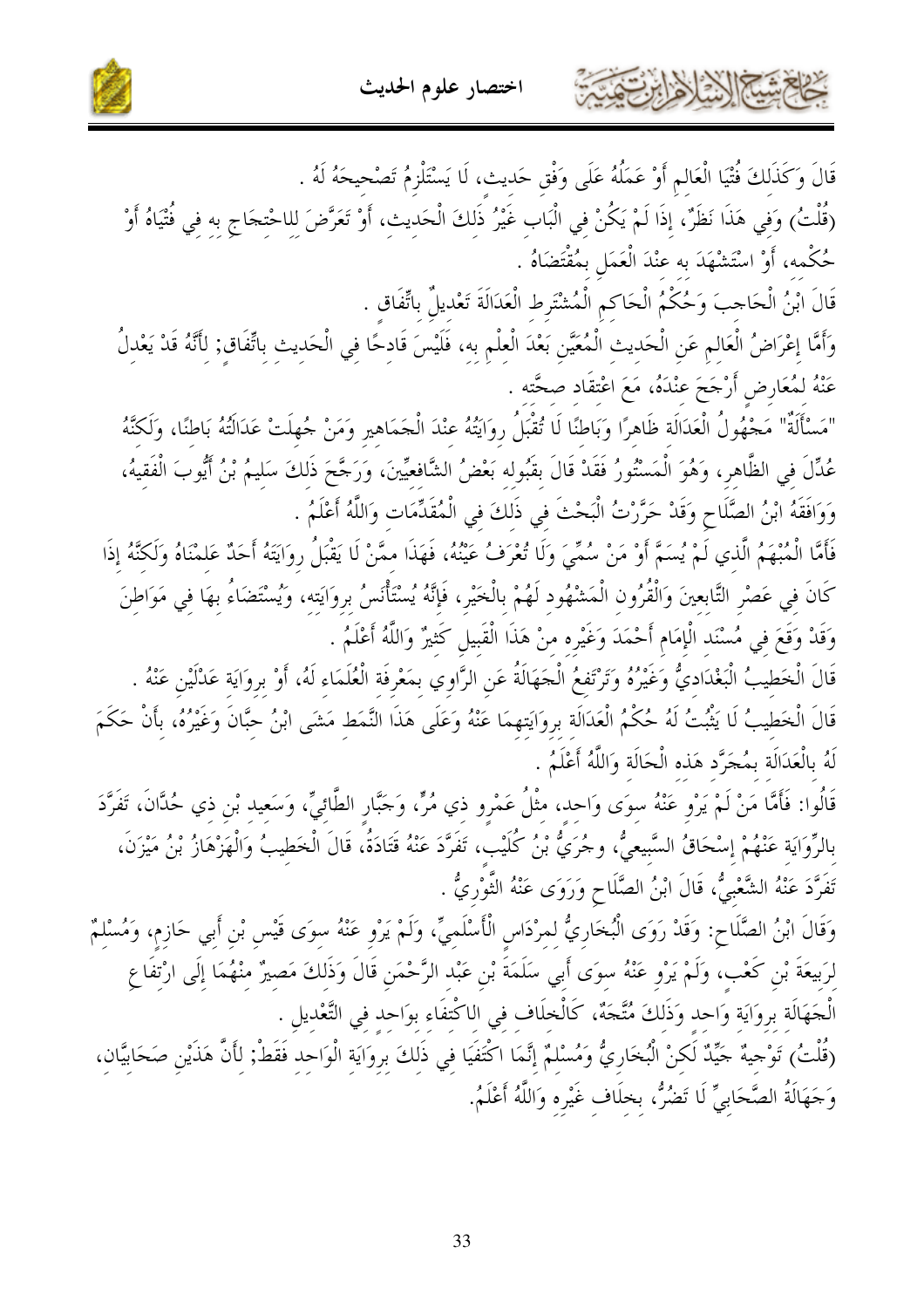

"مَسْأَلَةٌ" الْمُبْتَدِعُ إِنْ كَفَرَ بِبِدْعَتِهِ، فَلَا إِشْكَالَ فِي رَدِّ رِوَايَتِهِ وَإِذَا لَمْ يَكْفُرْ، فَإِنْ اسْتَحَلَّ الْكَذِبَ رُدَّتْ أَيْضًا، وَإِنْ لَمْ يَسْتَحلَّ الْكَذبَ، فَهَلْ يُقْبَلُ أَوْ لَا؟ أَوْ يُفَرَّقُ بَيْنَ كَوْنه دَاعيَةً أَوْ غَيْرَ دَاعيَة؟ في ذَلكَ نزَاغٌ قَديمٌ وَحَديثٌ، وَالَّذي عَلَيْه الْأَكْثَرُونَ التَّفْصيلُ بَيْنَ الدَّاعيَة وَغَيْره، وَقَدْ حُكيَ عَنْ نَصِّ الشَّافعيِّ، وَقَدْ حَكَى ابْنُ حبَّانَ عَلَيْه الاتِّفَاقَ، فَقَالَ: لَا يَجُوزُ الاحْتجَاجُ به عنْدَ أَئمَّتنَا قَاطبَةً، لَا أَعْلَمُ بَيْنَهُمْ فيه حلَافًا . قَالَ ابْنُ الصَّلَاح: وَهَذَا أَعْدَلُ الْأَقْوَال وَأَوْلَاهَا وَالْقَوْلُ بِالْمَنْعِ مُطْلَقًا بَعيدٌ، مُبَاعدٌ للشَّائع عَنْ أَئمَّة الْحَدِيثِ، فَإِنَّ كُتُبَهُمْ طَافِحَةٌ (بالرِّوَايَة) عَنِ الْمُبْتَدَعَةِ غَيْرِ الدُّعَاةِ، فَفِي الصّحيحَيْنِ مِنْ حَديثِهِمْ فِي الشَّوَاهد وَالْأُصُول كَثيرٌ وَاللَّهُ أَعْلَمُ .

(قُلْتُ) وَقَدْ قَالَ الشَّافِعِيُّ: أَقْبَلُ شَهَادَةَ أَهْلِ الْأَهْوَاءِ إِلَّا الْخَطَّابِيَّةَ مِنَ الرَّافضَةِ; لِأَنَّهُمْ يَرَوْنَ الشَّهَادَةَ بِالزُّورِ لمُوَافقيهمْ فَلَمْ يُفَرِّقْ الشَّافعيُّ في هَذَا النَّصِّ بَيْنَ الدَّاعيَة وَغَيْره، ثُمَّ مَا الْفَرْقُ في الْمَعْنَى بَيْنَهُمَا؟ وَهَذَا الْبُخَارِيُّ قَدْ خَرَّجَ لِعِمْرَانَ بْنِ حَطَّانَ الْخَارِجِيِّ مَادِحٍ عَبْدِ الرَّحْمَنِ بْنِ مُلْجم قَاتِلِ عَلِيٍّ، وَهَذَا مِنْ أَكْبَرِ اللُّعَاة إِلَى الْبِدْعَة! وَاللَّهُ أَعْلَمُ.

مَسَائلُ

"مَسْأَلَةٌ"

XXXXXXXXXX

اَلتَّائِبُ مِنَ اَلْكَذِبِ فِي حَدِيثِ اَلنَّاسِ تُقْبَلُ رِوَايَتُهُ حِلَافًا لِأَبِي بَكْرِ اَلصَّيْرَفِيِّ, فَأَمَّا إِنْ كَانَ قَدْ كَذَبَ فِي اَلْحَدِيثِ مُتَعَمِّدًا, فَنَقَلَ إِبْنُ اَلصَّلَاحِ عَنْ أَحْمَدَ بْنِ حَنْبَلٍ وَأَبِي بَكْرٍ الْحُمَيْدِيِّ شَيْخِ اَلْبُخَارِيِّ أَنَّهُ لَا تُقْبَلُ رِوَايَتُهُ أَبَدًا, وَقَالَ أَبُو اَلْمُظَفَّرِ السَّمْعَانِيُّ مَنْ كَذَبَ فِي خَبَرٍ وَاحِدٍ وَجَبَ إِسْقَاطُ مَا تَقَدَّمَ مِنْ حَديثِهِ

(قُلْتُ) وَمنَ اَلْعُلَمَاءِ مَنْ كَفَّرَ مُتَعَمِّدَ اَلْكَذِبِ فِي اَلْحَدِيثِ اَلنَّبَوِيِّ, وَمِنْهُمْ مَنْ يُحَتّمُ قَتْلَهُ، وَقَدْ حَرَّرْتُ ذَلِكَ فِي اَلْمُقَدِّمَاتِ .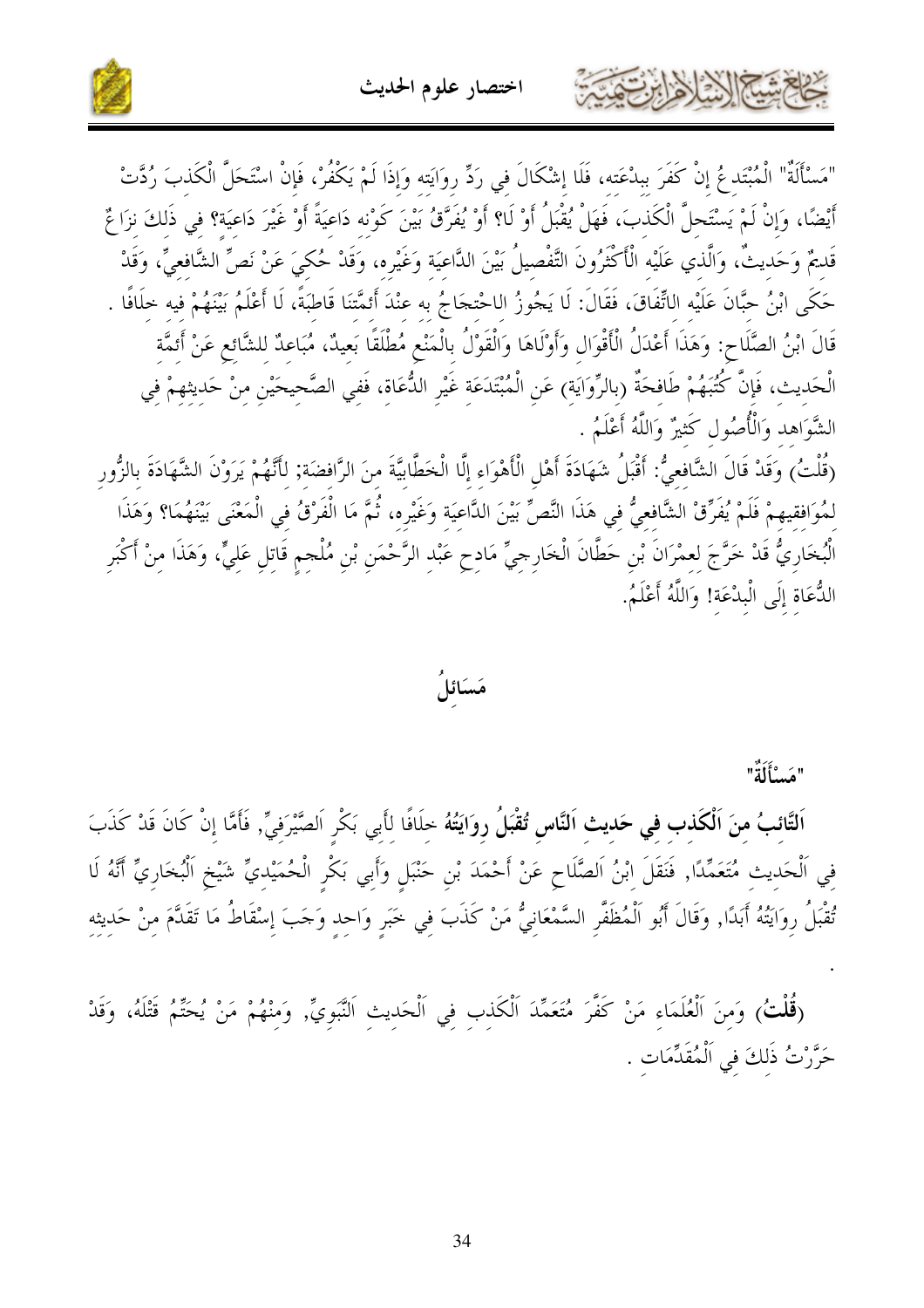



وَأَمَّا مَنْ غَلِطَ فِي حَدِيثٍ فَبُيِّنَ لَهُ اَلصَّوَابُ فَلَمْ يَرْجِعْ إِلَيْهِ فَقَالَ إِبْنُ اَلْمُبَارَكِ وَأَحْمَدُ بْنُ حَنْبَلٍ وَالْحُمَيْدِيُّ لَا تُقْبَلُ رِوَايَتُهُ أَيْضًا, وَتَوَسَّطَ بَعْضُهُمْ, فَقَالَ إِنْ كَانَ عَدَمُ رُجُوعِهِ إِلَى اَلصَّوَابِ عِنَادًا, فَهَذَا يَلْتَحقُ بِمَنْ كَذَبَ عَمْدًا, وَإِلَّا فَلَا وَاَللَّهُ أَعْلَمُ .

وَمِنْ هَاهُنَا يَنْبَغِي اَلتَّحَرُّزُ مِنَ اَلْكَذِبِ كُلَّمَا أَمْكَنَ, فَلَا يُحَدِّثُ إِلَّا مِنْ أَصْلِ مُعْتَمَدِ, وَيَحْتَنِبُ الشَّوَاذَّ وَالْمُنْكَرَاتِ, فَقَدْ قَالَ الْقَاضِي أَبُو يُوسُفَ مَنْ تَتَبَّعَ غَرَائِبَ الْحَدِيثِ كَذَبَ، وَفِي الْأَثَرِ "كَفَى بِالْمَرْءِ إِثْمًا أَنْ يُحَدِّثَ بكُلٍّ مَا سَمعَ".

"مَسأَأَةٌ"

كالحشيخ الأخالين

إِذَا حَدَّثَ ثَقَةٌ عَنْ ثَقَةٍ بِحَدِيثٍ، فَأَنْكَرَ الشَّيْخُ سَمَاعَهُ لِذَلِكَ بِالْكُلِّيَّة، فَاخْتَارَ ابْنُ الصَّلَاحِ أَنَّهُ لَا تُقْبَلُ روَايَتُهُ عَنْهُ، لجَزْمه بإنْكَارِه، وَلَا يَقْدَحُ ذَلكَ في عَدَالَة الرَّاوِي عَنْهُ فيمَا عَدَاهُ، بخلَاف مَا إذَا قَالَ لَا أَعْرِفُ هَذَا الْحَدِيثَ مِنْ سَمَاعِي، فَإِنَّهُ تُقْبَلُ رِوَايَتُهُ عَنْهُ وَأَمَّا إِذَا نَسِيَهُ، فَإِنَّ الْجُمْهُورَ يَقْبَلُونَهُ، وَرَدَّهُ بَعْضُ الْحَنَفِيَّةِ، كَحَدِيثِ سُلَيْمَانَ بْنِ مُوسَى عَنِ الزُّهْرِيِّ عَنْ عُرْوَةَ عَنْ عَائِشَةَ ﴿أَيُّمَا امْرَأَة نَكَحَتْ بغَيْر إذْن وَلَيِّهَا فَنِكَاحُهَا بَاطِلٌ ۚ قَالَ ابْنُ جُريجَ: فَلَقِيتُ الزُّهْرِيَّ فَسَأَلْتُهُ عَنْهُ، فَلَمْ يَعْرفْهُ وَكَحَديث رَبيعَةَ عَنْ سُهَيْل بْنِ أَبِي صَالِحٍ عَنْ أَبِيهِ عَنْ أَبِي هُرَيْرَةَ "قُضِيَ بِالشَّاهِدِ وَالْيَمِينِ" ثُمَّ نَسِيَ سُهَيْلٌ، لِآفَةٍ حَصَلَتْ لَهُ، فَكَانَ يَقُولُ حَلَّتَنى رَبيعَةُ عَنِّي .

(قُلْتُ) هَذَا أَوْلَى بِالْقَبُولِ مِنَ الْأَوَّلِ، وَقَدْ حَمَعَ الْخَطِيبُ الْبَغْدَادِيُّ كِتَابًا فِيمَنْ حَدَّثَ بِحَدِيثِ ثُمَّ

" وَأَلْقَ<sup>"</sup>

وَمَنْ أَخَذَ عَلَى التَّحْدِيثِ أُجْرَةً هَلْ تُقْبَلُ رِوَايَتُهُ أَمْ لَا؟ رُوِيَ عَنْ أَحْمَدَ وَإِسْحَاقَ وَأَبِي حَاتِم أَنَّهُ لَا يُكْتَبُ عَنْهُ، لِمَا فِيهِ مِنْ خَرْمٍ الْمُرُوءَةِ وَتَرَخَّصَ أَبُو نُعَيْمِ الْفَضْلُ بْنُ دُكَيْنِ، وَعَلِيُّ بْنُ عَبْدِ الْعَزِيزِ وَآخَرُونَ، كَمَا تُؤْخَذُ الْأُجْرَةُ عَلَى تَعْلِيمِ الْقُرْآنِ، وَقَدْ ثَبَتَ فِي صَحِيحِ الْبُخَارِيِّ ۚ إِنَّ أَحَقَّ مَا أَخَذْتُمْ عَلَيْهِ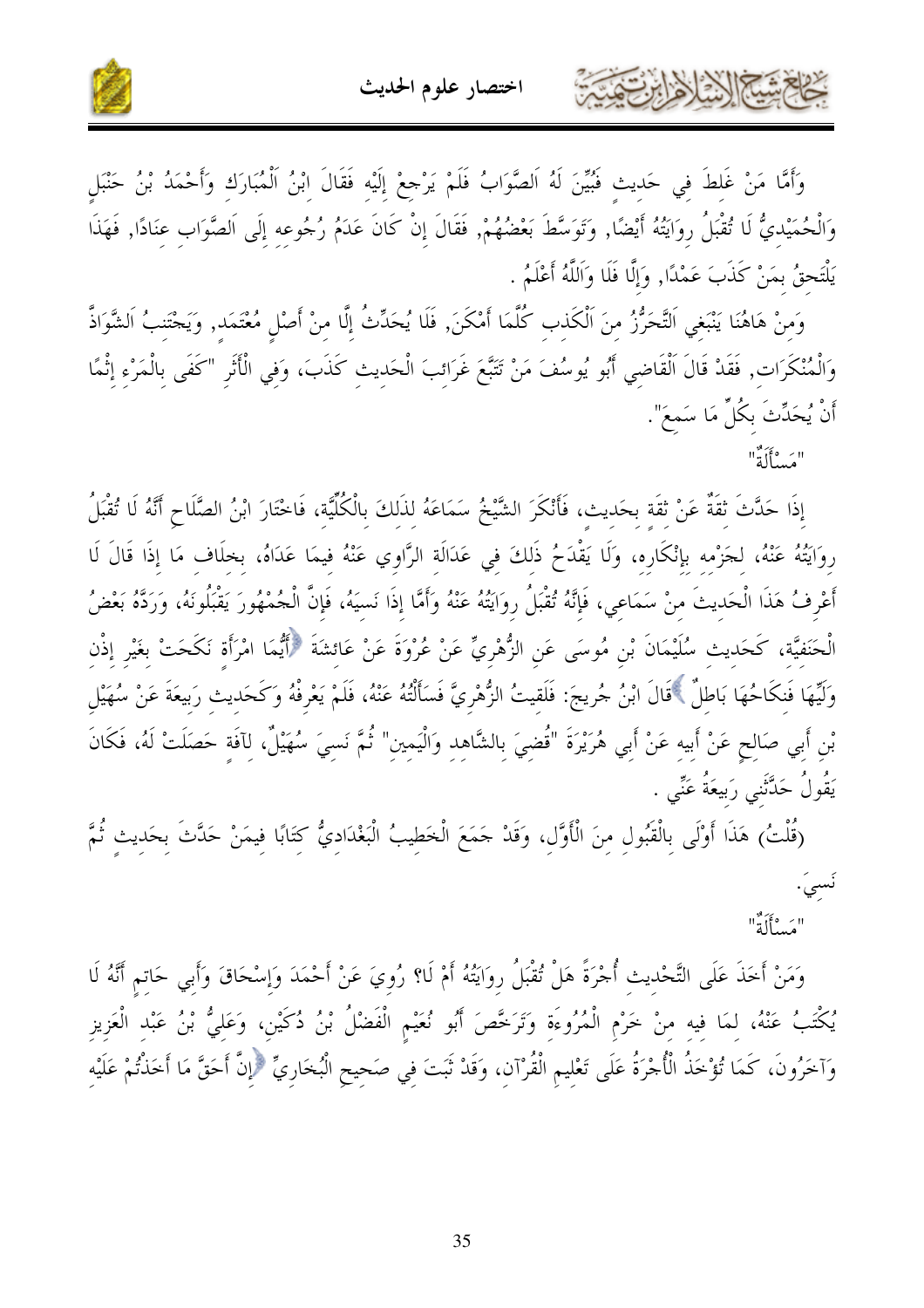



أَجْرًا كتَابُ اللَّه ﴾وَقَدْ أَفْتَى الشَّيْخُ أَبُو إِسْحَاقَ الشِّيرَازِيُّ فَقِيهُ الْعِرَاقِ بِبَغْدَادَ لِأَبِي الْحُسَيْنِ بْنِ النَّقُورِ بِأَخْذِ الْأُجْرَةِ، لِشَغْلِ الْمُحَدِّثِينَ لَهُ عَنِ التَّكَسُّبِ لِعِيَالِهِ . مَبِدِ أَأَوَّ"

قَالَ الْخَطِيبُ الْبَغْدَادِيُّ أَعْلَى الْعبَارَات في التَّعْديلِ وَالتَّجْرِيحِ أَنْ يُقَالَ "حُجَّةٌ" أَوْ "ثقَةٌ" وَأَدْنَاهَا أَنْ يُقَالَ "كَذَّابٌ" . (قُلْتُ)

وَبَيْنَ ذَلكَ أُمُورٌ كَثيرَةٌ يَعْسُرُ ضَبْطُهَا, وَقَدْ تَكَلَّمَ اَلشَّيْخُ أَبُو عَمْرو عَلَى مَرَاتبَ منْهَا ۚ <sup>(١)</sup> وَثَمَّ اصْطلَاحَاتٌ لِأَشْخَاصِ, يَنْبَغي اَلتَّوْقِيفُ عَلَيْهَا .

١ – قال ابن حَجر في تقريب التهذيب ص٤: فأما المراتب، فأولها: الصحابة؛ فأصرح بذلك لشرفهم. الثانية: من أُكِّد مدحه إما بأفعل كأوْثق الناس، أو بتكرير الصفة لفظا كثقة ثقة أو معنى كثقة حافظ. الثالثة: من أفرد بصفة كثقة أو متقن أو ثبّت أو عدل. الرابعة: من قصر عن درجة الثالثة قليلا، وإليه الإشارة بصدوق، أو لا بأس به، أو ليس به بأس. الخامسة: من قصر عن درجة الرابعة قليلا، وإليه الإشارة بصدوق سيئ الحفظ، أو صدوق يَهم، أو الهام، أو يخطئ، أو تغير بأخرة، ويلتحق بذلك من رُمي بنوع من البدعة كالتُّشَيُّع، والقَدَر، والنصب، والإرجاء، والتجهُم مع بيان الداعية من السادسة: من ليس له من الحديث إلا القليل، ولم يثبت فيه ما يُترك حديثه من أجله وإليه الإشارة بلفظ مقبول حيث يُتابع وإلا فليّن الحديث. السابعة: من روى عنه أكثر من واحد، ولم يوثّق، وإليه الإشارة بلفظ مستور، أو مجهول الحال. الثامنة: من لم يوجد فيه توثيق مُعْتَبَر ووجد فيه إطلاق الضعف، ولو لم يفسَّر، وإليه الإشارة بلفظ ضعيف. ٥٢ التاسعة: من لم يرو عنه غير واحد ولم يوثَّق، وإليه الإشارة بلفظ مجهول. العاشرة: من لم يُوَنَّق أَلْبَنَّةَ وضعًف مع ذلك بقادح، وإليه الإشارة بمتروك أو متروك الحديث، أو واهى الحديث، أو ساقط. الحادية عشرة: من اتَّهمَ بالكذب. الثانية عشرة: من أطلْقَ عليه اسم الكذب والوضع. وقال ابن حجر في شرح نُخْبة الفكَر ص (٣٠): ثم الطعن يكون بعشرة أشياء بعضها أشد في القدح من بعض، خمسة منها تتعلق بالعدالة، وخمسة نتعلق بالضبط، ولم يحصل الاعتناء بتمييز أحد القسمين من الآخر لمصلحة اقتضت ذلك وهي نرتيبها على الأشد، فالأشد في موجب الرد على سبيل التنلي؛ لأن الطعن إما أن يكون: لكذب الراوي في الحديث النبوي بأن يروي عنه –صلى الله عليه وسلم– ما لم يقله متعمدا لذلك، أو تهمته بذلك بأن لا يُروي ذلك الحديث إلا من جهته، ويكون مخالفا للقواعد المعلومة، وكذا من عرف بالكذب في كلامه، وإن لم يظهر منه وقوع ذلك في الحديث النبوي، وهذا دون الأول. أو فُحْش غلطه أي: كثرته. أو غفلته عن الإتقان. أو فسقه أي: بالفعل والقول مما لا يبلغ الكفر، وبينه وبين الأول عموم، وإنما أفرد الأول؛ لكون القدح به أشد في هذا الفن، وأما الفسق بالمعتقَد فسيأتي بيانه. أو وَهْمه بأن بروي على سبيل التَّوهُم. أو مخالفته أي: للثقات. أو جهالته بأن لا يُعرف فيه تعديل ولا تجريح معين. أو بدعته، وهي اعتقاد ما أحْدَثَ على خلاف المعروف عن النبـي –صلـي الله عليه وسلم– لا بمعاندة، بل بنوع شبيهة. أو سوء حفظه، وهو عبارة عن ألا يكون غلطه أقل من إصابته. فالسبب الأول: وهو الطعن بكذب الراوي في الحديث النبوي هو الموضوع والحكم عليه بطريق الظَّن الغالب لا بالقطع. والسبب الثاني: من أقسام المردود وهو ما يكون بسبب تهمة الراوي بالكذب هو المتروك. ٥٣ والسبب الثالث: المُنكَر على رأي من لا يشترط في المنكر قيد المخالفة. وكذا السبب الرابع والخامس: فمن فحش غلطه أو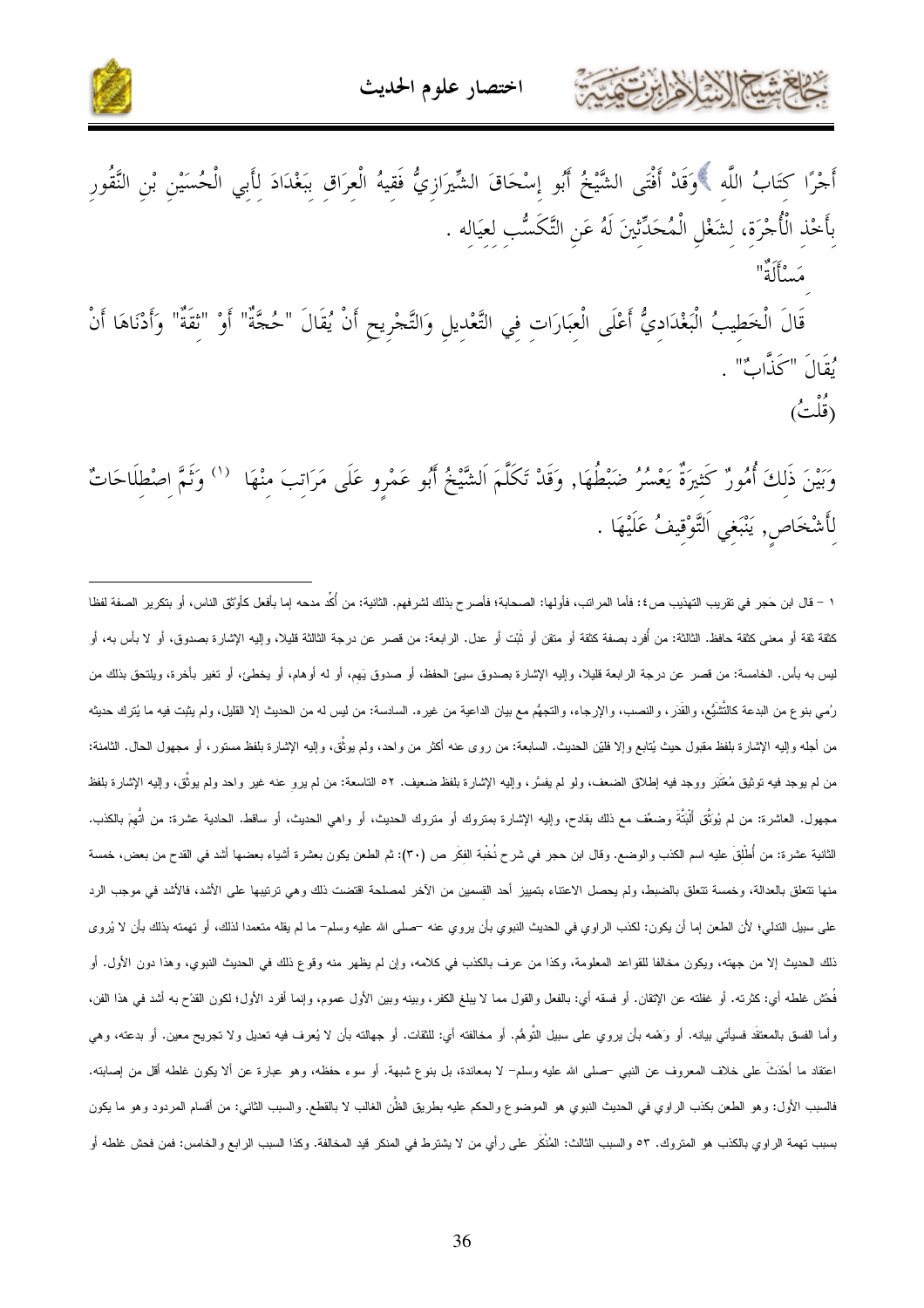



منْ **ذَلكَ أَنَّ الْبُخَارِيَّ إذَا قَالَ في اَلرَّجُل**: "سَكَتُوا عَنْهُ" أَوْ "فيه نَظَرٌ" فَإِنَّهُ يَكُونُ في أَدْنَى اَلْمَنَازل وَأَرْدَتَهَا عِنْدَهُ, وَلَكَنَّهُ لَطِيفُ اَلْعِبَارَة في اَلتَّجْرِيح, فَلْيُعْلَمْ ذَلكَ .

وَقَالَ ابْنُ مَعين : إذَا قُلْتُ "لَيْسَ به بَأْسٌ" فَهُوَ ثَقَةٌ قَالَ ابْنُ أَبِي حَاتِمٍ إذَا قِيلَ "صَدُوقٌ" أَوْ "مَحَلَّهُ اَلصِّدْقُ" أَوْ "لَا بَأْسَ به" فَهُوَ ممَّنْ يَكْتُبُ حَديثَهُ وَيَنْظُرُ فيه .

وَرَوَى إِبْنُ اَلصَّلَاحِ عَنْ أَحْمَدَ بْنِ صَالِحٍ اَلْمِصْرِيِّ أَنَّهُ قَالَ: لَا يُتْرَكُ اَلرَّجُلُ حَتَّى يَجْتَمِعَ اَلْجَمِيعُ عَلَى تَرْك حَديثه .

وَقَدْ بَسَطَ ابْنُ اَلصَّلَاحِ اَلْكَلَامَ في ذَلكَ وَالْوَاقفُ عَلَى عبَارَات اَلْقَوْمِ يَفْهَمُ مَقَاصدَهُمْ بمَا عَرَفَ منْ عِبَارَتهِمْ فِي غَالِبِ اَلْأَحْوَالِ, وَبِقَرَائِنِ تُرْشِدُ إِلَى ذَلِكَ وَاَللَّهُ اَلْمُوَفَّقُ .

قَالَ ابْنُ اَلصَّلَاحٍ : وَقَدْ فُقدَتْ شُرُوطُ اَلْأَهْلِيَّة فِي غَالبِ أَهْلِ زَمَانِنَا, وَلَمْ يَبْقَ إِلَّا مُرَاعَاةُ اتِّصَالِ اَلسِّلْسلَة في اَلْإِسْنَاد, فَيَنْبَغي أَنْ لَا يَكُونَ مَشْهُورًا بفسْقِ وَنَحْوِهِ, وَأَنْ يَكُونَ ذَلِكَ مَأْخُوذًا عَنْ ضَبْطِ سَمَاعه منْ مَشَايخه منْ أَهْلِ اَلْخبْرَة بهَذَا اَلشَّأْنِ وَاَللَّهُ أَعْلَمُ.

.<br>كثرت غفلته أو ظهر فسقه فحديثه منكر. والسبب السادس: هو الوهم إن اطلع عليه بالقرائن الدالة على وهم الراوي من وصل مرسل أو منقطع، أو إدخال حديث في حديث، أو نحو ذلك من الأشياء القادحة، وتحصل معرفة ذلك بكثرة التَتَبَع، وجمع الطرق هو المعلل. والسبب السابع: المخالفة، فإن كانت واقعة بسبب تغيير سياق الإسناد، فالواقع فيه ذلك التغيير هو مُدْرَج الإسناد. وأما مدرج المتن فهو أن يقع في المتن كلام ليس منه، فتارة في أوله وتارة في أثنائه، وتارة في آخره وهو الأكثر ، وقد نكون المخالَّفة بدمج موقوف من كلام الصحابة أو من مَن بعدهم بموضوع من كلام النبي –صلى الله عليه وسلم– من غير فصل. وقد نكون المخالفة بتقديم أو تأخير في الأسماء كمُرة بن كعب، وكعب بن مُرة وهذا هو المقلوب. أو نكون بزيادة راوٍ، وهذا هو المزيد في منصل الأسانيد. أو بإبدال الراوي ولا مُرَجِّح لإحدى الروايتين على الأخرى، فهذا هو المضطَّرب. السبب الثامن: الجهالة بالراوي، وسببها أمران أن الراوي قد نكثر نعوته من اسم أو كنية أو لقب أو صفة أو حرفة أو نسب فيُشتهر بشيء منها، فيُذكر بغير ما اشتهر به لغرض من الأغراض، فيُظن أنه آخر فيحصل الجهل بحاله، وقد يكون مُقلًا من الحديث فلا يكثر الأخذ عنه، أو لا يُسَمَّى اختصارا، فإن سمي الراوي وانفرد راو واحد بالرواية عنه فهو مجهول العين كالمبهم فلا يقبل حديثه، وإن روى عنه اثنان فصاعدا، ولم يوثّق فهو مجهول الحال، وهو المستور، وقد قبل روايته جماعة وردها الجمهور. السبب التاسع: البدعة وهي إما أن نكون بمكفَّر أو بمفسِّق، فالأول لا يَقبل صاحبها الجمهور، والثاني اختُلف في قبوله ورَدّه، وقيل: يُقبل من لم يكن داعية إلى بدعته في الأصح إلا إن روى ما يقوّي بدعته فيُرد على المذهب المختار. السبب العاشر: سوء الحفظ إن كان لازما فهو الشاذّ على رأي بعض أهل ٥٤ الحديث، وإن كان طارئا إما لكبر الراوي أو ذهاب بصره أو احتراق كتبه، فهو المختلط، والحكم فيه أن ما حدث به قبل الاختلاط إذا تَمَيّز قُبلَ وإذا لم يتميز تُوُقِّفَ فيه، وكذا من اشتبه الأمر فيه، وإنما يُعرف ذلك باعتبار الآخذين عنه. ومتى تُوبع السيِّئ الحفظ بمعتبَر، كأن يكون فوقه أو مثله لا دونه، وكذا المختلط الذي لم يتميز، والمستور والإسناد المرسل، وكذا المدلس إذا لم يعرف المحذوف منه صار حديثهم حسنا لا لذاته بل باعتبار المجموع من المتابع والمتابَع.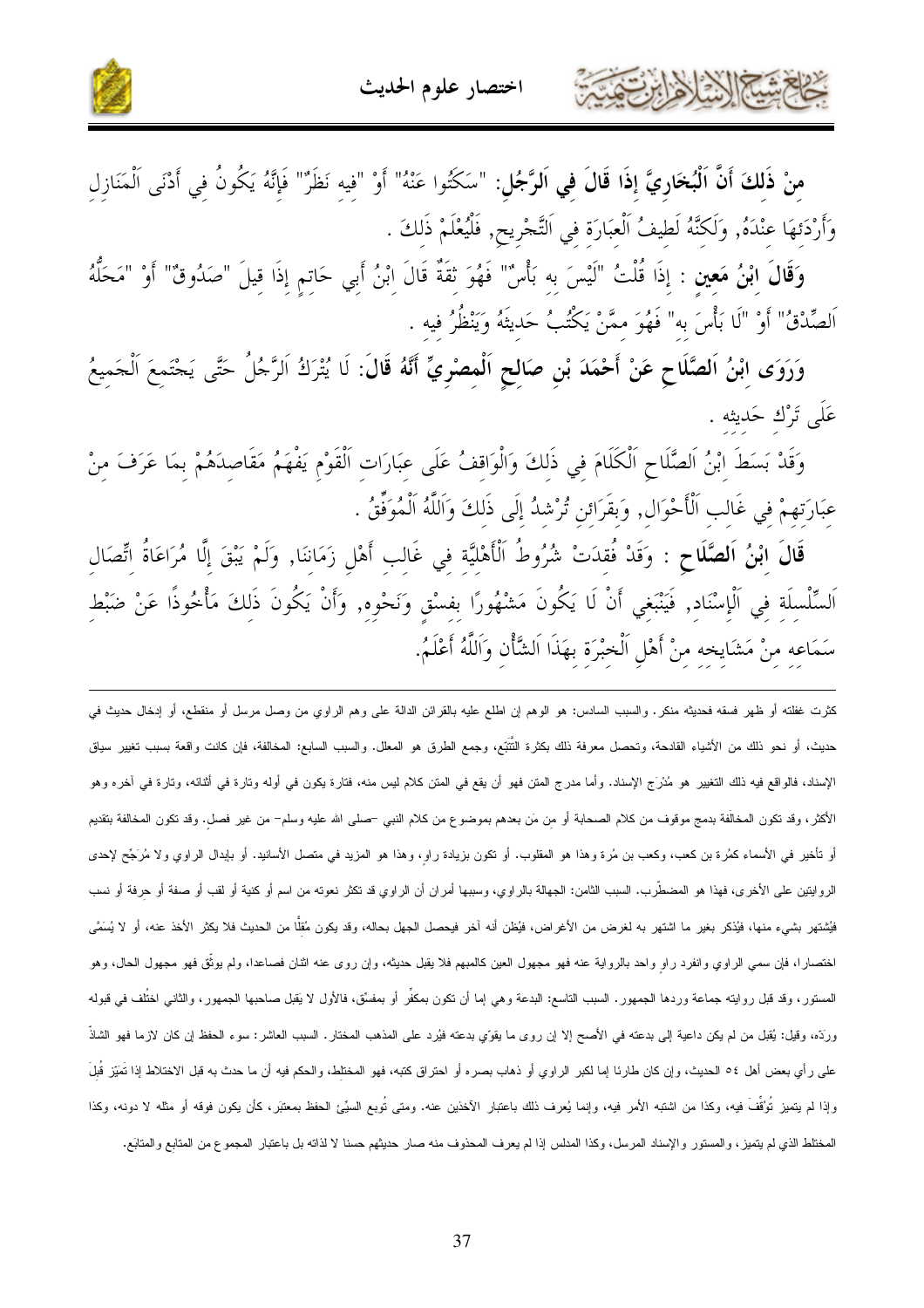



#### اَلنَّوْغُ اَلرَّابعُ وَالْعشْرُونَ

كَيْفِيَّةُ سَمَاعِ اَلْحَدِيثِ وَتَحَمُّلِهِ وَضَبْطِهِ

يَصِحُّ تَحَمُّلُ اَلصِّغَارِ اَلشَّهَادَةَ وَالْأَخْبَارَ, وَكَذَلِكَ اَلْكُفَّارُ إِذَا أَدَّوْا مَا حَمَلُوهُ فِي حَالٍ كَمَالِهِمْ, وَهُوَ اَلِاحْتِلَامُ وَالْإِسْلَامُ .

وَيَنْبَغِي اَلْمُبَارَاةُ إِلَى إِسْمَاعِ اَلْوِلْدَانِ اَلْحَدِيتَ اَلنَّبَويَّ وَالْعَادَةُ اَلْمُطَّرِدَةُ في أَهْلِ هَذه اَلْأَعْصَار وَمَا قَبْلَهَا بِمُدَدِ مُتَطَاوِلَةِ أَنَّ اَلصَّغِيرَ يُكْتَبُ لَهُ حُضُورٌ إِلَى تَمَامٍ خَمْسٍ سنينَ منْ عُمْرِه, ثُمَّ بَعْدَ ذَلكَ يُسَمَّى سَمَاعًا, وَاسْتَأْنَسُوا فِي ذَلِكَ بِحَدِيثٍ مَحْمُودٍ بْنِ اَلرَّبِيعِ ﴿ أَنَّهُ عَقَلَ مَجَّةً مَجَّهَا رَسُولُ اَللّه ﷺ في وَجْهه منْ دَلْو فِي دَارِهِمْ وَهُوَ اِبْنُ خَمْسٍ سِنِينَ ﴾ رَوَاهُ اَلْبُخَارِيٌّ فَجَعَلُوهُ فَرْقًا بَيْنَ اَلسَّمَاعِ وَالْحُضُورِ, وَفِي رِوَايَةِ وَهُوَ ابْنُ أَرْبَعِ سنينَ .

وَضَبَطَهُ بَعْضُ اَلْحُفَّاظ بسنِّ اَلتَّمْييز, وَقَالَ بَعْضُهُمْ: أَنْ يُفَرِّقَ بَيْنَ اَلدَّابَّةِ وَالْحِمَارِ, وَقَالَ بَعْضُ اَلنَّاسِ: لَا يَنْبَغي اَلسَّمَاعُ إِلَّا بَعْدَ اَلْعشْرِينَ سَنَةً وَقَالَ: بَعْضُ عَشْرٌ, وَقَالَ آخَرُونَ: ثَلَاثُونَ وَالْمَدَارُ في ذَلكَ كُلِّه عَلَى اَلتَّمْييز, فَمَتَى كَانَ اَلصَّبِيُّ يَعْقلُ كُتبَ لَهُ سَمَاعٌ .

قَالَ اَلشَّيْخُ أَبُو عَمْرو: وَبَلَغَنَا عَنْ إبْرَاهيمَ بْن سَعيد اَلْجَوْهَريِّ أَنَّهُ **قَالَ**: رَأَيْتُ صَبيًّا ابْنَ أَرْبَع سنينَ قَدْ حُملَ إلَى اَلْمَأْمُون قَدْ قَرَأَ اَلْقُرْآنَ وَنَظَرَ في اَلرَّأْي , غَيْرَ أَنَّهُ إذَا جَاعَ يَبْكي .

وَأَنْوَاعُ تَحَمُّل اَلْحَديث تَمَانيَةٌ: ٱلْأَوَّلُ ٱلْقَسْمُ السَّمَا عُ

وَتَارَةً يَكُونُ منْ لَفْظ الْمُسْمَعِ حفْظًا، أَوْ منْ كتَاب قَالَ الْقَاضي عِيَاض: فَلَا خلَافَ حينَئذ أَنْ يَقُولَ السَّامعُ "حَدَّثَنَا"، وَ"أَحْبَرَنَا"، و"أَنْبَأَنَا" و"سَمعْتُ"، وَ"قَالَ لَنَا"، وَ"ذَكَرَ فُلَانٌ".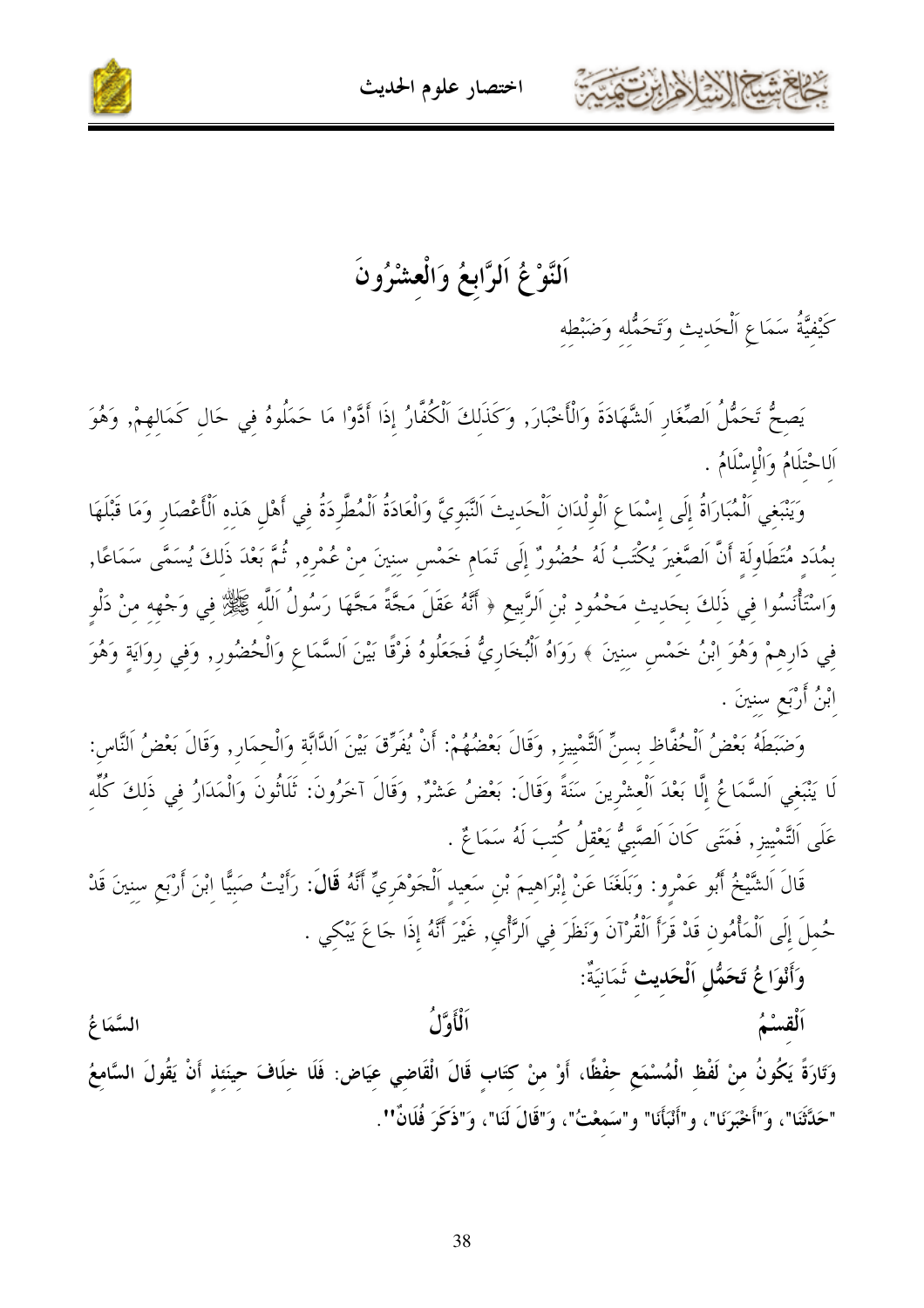حشيهم الجزاهرابربتهمة



وَقَالَ الْخَطِيبُ: أَرْفَعُ الْعبَارَات "سَمعْتُ"، ثُمَّ "حَدَّثَنَا"، و"حَدَّثَني"، (قَالَ) وَقَدْ كَانَ جَمَاعَةٌ منْ أَهْل الْعلْم لَا يَكَادُونَ يُخْبِرُونَ عَمَّا سَمعُوهُ منَ الشَّيْخِ إلَّا بقَوْلهمْ "أَحْبَرَنَا"، وَمنْهُمْ حَمَّادُ بْنُ سَلَمَةَ، وَابْنُ الْمُبَارَك، وهُشَيْمُ (بْنُ بَشير)، وَيَزيدُ بْنُ هَارُونَ، وَعَبْدُ الرَّزَّاق، وَيَحْيَى بْنُ يَحْيَى التَّميميُّ، وَإِسْحَاقُ بْنُ رَاهْوَيْه، وَآخَرُونَ كَثيرُونَ. قَالَ ابْنُ الصَّلَاحِ: وَيَنْبَغي أَنْ يَكُونَ "حَدَّثَنَا" وَ"أَخْبَرَنَا" أَعْلَى منْ "سَمعْتُ"; لأَنَّهُ قَدْ لَا يَقْصدُهُ بالْإسْمَاعِ، بخلَاف ذَلكَ وَاللَّهُ أَعْلَمُ.

"حَاشِيَةٌ" قُلْتُ بَلْ الَّذِي يَنْبَغِي أَنْ يَكُونَ أَعْلَى الْعِبَارَاتِ عَلَى هَذَا أَنْ يَقُولَ "حَدَّثَنِي"، فَإِنَّهُ إِذَا قَالَ "حَدَّثَنَا" أَوْ "أَحْبَرَنَا"، قَدْ لَا يَكُونُ قَصْدُهُ الشَّيْخَ بذَلكَ أَيْضًا; لاحْتمَال أَنْ يَكُونَ في جَمْع كَثير وَاللَّهُ أَعْلَمُ .

الْقِسْمُ الثَّانِي: الْقِرَاءَةُ عَلَى الشَّيْخِ حِفْظًا أَوْ مِنْ كِتَابٍ، وَهُوَ "الْعَرْضُ" عِنْدَ الْجُمْهُورِ وَالرِّوَايَةُ بِهَا سَائِغَةٌ عَنِ الْعُلَمَاء، إلَّا عنْدَ شُذَّاذ لَا يُعْتَدُّ بخلَافهمْ وَمُسْتَنَدُ الْعُلَمَاء حَديثُ ضِمَامٍ بْنِ ثَعْلَبَةَ، وَهُوَ فِي الصَّحِيحِ وَهِيَ دُونَ السَّمَاعِ مِنْ لَفْظِ الشَّيْخِ وَعَنْ مَالِكِ وَأَبِي حَنِيفَةَ وَابْنِ أَبِي ذِنْبِ أَنَّهَا أَقْوَى وَقِيلَ هُمَا سَوَاءٌ، وَيُعْزَى ذَلِكَ إِلَى أَهْلِ الْحجَازِ وَالْكُوفَةِ، وَإِلَى مَالك أَيْضًا وَأَشْيَاخه منْ أَهْلِ الْمَدينَةِ، وَإِلَى اخْتِيَارِ الْبُخَارِيِّ، وَالصَّحِيحُ الْأَوَّلُ، وَعَلَيْه عُلَمَاءُ الْمَشْرِقِ.

فَإِذَا حَدَّثَ بهَا يَقُولُ "قَرَأْتُ" أَوْ قُرئَ عَلَى فُلَان وَأَنَا أَسْمَعُ فَأُقرُّ به" أَوْ "أَحْبَرَنَا" أَوْ "حَدَّثَنَا قَرَاءَةً عَلَيْه"، وَهَذَا وَاضحٌ، فَإِنْ أَطْلَقَ ذَلكَ جَازَ عنْدَ مَالك وَالْبُخَارِيِّ، وَيَحْيَى بْنِ سَعِيدِ الْقَطَّانِ، وَالزُّهْرِيِّ وَسُفْيَانَ بْنِ عُيَيْنَةَ، وَمُعْظَمِ الْحجَازِيِّينَ وَالْكُوفِيِّينَ، حَتَّى إنَّ منْهُمْ مَنْ سَوَّغَ "سَمعْتُ" أَيْضًا، وَمَنَعَ مِنْ ذَلِكَ أَحْمَدُ، وَالنَّسَائِيُّ، وَابْنُ الْمُبَارَكْ، وَيَحْيَى بْنُ يَحْيَى التَّميميُّ.

الْقسْمُ الثَّالثُ: أَنْ يُجَوِّزَ "أَحْبَرَنَا"، وَلَا يُجَوِّزَ "حَدَّثَنَا" وَبه قَالَ الشَّافعيُّ، وَمُسْلمٌ، وَالنَّسَائيُّ أَيْضًا، وَجُمْهُورُ الْمَشَارِقَة، بَلْ نُقلَ ذَلكَ عَنْ أَكْثَر الْمُحَلِّثينَ وَقَدْ قيلَ إنَّ أَوَّلَ مَنْ فَرَّقَ بَيْنَهُمَا ابْنُ وَهْب قَالَ الشَّيْخُ أَبُو عَمْرو، وَقَدْ سَبَقَهُ إِلَى ذَلكَ ابْنُ جُرَيْجٍ وَالْأَوْزَاعيُّ ،قَالَ : وَهُوَ الشَّائعُ الْغَالبُ عَلَى أَهْل الْحَديث.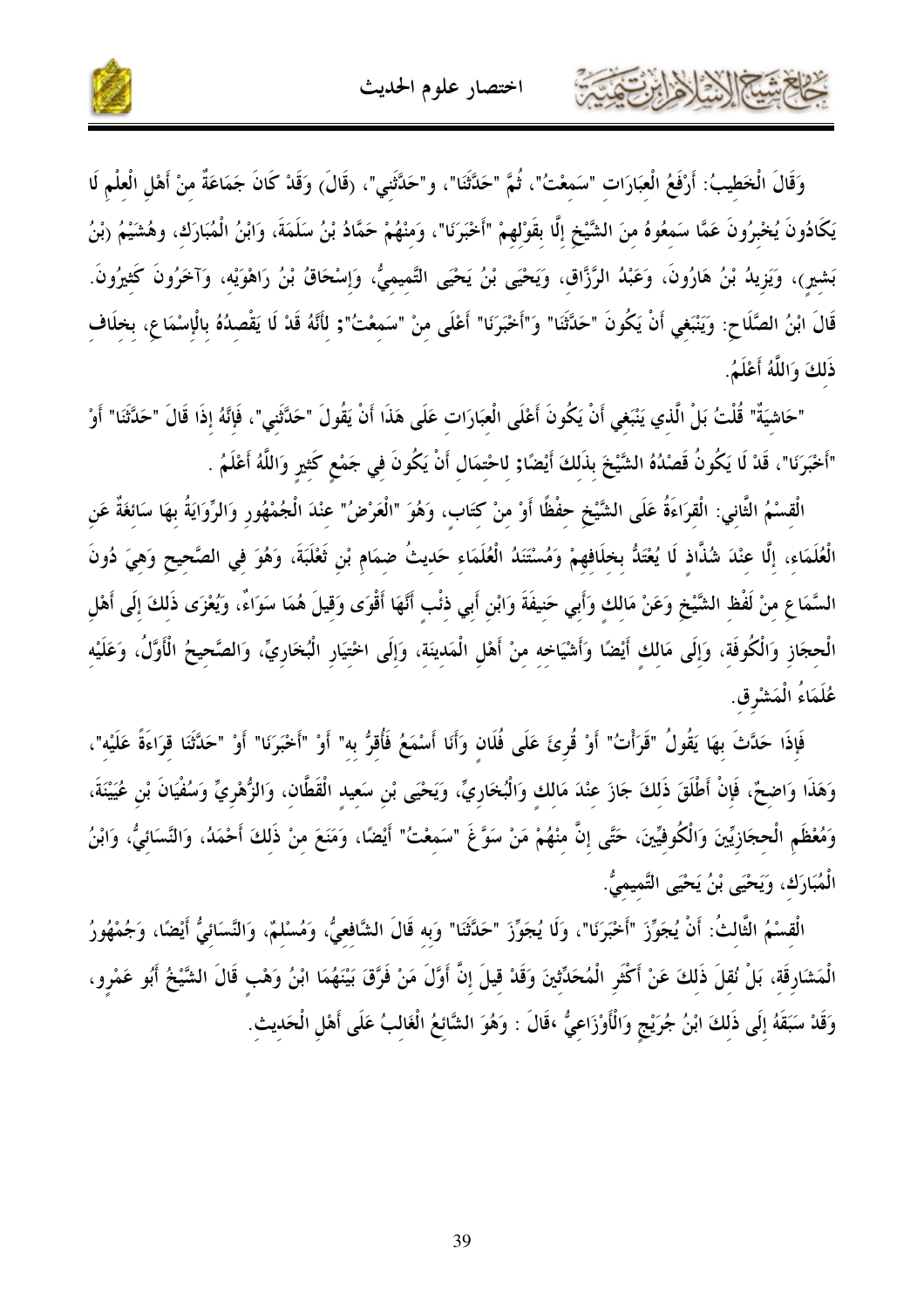

"فَرْعٌ" وَلَا يَشْتَرِطُ أَنْ يُقِرَّ الشَّيْخُ بِمَا قُرِئَ عَلَيْه نُطْقًا، بَلْ يَكْفِي سُكُوتَهُ وَإقْرَارَهُ عَلَيْه، عِنْدَ الْجُمْهُور وَقَالَ آخَرُونَ منَ الظَّاهريَّة وَغَيْرِهمْ: لَا بُدَّ من اسْتنْطَاقه بذَلكَ، وَبه قَطَعَ الشَّيْخُ أَبُو إسْحَاقَ الشِّيرَازيُّ، وَابْنُ الصَّبَّاغِ، وَسَليمٌ الرَّازِيُّ قَالَ ابْنُ الصَّبَّاغِ: إنْ لَمْ يَتَلَفَّظْ لَمْ تَجُزْ الرِّوَايَةُ، وَيَجُوزُ الْعَمَلُ بمَا سَمعَ عَلَيْه

"فَرْعٌ" قَالَ ابْنُ وَهْبٍ: وَالْحَاكِمُ يَقُولُ: فِيمَا قُرِئَ عَلَى الشَّيْخِ وَهُوَ وَحْدَهُ "حَدَّثْنِي"، فَإِنْ كَانَ مَعَهُ غَيْرُهُ "حَدَّثَنَا"، وَفِيمَا قَرَأَهُ عَلَى الشَّيْخِ وَحْدَهُ "أَخْبَرَني"، فَإِنْ قَرَأَهُ غَيْرُهُ "أَخْبَرَنَا"

قَالَ ابْنُ الصَّلَاح: وَهَذَا حَسَنٌ فَائقٌ، فَإِنْ شَكَّ أَتَى بِالْمُتَحَقِّقِ، وَهُوَ الْوَحْدَةُ "حَدَّثَني" أَوْ "أَخْبَرَني"، عنْدَ ابْنِ الصَّلَاحِ وَالْبَيْهَقِيِّ، وَعَنْ يَحْيَى بْنِ سَعِيدِ الْقَطَّانِ يَأْتِي بِالْأَدْنَى، وَهُوَ "حَدَّثَنا" أَوْ "أَخْبَرَنَا"

قَالَ الْخَطِيبُ الْبَغْدَاديُّ: وَهَذَا الَّذي قَالَهُ ابْنُ وَهْب مُسْتَحَبٌّ، لَا مُسْتَحَقٌّ، عنْدَ أهْل الْعلْم كَافَّة.

"فَرْعٌ" احْتَلَفُوا فِي صِحَّة سَمَاعٍ مَنْ يَنْسَخُ أَوْ إِسْمَاعِهِ فَمَنَعَ مِنْ ذَلِكَ إِبْرَاهِيمُ الْحَرْبِيُّ وَابْنُ عَدِيٍّ وَأَبُو إسْحَاقَ الْإِسْفَرَايينيٌّ وَكَانَ أَبُو بَكْرِ أَحْمَدُ بْنُ إِسْحَاقَ الصَّبْغِيُّ يَقُولُ "حَضَرْتُ"، وَلَا يَقُولُ "حَدَّثَنا" وَلَا "أَخْبَرَنَا" وَحَوَّزَهُ مُوسَى بْنُ هَارُونَ الْحَافظُ.

وَكَانَ ابْنُ الْمُبَارَك يَنْسَخُ، وَهُوَ يُقْرَأُ عَلَيْه

كالمشتم الاخلالي المرت

وَقَالَ أَبُو حَاتِمٍ كَتَبْتُ حَدِيتَ عَارِمٍ وَعَمْرِو بْنِ مَرْزُوقٍ، وَحَضَرَ الدَّارَقُطْنِيُّ وَهُوَ شَابٌّ، فَجَلَسَ إِسْمَاعِيلُ الصَفَّارُ وَهُوَ يُمْلِي، وَالدَّارَقُطْنِيُّ يَنْسَخُ جُزْءًا، فَقَالَ لَهُ بَعْضُ الْحَاضِرِينَ لَا يَصحُّ سَمَاعُكَ وَأَنْتَ تَنْسَخُ، فَقَالَ: فَهْمي للْإمْلَاء بخلَاف فَهْمك، فَقَالَ لَهُ كَمْ أَمْلَى الشَّيْخُ حَديثًا إلَى الْآنَ؟ فَقَالَ الدَّارَقُطْنيُّ تَمَانِيَةَ عَشَرَ حَدِيثًا، ثُمَّ سَرَدَهَا كُلُّهَا عَنْ ظَهْرِ قَلْبٍ، بِأَسَانِيدِهَا وَمُتُونِهَا، فَتَعَجَّبَ النَّاسُ مِنْهُ، وَاللَّهُ أَعْلَمُ. وَكَانَ شَيْخُنَا الْحَافِظُ أَبُو الْحَجَّاجِ الْمِزِّيُّ، –تَغَمَّدَهُ اللَّهُ بِرَحْمَتِه–، يَكْتُبُ فِي مَجْلِسِ السَّمَاعِ، وَيَنْعَسُ في بَعْض الْأَحْيَان، وَيَرُدُّ عَلَى الْقَارِئ رَدًّا حَيِّدًا بَيِّنًا وَاضحًا، بحَيْثُ يَتَعَجَّبُ الْقَارئُ منْ نَفْسه أَنَّهُ يُغَلِّطُ فيمَا في يَده وَهُوَ مُسْتَيْقظٌ، وَالشَّيْخُ نَاعسٌ وَهُوَ أَنْبَهُ منْهُ ذَلكَ فَضْلُ اللَّه يُؤْتيه مَنْ يَشَاءُ الدَّارَقُطْنيُّ وَهُوَ شَابٌ، فَجَلَسَ إِسْمَاعِيلُ الصَفَّارُ وَهُوَ يُمْلِي، وَالدَّارَقُطْنِيُّ يَنْسَخُ جُزْءًا، فَقَالَ لَهُ بَعْضُ الْحَاضِرِينَ لَا يَصِحُّ سَمَاعُكَ وَأَنْتَ تَنْسَخُ، فَقَالَ: فَهْمِي لِلْإِمْلَاءِ بِخِلَافٍ فَهْمِكٍ، فَقَالَ لَهُ: كَمْ أَمْلَى الشَّيْخُ حَدِيثًا إِلَى الْآنَ؟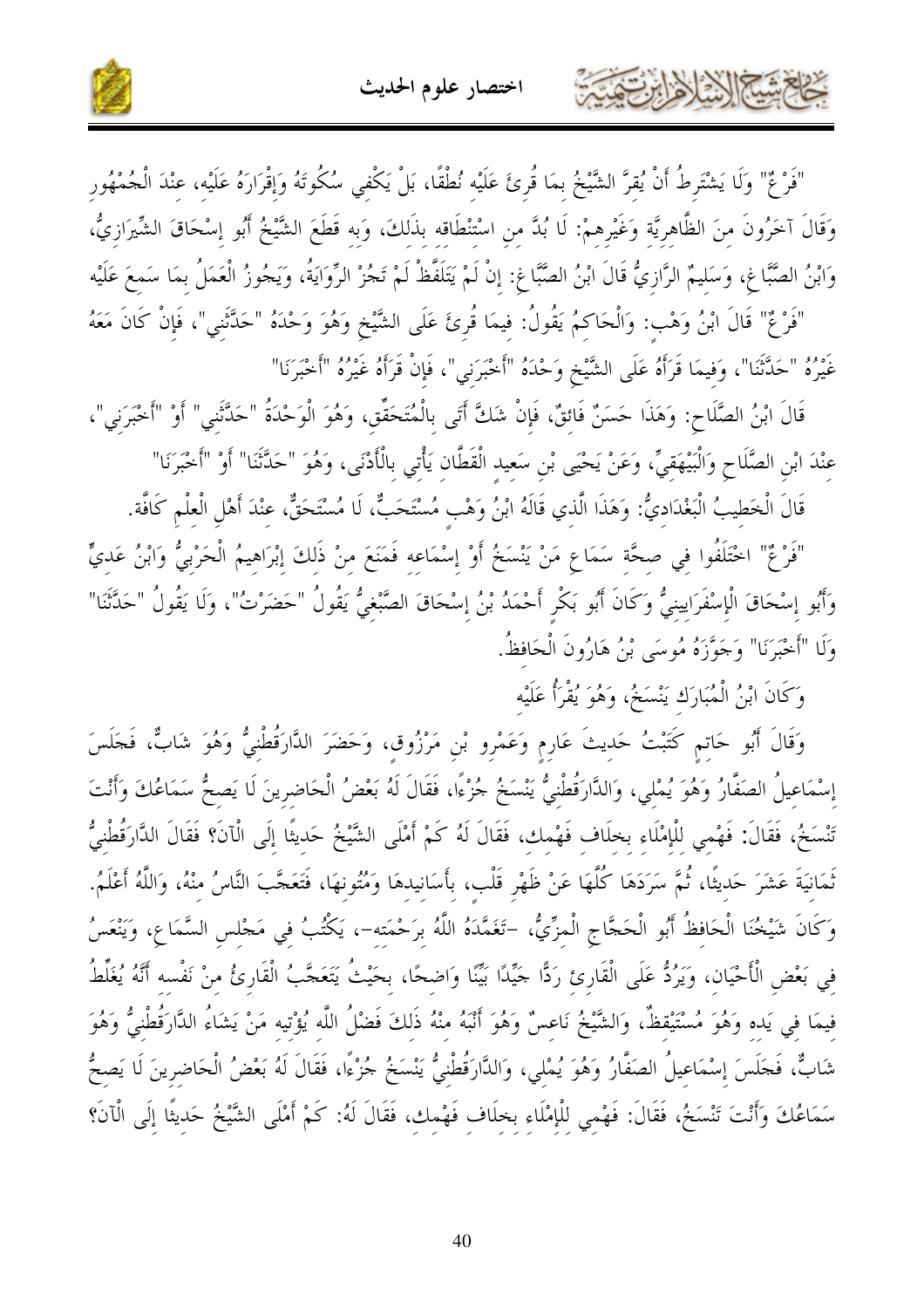كالحشيج الشاهايرت



فَقَالَ الدَّارَقُطْنيُّ: ثَمَانيَةَ عَشَرَ حَدِيثًا، ثُمَّ سَرَدَهَا كُلُّهَا عَنْ ظَهْرِ قَلْبٍ، بِأَسَانِيدِهَا وَمُتُونِهَا، فَتَعَجَّبَ النَّاسُ منْهُ، وَاللَّهُ أَعْلَمُ.

وَكَانَ شَيْخُنَا الْحَافظُ أَبُو الْحَجَّاجِ الْمزِّيُّ، –تَغَمَّدَهُ اللَّهُ برَحْمَته–، يَكْتُبُ في مَجْلس السَّمَاع، وَيَنْعَسُ في بَعْض الْأَحْيَان، وَيَرُدُّ عَلَى الْقَارِئ رَدًّا جَيِّدًا بَيِّنًا وَاضحًا، بحَيْتُ يَتَعَجَّبُ الْقَارِئُ منْ نَفْسه أَنَّهُ يُغَلِّطُ فيمَا في يَده وَهُوَ مُسْتَيْقظٌ، وَالشَّيْخُ نَاعسٌ وَهُوَ أَنْبَهُ منْهُ ذَلكَ فَضْلُ اللَّه يُؤتيه مَنْ يَشَاءُ.

قَالَ ابْنُ الصَّلَاحِ: وَكَذَلِكَ التَّحَدُّثُ فِي مَجْلِسِ السَّمَاعِ، وَمَا إِذَا كَانَ الْقَارِئُ سَرِيعَ الْقرَاءَة، أَوْ كَانَ السَّامعُ بَعيدًا منَ الْقَارئ ثُمَّ اخْتَارَ أَنْ يُغْتَفَرَ الْيَسيرُ منْ ذَلكَ، وَأَنَّهُ إِذَا كَانَ يَفْهَمُ مَا يَقْرَأُ مَعَ النَّسْخِ فَالسَّمَاعُ صَحِيحٌ، وَيَنْبَغِي أَنْ يُجْبِرَ ذَلِكَ بِالْإِجَازَةِ بَعْدَ ذَلِكَ كُلُّه.

هَذَا هُوَ الْوَاقِعُ فِي زَمَانِنَا الْيَوْمَ أَنْ يَحْضُرَ مَجْلِسَ السَّمَاعِ مَنْ يَفْهَمُ وَمَنْ لَا يَفْهَمُ، وَالْبَعيدُ مِنَ الْقَارِئ، وَالنَّاعسُ، وَالْمُتَحَدِّثُ، وَالصِّيِّيَانُ الَّذينَ لَا يَنْضَبطُ أَمْرُهُمْ، بَلْ يَلْعَبُونَ غَالبًا، وَلَا يَشْتَغْلُونَ بمُجَرَّد السَّمَاعِ، وَكُلُّ هَؤُلَاءِ قَدْ كَانَ يُكْتَبُ لَهُمْ السَّمَاعُ بِحَضْرَةٍ شَيْخِنَا الْحَافِظِ أَبِي الْحَجَّاجِ الْمِزِّيِّ، رَحِمَهُ اللَّهُ.

وَبَلَغَنِي عَنِ الْقَاضِي تَقِيِّ الدِّينِ سُلَيْمَانَ الْمَقْدِسِيِّ أَنَّهُ زُجِرَ فِي مَجْلِسِهِ الصِّيْبَانُ عَنِ اللَّعِبِ، فَقَالَ: لَا تَزْجُرُوهُمْ، فَإِنَّا سَمعْنَا مثْلَهُمْ.

وَقَدْ رُويَ عَنِ الْإِمَامِ الْعَلَمِ عَبْدِ الرَّحْمَنِ بْنِ مَهْدِيٍّ أَنَّهُ قَالَ: يَكْفيكَ منَ الْحَديث شَمُّهُ وَكَذَا قَالَ غَيْرُ وَاحِدٍ مِنَ الْحُفَّاظِ وَقَدْ كَانَتْ الْمَجَالِسُ تُعْقَدُ بِبَغْدَادَ، وَبِغَيْرِهَا مِنَ الْبِلَادِ، فَيَجْتَمِعُ الْفَتَامُ مِنَ النَّاسِ، بَلْ الْأُلُوفُ الْمُؤَلَّفَةُ، وَيَصْعَدُ الْمُسْتَمْلي عَلَى الْأَمَاكن الْمُرْتَفعَة، ويُبلّغُونَ عَن الْمَشَايخ مَا يُمْلُونَ، فَيُحَدِّثُ النَّاسُ عَنْهُمْ بذَلكَ، مَعَ مَا يَقَعُ في مثْل هَذه الْمَجَامع منَ اللَّغَط وَالْكَلَام وَحَكَى الْأَعْمَشُ أَنَّهُمْ كَانُوا في حَلْقَة إبْرَاهيمَ، إذَا لَمْ يَسْمَعْ أَحَدُهُمْ الْكَلمَةَ حَيِّدًا اسْتَفْهَمَهَا منْ حَاره، وَقَدْ وَقَعَ هَذَا في بَعْض الْأَحَاديث عَنْ عُقْبَةَ بْنِ عَامِرٍ، وَجَابِرٍ بْنِ سَمُرَةَ وَغَيْرِهِمَا، وَهَذَا هُوَ الْأَصْلَحُ لِلنَّاسِ، وَإِنْ قَدْ تَوَرَّعَ آخَرُونَ وَشَدَّدُوا في ذَلكَ، وَهُوَ الْقيَاسُ وَاللَّهُ أَعْلَمُ.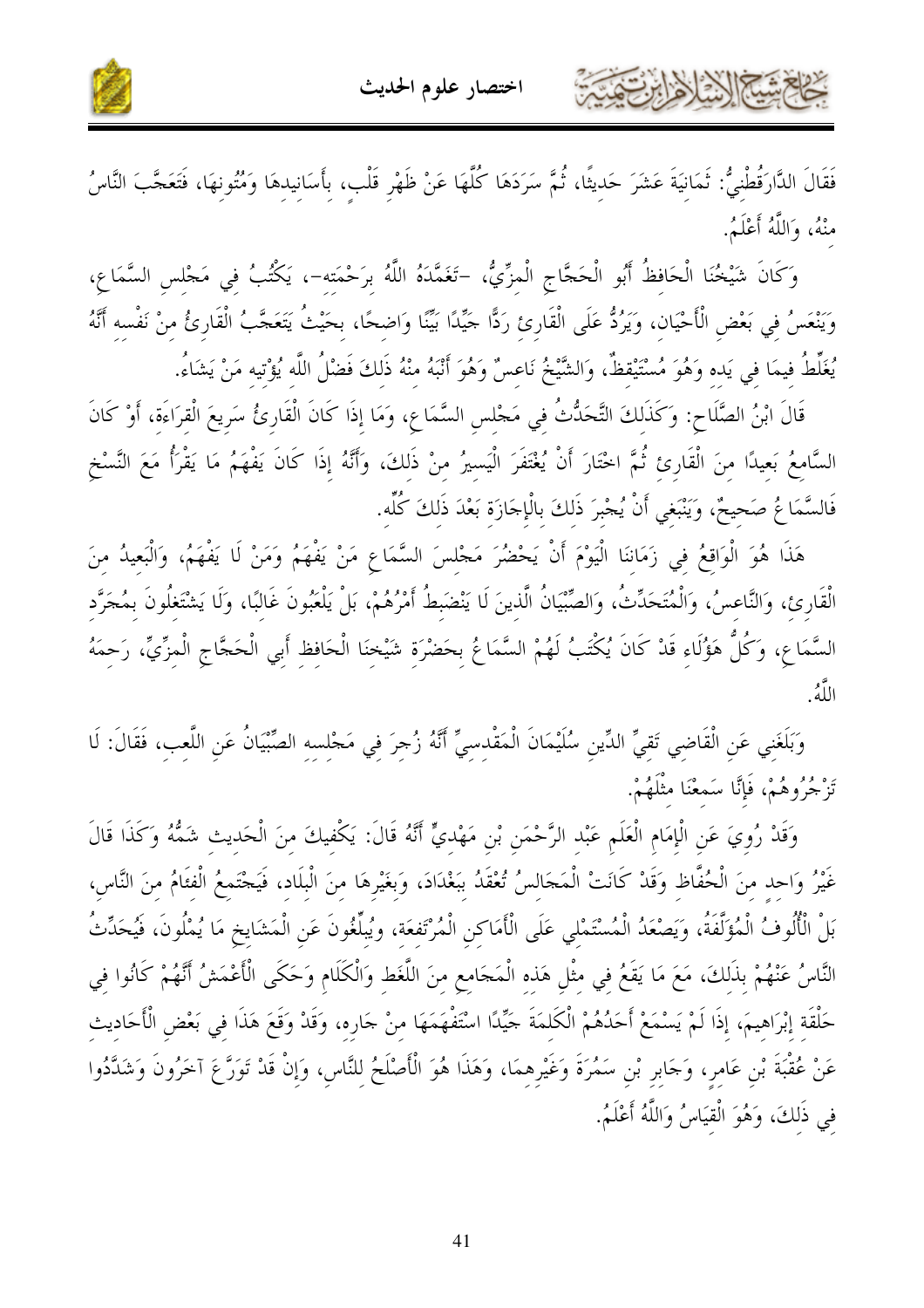كالحشيم الأدارت



وَيَجُوزُ السَّمَاعُ مِنْ وَرَاءِ حِجَابٍ، كَمَا كَانَ السَّلَفُ يَرْوُونَ عَنْ أُمَّهَاتِ الْمُؤْمِنِينَ، وَاحْتَجَّ بَعْضُهُمْ بحَديث: ﴿ حَتَّى يُنَادِيَ ابْنُ أُمِّ مَكْتُومٍ ﴾.

وَقَالَ بَعْضُهُمْ عَنْ شُعْبَةَ: إذَا حَدَّثَكَ مَنْ لَا تَرَى شَخْصَهُ فَلَا تَرْو عَنْهُ، فَلَعَلَّهُ شَيْطَانٌ قَدْ تَصَوَّرَ في صُورَتِهِ، يَقُولُ حَدَّثَنَا أَخْبَرَنَا ۖ وَهَذَا عَجِيبٌ وَغَرِيبٌ جلًّا، إِذَا حَدَّثَهُ بِحَدِيثِ ثُمَّ قَالَ: " لَا تَرْوِهِ عَنِّي"، أَوْ "رَجَعْتُ عَنْ إِسْمَاعِكَ"، وَنَحْوَ ذَلِكَ، وَلَمْ يُبْد مُسْتَنَدًا سوَى الْمَنْعِ الْيَابِسِ، أَوْ أَسْمَعَ قَوْمًا فَخَصَّ بَعْضُهُمْ، وَقَالَ: "لَا أُجِيزُ لِفُلَانِ أَنْ يَرْوِيَ عَنِّي شَيْئًا" فَإِنَّهُ لَا يَمْنَعُ مِنْ صِحَّةِ الرِّوَايَةِ عَنْهُ، وَلَا الْتِفَاتَ إِلَى قَوْلِهِ وَقَدْ حَدَّثَ النَّسَائِيُّ عَنْ الْحَارِثِ بْنِ مِسْكِينِ، وَالْحَالَةُ هَذِه، وَأَفْتَى الشَّيْخُ أَبُو إِسْحَاقَ الْإِسْفَرَايينِيُّ بذَلكَ.

الْقِسْمُ الثَّالِثُ: الْإِجَازَةُ وَالرِّوَايَةُ بِهَا جَائزَةٌ عِنْدَ الْجُمْهُور، وَادَّعَى الْقَاضي أَبُو الْوَليد البَاجيُّ الْإِجْمَاعَ عَلَى ذَلِكَ وَنَقَضَهُ ابْنُ الصَّلَاحِ بِمَا رَوَاهُ الرَّبِيعُ عَنِ الشَّافِعِيِّ أَنَّهُ مَنَعَ مِنَ الرِّوَايَةِ بِهَا وَبِذَلِكَ قَطَعَ الْمَاوَرْديُّ، وَعَزَاهُ إِلَى مَذْهَبِ الشَّافعيِّ، وَكَذَلكَ قَطَعَ بِالْمَنْعِ الْقَاضي حُسَيْنُ بْنُ مُحَمَّد المَرْوَرُّوذيُّ صَاحِبُ التَّعْلِيقَةِ، وَقَالَا حَمِيعًا لَوْ حَازَتْ الرِّوَايَةُ بِالْإِجَازَةِ لَبَطَلَتْ الرِّحْلَةُ، وَكَذَا رُوِيَ عَنْ شُعْبَةَ بْنِ الْحَجَّاجِ وَغَيْرِهِ منْ أَئمَّة الْحَديثِ وَحُفَّاظِهِ، وَممَّنْ أَبْطَلَهَا إِبْرَاهِيمُ الْحَرْبِيُّ وأَبو الشَّيخ مُحَمَّدُ بْنُ عَبْد اللَّه الْأَصْبَهَانِيٌّ، وَأَبُو نَصْرِ الوَائليُّ السِّجْزِيُّ، وَحُكيَ ذَلكَ عَنْ حَمَاعَة ممَّنْ لَقيَهُمْ، ثُمَّ هيَ أَقْسَامٌ:

١- إِجَازَةٌ مِنْ مُعَيَّنٍ لِمُعَيَّنٍ فِي مُعَيَّنٍ، بِأَنْ يَقُولَ: "أَجَزْتُكَ أَنْ تَرْوِيَ عَنِّي هَذَا الْكتَابَ"، أَوْ "هَذه الْكُتُبَ"، وَهيَ الْمُنَاوَلَةُ، فَهَذه حَائزَةٌ عنْدَ الْجَمَاهير، حَتَّى الظَّاهريَّة، لَكِنْ خَالَفُوا فِي الْعَمَلِ بهَا; لِأَنَّهَا فِي مَعْنَى الْمُرْسَلِ عِنْدَهُمْ، إِذَا لَمْ يَتَّصِلِ السَّمَا عُ.

٢- إجَازَةٌ لِمُعَيَّنٍ فِي غَيْرِ مُعَيَّنٍ، مِثْلَ أَنْ يَقُولَ: " أَجَزْتُ لَكَ أَنْ تَرْوِيَ عَنِّي مَا أَرْوِيه"، أَوْ "مَا صَحَّ عنْدَكَ، منْ مَسْمُوعَاتي وَمُصَنَّفَاتي" وَهَذَا ممَّا يُجَوِّزُهُ الْجُمْهُورُ أَيْضًا، روَايَةً وَعَمَلًا.

٣- الْإِجَازَةُ لغَيْرِ مُعَيَّنٍ، مثْلَ أَنْ يَقُولَ: "جَزْتُ للْمُسْلمينَ"، أَوْ "للْمَوْجُودينَ"، أَوْ "لمَنْ قَالَ: لَا إِلَهَ إِلَّا اللَّهُ"، وَتُسَمَّى "الْإِجَازَةَ الْعَامَّةَ" وَقَدْ اعْتَبَرَهَا طَائِفَةٌ مِنَ الْحُفَّاظِ وَالْعُلَمَاءِ، فَمَنْ جَوَّزَهَا الْخَطِيبُ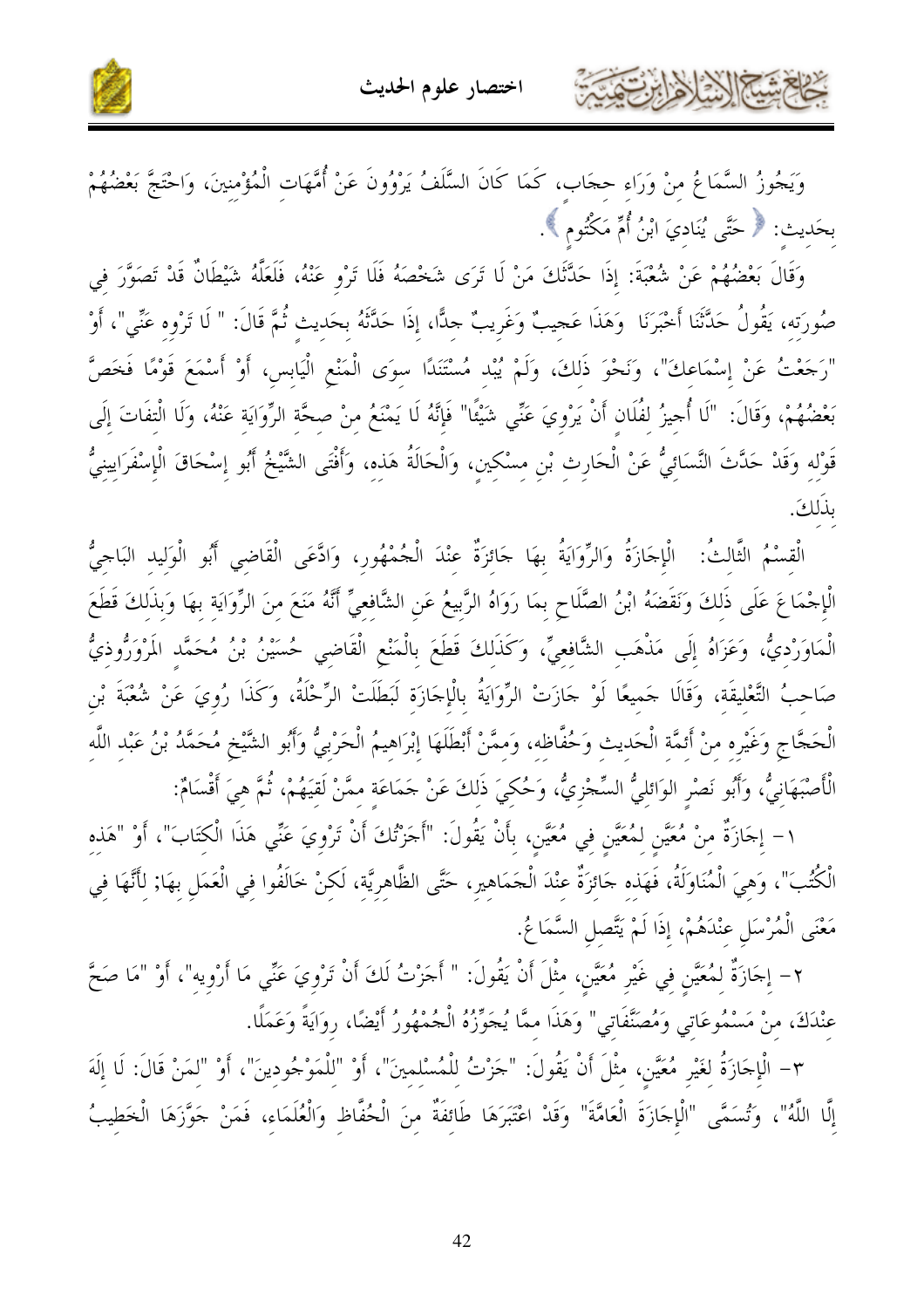

الْبَغْدَادِيُّ، وَنَقَلَهَا عَنْ شَيْخِهِ الْقَاضِي أَبِي الطَّيِّبِ الطَّبَرِيِّ، وَنَقَلَهَا أَبُو بَكْرِ الْحَازِمِيُّ عَنْ شَيْخِهِ أَبِي الْعَلَاءِ الْهَمْدَانِيِّ الْحَافظ، وَغَيْرِهمْ منْ مُحَدِّثي الْمَغَارِبَة رَحمَهُمْ اللَّهُ.

٤– الْإِجَازَةُ لِلْمَجْهُول بِالْمَجْهُولَ، فَفَاسِدَةٌ، وَلَيْسَ منْهَا مَا يَقَعُ منَ الاسْتلْعَاء لجَمَاعَة مُسَمَّيْنَ لَا يَعْرِفُهُمْ الْمُجيزُ أَوْ لَا يَتَصَفَّحُ أَنْسَابَهُمْ وَلَا عِدَّتَهُمْ، فَإِنَّ هَذَا سَائِغٌ شَائِعٌ، كَمَا لَا يَسْتَحْضِرُ الْمُسْمَعُ أَنْسَابَ مَنْ يَحْضُرُ مَجْلسَهُ وَلَا عِدَّتَهُمْ وَاللَّهُ أَعْلَمُ.

وَلَوْ قَالَ: أَ"جَزْتُ رِوَايَةَ هَذَا الْكتَاب لمَنْ أُحبُّ رِوَايَتَهُ عَنِّي"، فَقَدْ كَتَبَهُ أَبُو الْفَتْح مُحَمَّدُ بْنُ الْحُسَيْنِ الْأَزْدِيُّ، وَسَوَّعَهُ غَيْرُهُ، وَقَوَّاهُ ابْنُ الصَّلَاحِ، وَكَذَلكَ لَوْ قَالَ:" أَجَزْتُكَ وَلوَلَدكَ وَنَسْلكَ وَعَقبكَ رِوَايَةَ هَذَا الْكِتَابِ" أَوْ "مَا يَجُوزُ لي رِوَايَتُهُ" فَقَدْ حَوَّزَهَا حَمَاعَةٌ، مِنْهُمْ أَبُو بَكْرِ بْنُ أَبِي دَاوُدَ، قَالَ لِرَجُلِ "أَحَرْتُ لَكَ وَلِأَوْلَادِكَ وَلِحَبَلِ الْحَبَلَةِ" وَأَمَّا لَوْ قَالَ "أَحَرْتُ لِمَنْ يُوجَدُ مِنْ بَنِي فُلَانِ"، فَقَدْ حَكَى الْخَطِيبُ

حَوَازَهَا عَنِ الْقَاضِي أَبِي يَعْلَى بْنِ الْفَرَّاءِ الْحَنْبَلِيِّ، وَأَبِي الْفَضْلِ

حشيها الأحاربت

بْنِ عَمْرُوسِ الْمَالِكِيِّ، وَحَكَاهُ ابْنُ الصَّبَّاغِ عَنْ طَائِفَةِ، ثُمَّ ضَعَّفَ ذَلِكَ، وَقَالَ هَذَا يُبْنى عَلَى أَنَّ الْإِجَازَةَ إِذْنٌ أَوْ مُحَادَثَةٌ، وَكَذَلكَ

ضَعَّفَهَا ابْنُ الصَّلَاحِ، وَأَوْرَدَ الْإِجَازَةَ للطِّفْلِ الصَّغيرِ الَّذي لَا يُخَاطَبُ مثْلُهُ، وَذَكَرَ الْخَطيبُ أَنَّهُ قَالَ لِلْقَاضِي أَبِي الطَّيِّبِ: إنَّ بَعْضَ أَصْحَابِنَا قَالَ: لَا تَصِحُّ الْإِجَازَةُ إِلَّا لِمَنْ يَصحُّ سَمَاعُهُ؟ فَقَالَ:

قَدْ يُجِيزُ الْغَائِبَ عَنْهُ، وَلَا يَصِحُّ سَمَاعُهُ مِنْهُ ثُمَّ رَجَّحَ الْخَطِيبُ صِحَّةَ الْإِجَازَةِ للصَّغيرِ، قَالَ وَهُوَ الَّذِي رَأَيْنَا كَافَّةَ شُيُوخنَا يَفْعَلُونَهُ، يُجيزُونَ للْأَطْفَال، مِنْ غَيْرِ أَنْ يَسْأَلُوا عَنْ أَعْمَارِهِمْ، وَلَمْ نَرَهُمْ أَجَازُوا لِمَنْ لَمْ يَكُنْ مَوْجُودًا في الْحَال وَاللَّهُ أَعْلَمُ.

وَلَوْ قَالَ: "أَجَزْتُ لَكَ أَنْ تَرْوِيَ عَنِّي مَا صَحَّ عِنْدَكَ ممَّا سَمعْتَهُ وَمَا سَأَسْمَعُهُ"، فَالْأَوَّلُ جَيِّدٌ، وَالثَّاني فَاسدٌ وَقَدْ حَاوَلَ ابْنُ الصَّلَاحِ تَخْرِيجَهُ عَلَى أَنَّ الْإِجَازَةَ إِذْنٌ كَالْوِكَالَةِ وَفِيمَا لَوْ قَالَ: "وَكَّلْتُكَ فِي بَيْعِ مَا سَأَمْلِكُهُ" خِلَافٌ وَأَمَّا الْإِجَازَةُ بِمَا يَرْوِيهِ إِجَازَةً، فَالَّذِي عَلَيْهِ الْجُمْهُورُ الرِّوَايَةُ بِالْإِجَازَةِ عَلَى الْإِجَازَةِ وَإِنْ تَعَدَّدَتْ وَمِمَّنْ نَصَّ عَلَى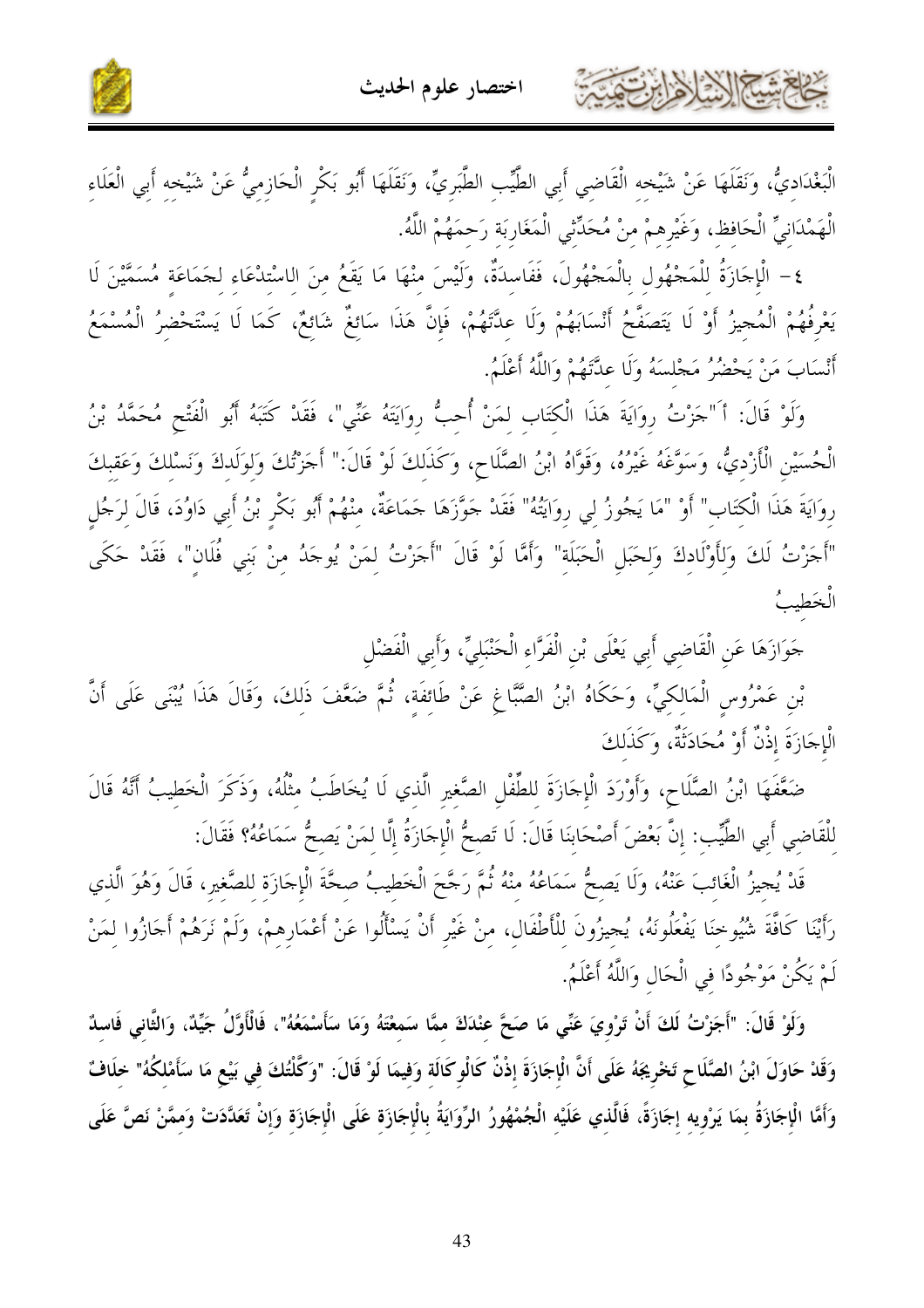

حمشه الخالفان تتفت



ذَلكَ الدَّارَقُطْنيُّ، وَشَيْخُهُ أَبُو الْعَبَّاس بْنُ عُقْدَةَ، وَالْحَافظُ أَبُو نُعَيْم الْأَصْبَهَانيُّ، وَالْخَطيبُ، وَغَيْرُ وَاحد منَ الْعُلَمَاء قَالَ ابْنُ الصَّلَاحِ: وَمَنَعَ منْ ذَلكَ بَعْضُ مَنْ لَا يُعْتَدُّ به منَ الْمُتَأَخِّرِينَ، وَالصَّحيحُ الَّذي عَلَيْه الْعَمَلُ جَوَازُهُ، وَشَبَّهُوا ذَلكَ بتَوْكيلِ الْوَكيلِ.

الْقِسْمُ الرَّابِعُ : الْمُنَاوَلَةُ فَإِنْ كَانَ مَعَهَا إِجَازَةٌ، مِثْلَ أَنْ يُنَاوِلَ الشَّيْخُ الطَّالبَ كتَابًا منْ سَمَاعه، وَيَقُولَ لَهُ "ارْو هَذَا عَنِّي، أَوْ يُمَلِّكُهُ إيَّاهُ، أَوْ يُعِيرُهُ ليَنْسَخهُ ثُمَّ يُعِيدُهُ إلَيْه، أَوْ يَأْتيه الطَّالبُ بكتَاب منْ سَمَاعه فَيَتَأَمَّلُهُ، ثُمَّ يَقُولُ عَنِّي هَذَا"، وَيُسَمَّى هَذَا "عَرْضَ الْمُنَاوِل" "ارْو وَقَدْ قَالَ الْحَاكمُ: إنَّ هَذَا إسْمَاعٌ عنْدَ كَثيرٍ منَ الْمُتَقَدِّمينَ، وَحَكَوْهُ عَنْ مَالك نَفْسه، وَالزُّهْريِّ، وَرَبيعَةَ، وَيَحْيَى بْنِ سَعِيد الْأَنْصَارِيِّ، منْ أَهْلِ الْمَدينَة، وَمُجَاهد، وَأَبِي الزُّبَيْرِ، وَسُفْيَانَ بْنِ عُيَيْنَةَ، منَ الْمَكِّيِّينَ، وَعَلْقَمَةَ، وَإِبْرَاهِيمَ، وَالشَّعْبِيِّ، مِنْ أَهْلِ الْكُوفَةِ، وَقَتَادَةَ، وَأَبِي الْعَالِيَةِ، وَأَبِي الْمُتَوَكِّلِ النَّاجِيِّ، مِنَ الْبَصْرَةِ، وَابْنِ وَهْبٍ، وَابْنِ الْقَاسِمِ، وَأَشْهَبَ، منْ أَهْل مصْرَ، وَغَيْرهمْ منْ أَهْل الشَّام وَالْعرَاق، وَنَقَلَهُ عَنْ جَمَاعَة منْ مَشَايخه قَالَ ابْنُ الصَّلَاح: وَقَدْ خَلَطَ في كَلَامه عَرْضَ الْمُنَاوَلَة بعَرْض الْقرَاءَة.

ثُمَّ قَالَ الْحَاكمُ: وَالَّذي عَلَيْه جُمْهُورُ فُقَهَاء الْإسْلَامِ، الَّذينَ أَفَتَوْا في الْحَرَام وَالْحَلَال أَنْهُمْ لَمْ يَرَوْهُ سَمَاعًا، وَبه قَالَ الشَّافعيُّ وَأَبُو حَنيفَةَ وَأَحْمَدُ وَإسْحَاقُ وَالثَّوْرِيُّ وَالْأَوْزَاعيُّ وَابْنُ الْمُبَارَك، وَيَحْيَى بْنُ يَحْيَى والبُوَيْطيُّ والُمْزَنيُّ، وَعَلَيْه عَهدْنَا أَئمَّتَنَا، وَإلَيْه ذَهَبُوا، وَإلَيْه نَذْهَبُ وَاللَّهُ أَعْلَمُ.

وَأَمَّا إذَا لَمْ يُمَلِّكُهُ الشَّيْخُ الْكتَابَ، وَلَمْ يُعرْهُ إِيَّاهُ، فَإِنَّهُ مُنْحَطٌّ عَمَّا قَبْلَهُ، حَتَّى إنَّ منْهُمْ مَنْ يَقُولُ هَذَا ممَّا لَا فَائدَةَ فيه، وَيَبْقَى مُجَرَّدَ إجَازَة.

(قُلْتُ) أَمَّا إِذَا كَانَ الْكِتَابُ مَشْهُورًا، كَالْبُخَارِيِّ وَمُسْلِمٍ، أَوْ شَيْءِ مِنَ الْكُتُبِ الْمَشْهُورَةِ فَهُوَ كَمَا لَوْ مَلَّكَهُ أَوْ أَعَارَهُ إِيَّاهُ وَاللَّهُ أَعْلَمُ.

وَلَوْ تَجَرَّدَتْ الْمُنَاوَلَةُ عَنِ الْإِذْنِ في الرِّوَايَة فَالْمَشْهُورُ أَنَّهُ لَا تَجُوزُ الرِّوَايَةُ بهَا، وَحَكَى الْخَطيبُ عَنْ بَعْضهمْ جَوَازَهَا قَالَ ابْنُ الصَّلَاح: وَمنَ النَّاس مَنْ جَوَّزَ الرِّوَايَةَ بمُجَرَّد إعْلَام الشَّيْخ للطَّالب أَنَّ هَذَا سَمَاعُهُ وَاللَّهُ أَعْلَمُ.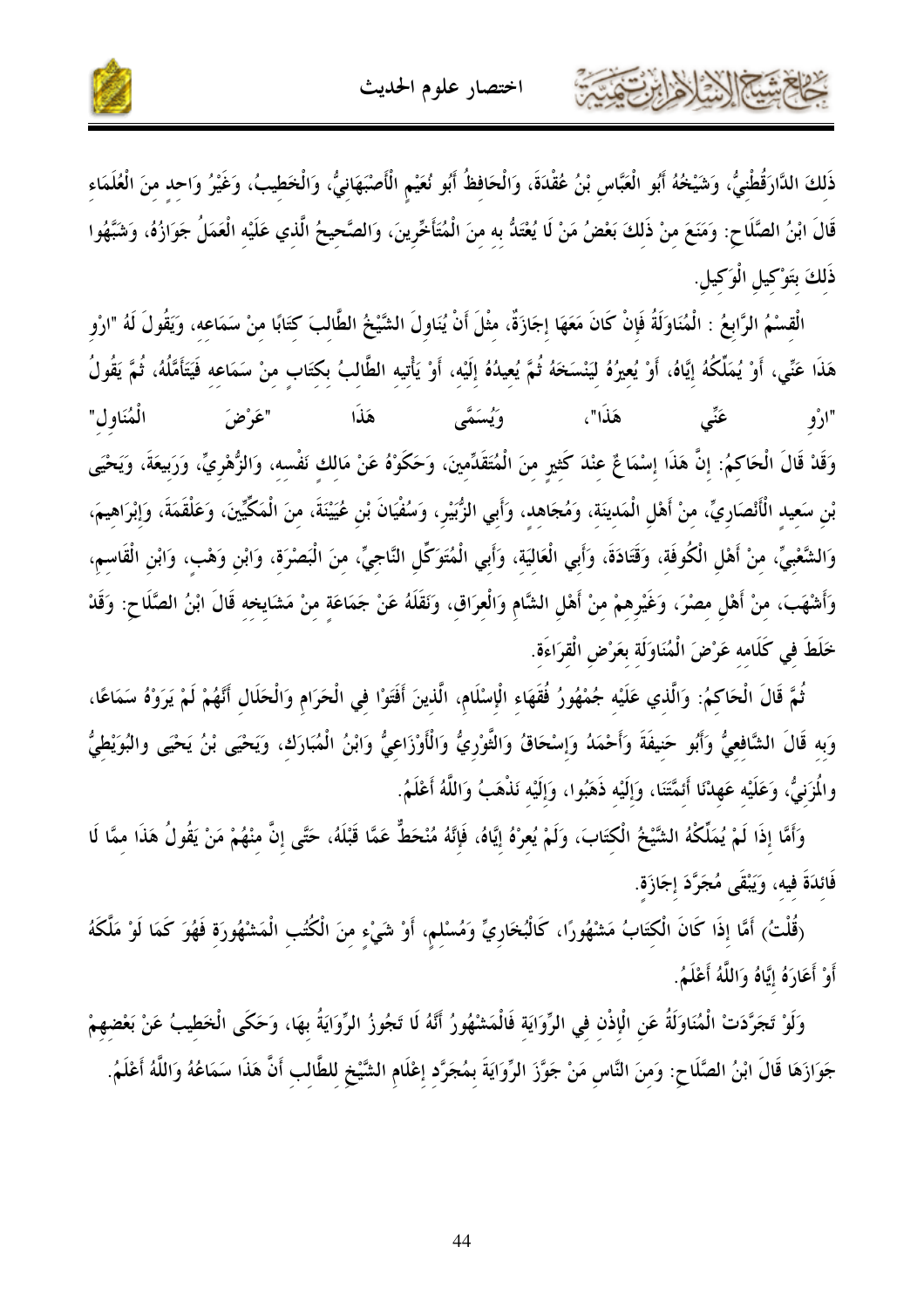



وَيَقُولُ الرَّاوي بالْإجَازَة "أَنْبَأَنَا" فَإِنْ قَالَ "إجَازَةً" فَهُوَ أَحْسَنُ، وَيَجُوزُ "أَنْبَأَنَا" وَ"حَدَّثَنَا" عنْدَ جَمَاعَة منَ الْمُتَقَدِّمينَ.

وَقَدْ تَقَدَّمَ النَّقْلُ عَنْ جَمَاعَة أَنَّهُمْ جَعَلُوا عَرْضَ الْمُنَاوَلَة الْمَقْرُونَة بالْإجَازَة بمَنْزلَة السَّمَاع، فَهَؤُلَاء يَقُولُونَ "حَدَّثَنَا" وَ"أَحْبَرَنَا"، بلَا إشْكَال.

وَالَّذي عَلَيْه جُمْهُورُ الْمُحَدِّثينَ قَديمًا وَحَديثًا أَنَّهُ لَا يَجُوزُ إطْلَاقُ "حَدَّثَنَا" وَلَا "أَحْبَرَنَا" بَلْ مُقَيَّدًا وَكَانَ الْأَوْزَاعيُّ يُخَصِّصُ الْإجَازَةَ بقَوْله "خَبَّرْنَا" بالتَّشْديد.

الْقسْمُ الْخَامسُ: الْمُكَاتَبَةُ بأَنْ يَكْتُبَ إلَيْه بشَيْء منْ حَديثه.

حشاه الأخ لأهابرت

فَإِنْ أَذنَ لَهُ في روَايَته عَنْهُ، فَهُوَ كَالْمُنَاوَلَة الْمَقْرُونَة بالْإجَازَة وَإِنْ لَمْ تَكُنْ مَعَهَا إجَازَةً، فَقَدْ جَوَّزَ الرِّوَايَةَ بهَا أَيُّوبُ، وَمَنْصُورٌ، وَاللَّيْتُ وَغَيْرُ وَاحد منَ الْفُقَهَاء الشَّافعيَّة وَالْأُصُوليِّينَ، وَهُوَ الْمَشْهُورُ، وَجَعَلُوا ذَلكَ أَقْوَى منَ الْإجَازَة الْمُجَرَّدَة، وَقَطَعَ الْمَاوَرْديُّ بمَنْع ذَلكَ وَاللَّهُ أَعْلَمُ.

وَجَوَّزَ اللَّيْتُ وَمَنْصُورٌ في الْمُكَاتَبَة أَنْ يَقُولَ "أَحْبَرَنَا" وَ"حَدَّثَنا" مُطْلَقًا، وَالْأَحْسَنُ وَالْأَلْيَقُ تَقْييدُهُ بالْمُكَاتَبَة. الْقسْمُ السَّادسُ: إعْلَامُ الشَّيْخِ أَنَّ هَذَا الْكتَابَ سَمَاعُهُ منْ فُلَان، منْ غَيْرِ أَنْ يَأْذَنَ لَهُ في روَايَته عَنْهُ، فَقَدْ سَوَّغَ الرِّوَايَةَ بمُجَرَّد ذَلكَ طَوَائفُ منَ الْمُحَدِّثينَ وَالْفُقَهَاء، منْهُمْ ابْنُ جُرَيْج، وَقَطَعَ به ابْنُ الصَّبَّاغ، وَاخْتَارَهُ غَيْرُ وَاحد منَ الْمُتَأَخِّرينَ، حَتَّى قَالَ بَعْضُ الظَّاهريَّة: لَوْ أَعْلَمَهُ بذَلكَ وَنَهَاهُ عَنْ روَايَته عَنْهُ فَلَهُ روَايَتُهُ، كَمَا لَوْ نَهَاهُ عَنْ روَايَته مَا سَمعَهُ منْهُ.

الْقِسْمُ السَّابِعُ: الْوَصِيَّةُ بِأَنْ يُوصِيَ بِكِتَابِ لَهُ كَانَ يَرْوِيهِ لِشَخْصٍ فَقَدْ تَرَخَّصَ بَعْضُ السَّلَفِ (فِي رِوَايَة الْمُوصَى) لَهُ بِذَلِكَ الْكِتَابِ عَنْ الْمُوصِي، وَشَبَّهُوا ذَلِكَ بِالْمُنَاوَلَةِ وَبِالْإِعْلَامِ بِالرِّوَايَةِ قَالَ ابْنُ الصَّلَاحِ: وَهَذَا بَعِيدٌ، وَهُوَ إِمَّا زَلَّةُ عَالمٍ أَوْ مُتَأَوِّلٍ، إلَّا أَنْ يَكُونَ أَرَادَ بذَلكَ روَايَتَهُ بالْوجَادَة وَاللَّهُ أَعْلَمُ.

الْقسْمُ الثَّامنُ: الْوجَادَةُ: وَصُورَتُهَا أَنْ يَجِدَ حَديثًا أَوْ كَتَابًا بخَطٌّ شَخْصٍ بإسْنَاده، فَلَهُ أَنْ يَرْوِيَهُ عَنْهُ عَلَى سَبِيلِ الْحِكَايَةِ، فَيَقُولُ "وَجَدْتُ بِخَطٍّ فُلَانٍ حَدَّثَنَا فُلَانٌ" وَيُسْنِدُهُ وَيَقَعُ هَذَا أَكْثَرَ فِي مُسْنَدِ الْإِمَامِ أَحْمَدَ، يَقُولُ ابْنُهُ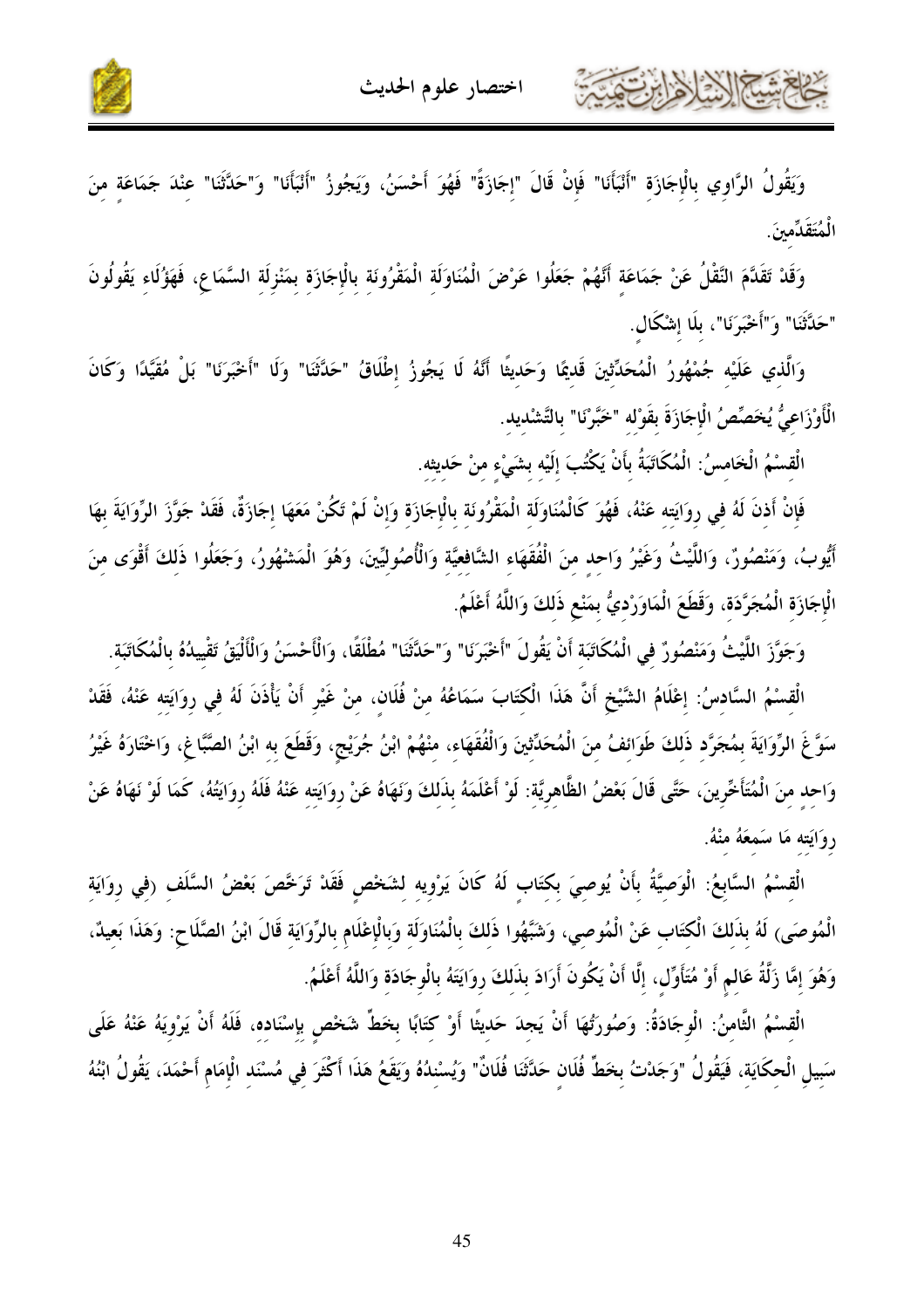شكالا الألاماين



عَبْدُ اللَّه "وَجَدْتُ بخَطٍّ أَبِي حَدَّثَنَا فُلَانٌ" وَيَسُوقُ الْحَديثَ ، وَلَهُ أَنْ يَقُولَ: "قَالَ فُلَانٌ إذَا لَمْ يَكُنْ فيه تَدْليسٌ يُوهمُ اللَّقيَّ.

قَالَ ابْنُ الصَّلَاحِ وَجَازَفَ بَعْضُهُمْ فَأَطْلَقَ فيه "حَدَّثَنَا" أَوْ "أَخْبَرَنَا" وَانْتُقدَ ذَلكَ عَلَى فَاعله وَلَهُ أَنْ يَقُولَ فِيمَا وَجَدَ منْ تَصْنيفه بغَيْر خَطِّه "ذَكَرَ فُلَانٌ"، وَ"قَالَ فُلَانٌ أَيْضًا، وَيَقُولُ "بَلَغَني عَنْ فُلَان"، فيمَا لَمْ يَتَحَقَّقْ أَنَّهُ منْ تَصْنيفه أَوْ مُقَابَلَة كَتَابه وَاللَّهُ أَعْلَمُ .

(قُلْتُ) وَالْوجَادَةُ لَيْسَتْ منْ بَابِ الرِّوَايَةِ، وَإِنَّمَا هِيَ حكَايَةٌ عَمَّا وَجَدَهُ فِي الْكتَاب وَأَمَّا الْعَمَلُ بِهَا فَمَنَعَ منْهُ طَائفَةٌ كَثيرَةٌ منَ الْفُقَهَاء وَالْمُحَدِّثينَ، أَوْ أَكْثَرُهُمْ، فيمَا حَكَاهُ بَعْضُهُمْ وَنُقلَ عَنْ الشَّافعيِّ وَطَائفَة منْ أَصْحَابه جَوَازُ الْعَمَل بهَا قَالَ ابْنُ الصَّلَاح: وَقَطَعَ بَعْضُ الْمُحَقِّقينَ منْ أَصْحَابه في الْأُصُول بوُجُوب الْعَمَل بهَا عنْدَ حُصُول الثِّقَة به قَالَ ابْنُ الصَّلَاح: وَهَذَا هُوَ الَّذي لَا يَتَّجهُ غَيْرُهُ في الْأَعْصَارِ الْمُتَأَخِّرَة لتَعَذُّر شُرُوط الرِّوَايَة في هَذَا الزَّمَان، يَعْني فَلَمْ يَبْقَ إلَّا مُجَرَّدُ وجَادَات.

رقُلْتُ) وَقَدْ وَرَدَ فِي الْحَدِيثِ عَنِ النَّبِيِّ –صَلَّى اللَّهُ عَلَيْه وَسَلَّمَ– أَنَّهُ قَالَ: ﴿أَيُّ الْخَلْق أَعْجَبُ إِلَيْكُمْ إِيَانَا؟ قَالُوا: الْمَلَائكَةُ، قَالَ: وَكَيْفَ لَا يُؤْمِنُونَ وَهُمْ عِنْدَ رَبِّهِمْ؟ وَذَكَرُوا الْأَنْبِيَاءَ، فَقَالَ: وَكَيْفَ لَا يُؤْمِنُونَ وَالْوَحْيُ يَنْزِلُ عَلَيْهِمْ؟ قَالُوا: فَنَحْنُ، قَالَ: وَكَيْفَ لَا تُؤْمِنُونَ وَأَنَا بَيْنَ أَظْهُرِكُمْ؟ قَالُوا: فَمَنْ يَا رَسُولَ اللَّه؟ قَالَ: قَوْمٌ يَأْتُونَ منْ بَعْدكُمْ، يَجدُونَ صُحُفًا يُؤْمِنُونَ بِمَا فِيهَا ﴾.

وَقَدْ ذَكَرْنَا الْحَديثَ بإسْنَاده وَلَفْظه في شَرْحٍ الْبُخَارِيِّ، وَللَّه الْحَمْدُ فَيُؤْخَذُ منْهُ مَدْحُ مَنْ عَملَ بالْكُتُب الْمُتَقَدِّمَة بمُجَرَّد الْوجَادَة لَهَا وَاللَّهُ أَعْلَمُ.

اَلنَّوْغُ اَلْخَامسُ وَالْعشْرُونَ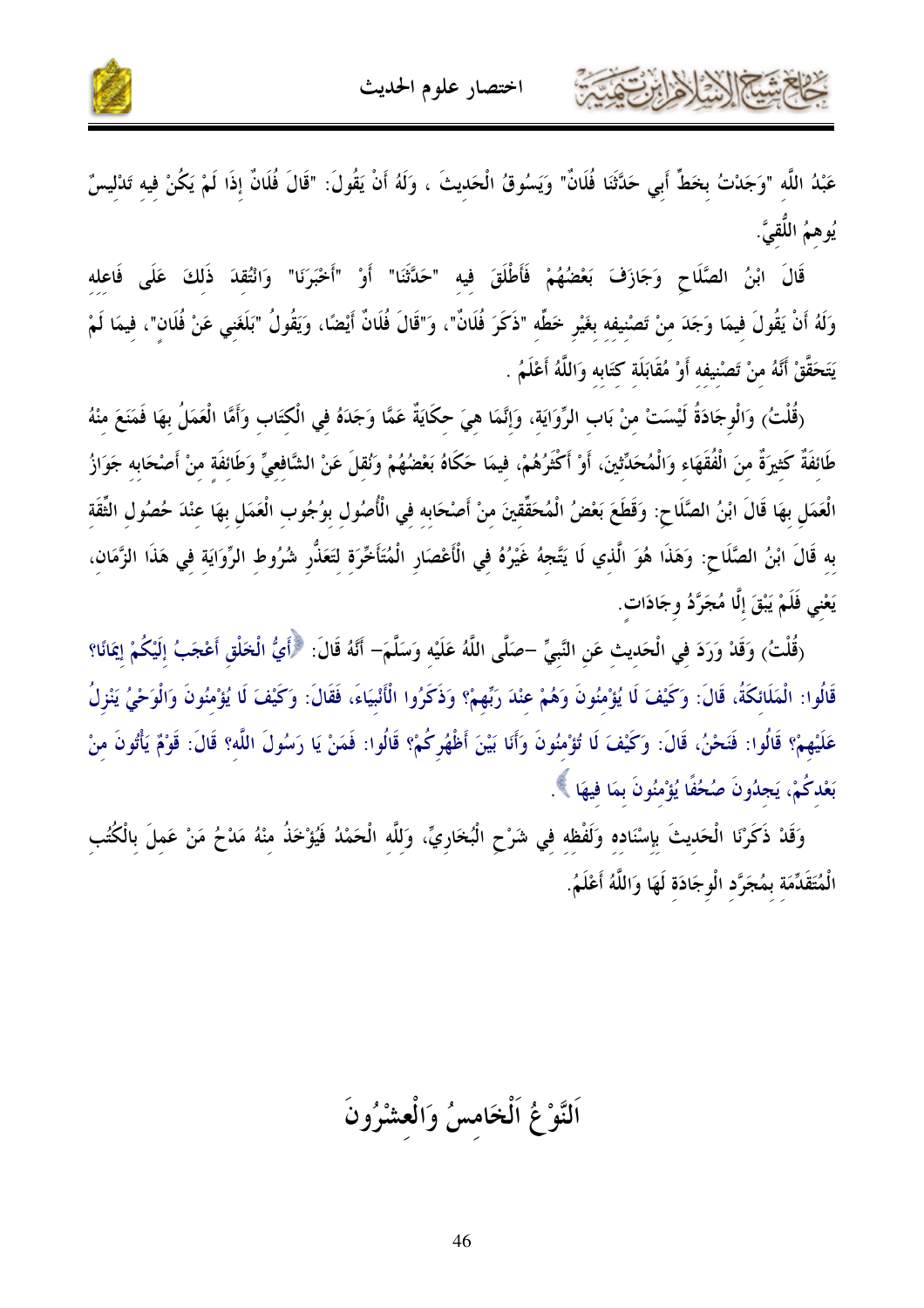





كَتَابَةُ اَلْحَدِيثِ وَضَبْطُهُ وَتَقْيِيدُهُ

قَدْ وَرَدَ فِي صَحِيحٍ مُسْلِمٍ عَنْ أَبِي سَعِيدِ مَرْفُوعًا ﴿ مَنْ كَتَبَ عَنِّي شَيْئًا سوَى اَلْقُرْآن فَلْيَمْحُهُ ﴾ . قَالَ ابْنُ اَلصَّلَاحٍ: وَمِمَّنْ رُوِّينَا عَنْهُ كَرَاهَةُ ذَلِكَ عُمَرُ, وَابْنُ مَسْعُودٍ, وَزَيْدُ بْنُ ثَابِتٍ, وَأَبُو مُوسَى, وَأَبُو سَعِيدٍ, فِي حَمَاعَةٍ آخَرِينَ مِنْ اَلصَّحَابَةِ وَالتَّابِعِينَ .

قَالَ: وَمِمَّنْ رُوِّينَا عَنْهُ إِبَاحَةُ ذَلِكَ أَوْ فِعْلُهُ عَلِيٌّ, وَابْنُهُ اَلْحَسَنُ, وَأَنسُ, وَعَبْدُ اَللَّهِ بْنُ عَمْرِو بْنِ الْعَاصِ, فِي حَمْعِ مِنْ اَلصَّحَابَةِ وَالتَّابِعِينَ .

(قُلْتُ) وَتَبَتَ فِي اَلصَّحِيحَيْنِ أَنَّ رَسُولَ اَللَّهِ ﷺ قَالَ: "اُكْتُبُوا لِأَبِي شَاه", وَقَدْ تَحَرَّرَ هَذَا اَلْفَصْلُ في أَوَائلِ كتَابنَا اَلْمُقَلِّمَات, وَللَّه اَلْحَمْدُ .

قَالَ اَلْبَيْهَقِيُّ وَابْنُ اَلصَّلَاحِ وَغَيْرُ وَاحِدٍ: لَعَلَّ اَلنَّهْيَ عَنْ ذَلِكَ كَانَ حِينَ يُخَافُ الْتِبَاسُهُ بِالْقُرْآنِ, وَالْإِذْنُ فيه حينَ أُمنَ ذَلكَ وَاللَّهُ أَعْلَمُ .

وَقَدْ حُكِيَ إِحْمَاعُ الْعُلَمَاءِ فِي اَلْأَعْصَارِ اَلْمُتَأَخِّرَةِ عَلَى تَسْوِيغِ كِتَابَةِ اَلْحَديثِ, وَهَذَا أَمْرٌ مُسْتَفِيضٌ, شَائعٌ ذَائعٌ, منْ غَيْر نَكير .

فَإِذَا تَقَرَّرَ هَذَا, فَيَنْبَغِي لِكَاتِبِ اَلْحَدِيثِ, أَوْ غَيْرِهِ مِنَ اَلْعُلُومِ أَنْ يَضْبِطَ مَا يُشْكلُ منْهُ, أَوْ قَدْ يُشْكلُ عَلَى بَعْضِ اَلطَّلَبَةِ, فِي أَصْلِ اَلْكِتَابِ نَقْطًا وَشَكْلًا وَإِعْرَابًا, عَلَى مَا هُوَ اَلْمُصْطَلَحُ عَلَيْهِ بَيْنَ اَلنَّاسِ, وَلَوْ قَيَّدَ في اَلْحَاشِيَة لَكَانَ حَسَنًا .

وَيَنْبَغِي تَوْضِيحُهُ, وَيُكْرَهُ اَلتَّدْقِيقُ وَالتَّعْلِيلُ فِي اَلْكِتَابِ لِغَيْرِ عُذْرِ قَالَ اَلْإِمَامُ أَحْمَدُ لِابْنِ عَمِّه حَنْبَلٌ – وَقَدْ رَآهُ يَكْتُبُ دَقيقًا–: لَا تَفْعَلْ, فَإِنَّهُ يَخُونُكَ أَحْوَجُ مَا تَكُونُ إِلَيْه .

قَالَ ابْنُ اَلصَّلَاحِ وَيَنْبَغِي أَنْ يُجْعَلَ بَيْنَ كُلِّ حَديثَيْنِ دَائِرَةٌ وَممَّنْ بَلَغَنَا عَنْهُ ذَلِكَ أَبُو اَلزِّنَادِ, وَأَحْمَدُ بْنُ حَنْبَلِ, وَإِبْرَاهِيمُ اَلْحَرْبِيُّ, وَابْنُ حَرِيرِ اَلطَّبَرِيُّ .

(قُلْتُ) قَدْ رَأَيْتُهُ فِي خَطِّ اَلْإِمَامِ أَحْمَدَ بْنِ حَنْبَلِ –رَحِمَهُ اَللَّهُ تَعَالَى– .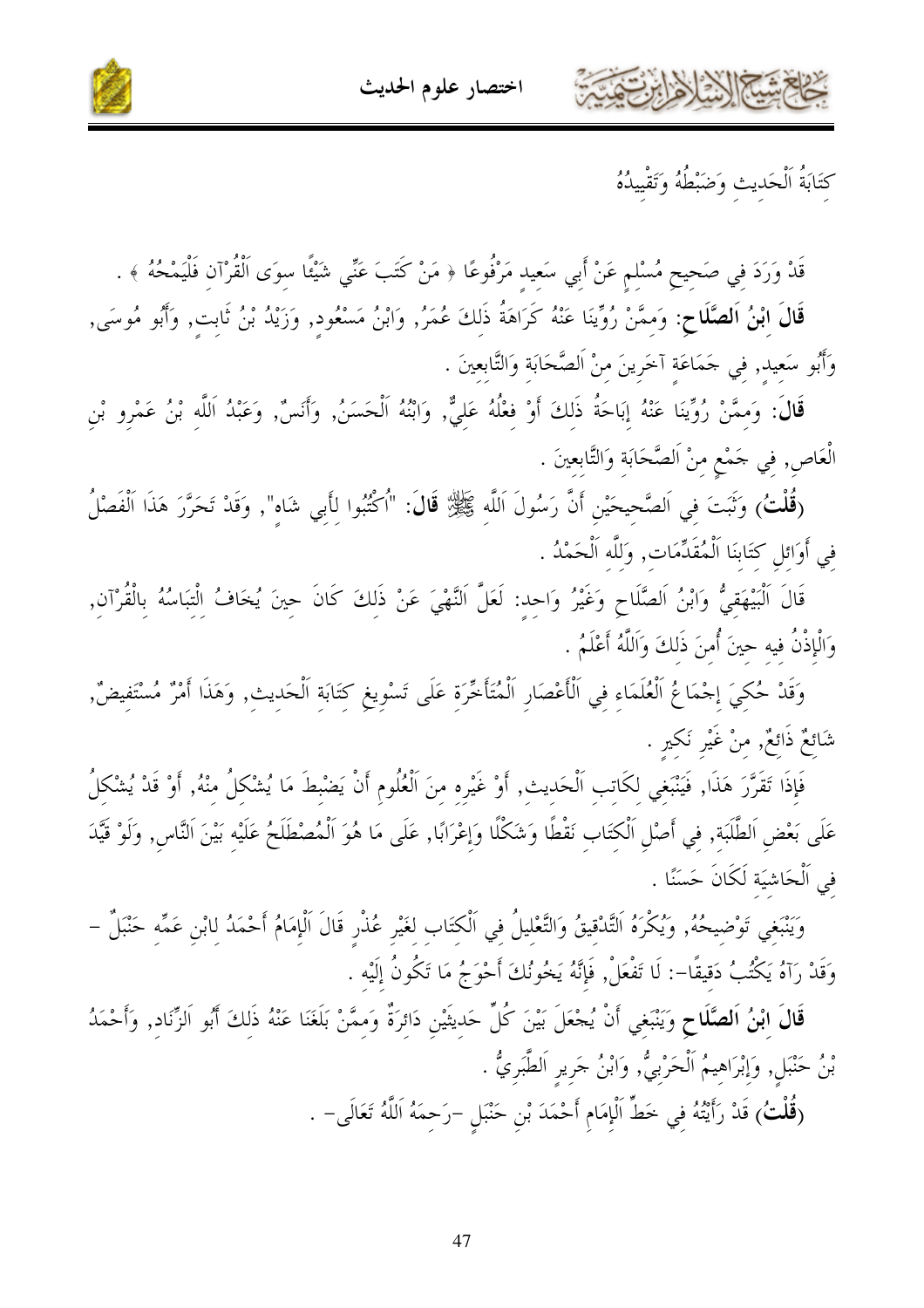



قَالَ اَلْخَطِيبُ اَلْبَغْدَادِيُّ وَيَنْبَغي أَنْ يَتْرُكَ اَلدَّائرَةَ غَفَلًا, فَإِذَا قَابَلَهَا نَقَطَ فيهَا اَلنُّقْطَةَ .

فشكالا الأايرت

قَالَ ابْنُ اَلصَّلَاحِ : وَيُكْرَهُ أَنْ يُكْتَبَ "عَبْدُ اَللَّهِ فُلَانٌ, فَيَجْعَلُ "عَبْدُ" آخِرَ سَطْرٍ وَالْجَلَالَةَ فِي أَوَّلِ سَطْر, بَلْ يَكْتُبُهُ في سَطْرٍ وَاحِدٍ .

قَالَ: وَلْيُحَافِظْ عَلَى اَلتَّنَاءِ عَلَى اَللَّهِ, وَالصَّلَاةِ وَالسَّلَامِ عَلَى رَسُولِهِ, وَإِنْ تَكَرَّرَ فَلَا يَسْأَمُ, فَإِنَّ فِيهِ خَيْرًا

قَالَ: وَمَا وُجِدَ مِنْ خَطٍّ اَلْإِمَامِ أَحْمَدَ مِنْ غَيْرِ صَلَاةٍ فَمَحْمُولٌ عَلَى أَنَّهُ أَرَادَ الرِّوَايَةَ قَالَ اَلْخَطِيبُ: وَبَلَغَني أَنَّهُ كَانَ يُصَلِّي عَلَى اَلنَّبِيِّ ﷺ نُطْقًا لَا خَطًّا .

قَالَ ابْنُ اَلصَّلَاحٍ: وَلْيَكْتُبْ اَلصَّلَاةَ وَالتَّسْلِيمَ مُجَلَّسَةً لَا رَمْزًا قَالَ: وَلَا يُقْتَصَرُ عَلَى قَوْلِه "عَلَيْه اَلسَّلَامُ", يَعْني وَلْيَكْتُبْ ﷺ وَاضحَةً كَاملَةً .

قَالَ: وَلْيُقَابِلْ أَصْلَهُ بأَصْلِ مُعْتَمَد, وَمَعَ نَفْسه أَوْ غَيْرِه مِنْ مَوْثُوقٍ به ضَابِطِ قَالَ: وَمِنْ اَلنَّاسِ مَنْ شَدَّدَ وَقَالَ: لَا يُقَابِلُ إِلَّا مَعَ نَفْسه قَالَ: وَهَذَا مَرْفُوضٌ مَرْدُودٌ .

وَقَدْ تَكَلَّمَ اَلشَّيْخُ أَبُو عَمْرِو عَلَى مَا يَتَعَلَّقُ بِالتَّخْرِيجِ وَالتَّضْبِيبِ وَالتَّصْحِيحِ وَغَيْرِ ذَلِكَ مِنْ اَلاصْطلَاحَات اَلْمُطَّرِدَة وَالْخَاصَّة مَا أَطَالَ اَلْكَلَامَ فيه حدًّا .

وَتَكَلَّمَ عَلَى كِتَابَةِ "ح" بَيْنَ الْإِسْنَادَيْنِ, وَأَنَّهَا "ح" مُهْمَلَةٌ, مِنْ اَلتَّحْوِيلِ أَوْ اَلْحَائِلُ بَيْنَ الْإِسْنَادَيْنِ, أَوْ عَبَارَةً عَنْ قَوْلُه "اَلْحَديثَ" .

(قُلْتُ) وَمِنْ اَلنَّاسِ مَنْ يُتَوَهَّمُ أَنَّهَا "خَاءْ" مُعْجَمَةٌ, أَيْ إِسْنَادٌ آخَرُ وَالْمَشْهُورُ اَلْأَوَّلُ, وَحَكَى بَعْضُهُمْ الْإِجْمَاعَ عَلَيْه .

اَلنَّوْغُ اَلسَّادسُ وَالْعشْرُونَ

صفَةُ رِوَايَةِ اَلْحَدِيثِ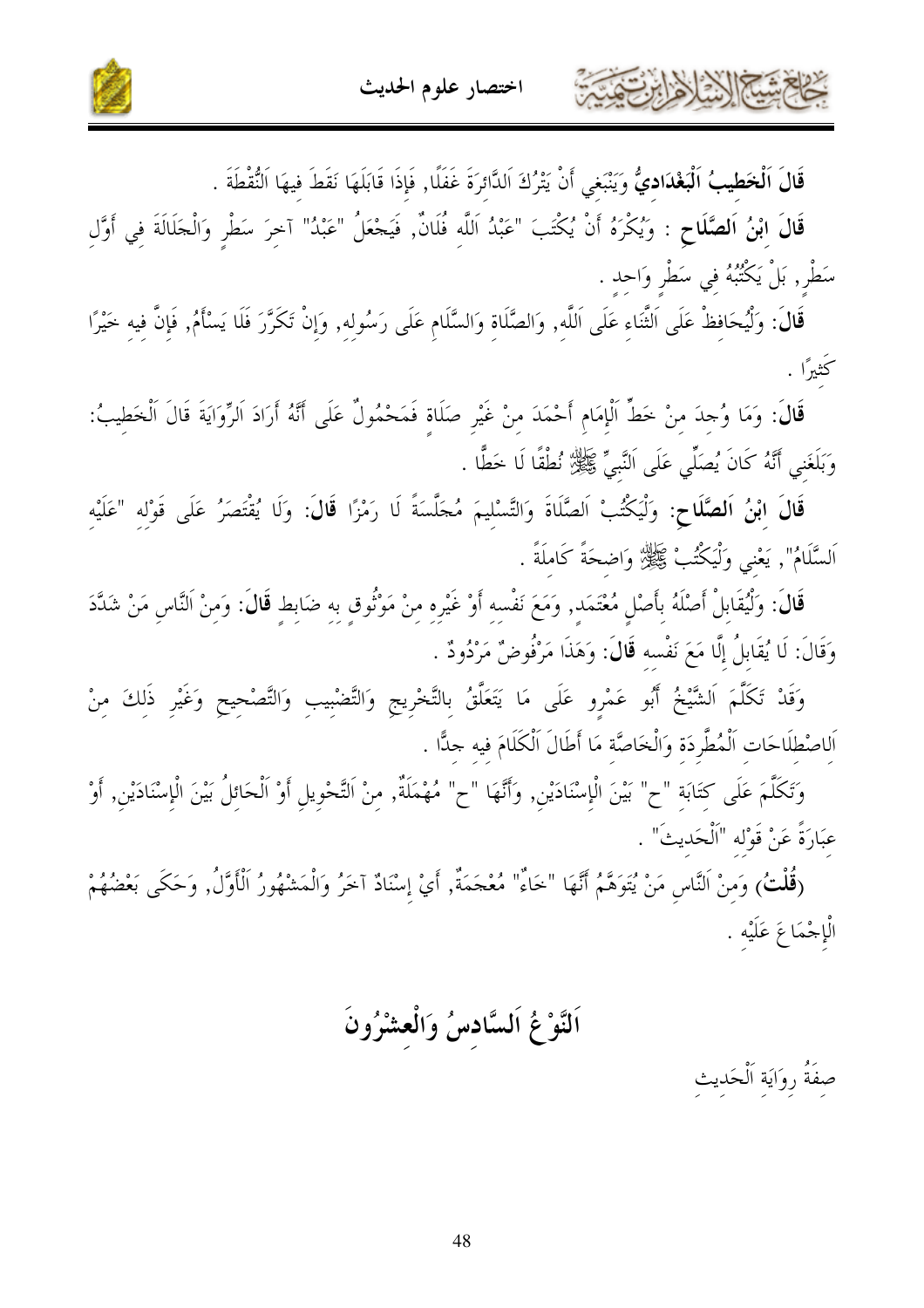

قَالَ ابْنُ اَلصَّلَاحٍ : شَدَّدَ قَوْمٌ فِي اَلرِّوَايَةِ, فَاشْتَرَطَ بَعْضُهُمْ أَنْ تَكُونَ اَلرِّوَايَةُ مِنْ حفْظِ اَلرَّاوِي أَوْ تَذَكُّره, وَحَكَاهُ عَنْ مَالك, وَأَبي حَنيفَةَ, وَأَبي بَكْرِ اَلصَّيْدَلَانيِّ المَرْوَزِيِّ (اَلشَّافعيِّ) .

وَاكْتَفَى آخَرُونَ, وَهُمْ اَلْجُمْهُورُ, بُثُبُوت سَمَاع اَلرَّاوِي لذَلكَ اَلَّذِي يَسْمَعُ عَلَيْهِ, وَإِنْ كَانَ بِخَطِّ غَيْره, وَإِنْ غَابَتْ عَنْهُ النُّسْخَةُ, إذَا كَانَ اَلْغَالبُ عَلَى اَلظَّنِّ سَلَامَتَهَا منْ التَّبْديل وَالتَّغْيير .

وَتَسَاهَلَ آخَرُونَ فِي اَلرِّوَايَةِ مِنْ نُسَخٍ لَمْ تُقَابَلْ, بِمُجَرَّدٍ قَوْلِ اَلطَّالِبِ "هَذَا مِنْ رِوَايَتك" مِنْ غَيْر تَثَبُّت ٖ وَلَا نَظَرٍ فِي اَلنُّسْخَةِ ۚ وَلَا تَفَقُّدِ طَبَقَةِ سَمَاعِهِ .

قَالَ: وَقَدْ عَدَّهُمْ اَلْحَاكِمُ في طَبَقَات اَلْمَجْرُوحينَ .

كالحشيخ الأخالين

(فَوْعٌ) قَالَ اَلْخَطِيبُ اَلْبَعْدَاديُّ: وَالسَّمَاعُ عَلَى اَلضَّرير أَوْ اَلْبَصير اَلْأُمِّيِّ, إذَا كَانَ مُثْبَتًا بخطِّ غَيْره أَوْ قَوْله فيه حلَافٌ بَيْنَ النَّاس فَمِنَ الْعُلَمَاء مَنْ مَنَعَ الرِّوَايَةَ عَنْهُمْ، وَمنْهُمْ مَنْ أَجَازَهَا .

(فَرْعٌ آخَرُ) إِذَا رَوَى كِتَابًا، كَالْبُخَارِيِّ مَثَلًا، عَنْ شَيْخٍ، ثُمَّ وَجَدَ نُسْخَةً بِه لَيْسَتْ مُقَابَلَةً عَلَى أَصْلِ شَيْخه، أَوْ لَمْ يَجدْ أَصْلَ سَمَاعه فيهَا عَلَيْه، لَكنَّهُ تَسْكُنُ نَفْسُهُ إِلَى صحَّتهَا، فَحَكَى الْخَطيبُ عَنْ عَامَّة أَهْلِ الْحَدِيثِ أَنَّهُمْ مَنَعُوا مِنَ الرِّوَايَةِ بِذَلِكَ، وَمِنْهُمْ الشَّيْخُ أَبُو نَصْرِ بْنُ الصَّبّاغِ الْفَقِيهُ، وَحُكِيَ عَنْ أَيُّوبَ وَمُحَمَّد بْنِ بَكْرِ البُرْسَانِيِّ أَنَّهُمَا رَخَّصَا فِي ذَلكَ .

(قُلْتُ) وَإِلَى هَذَا أَحْنَحُ وَاللَّهُ أَعْلَمُ .

وَقَدْ تَوَسَّطَ الشَّيْخُ تَقِيٌّ الدِّينِ ابْنُ الصَّلَاحِ فَقَالَ: إِنْ كَانَتْ لَهُ مِنْ شَيْخِهِ إِجَازَةً جَازَتْ رِوَايَتُهُ وَالْحَالَةُ هَذِهِ.

(فَرْعٌ آخَرُ) إِذَا اخْتَلَفَ الْحَافِظُ وَكِتَابُهُ فَإِنْ كَانَ اعْتمَادُهُ في حفْظه عَلَى كتَابه فَلْيَرْجعْ إلَيْه، وَإِنْ كَانَ مِنْ غَيْرِهِ فَلْيَرْجِعْ إِلَى حِفْظِهِ، وَحَسُنَ أَنْ يُنَبِّهُ عَلَى مَا فِي الْكِتَابِ مَعَ ذَلِكَ، كَمَا رُوِيَ عَنْ شُعْبَةَ، وَكَذَلكَ إِذَا خَالَفَهُ غَيْرُهُ مِنَ الْحُفَّاظِ، فَلْيُنَبِّهْ عَلَى ذَلِكَ عِنْدَ رِوَايَتِهِ كَمَا فَعَلَ سُفْيَانُ الثَّوْرِيُّ وَاللَّهُ أَعْلَمُ <sub>.</sub>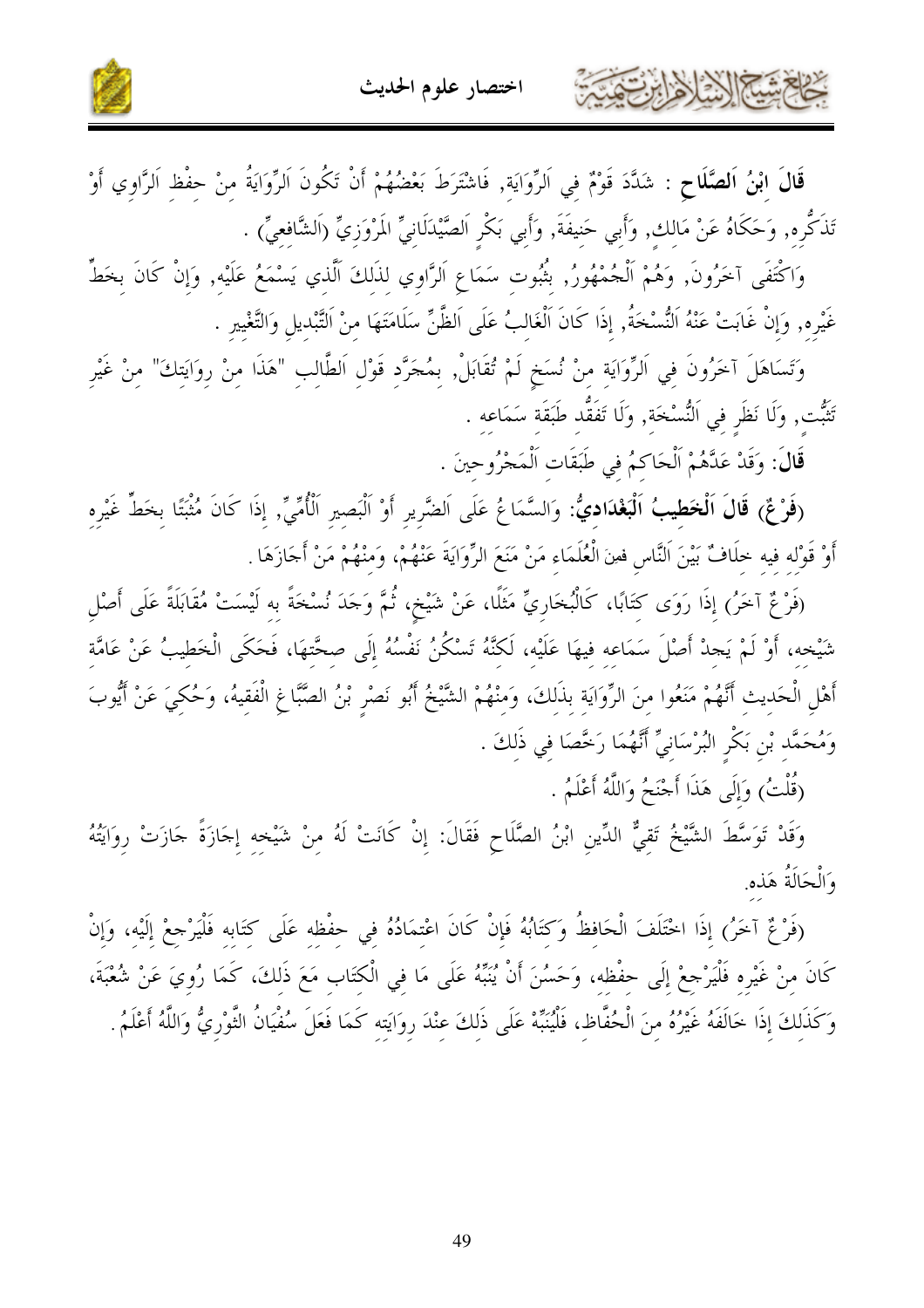

(فَرْعٌ آخَرُ) لَوْ وَجَدَ طَبَقَةَ سَمَاعِهِ فِي كِتَابٍ، إِمَّا بِخَطِّهِ أَوْ خَطٍّ مَنْ يَثِقُ بِهِ، وَلَمْ يَتَذَكَّرْ سَمَاعَهُ لذَلكَ فَقَدْ حُكيَ عَنْ أَبي حَنيفَةَ وَبَعْض الشَّافعيَّة أَنَّهُ لَا يَجُوزُ لَهُ الْإِقْدَامُ عَلَى الرِّوَايَة، وَالْجَادَّةُ منْ مَذْهَب الشَّافعيِّ– وَبه يَقُولُ مُحَمَّدُ بْنُ الْحَسَن وَأَبُو يُوسُفَ– الْجَوَازُ، اعْتمَادًا عَلَى مَا غَلَبَ عَلَى ظَنِّه، وَكَمَا أَنَّهُ لَا يُشْتَرَطُ أَنْ يَتَذَكَّرَ سَمَاعَهُ لكُلِّ حَديث أَوْ ضَبْطَهُ، كَذَلكَ لَا يُشْتَرَطُ تَذَكَّرُهُ لأَصْل سَمَاعه .

(فَرْعٌ آخَرُ) ۚ وَأَمَّا رِوَايَتُهُ الْحَديثَ بِالْمَعْنَى فَإِنْ كَانَ الرَّاوِي غَيْرَ عَالـم وَلَا عَارِف بمَا يُحيلُ الْمَعْنَى، فَلَا حلَافَ أَنَّهُ لَا تَجُوزُ لَهُ روَايَتُهُ الْحَديثَ بهَذه الصِّفَة .

وَأَمَّا إِنْ كَانَ عَالمًا بِذَلكَ، بَصِيرًا بِالْأَلْفَاظِ وَمَدْلُولَاتهَا، وَبِالْمُتَرَادف منَ الْأَلْفَاظِ وَنَحْو ذَلكَ، فَقَدْ جَوَّزَ ذَلكَ جُمْهُورُ النَّاسِ سَلَفًا وَخَلَفًا، وَعَلَيْهِ الْعَمَلُ، كَمَا هُوَ الْمُشَاهَدُ فِي الْأَحَاديث الصِّحَاح وَغَيْرِهَا، فَإِنَّ الْوَاقِعَةَ تَكُونُ وَاحِدَةً، وَتَجِيءُ بِأَلْفَاظِ مُتَعَدِّدَةٍ، مِنْ وُجُوهِ مُخْتَلِفَة مُتَبَاينَة

وَلَمَّا كَانَ هَذَا قَدْ يُوقِعَ فِي تَغْيِيرِ بَعْضِ الْأَحَادِيثِ، مَنَعَ مِنَ الرِّوَايَةِ بِالْمَعْنَى طَائِفَةٌ آخَرُونَ مِنَ الْمُحَدِّثينَ وَالْفُقَهَاء وَالْأُصُوليِّينَ، وَشَدَّدُوا فِي ذَلكَ آكَدَ التَّشْديد وَكَانَ يَنْبَغِي أَنْ يَكُونَ هَذَا هُوَ الْوَاقِعُ، وَلَكنْ لَمْ يَتَّفقْ ذَلكَ وَاللَّهُ أَعْلَمُ .

وَقَدْ كَانَ ابْنُ مَسْعُودٍ وَأَبُو الدَّرْدَاءِ وَأَنَسٌ –رَضِيَ اللَّهُ عَنْهُمْ– يَقُولُونَ إِذَا رَوَوْا الْحَديثَ ـــ: "أَوْ نَحْوَ هَذَا"، أَوْ "شَبَهَهْ"، "أَوْ قَرِيبًا منْهُ".

(فَرْعٌ آخَرُ) وَهَلْ يَجُوزُ اخْتِصَارُ الْحَدِيثِ، فَيُحْذَفُ بَعْضُهُ، إِذَا لَمْ يَكُنْ الْمَحْذُوفُ مُتَعَلِّقًا بِالْمَذْكُورِ؟ عَلَى قَوْلَيْنِ.

فَالَّذِي عَلَيْهِ صَنِيعُ أَبِي عَبْدِ اللَّه الْبُخَارِيِّ اخْتصَارُ الْأَحَاديث في كَثير منَ الْأَمَاكن .

وَأَمَّا مُسْلِمٌ فَإِنَّهُ يَسُوقُ الْحَدِيثَ بِتَمَامِهِ، وَلَا يَقْطَعُهُ، وَلِهَذَا رَجَّحَهُ كَثيرٌ مِنْ حُفَّاظِ الْمَغَارِبَةِ، وَاسْتَرْوَحَ إِلَى شَرْحِهِ آخَرُونَ، لِسُهُولَةِ ذَلِكَ بِالنِّسْبَةِ إِلَى صَحِيحِ الْبُخَارِيِّ وَتَفْرِيقه الْحَدِيثَ فِي أَمَاكِنَ مُتَعَلِّدَة بحَسَب حَاجَته إلَيْه وَعَلَى هَذَا الْمَذْهَب جُمْهُورُ النَّاس قَديمًا وَحَديثًا <sub>.</sub>

قَالَ ابْنُ الْحَاجبِ في مُخْتَصَرِه.

EN NATION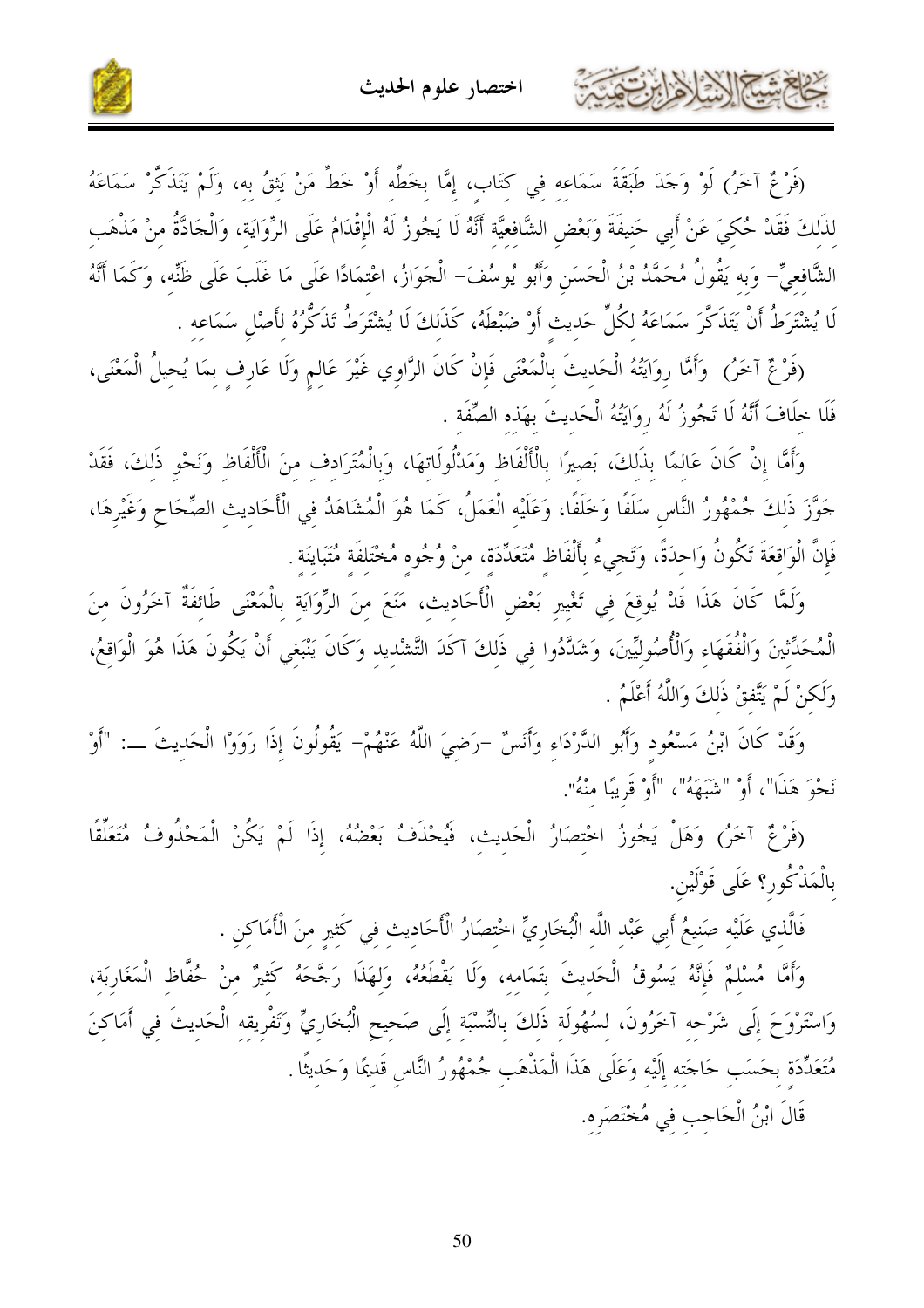



(مَسْأَلَةٌ) حَذْفُ بَعْضِ الْخَبَرِ حَائِزٌ عِنْدَ الْأَكْثَرِ، إِلَّا فِي الْغَايَةِ وَالِاسْتِثْنَاءِ وَنَحْوِهِ، أَمَّا إِذَا حَذَفَ الزِّيَادَةَ لكَوْنه شَكَّ فيهَا، فَهَذَا سَائغٌ، كَانَ مَالكٌ يَفْعَلُ ذَلكَ كَثيرًا، بَلْ كَانَ يَقْطَعُ إِسْنَادَ الْحَدِيثِ إِذَا شَكَّ فِي وَصْله، وَقَالَ مُجَاهِدٌ: أَنْقصْ الْحَديثَ وَلَا تَزِدْ فيه.

(فَرْعٌ آخَرُ) يَنْبَغي لطَالب الْحَديث أَنْ يَكُونَ عَارِفًا بِالْعَرَبِيَّة قَالَ الْأَصْمَعيُّ: "أَخْشَى عَلَيْه إذَا لَمْ يَعْرِفْ الْعَرَبِيَّةَ أَنْ يَدْخُلَ في قَوْله ﴿ مَنْ كَذَبَ عَليٍّ مُتَعَمِّدًا فَلْيَتَبَوَّأُ مَقْعَدَهُ منَ النَّارِ ﴾فَإنَّ النَّبيَّ –صَلَّى اللَّهُ عَلَيْه وَسَلَّمَ– لَمْ يَكُنْ يَلْحَنُ، فَمَهْمَا رَوَيْتَ عَنْهُ، وَلَحَنْتَ فيه كَذَبْتَ عَلَيْه

وَأَمَّا التَّصْحِيفُ، فَدَوَاؤُهُ أَنْ يَتَلَقَّاهُ مِنْ أَفْوَاهِ الْمَشَايِخِ الضَّابِطِينَ وَاللَّهُ وَالْمُوَفَّقُ .

كالحشيم الأخالات

وَأَمَّا إِذَا لَحَنَ الشَّيْخُ، فَالصَّوَابُ أَنْ يَرْوِيَهُ السَّامِعُ عَلَى الصَّوَابِ، وَهُوَ مَحْكِيٌّ عَنِ الْأَوْزَاعِيِّ، وَابْنِ الْمُبَارَكِ، وَالْجُمْهُورِ وَحُكِيَ عَنْ مُحَمَّدِ بْنِ سِيرِينَ وَأَبِي مَعْمَرِ عَبْدِ اللَّهِ بْنِ سَخْبَرَةَ أَنَّهُمَا قَالَا: يَرْوِيهِ كَمَا سَمعَهُ منَ الشَّيْخِ مَلْحُونًا قَالَ ابْنُ الصَّلَاحِ: وَهَذَا غُلُوٌّ في مَذْهَب اتِّبَاعِ اللَّفْظ

وَعَنِ الْقَاضِي عِيَاضٍ أَنَّ الَّذِي اسْتَمَرَّ عَلَيْه عَمَلُ أَكْثَرِ الْأَشْيَاخِ أَنْ يَنْقُلُوا الرِّوَايَةَ كَمَا وَصَلَتْ إِلَيْهِمْ، وَلَا يُغَيِّرُوهَا فِي كُتُبِهِمْ، حَتَّى فِي أَحْرُفِ مِنَ الْقُرْآنِ، اسْتَمَرَّتْ الرِّوَايَةُ فِيهَا عَلَى حِلَافِ التِّلَاوَةِ، وَمِنْ غَيْرِ أَنْ يَجيءَ ذَلكَ في الشَّوَاذِّ، كَمَا وَقَعَ في الصَّحيح وَالْمُوَطَّأ .

لَكِنَّ أَهْلَ الْمَعْرِفَةِ مِنْهُ يُنَبِّهُونَ عَلَى ذَلِكَ عِنْدَ السَّمَاعِ وَفِي الْحَوَاشِي، وَمِنْهُمْ مَنْ حَسَرَ عَلَى تَغْيير الْكُتُب وَإصْلَاحهَا، منْهُمْ أَبُو الْوَليد هشَامُ بْنُ أَحْمَدَ الْكنَانيُّ الْوَقْشيُّ، لكَثْرَة مُطَالَعَته وَافْتنَانه قَالَ: وَقَدْ غَلطَ في أَشْيَاءَ منْ ذَلكَ، وَكَذَلكَ غَيْرُهُ ممَّنْ سَلَكَ مَسْلَكَهُ .

قَالَ: وَالْأَوْلَى سَكُّ بَابِ التَّغْيِيرِ وَالْإِصْلَاحِ، لِئَلَّا يَجْسُرَ عَلَى ذَلِكَ مَنْ لَا يُحْسِنُ، وَيُنَبِّهَ عَلَى ذَلِكَ عِنْدَ السَّمَا ع.

وَعَنْ عَبْدِ اللَّهِ بْنِ أَحْمَدَ بْنِ حَنْبَلٍ أَنَّ أَبَاهُ كَانَ يُصْلِحُ اللَّحْنَ الْفَاحِشَ، وَيَسْكُتُ عَنِ الْخَفِيِّ السَّهْلِ .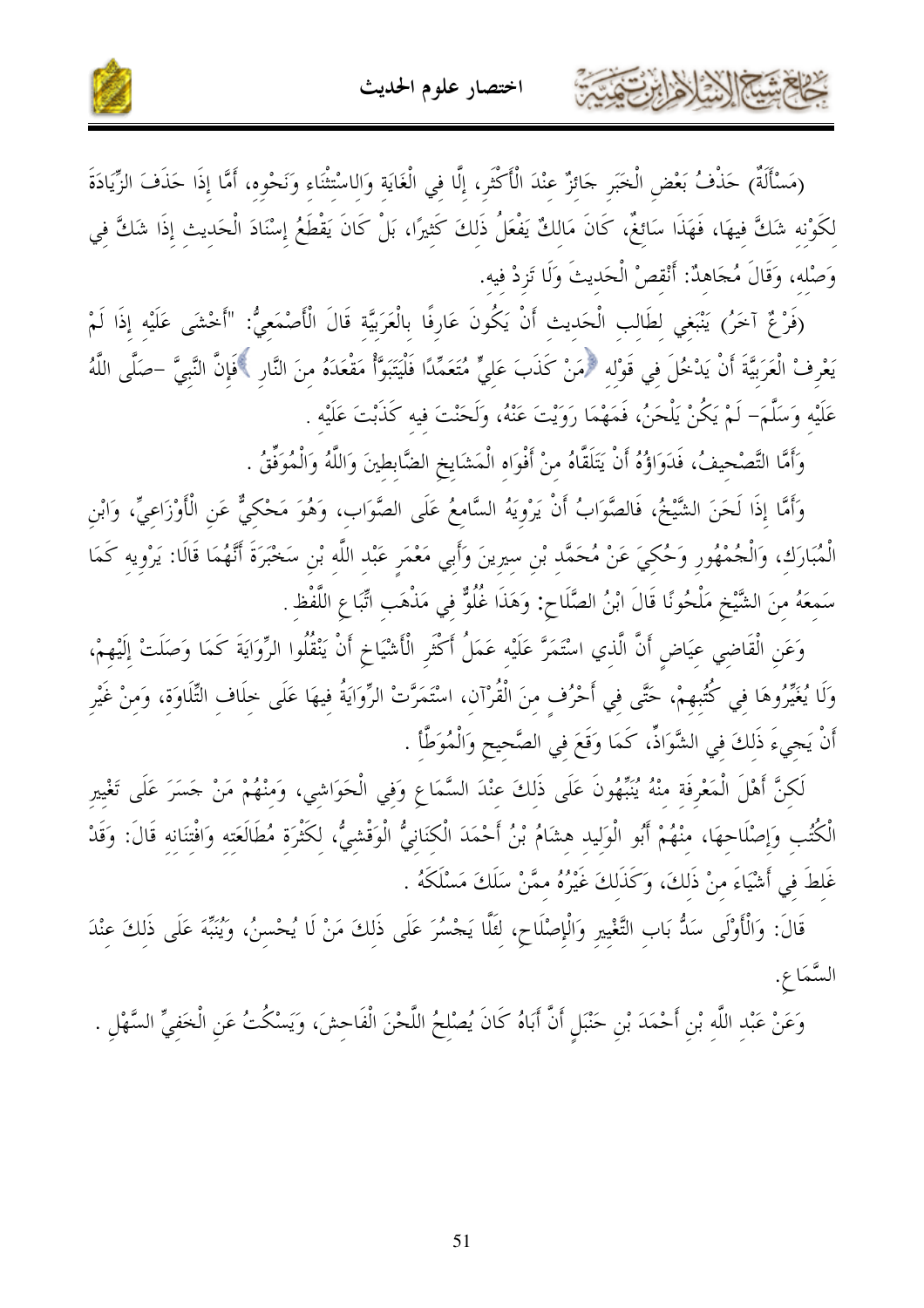

حشا الأخلاءاين



(قُلْتُ) وَمِنْ النَّاسِ (مَنْ) إِذَا سَمِعَ الْحَدِيثَ مَلْحُونًا عَنْ الشَّيْخِ تَرَكَ رِوَايَتَهُ; لِأَنَّهُ إِنْ تَبِعَهُ فِي ذَلِكَ، فَالنَّبِيُّ –صَلَّى اللَّهُ عَلَيْهِ وَسَلَّمَ– لَمْ يَكُنْ يَلْحَنُ فِي كَلَامِهِ، وَإِنْ رَوَاهُ عَنْهُ عَلَى الصَّوَابِ، فَلَمْ يَسْمَعْهُ مِنْهُ كَذَلِكَ.

(فَرْعٌ) وَإِذَا سَقَطَ مِنَ السَّنَدِ أَوْ الْمَتْنِ مَا هُوَ مَعْلُومٌ، فَلَا بَأْسَ بِإِلْحَاقِهِ، وَكَذَلكَ إذَا انْدَرَسَ بَعْضُ الْكِتَابِ، فَلَا بَأْسَ بِتَجْدِيدِهِ عَلَى الصَّوَابِ، وَقَدْ قَالَ اللَّهُ -تَعَالَى-: ﴿ وَٱللَّهُ يَعْلَمُ ٱلْمُفْسِدَ مِنَ ٱلْمُصْلح؟

(فَوْعٌ آخَرُ) وَإِذَا رُوِيَ اَلْحَدِيتُ عَنْ شَيْخَيْنِ فَأَكْثَرَ, وَبَيْنَ أَلْفَاظهمْ تَبَايُنٌ فَإِنْ رَكَّبَ اَلسَّيَاقَ منَ اَلْجَميع, كَمَا فَعَلَ اَلزُّهْرِيُّ في حَديث اَلْإِفْك, حينَ رَوَاهُ عَنْ سَعيد بْنِ اَلْمُسَيَّب وَعُرْوَةَ وَغَيْرهمَا عَنْ عَائشَةَ, وَقَالَ: "كُلُّ حَدَّثَني طَائفَةٌ مِنَ اَلْحَديثِ, فَدَخَلَ حَدِيثُ بَعْضِهِمْ فِي بَعْضٍ" وَسَاقَهُ بِتَمَامِهِ, فَهَذَا سَائغٌ, فَإِنَّ ٱلْأَئمَّةَ قَدْ تَلَقَّوْهُ بِالْقَبُولِ, وَخَرَّجُوهُ فِي كُتُبِهِمْ اَلصِّحَاحِ وَغَيْرِهَا .

وَلِلرَّاوِي أَنْ يُبَيِّنَ كُلَّ وَاحِدَةٍ مِنْهَا عَنْ اَلْأُخْرَى, وَيَذْكُرَ مَا فِيهَا مِنْ زِيَادَةٍ وَنُقْصَانِ, وَتَحْدِيثِ وَإِخْبَارِ وَإِنْبَاءِ وَهَذَا مِمَّا يُعْنَى بِهِ مُسْلِمٌ فِي صَحِيحِهِ, وَيُبَالِغُ فِيهِ, وَأَمَّا اَلْبُخَارِيٌّ فَلَا يُعَرِّجُ عَلَى ذَلِكَ وَلَا يَلْتَفِتُ إِلَيْهِ, وَرُبَّمَا تَعَاطَاهُ فِي بَعْضِ اَلْأَحَابِينِ, وَاَللَّهُ أَعْلَمُ, وَهُوَ نَادرٌ .

(فَوْعٌ آخَوُ) وَتَجُوزُ اَلزَّيَادَةُ فِي نَسَبِ اَلرَّاوِي, إِذَا بَيَّنَ أَنَّ الزِّيَادَةَ مِنْ عِنْدهِ وَهَذَا مَحْكِيٌّ عَنْ أَحْمَدَ بْنِ حَنْبَلٍ وَجُمْهُورٍ اَلْمُحَدِّثينَ وَاللَّهُ أَعْلَمُ .

(فَوْعٌ آخَرُ) حَرَتْ عَادَةُ اَلْمُحَدِّثينَ إذَا قَرَءُوا يَقُولُونَ أَخْبَرَنَا فُلَانٌ, قَالَ: أَخْبَرَنَا فُلَانٌ, قَالَ: أَخْبَرَنَا فُلَانٌ", وَمنْهُمْ مَنْ يَحْذفُ لَفْظَةَ "قَالَ", وَهُوَ سَائِغٌ عنْدَ اَلْأَكْثَرِينَ .

وَمَا كَانَ مِنَ اَلْأَحَادِيثِ بِإِسْنَادِ وَاحِدٍ, كُنُسْخَة عَبْدِ اَلرَّزَّاقِ عَنْ مَعْمَرٍ عَنْ أَبي هُرَيْرَةَ، وَمُحَمَّد بْنِ عَمْرِو عَنْ أَبِي سَلَمَةَ عَنْ أَبِي هُرَيْرَةَ، وَعَمْرِو بْنِ شُعَيْبِ عَنْ أَبِيه عَنْ جَلِّهِ، وَبَهْزِ بْنِ حَكيم عَنْ أَبِيه عَنْ جَدِّهِ، وَغَيْرِ ذَلِكَ، فَلَهُ إِعَادَةُ الْإِسْنَادِ عِنْدَ كُلِّ حَدِيثٍ، وَلَهُ أَنْ يَذْكُرَ الْإِسْنَادَ عِنْدَ أَوَّلِ حَدِيثٍ مِنْهَا، ثُمَّ

١ – سورة البقرة أية : ٢٢٠.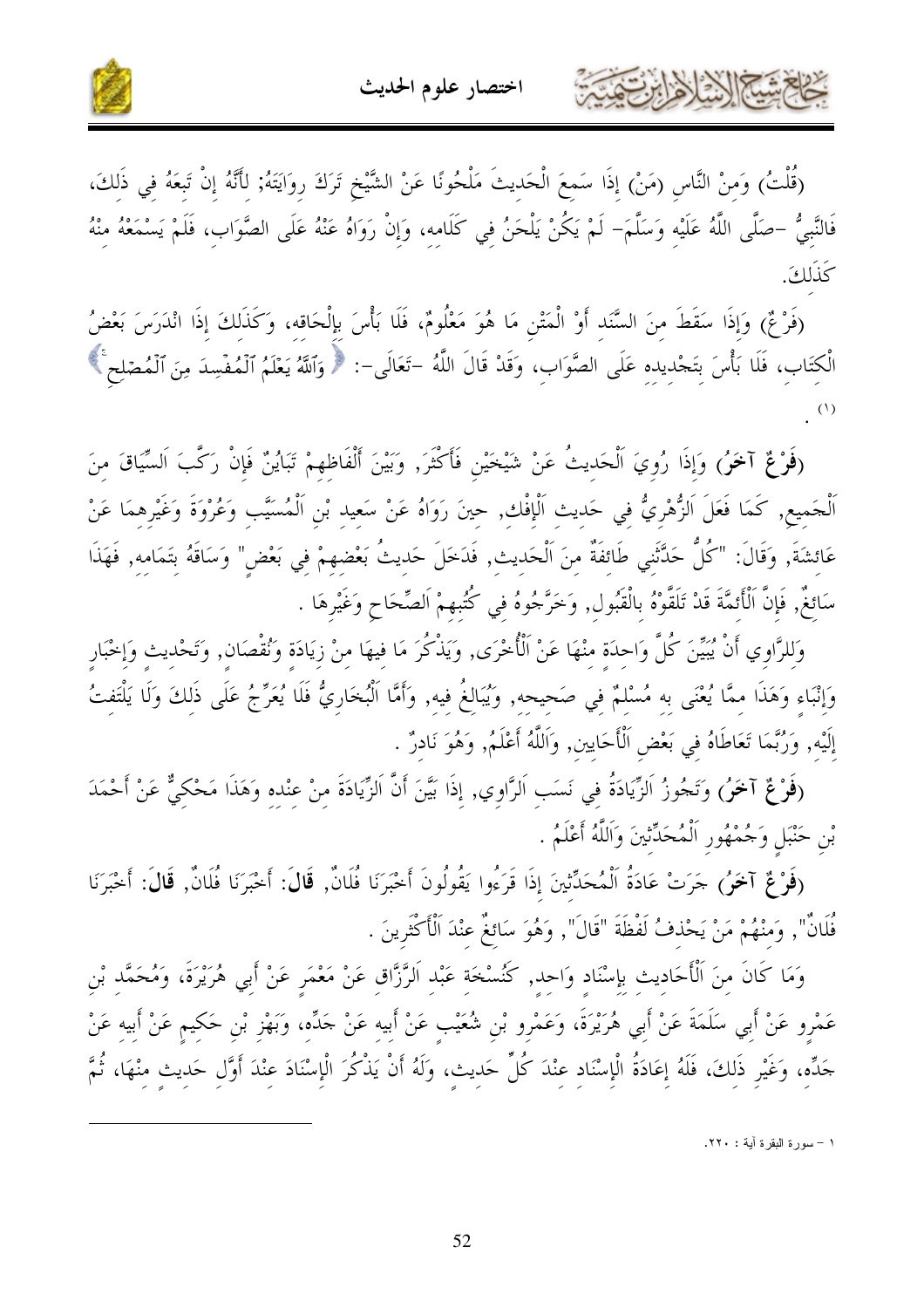

يَقُولُ "وَبِالْإِسْنَادِ" أَوْ "وَبِهِ إِلَى رَسُولِ اللَّهِ –صَلَّى اللَّهُ عَلَيْهِ وَسَلَّمَ– قَالَ كَذَا وَكَذَا"، ثُمَّ لَهُ أَنْ يَرْوِيَهُ كَمَا سَمعَهُ، وَلَهُ أَنْ يَذْكُرَ عنْدَ كُلِّ حَديث الْإِسْنَادَ .

(قُلْتُ) وَالْأَمْرُ فِي هَذَا قَرِيبٌ سَهْلٌ يَسيرٌ وَاللَّهُ أَعْلَمُ .

كالحشيم الشاهاين عث

وَأَمَّا إِذَا قَدَّمَ ذِكْرَ الْمَتْنِ عَلَى الْإِسْنَادِ كَمَا إِذَا قَالَ "قَالَ رَسُولُ اللَّه –صَلَّى اللَّهُ عَلَيْه وَسَلَّمَ– كَذَا وَكَذَا" ثُمَّ قَالَ "أَخْبَرَنَا بِه"، وَأَسْنَدَهُ فَهَلْ لِلرَّاوِي عَنْهُ أَنْ يُقَدِّمَ الْإِسْنَادَ أَوْ لَا وَيُتْبِعَهُ بِذِكْرِ مَتْنِ الْحَدِيثِ؟ فيه خلَافٌ، ذَكَرَهُ الْخَطيبُ ابْنُ الصَّلَاحِ .

وَالْأَشْبَهُ عنْدي حَوَازُ ذَلكَ، وَاللَّهُ أَعْلَمُ وَلِهَذَا يُعِيدُ مُحَدِّثُو زَمَانِنَا إِسْنَادَ الشَّيْخِ بَعْدَ فَرَاغِ الْخَبَرِ; لِأَنَّ مِنَ النَّاسِ مَنْ يَسْمَعُ مِنْ أَثْنَائِهِ بِفَوْتٍ، فَيَتَّصِلُ لَهُ سَمَاعُ ذَلِكَ مِنَ الشَّيْخِ، وَلَهُ رِوَايَتُهُ عَنْهُ كَمَا يَشَاءُ، مِنْ تَقْديم إسْنَاده وَتَأْخيره وَاللَّهُ أَعْلَمُ.

(فَرْعٌ) إذَا رَوَى حَديثًا بسَنَده، ثُمَّ أَتْبَعَهُ بِإِسْنَادِ لَهُ آخَرَ، وَقَالَ فِي آخِرِهِ "مِثْلَهُ" أَوْ "نَحْوَهُ"، وَهُوَ ضَابِطٌ مُحَرِّرٌ، فَهَلْ يَجُوزُ رِوَايَتُهُ لَفْظَ الْحَدِيثِ الْأَوَّلِ بِإِسْنَادِ الثَّانِي؟ قَالَ شُعْبَةُ: لَا، وَقَالَ الثَّوْرِيُّ: نَعَمْ، حَكَاهُ وَكِيعٌ، وَقَالَ يَحْيَى بْنُ مَعِينٍ: يَجُوزُ فِي قَوْلِهِ "مِثْلَهُ"، وَلَا يَجُوزُ فِي "نَحْوِهِ" .

قَالَ الْخَطيبُ: إذَا قيلَ بالرِّوَايَة عَلَى هَذَا الْمَعْنَى فَلَا فَرْقَ بَيْنَ قَوْله "مثْلَهُ" أَوْ "نَحْوَهُ"، وَمَعَ هَذَا أَخْتَارُ قَوْلَ ابْنِ مَعين وَاللَّهُ أَعْلَمُ .

أَمَّا إذَا أَوْرَدَ السَّنَدَ وَذَكَرَ بَعْضَ الْحَديث ثُمَّ قَالَ: "الْحَديثَ"، أَوْ "الْحَديثَ بتَمَامه"، أَوْ "بطُوله" أَوْ "إِلَى آخِرِه"، كَمَا جَرَتْ بِهِ عَادَةُ كَثِيرٍ مِنَ الرُّوَاةِ فَهَلْ لِلسَّامِعِ أَنَّ يَسُوقُ الْحَدِيثَ بتَمَامِهِ عَلَى هَذَا الْإِسْنَادِ؟ رَخَّصَ فِي ذَلِكَ بَعْضُهُمْ، وَمَنَعَ مِنْهُ آخَرُونَ، منْهُمْ الْأُسْتَاذ أَبُو إِسْحَاقَ الْإسْفَرَايينيُّ الْفَقيهُ الْأُصُولِيُّ، وَسَأَلَ أَبُو بَكْرِ البُرْقَانِيُّ شَيْخَهُ أَبَا بَكْرِ الْإِسْمَاعِيلِيَّ عَنْ ذَلكَ، فَقَالَ: إِنْ كَانَ الشَّيْخُ وَالْقَارِئُ يَعْرِفَانِ الْحَديثَ فَأَرْجُو أَنْ يَجُوزَ ذَلكَ، وَالْبَيَانُ أَوْلَى .

قَالَ ابْنُ الصَّلَاحِ (قُلْتُ): وَإِذَا حَوَّزْنَا ذَلِكَ، فَالتَّحْقِيقُ أَنَّهُ يَكُونُ بِطَرِيقِ الْإِجَازَةِ الْأَكِيدَةِ الْقَوِيَّةِ .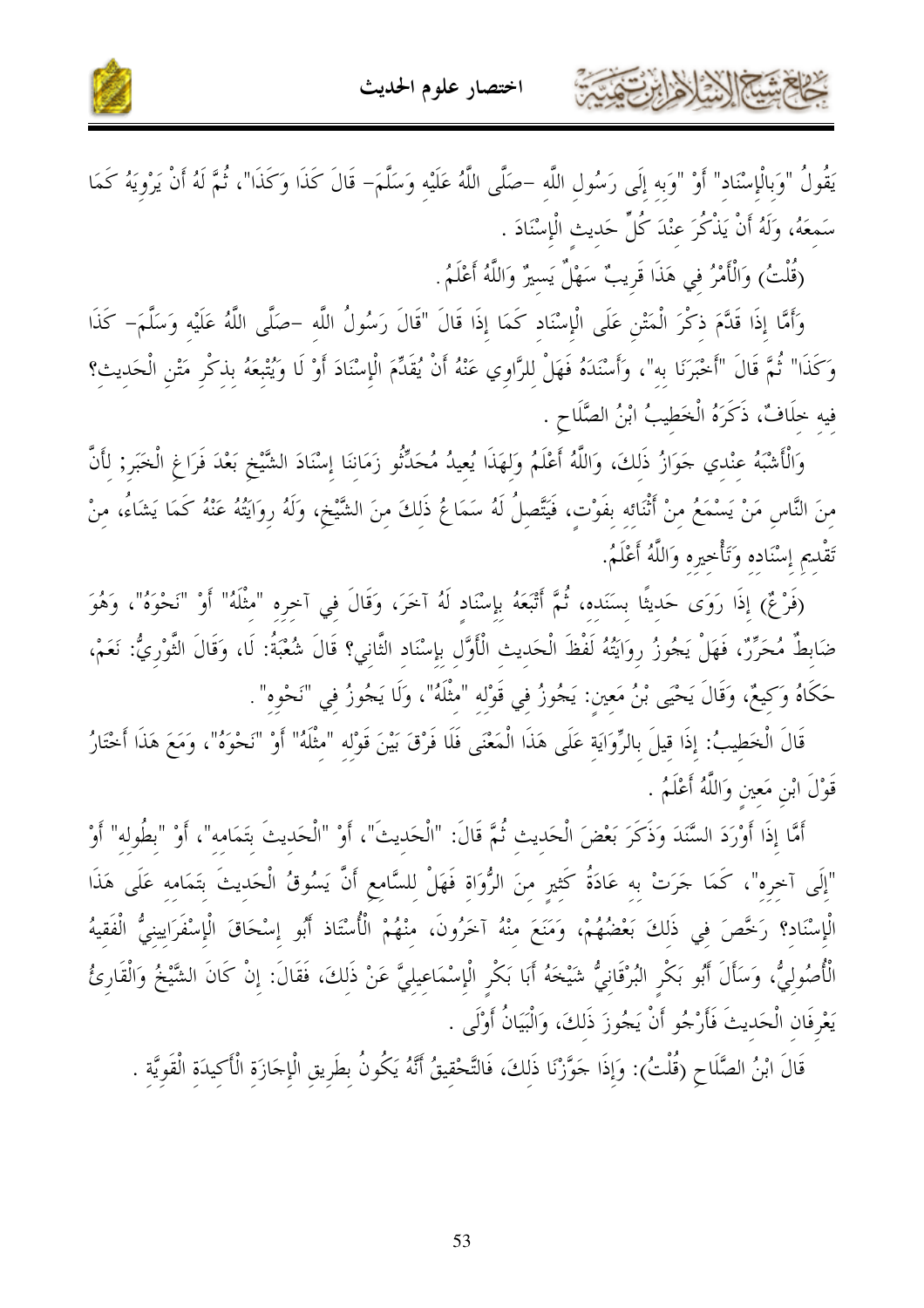



وَيَنْبَغِي أَنْ يُفَصَّلَ، فَيُقَالُ: إِنْ كَانَ قَدْ سَمِعَ الْحَدِيثَ الْمُشَارَ إِلَيْهِ قَبْلَ ذَلِكَ عَلَى الشَّيْخِ فِي ذَلِكَ الْمَجْلِسِ أَوْ فِي غَيْرِهِ، فَتَجُوزُ الرِّوَايَةِ، وَتَكُونُ الْإِشَارَةُ إِلَى شَيْءٍ قَدْ سَلَفَ بَيَانُهُ وَتَحَقَّقَ سَمَاعُهُ وَاللَّهُ أَعْلَمُ

إِبْدَالُ لَفْظِ "الرَّسُولِ" "بِالنَّبِيِّ" أَوْ "النَّبِيِّ" "بِالرَّسُولِ" قَالَ ابْنُ الصَّلَاحِ: الظَّاهِرُ أَنَّهُ لَا يَجُوزُ ذَلِكَ، وَإِنْ جَازَتْ الرِّوَايَةُ بِالْمَعْنَى، يَعْني لِاخْتلَاف مَعْنَيَيْهِمَا، وَنَقَلَ عَبْدُ اللَّه بْنُ أَحْمَدَ أَنَّ أَبَاهُ كَانَ يُشَدِّدُ في ذَلكَ فَإِذَا كَانَ في الْكتَابِ "النَّبِيِّ" فَكَتَبَ الْمُحَدِّثُ "رَسُولُ اللَّه –صَلَّى اللَّهُ عَلَيْه وَسَلَّمَ–" ضَرَبَ عَلَى "رَسُولُ"، وَكَتَبَ "النَّبِيُّ" قَالَ الْخَطيبُ: وَهَذَا منْهُ اسْتحْبَابٌ، فَإِنَّ مَذْهَبَهُ التَّرْخيصُ في ذَلكَ ـ

قَالَ صَالحٌ: سَأَلْتُ أَبِي عَنْ ذَلكَ؟ فَقَالَ: أَرْجُو أَنَّهُ لَا بَأْسَ به .

كالحمشة الشاهايرت

وَرُوِيَ عَنْ حَمَّاد بْنِ سَلَمَةَ أَنَّ عَفَّانَ وَبَهْزًا كَانَا يَفْعَلَان ذَلكَ بَيْنَ يَدَيْه، فَقَالَ: لَهُمَا أَمَّا أَنْتُمَا فَلَا تَفْقَهَان أَبَدًا!!.

(الرِّوَايَةُ فِي حَالِ الْمُذَاكَرَةِ) هَلْ تَجُوزُ الرِّوَايَةُ بِهَا؟ حَكَى ابْنُ الصَّلَاحِ عَنِ ابْنِ مَهْديٍّ، وَابْنِ الْمُبَارَك وَأَبِي زُرْعَةَ، الْمَنْعَ مِنَ التَّحْديث بهَا، لِمَا يَقَعُ فِيهَا مِنَ الْمُسَاهَلَةِ، وَالْحِفْظُ خَوَّانٌ

قَالَ ابْنُ الصَّلَاحِ: وَلهَذَا امْتَنَعَ حَمَاعَةٌ منْ أَعْلَام الْحُفَّاظ منْ روَايَة مَا يَحْفَظُونَهُ إلَّا منْ كُتُبهمْ، منْهُمْ أَحْمَدُ بْنُ حَنْبَلَ قَالَ: فَإِذَا حَدَّثَ بِهَا فَلْيَقُلْ "حَدَّثَنَا فُلَانٌ مُذَاكَرَةً"، أَوْ "في الْمُذَاكَرَة"، وَلَا يُطْلقُ ذَلكَ، فَيَقَعُ في نَوْعٍ منَ التَّدْليس وَاللَّهُ أَعْلَمُ .

وَإِذَا كَانَ الْحَدِيثُ عَنِ اثْنَيْنِ، حَازَ ذِكْرُ ثَقَة مِنْهُمَا وَإِسْقَاطُ الْآخَرِ، ثِقَةً كَانَ أَوْ ضَعِيفًا وَهَذَا صَنِيعُ مُسْلم في ابْنِ لَهيعَةَ غَالبًا وَأَمَّا أَحْمَدُ بْنُ حَنْبَلَ فَلَا يُسْقطُهُ، بَلْ يَذْكُرُهُ وَاللَّهُ أَعْلَمُ

اَلنَّوْغُ اَلسَّابعُ وَالْعشْرُونَ

آدَابُ اَلْمُحَدِّث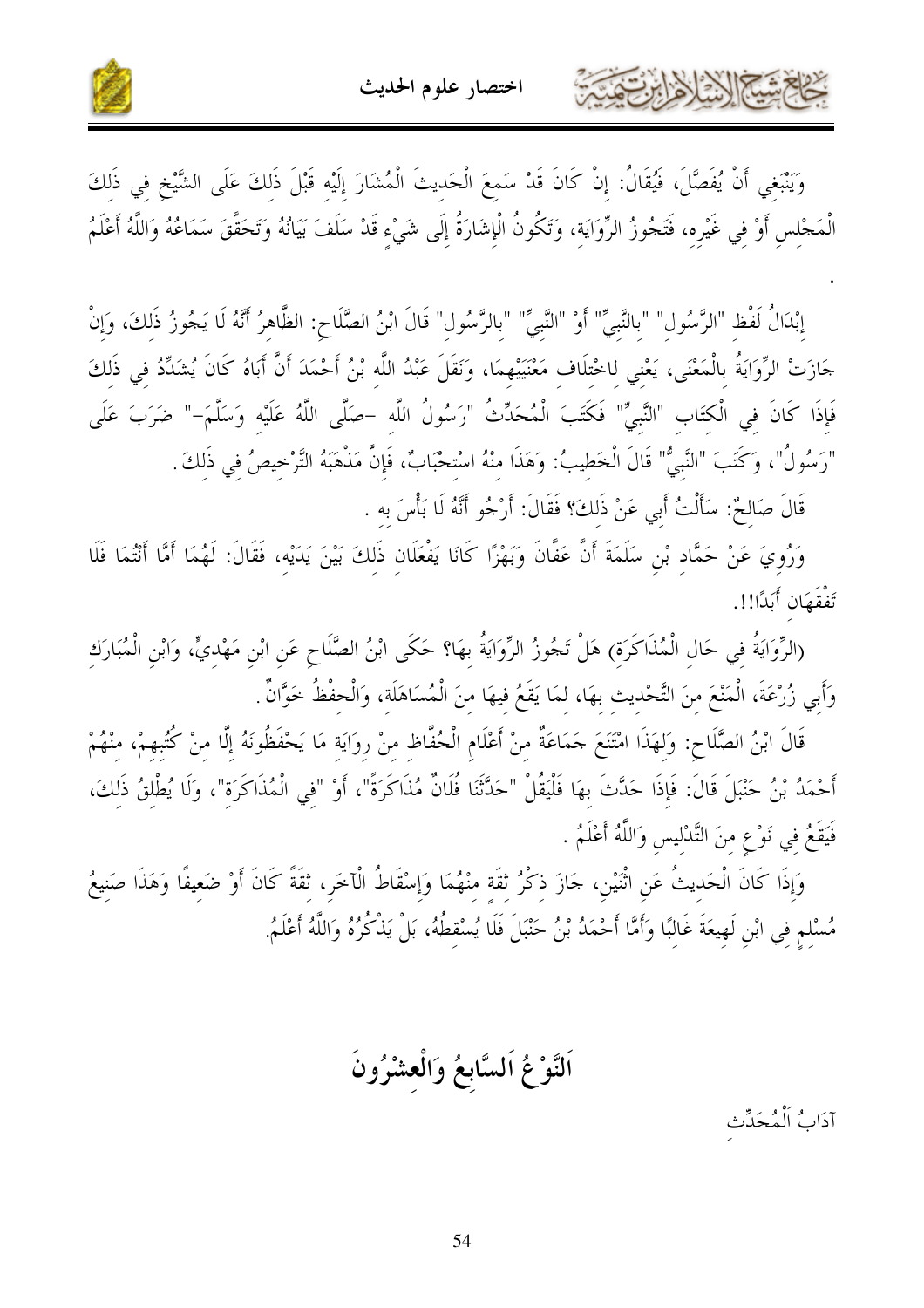



وَقَدْ أَلَّفَ اَلْخَطِيبُ اَلْبَغْدَاديُّ في ذَلكَ كتَابًا سَمَّاهُ "اَلْجَامعُ لآدَاب اَلشَّيْخِ وَالسَّامع" . وَقَدْ تَقَلَّمَ منْ ذَلكَ مُهمَّاتٌ في عُيُون اَلْأَنْوَاعِ اَلْمَذْكُورَة .

قَالَ ابْنُ خَلَّاد وَغَيْرُهُ: يَنْبَغي للشَّيْخِ أَنْ لَا يَتَصَدَّى للْحَديث إلَّا بَعْدَ اسْتكْمَال خَمْسينَ سَنَةً, وَقَالَ: غَيْرُهُ أَرْبَعينَ سَنَةً, وَقَدْ أَنْكَرَ اَلْقَاضي عيَاضٌ ذَلكَ, بأَنَّ أَقْوَامًا حَدَّثُوا قَبْلَ اَلْأَرْبَعينَ, بَلْ قَبْلَ اَلثَّلَاثينَ منْهُمْ مَالِكُ بْنُ أَنَسٍ, إِزْدَحَمَ اَلنَّاسُ عَلَيْهِ, وَكَثيرٌ منْ مَشَايخه أَحْيَاءٌ .

قَالَ ابْنُ حَلَّاد: فَإِذَا بَلَغَ اَلثَّمَانينَ أَحْبَبْتَ لَهُ أَنْ يُمْسكَ خَشْيَةَ أَنْ يَكُونَ قَدْ اخْتَلَطَ .

وَقَدْ اسْتَدْرَكُوا عَلَيْه بأَنْ جَمَاعَةً منْ اَلصَّحَابَة وَغَيْرِهمْ حَدَّثُوا بَعْدَ هَذَا اَلسّنّ, منْهُمْ أَنسُ بْنُ مَالك, وَسَهْلُ بْنُ سَعْدِ, وَعَبْدُ اللَّهِ بْنُ أَبِي أَوْفَى, وَخَلْقٌ ممَّنْ بَعْدَهُمْ, وَقَدْ حَدَّثَ آخَرُونَ بَعْدَ اسْتكْمَال مائَة سَنَة, منْهُمْ اَلْحَسَنُ بْنُ عَرَفَةَ, وَأَبُو اَلْقَاسم اَلْبَغَويُّ, وَأَبُو إسْحَاقَ الْهُجَيْميُّ, وَالْقَاضي أَبُو اَلطَّيّب اَلطَّبَريُّ –أَحَدُ اَلْأَئمَّة اَلشَّافعيَّة–, وَجَمَاعَةٌ كَثيرُونَ .

لَكِنْ إِذَا كَانَ اَلِاعْتِمَادِ عَلَى حِفْظِ اَلشَّيْخِ اَلرَّاوِي, فَيَنْبَغِي اَلِاحْتِرَازُ مِنْ اخْتلَاطه إذا طَعَنَ فِي اَلسِّنِّ .

وَأَمَّا إذَا كَانَ الاعْتمَادُ عَلَى حفْظ غَيْره وَحفْظه وَضَبْطه، فَهَا هُنَا كُلَّمَا كَانَ السِّنُّ عَاليًا كَانَ النَّاسُ أَرْغَبَ فِي السَّمَاعِ عَلَيْهِ كَمَا اتَّفَقَ لِشَيْخِنَا أَبِي الْعَبَّاسِ أَحْمَدَ بْنِ أَبِي طَالِبِ الْحَجَّارِ، فَإِنَّهُ حَاوَزَ الْمِائَةَ مُحَقَّقًا، سَمَّعَ عَلَى الزَّبيديِّ سَنَةَ ثَلَاثينَ وَستِّمائَة صَحيحَ الْبُخَارِيِّ، وَأَسْمَعَهُ في سَنَة ثَلَاثينَ وَسَبْع مائَة، وَكَانَ شَيْخًا كَبِيرًا عَامِّيًّا، لَا يَضْبطُ شَيْئًا، وَلَا يَتَعَقَّلُ كَثيرًا منَ الْمَعَاني الظَّاهرَة، وَمَعَ هَذَا تَدَاعَى النَّاسُ إِلَى السَّمَاعِ منْهُ عنْدَ تَفَرُّده عَنِ الزَّبيديِّ، فَسَمعَ منْهُ نَحْوٌ منْ مائَة أَلْف أَوْ يَزيدُونَ .

قَالُوا: وَيَنْبَغي أَنْ يَكُونَ الْمُحَدِّثُ حَميلَ الْأَخْلَاق حَسنَ الطَّريقَة، صَحيحَ النِّيَّة فَإنْ عَزَبَتْ نَيَّتُهُ عَن الْخَيْرِ فَلْيَسْمَعْ، فَإِنَّ الْعِلْمَ يُرْشِدُ إِلَيْهِ، قَالَ: بَعْضُ السَّلَفِ طَلَبْنَا الْعلْمَ لغَيْر اللَّه، فَأَبَى أَنْ يَكُونَ إِلَّا للَّه . وَقَالُوا: لَا يَنْبَغِي أَنْ يُحَدِّثَ بِحَضْرَةٍ مَنْ هُوَ أَوْلَى سِنًّا أَوْ سَمَاعًا .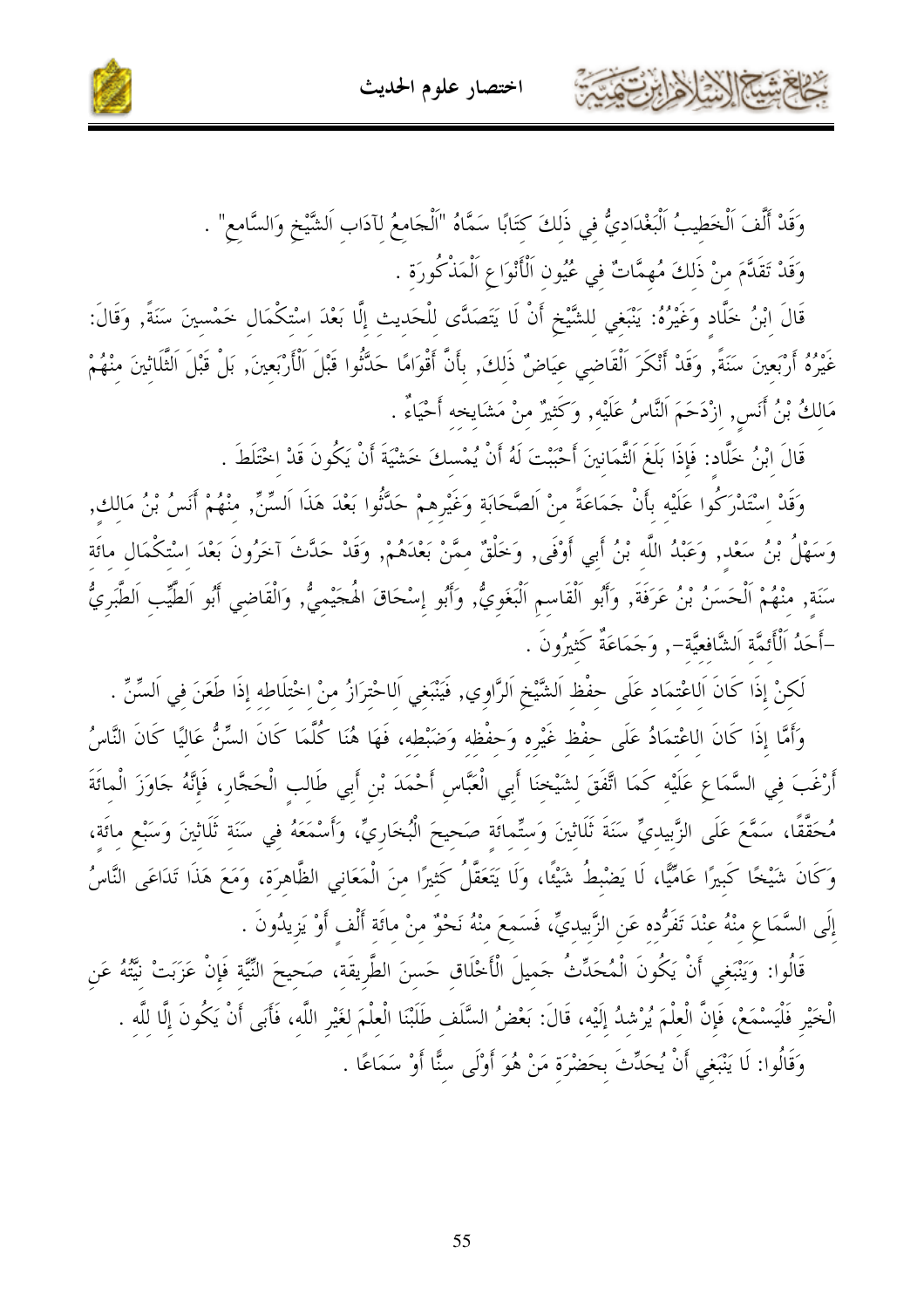

بَلْ كَرِهَ بَعْضُهُمْ التَّحْدِيثَ، لِمَنْ فِي الْبَلَدِ أَحَقَّ مِنْهُ وَيَنْبَغِي لَهُ أَنْ يَدُلَّ عَلَيْهِ وَيُرْشِدَ إِلَيْهِ، فَإِنَّ الدِّينَ النَّصيحَةُ

قَالُوا: لَا يَنْبَغي عَقْدُ مَجْلس التَّحْديث، وَلْيَكُنْ الْمُسْمعُ عَلَى أَكْمَلِ الْهَيْئَات، كَمَا كَانَ مَالكْ – رَحِمَهُ اللَّهُ- إِذَا حَضَرَ مَجْلِسَ التَّحْدِيثِ، تَوَضَّأَ، وَرُبَّمَا اغْتَسَلَ، وَتَطَيَّبَ،وَلَبسَ أَحْسَنَ ثِيَابِهِ، وَعَلَاهُ الْوَقَارُ وَالْهَيْبَةُ، وَتَمَكَّنَ في جُلُوسه، وَزَبَرَ مَنْ يَرْفَعُ صَوْتَهُ .

وَيَنْبَغِي افْتِتَاحُ ذَلِكَ بقِرَاءَةِ (شَيْءٍ) مِنَ الْقُرْآنِ، تَبَرُّكًا وَتَيَمُّنًا بِتلَاوَتِهِ، ثُمَّ بَعْدَهُ التَّحْمِيدُ الْحَسنُ التَّامُّ، وَالصَّلَاةُ عَلَى رَسُولِ اللَّه –صَلَّى اللَّهُ عَلَيْه وَسَلَّمَ- .

وَلْيَكُنْ الْقَارِئُ حَسنَ الصَّوْت، حَيِّدَ الْأَدَاء، فَصيحَ الْعبَارَة، وَكُلَّمَا مَرَّ بذكْرِ النَّبِيِّ قَالَ –صَلَّى اللَّهُ عَلَيْه وَسَلَّمَ- قَالَ الْخَطِيبُ: وَيَرْفَعُ صَوْتَهُ بِذَلكَ، وَإِذَا مَرَّ بِصِحَابِيٍّ تَرَضَّى عَنْهُ.

وَحَسُنَ أَنْ يُثْنيَ عَلَى شَيْخه، كَمَا كَانَ عَطَاءٌ يَقُولُ حَدَّثَني الْحَبْرُ الْبَحْرُ ابْنُ عَبَّاس وَكَانَ وَكيعٌ يَقُولُ حَدَّثَنِي سُفْيَانُ الثَّوْرِيُّ أَمِيرُ الْمُؤْمِنِينَ فِي الْحَدِيثِ، وَيَنْبَغِي أَنْ لَا يَذْكُرَ أَحَدًا بلَقَب يَكْرَهُهُ، فَأَمَّا لَقَبٌ يَتَمَيَّزُ به فَلَا بَأْسَ.

#### اَلنَّوْغُ اَلثَّامنُ وَالْعشْرُونَ

آذابُ طَالِبِ اَلْحَديث

CHANNELLER

يَنْبَغِي لَهُ, بَلْ يَجِبُ عَلَيْهِ, إِخْلَاصُ اَلنَّيَّة لِلَّهِ فَكَجُلٌّ فِيمَا يُحَاوِلُهُ مِنْ ذَلكَ, وَلَا يَكُنْ قَصْدُهُ عَرَضًا مِنَ اَلدُّنْيَا, فَقَدْ ذَكَرْنَا فِي اَلْمُهِمَّاتِ اَلزَّجْرِ اَلشَّدِيدِ وَالتَّهْدِيدِ اَلْأَكِيدِ عَلَى ذَلِكَ .

وَلْيُبَادِرْ إِلَى سَمَاعِ الْعَالِي فِي بَلَدِهِ, فَإِذَا اِسْتَوْعَبَ ذَلِكَ اِنْتَقَلَ إِلَى أَقْرَب اَلْبِلَادِ إِلَيْهِ, أَوْ إِلَى أَعْلَى مَا يُوجَدُ فِي اَلْبُلْدَان, وَهُوَ اَلرِّحْلَةُ .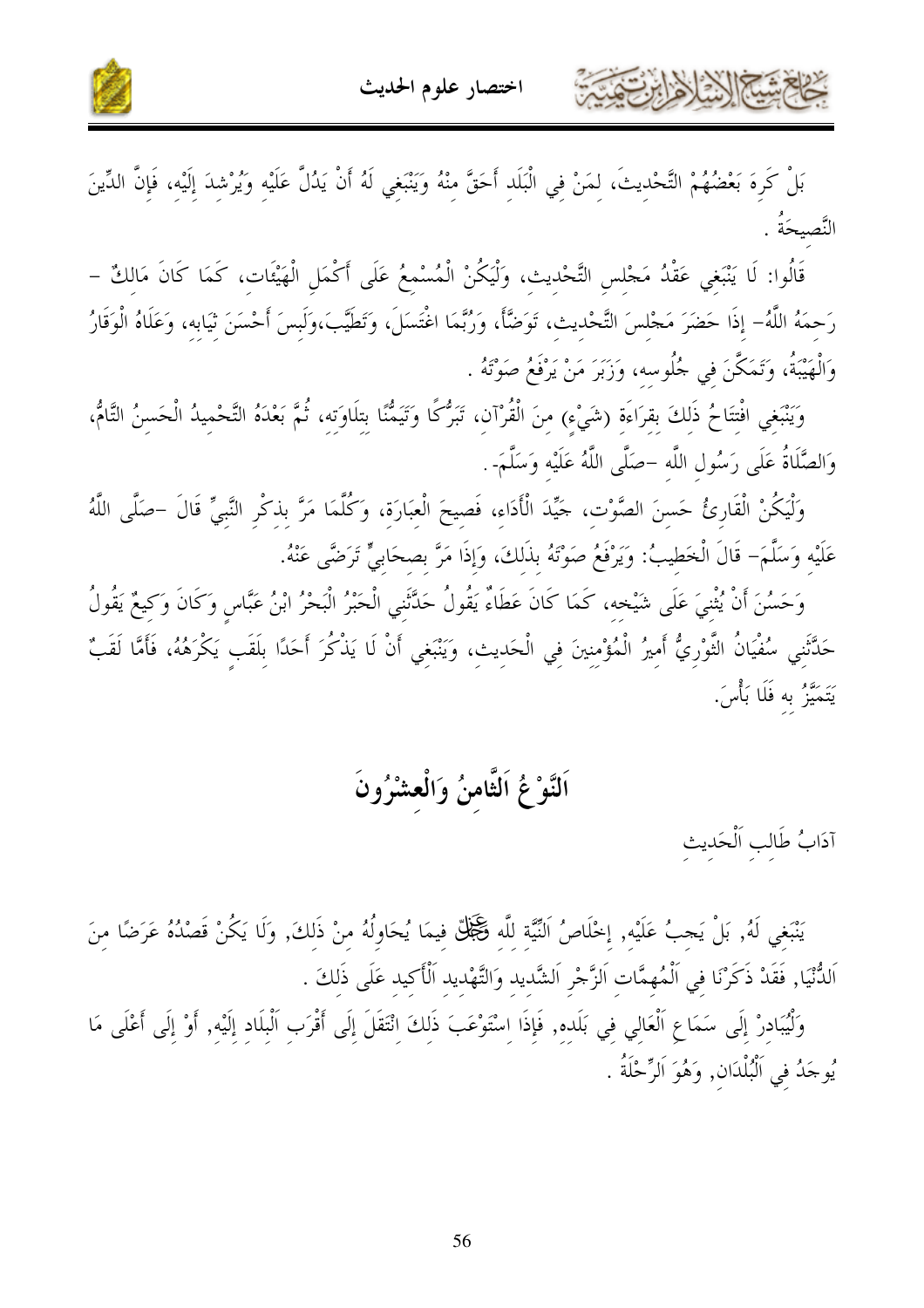

وَقَدْ ذَكَرْنَا فِي اَلْمُهِمَّاتِ مَشْرُوعِيَّةَ ذَلِكَ, قَالَ إِبْرَاهِيمُ بْنُ أَدْهَمَ –رَحْمَةُ اَللَّهِ عَلَيْهِ–: إِنَّ اَللَّهَ لَيَدْفَعُ اَلْبَلَاءَ عَنْ هَذه اَلْأُمَّة برحْلَة أَصْحَاب اَلْحَديث .

قَالُوا: وَيَنْبَغي لَهُ أَنْ يَسْتَعْملَ مَا يُمْكُنُهُ منْ فَضَائلِ اَلْأَعْمَالِ اَلْوَارِدَة فِي اَلْأَحَادِيثِ .

كالحشيم الأخالات

كَانَ بِشْرُ بْنُ الْحَارِثِ الْحَافِي يَقُولُ يَا أَصْحَابَ الْحَدِيثِ أَذُّوا زَكَاةَ الْحَدِيثَ، مِنْ كُلِّ مائتَيْ حَدِيثِ خَمْسَةَ أَحَاديتَ .

وَقَالَ عَمْرُو بْنُ قَيْسٍ الْمَلَائِيُّ : إِذَا بَلَغَكَ شَيْءٌ مِنَ الْخَيْرِ فَاعْمَلْ بِهِ وَلَوْ مَرَّةً، تَكُنْ منْ أَهْله . قَالَ وَكيعٌ: إذَا أَرَدْتَ حفْظَ الْحَديث فَاعْمَلْ به .

قَالُوا وَلَا يُطَوِّلُ عَلَى الشَّيْخِ فِي السَّمَاعِ حَتَّى يُضْجِرَهُ قَالَ الزُّهْرِيُّ إِذَا طَالَ الْمَجْلِسُ كَانَ لِلشَّيْطَانِ فيه نَصيبٌ .

> وَلْيُفدْ غَيْرَهُ منَ الطَّلَبَة، وَلَا يَكْتُمُ شَيْئًا منَ الْعلْم، فَقَدْ جَاءَ الزَّجْرُ عَنْ ذَلكَ . قَالُوا: وَلَا يَسْتَنْكَفُ أَنْ يَكْتُبَ عَمَّنْ هُوَ دُونَهُ في الرِّوَايَة وَالدِّرَايَة

قَالَ وَكيعٌ: لَا يَنْبُلُ الرَّجُلُ حَتَّى يَكْتُبَ عَمَّنْ هُوَ فَوْقَهُ، وَمَنْ هُوَ مثْلَهُ، وَمَنْ هُوَ دُونَهُ .

قَالَ ابْنُ الصَّلَاحِ: وَلَيْسَ بِمُوَفَّقٍ مَنْ ضَيَّعَ شَيْئًا منْ وَقْته في الاسْتكْثَارِ منَ الشُّيوخ، لمُحَرَّد الْكَثْرَة وَصِيتهَا قَالَ: وَلَيْسَ مِنْ ذَلِكَ قَوْلُ أَبِي حَاتِمِ الرَّازِيِّ إذَا كَتَبْتَ فَقَمِّشْ، وَإذَا حَدَّثْتَ فَفَتِّشْ.

قَالَ ابْنُ الصَّلَاح: ثُمَّ لَا يَنْبَغي لطَالب الْحَدِيث أَنْ يَقْتَصِرَ عَلَى مُجَرَّد سَمَاعِه وَكُتُبه، منْ غَيْر فَهْمه وَمَعْرِفَته، فَيَكُونُ قَدْ أَتْعَبَ نَفْسَهُ، وَلَمْ يَظْفَرْ بطَائل .

ثُمَّ حَتَّ عَلَى سَمَاعِ الْكُتُبِ الْمُفِيدَةِ مِنَ الْمَسَانِيدِ وَالسُّنَنِ وَغَيْرِهَا.

اَلنَّوْعُ اَلتَّاسعُ وَالْعشْرُونَ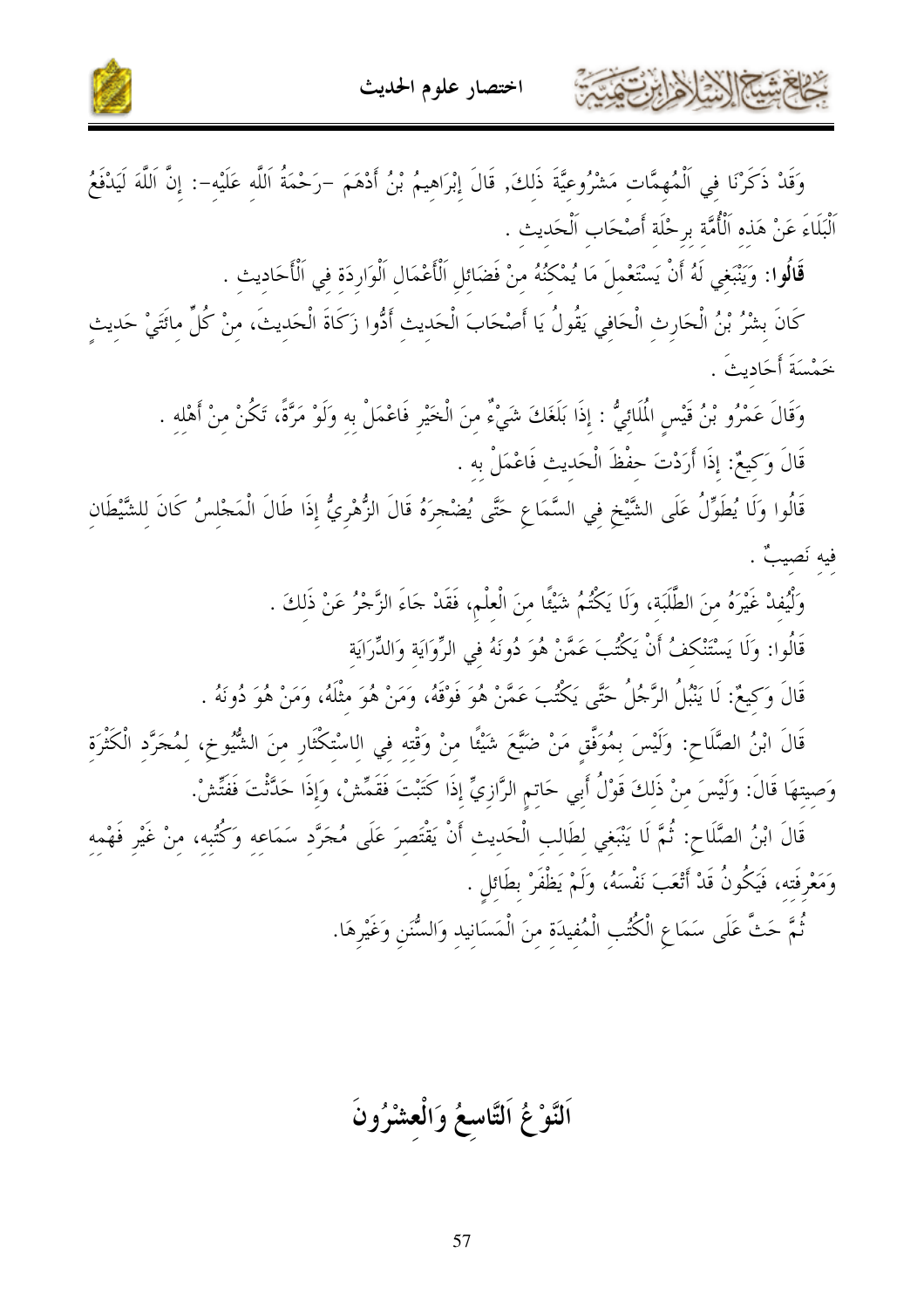



مَعْرِفَةُ اَلْإِسْنَادِ اَلْعَالِي وَالنَّازِلِ

حشيهم الأثراء تبتي

وَلَمَّا كَانَ مَعْرِفَةُ اَلْإِسْنَادِ مِنْ خَصَائِصٍ هَذِهِ اَلْأُمَّةِ, وَذَلِكَ أَنَّهُ لَيْسَ مِنْ أُمَّةٍ مِنَ اَلْأُمَمِ يُمْكِنُهَا أَنْ تُسْنِدَ عَنْ نَبِيِّهَا إِسْنَادًا مُتَّصِلًا غَيْرُ هَذِهِ ٱلْأُمَّةِ .

فَلِهَذَا كَانَ طَلَبُ اَلْإِسْنَادِ اَلْعَالِي مُرَغَّبًا فِيهِ, كَمَا قَالَ اَلْإِمَامُ أَحْمَدُ بْنُ حَنْبَلٍ: اَلْإِسْنَادُ اَلْعَالِي سُنَّةٌ عَمَّنْ سَلَفَ

وَقِيلَ لِيَحْيَى بْنِ مَعِينٍ فِي مَرَضٍ مَوْتِهِ مَا تَشْتَهِي؟ قَالَ: بَيْتُ خَالِي, وَإِسْنَادٌ عَالِي .

وَلِهَذَا تَدَاعَتْ رَغَبَاتُ كَثِيرٍ منَ اَلْأَئِمَّةِ اَلنُّقَّادِ, وَالْجَهَابِذَةِ اَلْحُفَّاظِ إِلَى اَلرِّحْلَةِ إِلَى أَقْطَارِ اَلْبِلَادِ, طَلَبًا لِعُلُوِّ اَلْإِسْنَادِ, وَإِنْ كَانَ قَدْ مَنَعَ مِنْ جَوَازِ اَلرِّحْلَةِ بَعْضُ اَلْجَهَلَةِ مِنَ اَلْعُبَّادِ, فِيمَا حَكَاهُ الرَّامَهُرْمَزِيُّ فِي كتَابه اَلْفَاصل .

تُمَّ إِنَّ عُلُوَّ اَلْإِسْنَادِ أَبَعْدُ منَ اَلْخَطَأَ وَالْعلَّة منْ نُزُوله .

وَقَالَ بَعْضُ اَلْمُتَكَلِّمينَ: كُلَّمَا طَالَ اَلْإِسْنَادُ كَانَ النَّظَرُ فِي التَّرَاجِمِ وَالْخَرْحِ وَالتَّعْدِيلِ أَكْثَرَ, فَيَكُونُ اَلْأَجْرُ عَلَى قَدْرِ اَلْمَشَقَّة, وَهَذَا لَا يُقَابِلُ مَا ذَكَرْنَاهُ وَاَللَّهُ أَعْلَمُ .

وَأَشْرَفُ أَنْوَاعِ اَلْعُلُوِّ مَا كَانَ قَرِيبًا إِلَى رَسُولِ اَللَّهِ ﷺ.

فَأَمَّا الْعُلُوُّ بِقُرْبِهِ إِلَى إِمَامِ حَافِظٍ، أَوْ مُصَنِّفٍ، أَوْ بِتَقَلُّمِ السَّمَاعِ فَتِلْكَ أُمُورٌ نِسْبِيَّةٌ .

وَقَدْ تَكَلَّمَ الشَّيْخُ أَبُو عَمْرِوٍ هَاهُنَا عَلَى (الْمُوَافَقَةِ)، وَهِيَ انْتِهَاءُ الْإِسْنَادِ إِلَى شَيْخ مُسْلِمٍ مَثَلًا (وَالْبَدَلُ)، وَهُوَ انْتهَاؤُهُ إِلَى شَيْخِ شَيْخِهِ أَوْ مِثْلِ شَيْخِهِ (وَالْمُسَاوَاةُ) وَهُوَ أَنْ تُسَاوِيَ فِي إِسْنَادِك الْحَديثَ لِمُصَنَّفٍ (وَالْمُصَافَحَةُ) وَهِيَ عِبَارَةٌ عَنْ نُزُولِكَ عَنْهُ بِدَرَجَةٍ حَتَّى كَأَنَّهُ صَافَحَك به وَسَمعْتَهُ منْهُ .

وَهَذِهِ الْفُنُونُ تُوحَدُ كَثيرًا فِي كَلَامِ الْخَطِيبِ الْبَغْدَادِيِّ وَمَنْ نَحَا نَحْوَهُ، قَدْ صَنَّفَ الْحَافظُ ابْنُ عَسَاكِرَ فِي ذَلِكَ مُجَلَّدَاتِ وَعِنْدِي أَنَّهُ نَوْعٌ قَلِيلُ الْجَدْوَى بِالنِّسْبَةِ إِلَى بَقِيَّةِ الْفُنُونِ .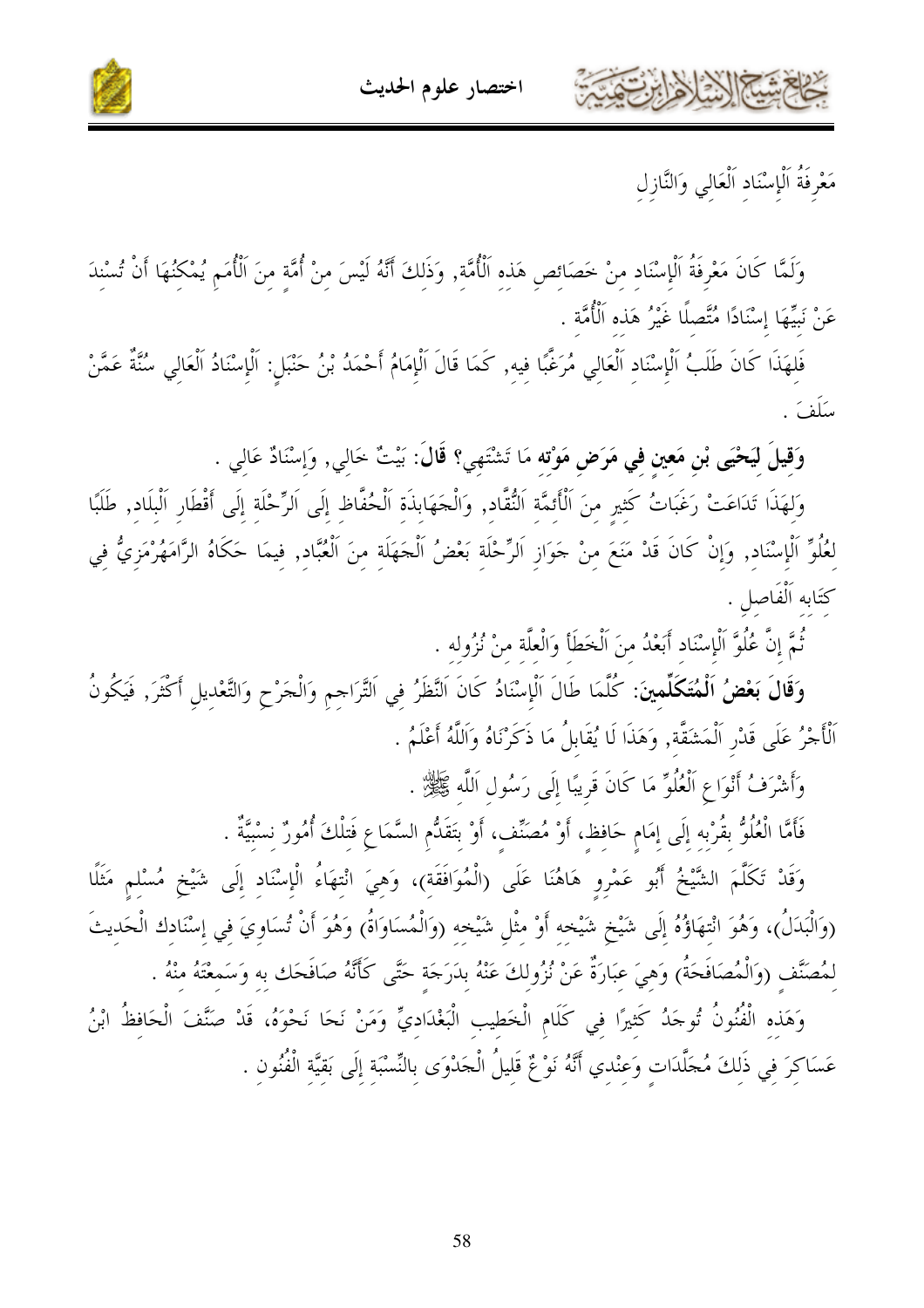



فَأَمَّا مَنْ قَالَ: إِنَّ الْعَالِيَ مِنَ الْإِسْنَادِ مَا صَحَّ سَنَدُهُ، وَإِنْ كَثُرَتْ رِجَالُهُ، فَهَذَا اصْطلَاحٌ خَاصٌّ، وَمَاذَا يَقُولُ هَذَا الْقَائِلُ فِيمَا إِذَا صَحَّ الْإِسْنَادَانِ، لَكِنْ أَقْرَبَ رِجَالًا؟ وَهَذَا الْقَوْلُ مَحْكِيٌّ عَنِ الْوَزِيرِ نِظَامِ الْمُلْكِ، وَعَنِ الْحَافظ السَّلَفِيِّ .

وَأَمَّا النُّزُولُ فَهُوَ ضِدُّ الْعُلُوِّ، وَهُوَ مَفْضُولٌ بِالنِّسْبَةِ إِلَى الْعُلُوِّ اللَّهُمَّ إِلَّا أَنْ يَكُونَ رِحَالُ الْإِسْنَادِ النَّازِلِ أَجَلَّ منْ رجَال الْعَالي، وَإِنْ كَانَ الْجَميعُ ثقَات .

كَمَا قَالَ وَكيعٌ لأَصْحَابه: أَيُّمَا أَحَبُّ إِلَيْكُمْ الْأَعْمَشُ عَنْ أَبي وَائل عَن ابْن مَسْعُود، أَوْ سُفْيَانَ عَنْ مَنْصُورِ عَنْ إِبْرَاهِيمَ عَنْ عَلْقَمَةَ عَنِ ابْنِ مَسْعُودٍ؟ فَقَالُوا: الْأَوَّلِ، فَقَالَ الْأَعْمَشُ عَنْ أَبِي وَائلِ، شَيْخٌ عَنْ شَيْخِ، وَسُفْيَانُ عَنْ مَنْصُورِ عَنْ إِبْرَاهِيمَ عَنْ عَلْقَمَةَ عَنِ ابْنِ مَسْعُودٍ، فَقِيهٌ عَنْ فَقِيهِ، وَحَدِيثٌ يَتَدَاوَلُهُ الْفُقَهَاءُ أَحَبُّ إِلَيْنَا ممَّا يَتَدَاوَلُهُ الشُّيوخُ.

اَلنَّوْ عُ اَلثَّلَاثُونَ

مَعْرفَةُ اَلْمَشْهُور

حمشاه الخالها المرت

وَالشُّهْرَةُ أَمْرٌ نِسْبِيٌّ, فَقَدْ يَشْتَهِرُ عِنْدَ أَهْلِ اَلْحَديث أَوْ يَتَوَاتَرُ مَا لَيْسَ عنْدَ غَيْرهمْ بالْكُلِّيَّة . نْمٌ قَدْ يَكُونُ ٱلْمَشْهُورُ مُتَوَاتِرًا أَوْ مُسْتَفيضًا, وَهُوَ مَا زَادَ نَقَلَتَهُ عَلَى ثَلَاثَة . وَعَنْ اَلْقَاضي الْمَاوَرْديِّ أَنَّ اَلْمُسْتَفيضَ أَقْوَى مِنَ اَلْمُتَوَاتِرِ وَهَذَا اصْطِلَاحٌ مِنْهُ . وَقَدْ يَكُونُ اَلْمَشْهُورُ صَحيحًا, كَحَديث "اَلْأَعْمَالُ بالنِّيَّات وَحَسَنًا .

وَقَدْ يَشْتَهِرُ بَيْنَ النَّاسِ أَحَاديتُ لَا أَصْلَ لَهَا, أَوْ هيَ مَوْضُوعَةٌ بِالْكُلِّيَّة وَهَذَا كَثيرٌ جلَّا, وَمَنْ نَظَرَ في كِتَابِ اَلْمَوْضُوعَاتِ لِأَبِي اَلْفَرَجِ بْنِ اَلْجَوْزِيِّ عَرَفَ ذَلِكَ, وَقَدْ رُوِيَ عَنْ اَلْإِمَام أَحْمَدَ أَنَّهُ قَالَ: أَرْبَعَةُ أَحَاديثَ تَدُورُ بَيْنَ اَلنَّاسِ في اَلْأَسْوَاق لَا أَصْلَ لَهَا ﴿ "مَنْ بَشَّرَنِي بِخُرُوجِ آذَارَ بَشَّرْتُهُ بِالْجَنَّةِ" ﴾ وَ ﴿ "مَنْ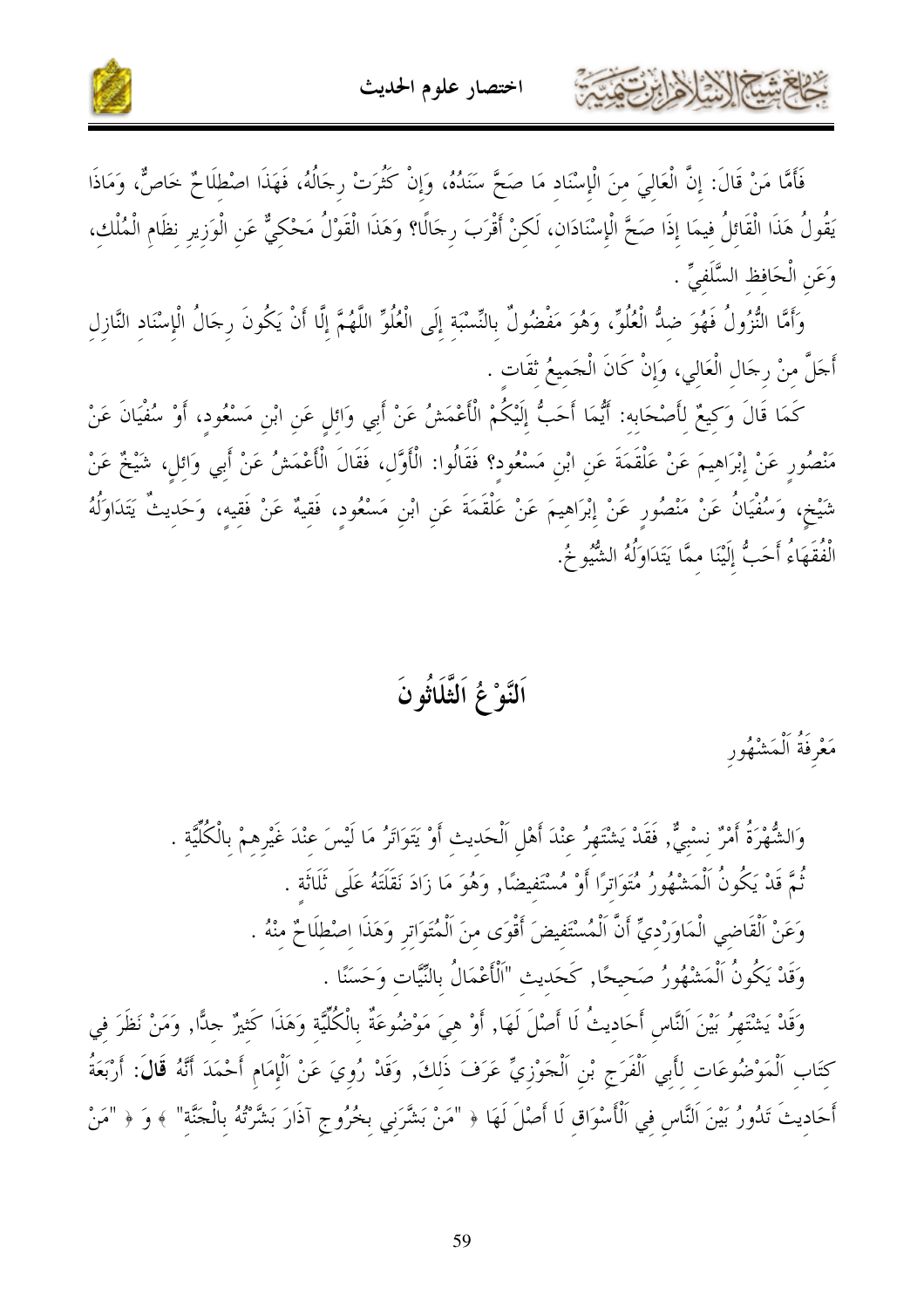





آذَى ذمِّيًّا فَأَنَا خَصْمُهُ يَوْمَ اَلْقِيَامَة" ﴾ وَ ﴿ "نَحْرُكُمْ يَوْمَ صَوْمِكُمْ" ﴾ وَ ﴿ "لِلسَّائِلِ حَقٌّ, وَإِنْ جَاءَ عَلَى فَرَس" ﴾ .

### اَلنَّوْغُ اَلْحَادي وَالثَّلَاثُونَ

مَعْرِفَةُ اَلْغَرِيبِ مِنَ اَلْعَزِيزِ

أَهَّا اَلْعَوَابَةُ فَقَدْ تَكُونُ فِي اَلْمَتْنِ, بِأَنْ يَتَفَرَّدَ بِرِوَايَتِهِ رَاوٍ وَاحِدٌ, أَوْ فِي بَعْضِهِ, كَمَا إِذَا زَادَ فِيهِ وَاحِدٌ زِيَادَةً لَمْ يَقُلْهَا غَيْرُهُ وَقَدْ تَقَدَّمَ اَلْكَلَامُ في زِيَادَة اَلثَّقَة .

وَقَدْ تَكُونُ اَلْغَرَابَةُ فِي اَلْإِسْنَادِ, كَمَا إِذَا كَانَ أَصْلُ اَلْحَدِيثِ مَحْفُوظًا مِنْ وَجْهِ آخَرَ أَوْ وُجُوه, وَلَكِنَّهُ بهَذَا اَلْإِسْنَادِ غَرِيبٌ .

**فَالْغَرِيبُ** مَا تَفَرَّدَ بِهِ وَاحِدٌ, وَقَدْ يَكُونُ ثقَةً, وَقَدْ يَكُونُ ضَعيفًا, وَلكُلٍّ حُكْمُهُ .

فَإِنْ اِشْتَرَكَ اثْنَانِ أَوْ ثَلَاثَةٌ فِي رِوَايَتِهِ عَنْ اَلشَّيْخِ, سُمِّيَ "عَزِيزًا", فَإِنْ رَوَاهُ عَنْهُ جَمَاعَةٌ, سُمِّيَ "مَشْهُورًا", كَمَا تَقَلَّمَ وَاَللَّهُ أَعْلَمُ.

# اَلنَّوْعُ اَلثَّانِي وَالثَّلَاثُونَ

مَعْرِفَةُ غَرِيبِ أَلْفَاظِ اَلْحَديثِ

وَهُوَ مِنَ اَلْمُهِمَّاتِ اَلْمُتَعَلِّقَةِ بِفَهْمِ اَلْحَدِيثِ وَالْعِلْمِ وَالْعَمَلِ بِهِ, لَا بِمَعْرِفَةِ صِنَاعَةِ اَلْإِسْنَادِ وَمَا يَتَعَلَّقُ بِهِ

قَالَ اَلْحَاكِمُ: أَوَّلُ مَنْ صَنَّفَ فِي ذَلِكَ اَلنَّضْرُ بْنُ شُمَيْلٍ, وَقَالَ غَيْرُهُ أَبُو عُبَيْدَةَ مَعْمَرُ بْنُ اَلْمُثَنّى .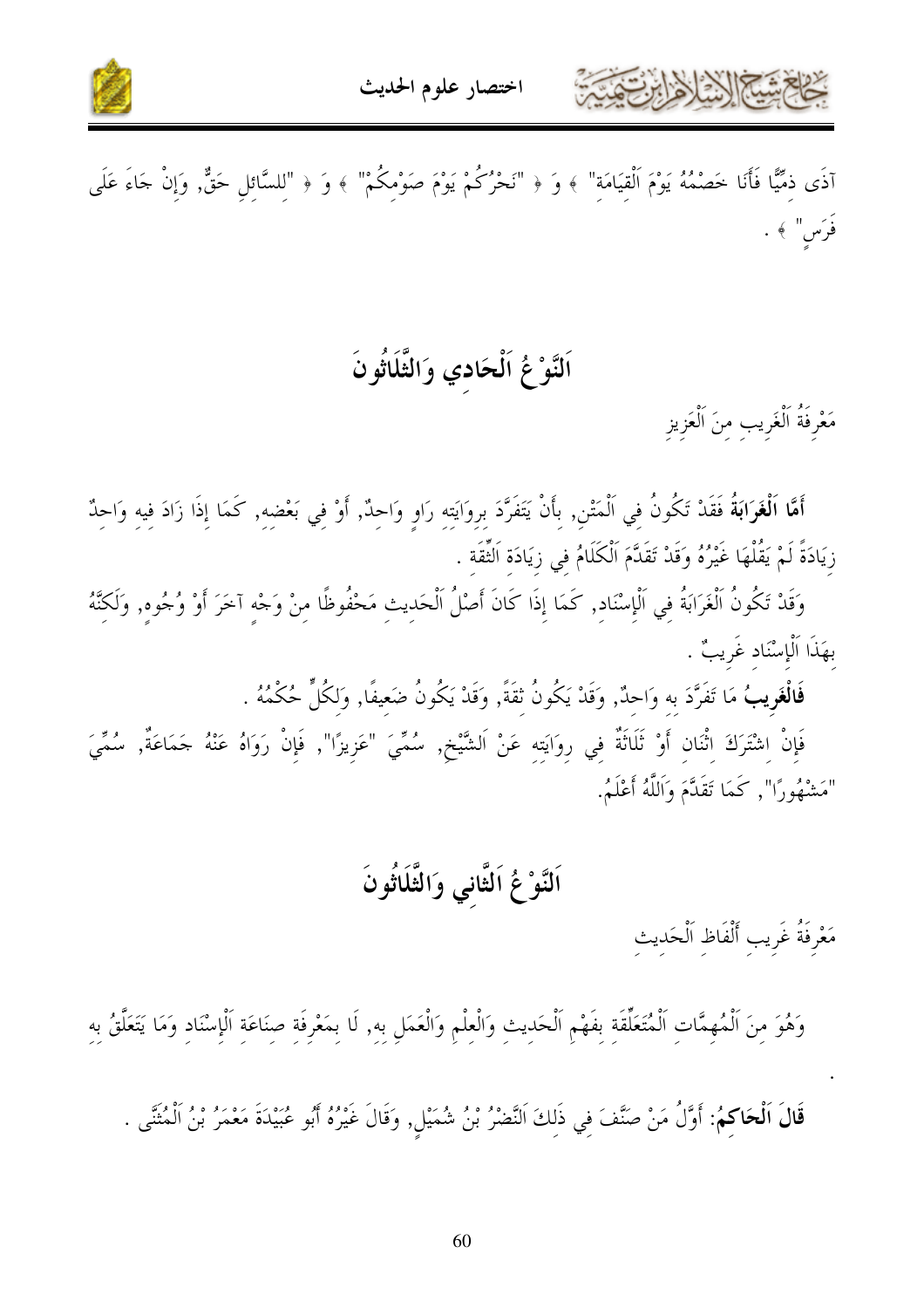



وَأَحْسَنُ شَيْءٍ وُضِعَ فِي ذَلِكَ كِتَابُ أَبِي عُبَيْدِ اَلْقَاسِمِ بْنِ سَلَّامٍ, وَقَدْ اِسْتَدْرَكَ عَلَيْهِ ابْنُ قُتَيْبَةَ أَشْيَاءَ, وَتَعَقَّبَهُمَا اَلْخَطَّابِيُّ, فَأَوْرَدَ زِيَادَات .

وَقَدْ صَنَّفَ ابْنُ الْأَنْبَارِيِّ الْمُتَقَلِّمُ، وَسَليمٌ الرَّازِيُّ، وَغَيْرُ وَاحد .

وَأَحَلُّ كِتَابٍ يُوحَدُ فِيهِ مَحَامِعُ ذَلِكَ كِتَابُ (الصِّحَاحِ) لِلْحَوْهَرِيِّ وَكِتَابُ (النِّهَايَةِ) لِابْنِ الْأَثِيرِ، – رَحمَهُمَا اللَّهُ-.

#### اَلنَّوْعُ اَلثَّالتُ وَاَلثَّلَاثُونَ

مَعْرِفَةُ اَلْمُسَلْسَل

وَقَدْ يَكُونُ في صفَة اَلرِّوَايَة, كَمَا إذَا قَالَ كُلٌّ منْهُمْ "سَمعْتُ", أَوْ "حَدَّثَنا", أَوْ "أخبَرَنا", وَنَحْوَ ذَلكَ أَوْ في صفَة اَلرَّاوي, بأَنْ يَقُولَ حَالَةَ اَلرِّوَايَة قَوْلًا قَدْ قَالَهُ شَيْخُهُ لَهُ, أَوْ يَفْعَلُ فعْلًا فَعَلَ شَيْخُهُ مثْلَهُ . ثُمَّ قَدْ يَتَسَلْسَلُ اَلْحَدِيثُ مِنْ أَوَّلِهِ إِلَى آخِرِهِ, وَقَدْ يَنْقَطِعُ بَعْضُهُ مِنْ أَوَّلِهِ أَوْ آخِرِهِ . وَفَائِدَةُ اَلتَّسَلْسُلِ بُعْدُهُ مِنْ اَلتَّدْلِيسِ وَالِانْقِطَاعِ وَمَعَ هَذَا قَلَّمَا يَصِحُّ حَدِيثٌ بِطَرِيقٍ مُسَلْسَلٍ وَاَللَّهُ أَعْلَمُ

### اَلنَّوْعُ اَلرَّابِعُ وَالثَّلَاثُونَ

مَعْرِفَةُ نَاسخِ اَلْحَدِيثِ وَمَنْسُوخِهِ

وَهَذَا اَلْفَنُّ لَيْسَ مِنْ خَصَائِصٍ هَذَا اَلْكِتَاب, بَلْ هُوَ بِأَصُولِ اَلْفقْه أَشْبَهُ .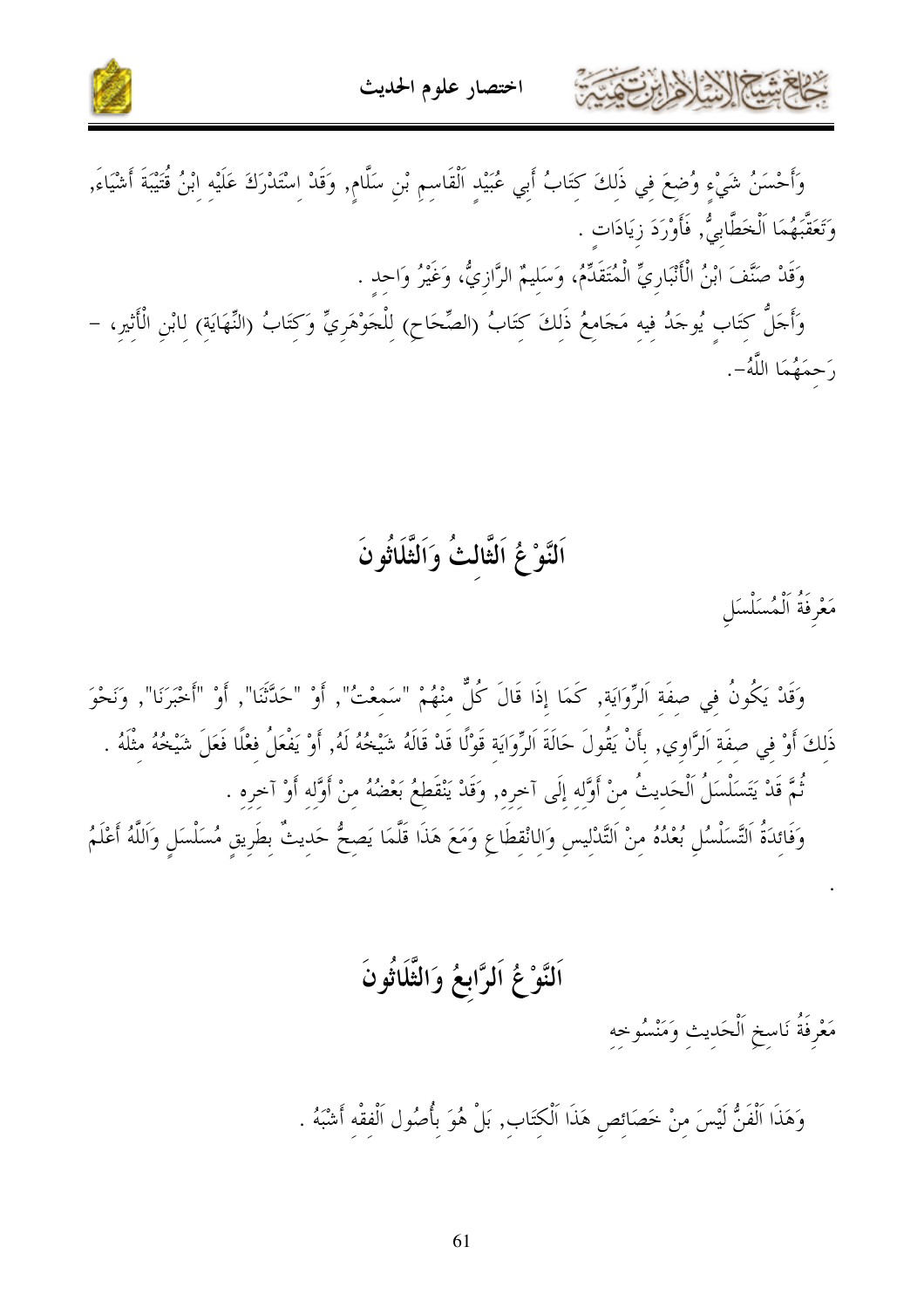

وَقَدْ صَنَّفَ اَلنَّاسُ فِي ذَلِكَ كُتُبًا كَثِيرَةً مُفِيدَةً, مِنْ أَجَلَّهَا كِتَابُ اَلْحَافِظِ اَلْفَقِيهِ أَبِي بَكْرٍ اَلْحَازِمِيٍّ – رَحِمَهُ اَللَّهُ- .

وَقَدْ كَانَتْ لِلشَّافِعِيِّ –رَحِمَهُ اَللَّهُ– فِي ذَلِكَ اَلْيَدُ الطُولى, كَمَا وَصَفَهُ به الْإمَامُ أَحْمَدُ بْنُ حَنْبَلَ . نُمَّ النَّاسِخُ قَدْ يُعْرَفُ مِنْ رَسُولِ اللَّهِ –صَلَّى اللَّهُ عَلَيْهِ وَسَلَّمَ–، كَقَوْلِهِ ۞"كُنْتُ نَهَيْتُكُمْ عَنْ زِيَارَةِ الْقُبُور فَزُورُوهَا ﴾وَنَحْو ذَلكَ .

وَقَدْ يُعْرَفُ ذَلِكَ بِالتَّأْرِيخِ وَعِلْمِ السِّيرَةِ، وَهُوَ مِنْ أَكْبَرِ الْعَوْنِ عَلَى ذَلِكَ، كَمَا سَلَكَهُ الشَّافِعِيُّ فِي حَديثِ ۚ أَفْطَرَ الْحَاجِمُ وَالْمَحْجُومُ ۚ وَذَلِكَ قَبْلَ الْفَتْحِ، فِي شَأْنِ حَعْفَرِ بْنِ أَبِي طَالِب، وَقَدْ قُتِلَ بِمُؤْتَةَ،<br>قَبْلَ الْفَتْحِ بِأَشْهُرٍ، وَقَوْلِ ابْنِ عَبَّاسٍ ۚ احْتَجَمَ وَهُوَ صَائِمٌ مُح

فَأَمَّا قَوْلُ الصَّحَابِيِّ "هَذَا نَاسِخٌ لِهَذَا"، فَلَمْ يَقْبَلْهُ كَثِيرٌ مِنَ الْأُصُولِيِّينَ، لِأَنَّهُ يَرْجِعُ إِلَى نَوْعٍ مِنَ الِاجْتِهَادِ، وَقَدْ يُخْطِئُ فِيهِ، وَقَبِلُوا قَوْلَهُ "هَذَا كَانَ قَبْلَ هَذَا"; لِأَنَّهُ نَاقِلٌ وَهُوَ ثَقَةٌ مَقْبُولُ الرِّوَايَةِ.

اَلنَّوْعُ اَلْخَامسُ وَالثَّلَاثُونَ

مَعْرِفَةُ ضَبْط أَلْفَاظ اَلْحَديث مَتْنًا وَإِسْنَادًا وَالِاحْتِرَازُ مِنْ اَلتَّصْحِيفِ فِيهَا

حمشيهم اللح للهابرت

فَقَدْ وَقَعَ مِنْ ذَلِكَ شَيْءٌ كَثِيرٌ لِجَمَاعَةٍ مِنَ اَلْحُفَّاظِ وَغَيْرِهِمْ, مِمَّنْ تَرَسَّمَ بِصنَاعَةِ اَلْحَدِيثِ وَلَيْسَ مِنْهُمْ, وَقَدْ صَنَّفَ اَلْعَسْكَرِيُّ فِي ذَلكَ مُجَلَّدًا كَبِيرًا . وَأَكْثَرُ مَا يَقَعُ ذَلِكَ لِمَنْ أَخَذَ مِنْ اَلصُّحُف وكَمْ يَكُنْ لَهُ شَيْخٌ حَافِظٌ يُوقِفُهُ عَلَى ذَلِكَ .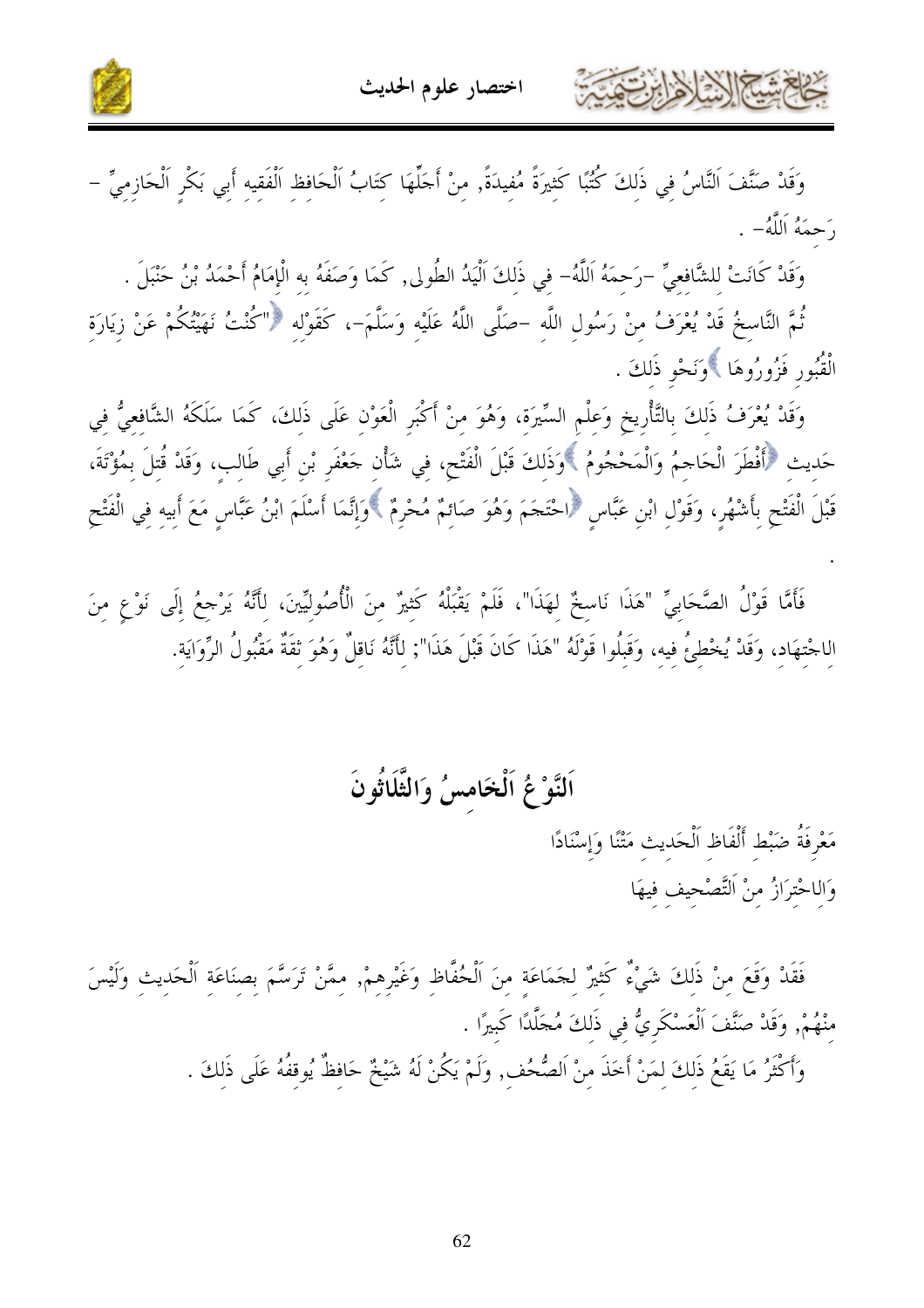

وَمَا يَنْقُلُهُ كَثِيرٌ مِنْ اَلنَّاسِ عَنْ عُثْمَانَ بْنِ أَبِي شَيْبَةَ أَنَّهُ كَانَ يُصَحِّفُ قِرَاءَةَ الْقُرْآنِ فَغَرِيبٌ حِلَّا; لِأَنَّ لَهُ كِتَابًا فِي اَلتَّفْسِيرِ, وَقَدْ نُقِلَ عَنْهُ أَشْيَاءُ لَا تَصْدُرُ عَنْ صِبْيَانِ الْمَكَاتِبِ، وَأَمَّا مَا وَقَعَ لِبَعْضِ الْمُحَدِّثِينَ مِنْ ذَلِكَ، فَمِنْهُ مَا يَكَادُ اللَّبِيبُ يَضْحَكُ مِنْهُ، كَمَا حُكِيَ عَنْ بَعْضِهِمْ أَنَّهُ حَمَعَ طُرُقَ حَديث ﴿يَا أَبَا عُمَيْرٍ، مَا فَعَلَ النُّغيرُ؟ ﴾ ثُمَّ أَمْلَاهُ فِي مَجْلِسِهِ عَلَى مَنْ حَضَرَهُ مِنَ النَّاسِ فَجَعَلَ يَقُولُ يَا أَبَا عُمَيْرٍ مَا فَعَلَ البَعِيرُ!، فَافْتُضِحَ عِنْدَهُمْ، وَأَرَّخُوهَا عَنْهُ!! .

وَكَذَا اتَّفَقَ لِبَعْضِ مُدَرِّسِي النِّظَامِيَّةِ بِبَغْدَادَ أَنَّهُ أَوَّلَ يَوْمِ إِجْلَاسِهِ أَوْرَدَ حَدِيثَ ﴿صَلَاةٌ فِي إِثْرِ صَلَاة كِتَابٌ فِي عِلِّيِّينَ ۚ فَقَالَ: كِنَازٍ فِي غَلَسٍ! فَلَمْ يَفْهَمْ الْحَاضِرُونَ مَا يَقُولُ، حَتَّى أَحْبَرَهُمْ بِأَنَّهُ تَصَحَّفَ عَلَيْهِ كتَابٌ في علِّيِّينَ!! .

وَهَذَا كَثيرٌ حلًّا وَقَدْ أَوْرَدَ ابْنُ الصَّلَاحِ أَشْيَاءَ كَثيرَةً .

كاحمشهم الذاهرابرت

وَقَدْ كَانَ شَيْخُنَا الْحَافِظُ الْكَبِيرُ الْجَهْبَذُ أَبُو الْحَجَّاجِ الْمِزِّيُّ –تَغَمَّدَهُ اللَّهُ بِرَحْمَتِه–، مِنْ أَبْعَدِ النَّاسِ عَنْ هَذَا الْمَقَامِ، وَمِنْ أَحْسَنِ النَّاسِ أَدَاءً لِلْإِسْنَادِ وَالْمَتْنِ، بَلْ لَمْ يَكُنْ عَلَى وَجْه الْأَرْضِ –فيمَا نَعْلَمُ– مثْلُهُ فِي هَذَا الشَّأْنِ أَيْضًا وَكَانَ إِذَا تَغَرَّبَ عَلَيْهِ أَحَدٌ بِرِوَايَةِ (شَيْءٍ) مِمَّا يَذْكُرُهُ بَعْضُ الشُّرَّاحِ عَلَى خِلَافٍ الْمَشْهُورِ عِنْدَهُ، يَقُولُ هَذَا مِنَ التَّصْحِيفِ الَّذِي لَمْ يَقِفْ صَاحِبُهُ إِلَّا عَلَى مُحَرَّدِ الصُّحُف وَالْأَحْذ منْهَا.

#### اَلنَّوْغُ اَلسَّادسُ وَالثَّلَاثُونَ

مَعْرِفَةُ مُخْتَلِفِ اَلْحَدِيتِ

وَقَدْ صَنَّفَ فِيهِ اَلشَّافِعِيُّ فَصْلًا طَوِيلًا مِنْ كِتَابِهِ "اَلْأُمِّ" نَحْوًا مِنْ مُجَلَّدِ . وَكَذَلكَ ابْنُ قُتَيْبَةَ، لَهُ فيه مُجَلَّدٌ مُفيدٌ وَفيه مَا هُوَ غَتٌّ، وَذَلِكَ بِحَسَبِ مَا عِنْدَهُ مِنَ الْعِلْمِ . وَالتَّعَارُضُ بَيْنَ الْحَدِيثَيْنِ قَدْ يَكُونُ بِحَيْثُ لَا يُمْكِنُ الْجَمْعُ بَيْنَهُمَا بِوَجْه، كَالنَّاسخ وَالْمَنْسُوخ، فَيُصَارُ إِلَى النَّاسِخِ وَالْمَنْسُوخِ وَقَدْ يَكُونُ بِحَيْثُ يُمْكِنُ الْجَمْعُ، وَلَكِنْ لَا يَظْهَرُ لِبَعْضِ الْمُجْتَهِدِينَ، فَيَتَوَقَّفُ حَتَّى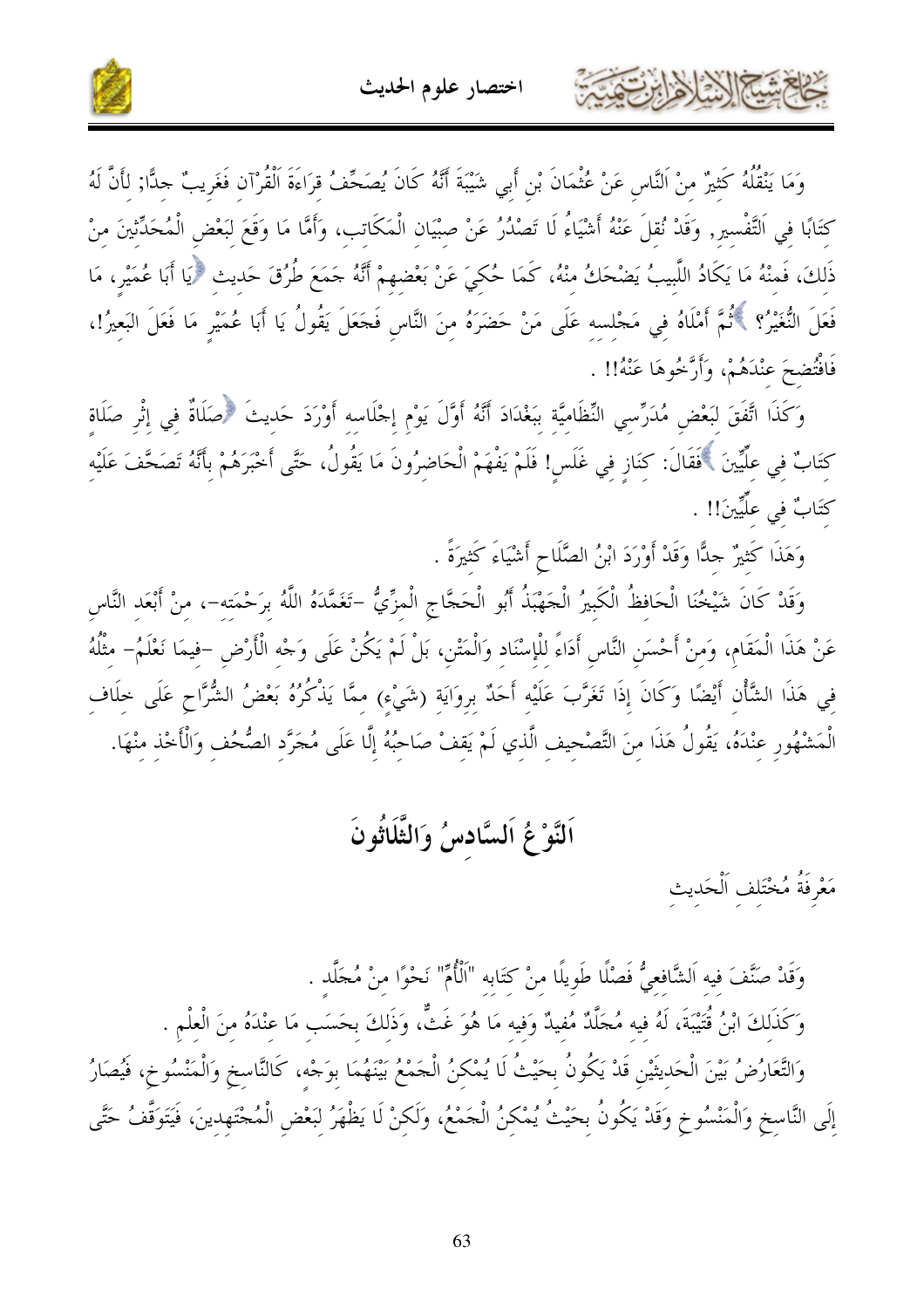



يَظْهَرَ لَهُ وَجْهُ التَّرْجِيحِ بِنَوْعٍ مِنْ أَقْسَامِهِ، أَوْ يَهْجُمُ فَيُفْتِي بِوَاحِدٍ مِنْهُمَا، أَوْ يُفْتِي بِهَذَا فِي وَقْتٍ، وَبِهَذَا في وَقْت، كَمَا يَفْعَلُ أَحْمَدُ في الرِّوَايَات عَنِ الصَّحَابَة .

وَقَدْ كَانَ الْإِمَامُ أَبُو بَكْرِ ابْنُ خُزَيْمَةَ يَقُولُ لَيْسَ ثَمَّ حَدِيثَانِ مُتَعَارِضَانِ مِنْ كُلّ وَجْهِ; وَمَنْ وَجَدَ شَيْئًا منْ ذَلكَ فَلْيَأْتني لِأُوَّلِّفَ لَهُ بَيْنَهُمَا .

#### اَلنَّوْعُ اَلسَّابِعُ وَالثَّلَاثُونَ

مَعْرِفَةُ اَلْمَزِيدِ فِي (مُتَّصِلِ) اَلْأَسَانيد

حشيهم الأخرابرت

وَهُوَ أَنْ يَزِيدَ رَاوٍ في اَلْإِسْنَادِ رَجُلًا لَمْ يَذْكُرُهُ غَيْرُهُ وَهَذَا يَقَعُ كَثيرًا في أَحَاديثَ مُتَعَدِّدَة وَقَدْ صَنَّفَ اَلْحَافظُ اَلْخَطيبُ اَلْبَغْدَاديُّ في ذَلكَ كتَابًا حَافلًا قَالَ ابْنُ اَلصَّلَاح: وَفي بَعْض مَا ذَكَرَهُ نَظَرٌ .

وَمَثَّلَ ابْنُ الصَّلَاحِ هَذَا النَّوْعَ بِمَا رَوَاهُ بَعْضُهُمْ عَنْ عَبْد اللَّه بْنِ الْمُبَارَك عَنْ سُفْيَانَ عَنْ عَبْد اللَّه بْن يَزِيدَ بْنِ حَابِرٍ حَدَّثَنِي بُسْرٌ عَنْ عَبْدِ اللَّهِ سَمِعْتَ أَبَا إِدْرِيسَ يَقُولُ سَمِعْتُ وَاثِلَةَ بْنَ الْأَسْقَعِ سَمِعْتَ أَبَا مَرْثَدِ الْغَنَوِيَّ يَقُولُ سَمِعْتَ رَسُولَ اللَّهِ –صَلَّى اللَّهُ عَلَيْه وَسَلَّمَ– يَقُولُ ۞"لَا تَجْلسُوا عَلَى الْقُبُور، وَلَا تُصَلُّوا إِلَيْهَا" ﴾وَرَوَاهُ آخَرُونَ عَنِ ابْنِ الْمُبَارَكِ، فَلَمْ يَذْكُرُوا سُفْيَانَ، وَقَالَ أَبُو حَاتِمِ الرَّازِيُّ وَهِمَ ابْنُ الْمُبَارَك في إدْخَالِهِ أَبَا إِدْرِيسَ فِي الْإِسْنَادِ وَهَاتَانِ زِيَادَتَانِ

اَلنَّوْغُ اَلثَّامنُ وَالثَّلَاثُونَ

مَعْرِفَةُ اَلْخَفِيِّ مِنَ اَلْمَرَاسِيلِ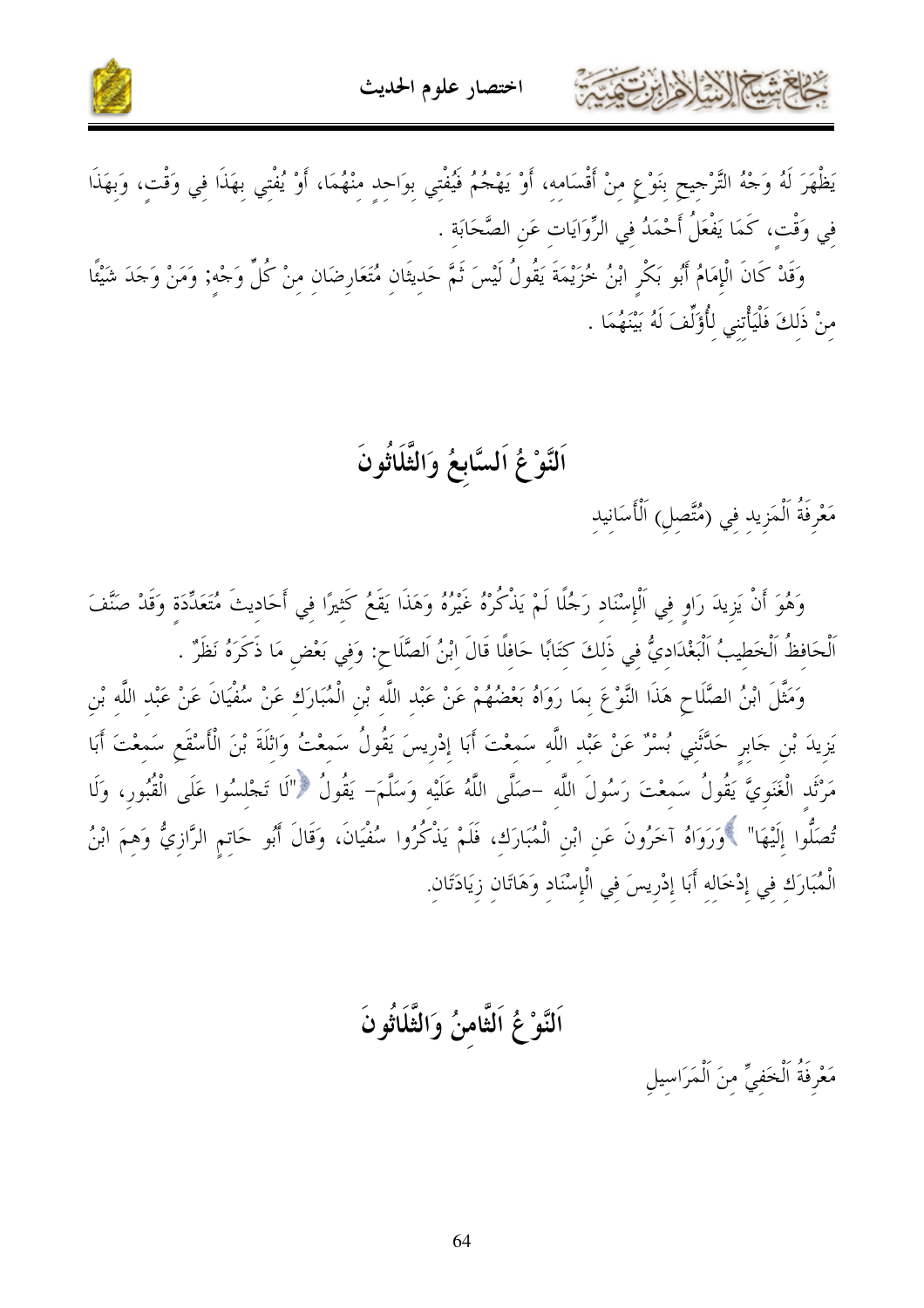



وَهُوَ يَعُمُّ اَلْمُنْقَطِعَ وَالْمُعْضَلَ أَيْضًا وَقَدْ صَنَّفَ اَلْبَغْدَادِيٌّ فِي ذَلِكَ كِتَابَهُ اَلْمُسَمَّى (بِالتَّفْصِيلِ لِمُبْهَمِ أَلْمَرَاسيلِ)

وَهَذَا اَلنَّوْعُ إِنَّمَا يُدْرِكُهُ نُقَّادُ اَلْحَديث وَجَهَابذَتُهُ قَديمًا وَحَديثًا, وَقَدْ كَانَ شَيْخُنَا اَلْحَافظُ اَلْمزِّيُّ إمَامًا في ذَلكَ, وَعَجَبًا منَ اَلْعَجَب, -فَرَحمَهُ اَللَّهُ وَبَلَّ بِالْمَغْفِرَة ثَرَاهُ- .

فَإِنَّ ٱلْإِسْنَادَ إِذَا عُرِضَ عَلَى كَثِيرِ مِنَ ٱلْعُلَمَاءِ, ممَّنْ لَمْ يُدْرِكْ ثَقَات اَلرِّجَال وَضُعَفَاءَهُمْ, قَدْ يَغْتَرُّ بظَاهِرِه, وَيَرَى رِجَالَهُ ثَقَاتٍ, فَيَحْكُمُ بِصحَّتِهِ, وَلَا يَهْتَدِي لِمَا فِيهِ مِنْ اَلانْقطَاعِ, أَوْ اَلْإعْضَالِ, أَوْ اَلْإِرْسَالِ; لأَنَّهُ قَدْ لَا يُمَيِّزُ اَلصَّحَابِيَّ منْ اَلتَّابِعِيِّ وَاَللَّهُ اَلْمُلْهِمُ للصَّوَاب

وَمَثَّلَ هَذَا النَّوْعَ ابْنُ الصَّلَاحِ بِمَا رَوَى الْعَوَّامُ بْنُ حَوْشَبٍ عَنْ عَبْدِ اللَّهِ بْنِ أَبِي أَوْفَى قَالَ: ﴿كَانَ رَسُولُ اللَّهِ –صَلَّى اللَّهُ عَلَيْهِ وَسَلَّمَ– إذَا قَالَ بِلَالٌ قَدْ قَامَتْ الصَّلَاةُ نَهَضَ وَكَبَّرَ ۚ قَالَ الْإِمَامُ أَحْمَدُ: لَمْ يَلْقَ الْعَوَّامُ ابْنَ أَبِي أَوْفَى، يَعْني فَيَكُونُ مُنْقَطعًا بَيْنَهُمَا، فَيَضْعُفُ الْحَديثُ، لاحْتمَال أَنَّهُ رَوَاهُ عَنْ رَجُل ضَعيف عَنْهُ وَاللَّهُ أَعْلَمُ.

# اَلنَّوْ عُ اَلتَّاسعُ وَالثَّلَاثُونَ مَعْرِفَةُ اَلصَّحَابَة رَضيَ اَللَّهُ عَنْهُمْ أَجْمَعينَ

كالحشيم الذلاذ ابرت

وَالصَّحَابِيُّ مَنْ رَأَى رَسُولَ اَللَّهِ ﷺ فِي حَالِ إِسْلَامِ الرَّائِي, وَإِنْ لَمْ تَطُلْ صُحْبَتُهُ لَهُ, وَإِنْ لَمْ يَرْوِ عَنْهُ شَيْئًا هَذَا قَوْلُ جُمْهُور الْعُلَمَاءِ, خَلَفًا وَسَلَفًا .

وَقَدْ نَصَّ عَلَى أَنَّ مُجَرَّدَ اَلرُّؤْيَة كَاف في إطْلَاق اَلصُّحْبَة اَلْبُخَارِيُّ وَأَبُو زُرْعَةَ, وَغَيْرُ وَاحد ممَّنْ صَنَّفَ فِي أَسْمَاءِ اَلصَّحَابَةِ, كَابْنِ عَبْدِ اَلْبَرِّ, وَابْنُ مَنْدَهْ وَأَبِي مُوسَى اَلْمَدينيِّ, وَابْنُ اَلْأَثيرِ فِي كتَابه "اَلْغَابَةُ فِي مَعْرِفَةِ اَلصَّحَابَةِ", وَهُوَ أَجْمَعُهَا وَأَكْثَرُهَا فَوَائِدَ وَأَوْسَعُهَا –أَثَابَهُمْ اَللّهُ أَجْمَعِينَ– .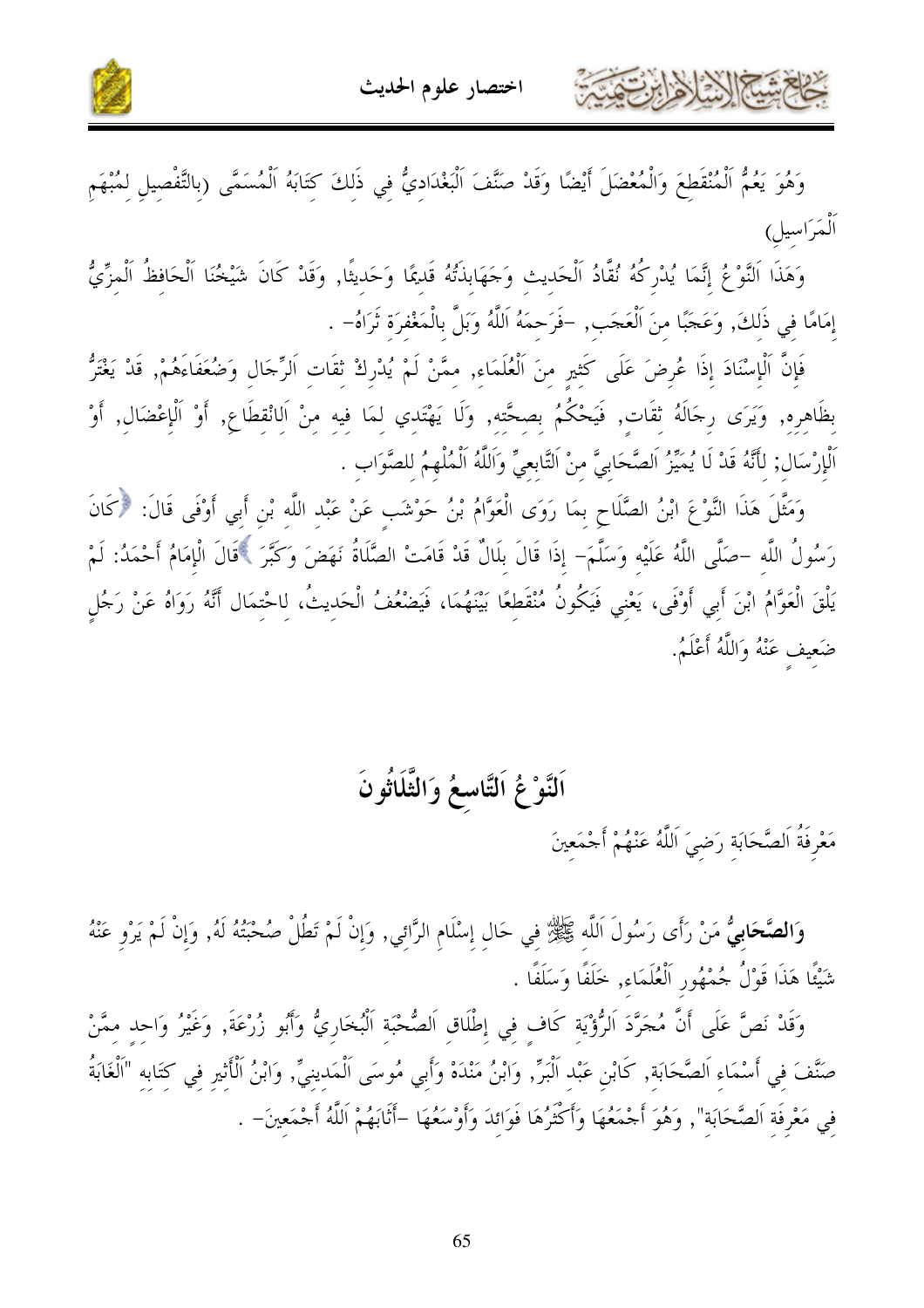

قَالَ ابْنُ اَلصَّلَاحٍ : وَقَدْ شَانَ ابْنُ عَبْدِ اَلْبَرِّ كِتَابَهُ "اَلِاسْتِيعَابُ" بذكْرٍ مَا شَجَرَ بَيْنَ اَلصَّحَابَة مِمَّا تَلَقَّاهُ منْ كُتُب الْأَخْبَارِيِّينَ وَغَيْرِهِمْ .

وَقَالَ آخَرُونَ: لَا بُدَّ منْ إطْلَاق اَلصُّحْبَة مَعَ اَلرُّؤْيَة أَنْ يَرْوِيَ حَديثًا أَوْ حَديثَين .

احتسابها الأوابرت

وَعَنْ سَعيد بْنِ الْمُسَيِّبِ: لَا بُدَّ مِنْ أَنْ يَصْحَبَهُ سَنَةً أَوْ سَنَتَيْنِ، أَوْ يَعْزُوَ مَعَهُ غَزْوَةً أَوْ غَزْوَتَيْنِ وَرَوَى شُعْبَةُ عَنْ مُوسَى السَّبْلَانِيِّ، –وَأَتْنَى عَلَيْه خَيْرًا–، قَالَ: قُلْتُ لِأَنَسِ بْنِ مَالك: هَلْ بَقِيَ مِنْ أَصْحَاب رَسُولِ اللَّهِ –صَلَّى اللَّهُ عَلَيْهِ وَسَلَّمَ– أَحَدٌ غَيْرُكَ؟ قَالَ نَاسٌ مِنَ الْأَعْرَابِ رَأَوْهُ، فَأَمَّا مَنْ صَحِبَهُ فَلَا رَوَاهُ مُسْلَمٌ بحَضْرَة أَبى زُرْعَةَ ِ

وَهَذَا إِنَّمَا نَفَى فِيهِ الصُّحْبَةَ الْخَاصَّةَ، وَلَا يَنْفِي مَا اصْطَلَحَ عَلَيْهِ الْجُمْهُورُ مِنْ أَنَّ مُجَرَّدَ الرُّؤْيَةِ كَاف في إطْلَاق الصُّحْبَة، لشَرَف رَسُول اللَّه –صَلَّى اللَّهُ عَلَيْه وَسَلَّمَ– وَجَلَالَة قَدْره وَقَدْر مَنْ رَآهُ منَ الْمُسْلمينَ وَلهَذَا جَاءَ في بَعْض أَلْفَاظ الْحَديث ﴿تَغْزُونَ فَيُقَالَ: هَلْ فيكُمْ مَنْ رَأَى رَسُولَ اللَّه –صَلَّى اللَّهُ عَلَيْه وَسَلَّمَ-؟ فَيَقُولُونَ نَعَمْ، فَيُفْتَحُ لَكُمْ حَتَّى ذَكَرَ مَنْ رَأَى مَنْ رَأَى رَسُولَ اللَّه –صَلَّى اللَّهُ عَلَيْه وَسَلَّمَ– . ﴾الْحَديثُ بتَمَامه .

وَقَالَ بَعْضُهُمْ، فِي مُعَاوِيَةَ وَعُمَرَ بْنِ عَبْدِ الْعَزِيزِ لِيَوْمٍ شَهِدَهُ مُعَاوِيَةُ مَعَ رَسُولِ اللَّهِ –صَلَّى اللَّهُ عَلَيْهِ وَسَلَّمَ– خَيْرٌ مِنْ عُمَرَ بْنِ عَبْدِ الْعَزِيزِ وَأَهْلِ بَيْتِهِ.

وَالصَّحَابَةُ كُلُّهُمْ عُدُولٌ عنْدَ أَهْلِ السُّنَّة وَالْحَمَاعَة، لمَا أَثْنَى اللَّهُ عَلَيْهِمْ فِي كِتَابِهِ الْعَزِيزِ، وَبِمَا نَطَقَتْ بِهِ السُّنَّةُ النَّبَوِيَّةُ فِي الْمَدْحِ لَهُمْ فِي حَمِيعِ أَخْلَاقِهِمْ وَأَفْعَالِهِمْ، وَمَا بَذَلُوهُ منَ الْأَمْوَال وَالْأَرْوَاحُ بَيْنَ يَدَيْ رَسُولِ اللَّهِ –صَلَّى اللَّهُ عَلَيْهِ وَسَلَّمَ–، رَغْبَةً فِيمَا عِنْدَ اللَّهِ مِنَ التَّوَابِ الْجَزِيلِ، وَالْجَزَاءِ الْجَمِيلِ .

وَأَمَّا مَا شَجَرَ بَيْنَهُمْ بَعْدَهُ –عَلَيْهِ الصَّلَاةُ وَالسَّلَامُ–، فَمنْهُ مَا وَقَعَ عَنْ غَيْرِ قَصْد، كَيَوْمِ الْجَمَلِ، وَمنْهُ مَا كَانَ عَنْ اجْتِهَادٍ، كَيَوْمٍ صفِّينَ وَاللحْتِهَادُ يُخْطِئُ وَيُصِيبُ، وَلَكِنَّ صَاحِبَهُ مَعْذُورٌ، وَإِنْ أَخْطَأَ، وَمَأْجُورٌ أَيْضًا، وَأَمَّا الْمُصِيبُ فَلَهُ أَجْرَانِ اتّْنَانِ، وَكَانَ عَلِيٌّ وَأَصْحَابُهُ أَقْرَبُ إِلَى الْحَقِّ مِنْ مُعَاوِيَةَ وَأَصْحَابِهِ – رَضِيَ اللَّهُ عَنْهُمْ أَجْمَعِينَ- .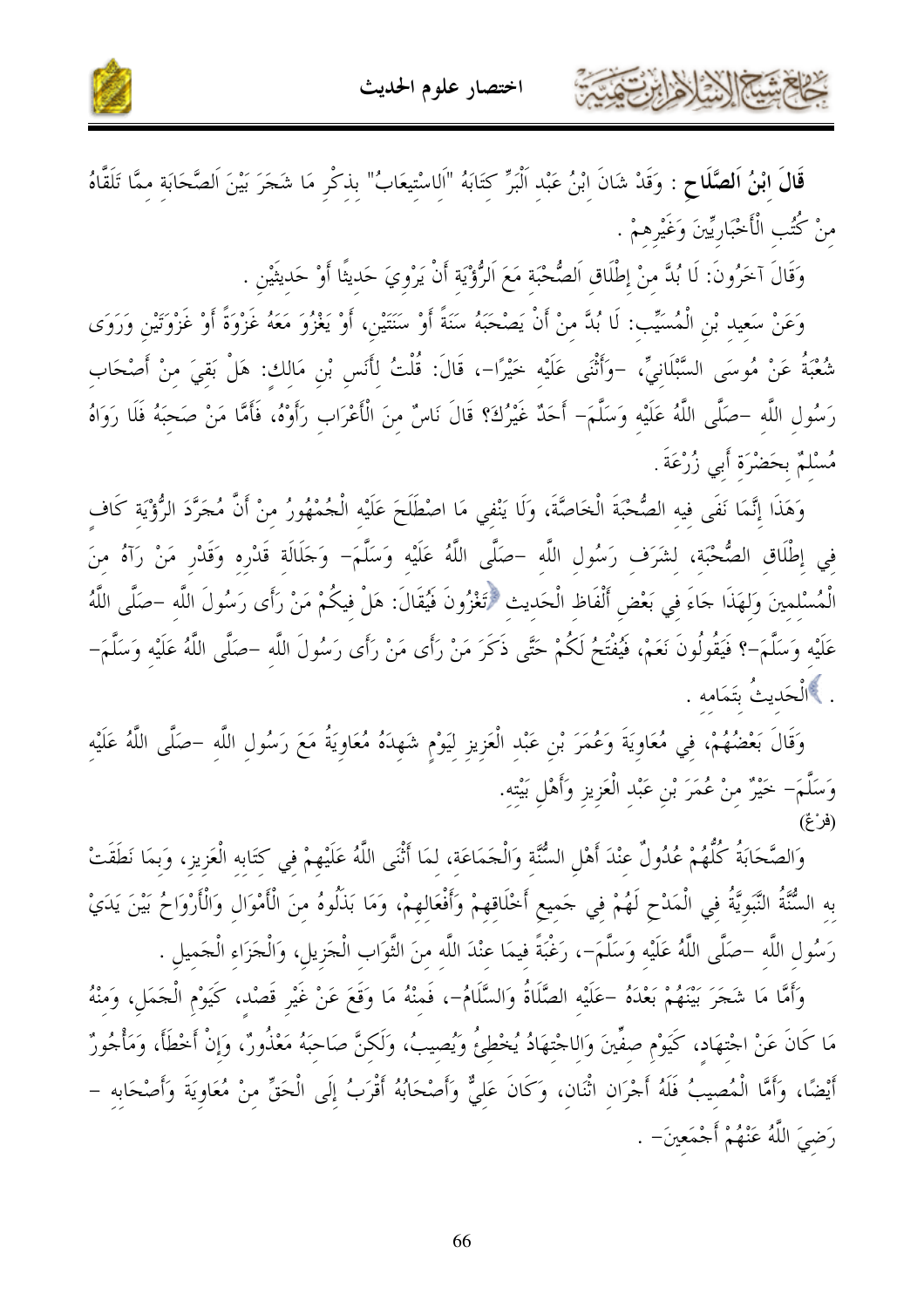



وَقَوْلُ الْمُعْتَزِلَة الصَّحَابَةُ عُدُولٌ إِلَّا مَنْ قَاتَلَ عَليًّا : قَوْلٌ بَاطلٌ مَرْذُولٌ وَمَرْدُودٌ

حمشا الأزادارت

وَقَدْ ثَبَتَ فِي صَحِيحِ الْبُخَارِيِّ عَنْ رَسُولِ اللَّهِ –صَلَّى اللَّهُ عَلَيْهِ وَسَلَّمَ– أَنَّهُ قَالَ عَنِ ابْنِ بنْته الْحَسَنِ بْنِ عَلِيٍّ، وَكَانَ مَعَهُ عَلَى الْمِنْبَرِ ۚ إِنَّ ابْنِي هَذَا سَيِّدٌ، وَسَيُصْلِحُ اللَّهُ بِهِ بَيْنَ فئَتَيْنِ عَظِيمَتَيْنِ مِنَ الْمُسْلِمِينَ

وَظَهَرَ مِصْدَاقُ ذَلِكَ فِي نُزُولِ الْحَسَنِ لِمُعَاوِيَةَ عَنِ الْأَمْرِ، بَعْدَ مَوْتِ أَبِيهِ عَلِيٍّ، وَاجْتَمَعَتْ الْكَلِمَةُ عَلَى مُعَاوِيَةَ، وَسُمِّيَ "عَامَ الْجَمَاعَةِ" وَذَلِكَ سَنَةَ أَرْبَعِينَ مِنَ الْهِجْرَةِ فَسَمَّى الْجَمِيعَ "مُسْلِمِينَ" وَقَالَ تَعَالَى: ﴿ وَإِن طَآبِهَتَانٍ مِنَ ٱلْمُؤْمِنِينَ ٱقْتَتَلُواْ فَأَصْلِحُواْ بَيْنَهُمَا ﴾ (١) فَسَمَّاهُمْ "مُؤْمنينَ" مَعَ اَللقْتَال .

وَمَنْ كَانَ مِنْ اَلصَّحَابَةِ مَعَ مُعَاوِيَةَ? يُقَالُ لَمْ يَكُنْ فِي اَلْفَرِيقِ مِائَةٌ مِنْ اَلصَّحَابَةِ, وَاَللَّهُ أَعْلَمُ وَجَميعُهُمْ صَحَابَةٌ, فَهُمْ عُدُولٌ كُلُّهُمْ .

وَأَمَّا طَوَائِفُ اَلرَّوَافِضِ وَجَهْلُهُمْ وَقِلَّةُ عَقْلِهِمْ, وَدَعَاوِيهِمْ أَنَّ الصَّحَابَةَ كَفَرُوا إِلَّا سَبْعَةَ عَشَرَ صَحَابِيًّا, وَسَمَّوْهُمْ فَهُوَ منَ اَلْهَذَيَان بلَا دَليلٍ إلَّا مُجَرَّدَ الرَّأْيِ الْفَاسِدِ، عَنْ ذِهْنِ بَارِدٍ، وَهَوَى مُتَّبَعٌ، وَهُوَ أَقَلُّ مِنْ أَنْ يُرَدَّ وَالْبُرْهَانُ عَلَى حلَافه أَظْهَرُ وَأَشْهَرُ، ممَّا عُلمَ منْ امْتِثَالهمْ أَوَامرَهُ بَعْدَهُ –عَلَيْه الصَّلَاةُ وَالسَّلَامُ–، وَفَتْحهمْ الْأَقَالِيمَ وَالْآفَاقَ، وَتَبْليغهمْ عَنْهُ الْكتَابَ وَالسُّنَّةَ، وَهدَايَتهمْ النَّاسَ إِلَى طَرِيقِ الْجَنَّةِ، وَمُوَاظَبَتهمْ عَلَى الصَّلَوَاتِ وَالزَّكَوَاتِ وَأَنْوَاعِ الْقُرُبَاتِ، في سَائرِ الْأَحْيَانِ وَالْأَوْقَاتِ، مَعَ الشَّجَاعَة وَالْبَرَاعَة، وَالْكَرَم وَالْإِيثَارِ، وَالْأَخْلَاقِ الْجَمِيلَةِ الَّتِي لَمْ تَكُنْ (فِي) أُمَّةٍ مِنَ الْأُمَمِ الْمُتَقَدِّمَةِ، وَلَا يَكُونَ أَحَدٌ بَعْدَهُمْ مثْلَهُمْ في ذَلكَ، –فَرَضيَ اللَّهُ عَنْهُمْ أَجْمَعينَ، وَلَعَنَ مَنْ يَتَّهِمُ الصَّادقَ وَيُصَدِّقُ الْكَاذِبينَ– آمينَ يَا رَبَّ الْعَالَمينَ . وَأَفْضَلُ الصَّحَابَةِ، بَلْ أَفْضَلُ الْخَلْقِ بَعْدَ الْأَنْبِيَاءِ عَلَيْهِمْ السَّلَامُ أَبُو بَكْرِ عَبْدُ اللَّه بْنُ عُثْمَانَ (أَبِي قُحَافَةَ)

التَّيْميُّ، خَليفَةُ رَسُولِ اللَّه –صَلَّى اللَّهُ عَلَيْهِ وَسَلَّمَ– وَسُمِّيَ بِالصَّدِيقِ لِمُبَادَرَتِهِ إِلَى تَصْدِيقِ الرَّسُولِ –عَلَيْهِ

١ - سورة الحجرات أية : ٩.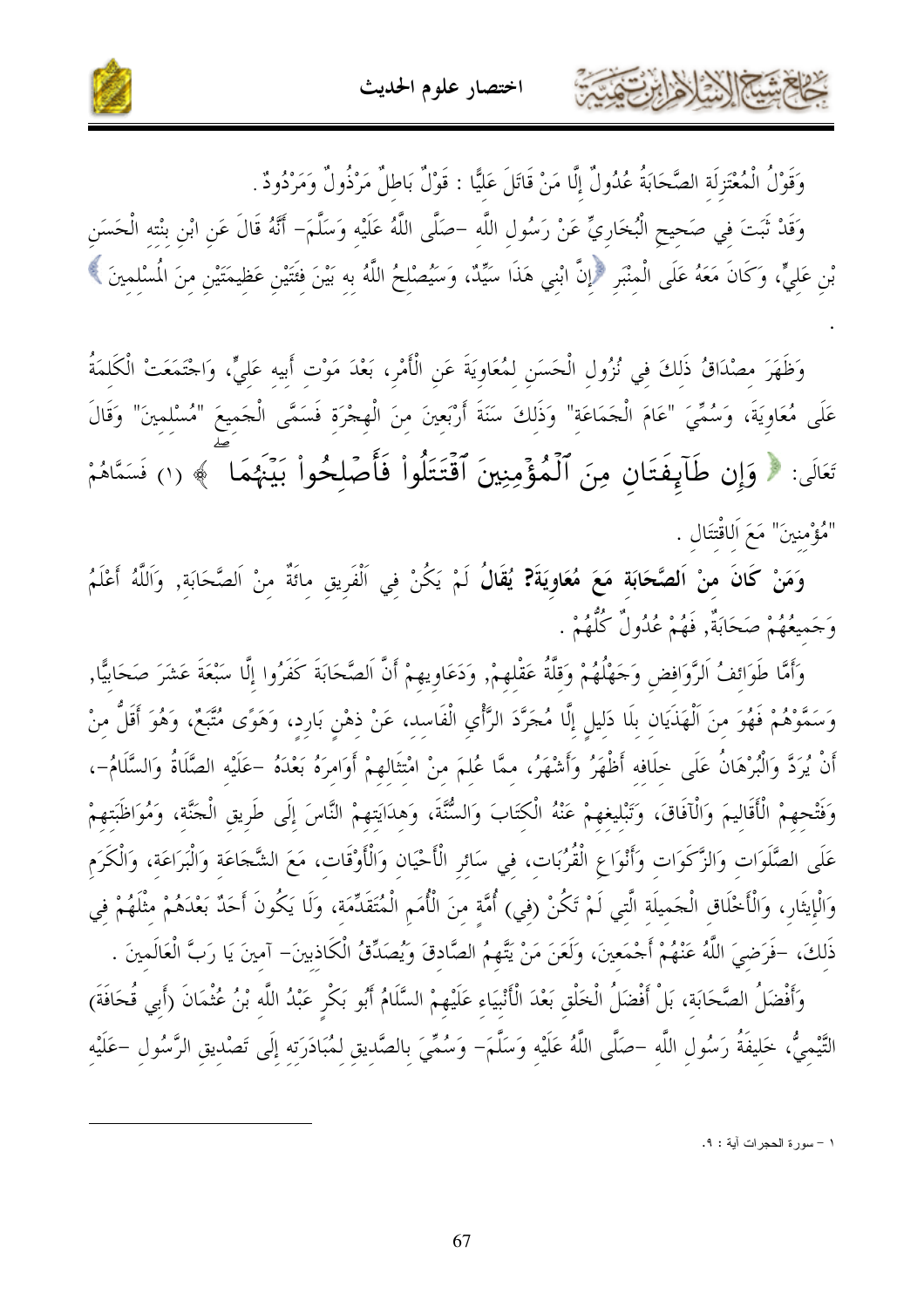



الصَّلَاةُ وَالسَّلَامُ– قَبْلَ النَّاسِ كُلِّهمْ، قَالَ رَسُولُ اللَّه –صَلَّى اللَّهُ عَلَيْه وَسَلَّمَ–: ﴿مَا دَعَوْتُ أَحَدًا إِلَى الْإِيمَان إِلَّا كَانَتْ لَهُ كَبْوَةٌ، إِلَّا أَبَا بَكْرٍ، فَإِنَّهُ لَمْ يَتَلَعْثَمْ ۚ وَقَلْ ذَكَرْتُ سيرَتَهُ وَفَضَائلَهُ وَمُسْنَدَهُ وَالْفَتَاوَى عَنْهُ، في مُجَلَّد عَلَى حدَة، وَللَّه الْحَمْدُ .

تُمَّ مِنْ بَعْدِهِ عُمَرُ بْنُ الْخَطَّابِ، ثُمَّ عُثْمَانُ بْنُ عَفَّانَ، ثُمَّ عَلِيُّ بْنُ أَبِي طَالِبِ .

كالمشتم الشاه ابرشمته

هَذَا رَأْيُ الْمُهَاجِرِينَ وَالْأَنْصَارِ حِينَ حَعَلَ عُمَرُ الْأَمْرَ مِنْ بَعْدِه شُورَى بَيْنَ ستَّة، فَانْحَصَرَ فِي عُثْمَانَ وَعَلِيٍّ، وَاحْتَهَدَ فِيهِمَا عَبْدُ الرَّحْمَنِ بْنُ عَوْفٍ ثَلَاثَةَ أَيَّامٍ بِلَيَالِيهَا، حَتَّى سَأَلَ النِّسَاءَ فِي خُدُورِهِنَّ، وَالصِّبْيَانَ في الْمَكَاتب، فَلَمْ يَرَهُمْ يَعْدُلُونَ بِعُثْمَانَ أَحَدًا، فَقَلَّمَهُ عَلَى عَلِيٍّ، وَوَلَّاهُ الْأَمْرَ قَبْلَهُ، وَلهَذَا قَالَ الدَّارَقُطْنيُّ: مَنْ قَدَّمَ عَليًّا عَلَى عُثْمَانَ فَقَدْ أَزْرَى بِالْمُهَاجرِينَ وَالْأَنْصَارِ وَصَدَقَ –رَضِيَ اللَّهُ عَنْهُ وَأَكْرَمَ مَتْوَاهُ، وَجَعَلَ جَنَّةَ الْفرْدَوْس مَأْوَاهُ- .

وَالْعَجَبُ أَنَّهُ ذَهَبَ بَعْضُ أَهْلِ الْكُوفَةِ مِنْ أَهْلِ السُّنَّةِ إِلَى تَقْدِيمِ عَلِيٍّ عَلَى عُثْمَانَ وَيُحْكَى عَنْ سُفْيَانَ التَّوْرِيِّ، لَكنْ يُقَالُ: إنَّهُ رَجَعَ عَنْهُ، وَنُقِلَ مِثْلُهُ عَنْ وَكِيعِ بْنِ الْجَرَّاحِ،وَنَصَرَهُ ابْنُ خُزَيْمَةَ وَالْخَطَّابِيُّ، وَهُوَ ضَعيفٌ مَرْدُودٌ بمَا تَقَلَّمَ .

تُمَّ بَقِيَّةُ الْعَشَرَةِ ثُمَّ أَهْلُ بَدْرٍ، ثُمَّ أَهْلُ أُحُدٍ، ثُمَّ أَهْلُ بَيْعَةِ الرِّضْوَانِ يَوْمَ الْحُدَيْبِيَةِ .

وَأَمَّا السَّابِقُونَ الْأَوَّلُونَ، فَقِيلَ هُمْ مَنْ صَلَّى (إِلَى) الْقِبْلَتَيْنِ، وَقِيلَ أَهْلُ بَدْرِ، وَقِيلَ بَيْعَةُ الرِّضْوَانِ، وَقِيلَ غَيْرُ ذَلكَ، وَاللَّهُ أَعْلَمُ .

(فَوْعٌ)

قَالَ الشَّافعيُّ: رَوَى عَنْ رَسُول اللَّه –صَلَّى اللَّهُ عَلَيْه وَسَلَّمَ– وَرَآهُ منَ الْمُسْلمينَ نَحْوُ مَنْ ستِّينَ أَلْفًا وَقَالَ أَبُو زُرْعَةَ الرَّازِيُّ: شَهِدَ مَعَهُ حَجَّةَ الْوَدَاعِ أَرْبَعُونَ أَلْفًا، وَكَانَ مَعَهُ بتَبُوكَ سَبْعُونَ أَلْفًا، وَقُبضَ –عَلَيْه الصَّلَاةُ وَالسَّلَامُ- عَنْ مائَة أَلْف وَأَرْبَعَةَ عَشَرَ أَلْفًا منَ الصَّحَابَة.

قَالَ أَحْمَدُ بْنُ حَنْبَلِ: وَأَكْثَرُهُمْ رِوَايَةً سِتَّةٌ أَنَسٌ، وَجَابِرٌ، وَابْنُ عَبَّاسٍ، وَابْنُ عُمَرَ، وَأَبُو هُرَيْرَةَ، وَعَائشَةُ .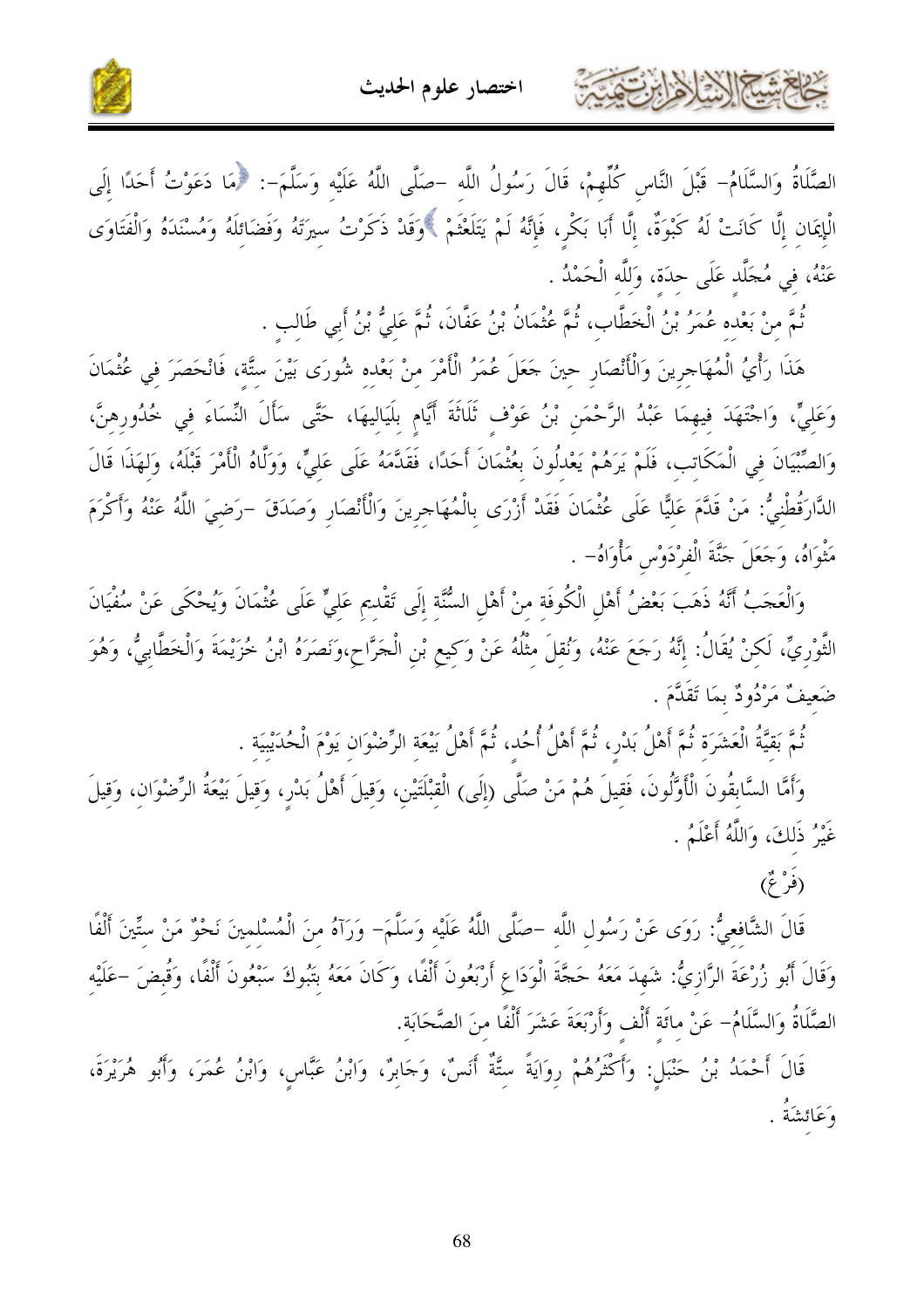



(قُلْتُ) وَعَبْدُ اللَّهِ بْنُ عَمْرِو، وَأَبُو سَعِيدٍ، وَابْنُ مَسْعُودٍ، وَلَكِنَّهُ تُوُفِّيَ قَدِيمًا، وَلِهَذَا لَمْ يَعُدَّهُ أَحْمَدُ بْنُ حَنْبَل في الْعَبَادلَة، بَلْ قَالَ: الْعَبَادِلَةُ أَرْبَعَةٌ عَبْدُ اللَّهِ بْنُ الزُّبَيْرِ، وَابْنُ عَبَّاسٍ، وَابْنُ عُمَرَ، وَعَبْدُ اللَّهِ بْنُ عَمْرِو بْنِ الْعَاصِ .

(فَرْعٌ)

باحمشة الأزلاذارت

وَأَوَّلُ مَنْ أَسْلَمَ منَ الرِّجَالِ الْأَحْرَارِ أَبُو بَكْرِ الصِّدِّيقُ، وَقيلَ إنَّهُ أَوَّلُ مَنْ أَسْلَمَ مُطْلَقًا وَمنَ الْولْدَان عَلِيٌّ، وَقِيلَ إِنَّهُ أَوَّلُ مَنْ أَسْلَمَ مُطْلَقًا، وَلَا دَليَلَ عَلَيْه مِنْ وَجْه يَصِحُّ وَمِنَ الْمَوَالِي زَيْدُ بْنُ حَارِثَةَ وَمِنَ الْأَرقَّاء بلَالٌ وَمنَ النِّسَاء خَديجَةُ، وَقيلَ إنَّهَا أَوَّلُ مَنْ أَسْلَمَ مُطْلَقًا، وَهُوَ ظَاهرُ السِّيَاقَات في أَوَّل الْبعْثَة، وَهُوَ مَحْكِيٌّ عَنِ ابْنِ عَبَّاسٍ وَالزُّهْرِيِّ، وَقَتَادَةَ وَمُحَمَّدِ بْنِ إِسْحَاقَ بْنِ يَسَارِ صَاحِبِ الْمَغَازِي وَجَمَاعَةِ، وَادَّعَى الثَّعْلَبِيُّ الْمُفَسِّرُ عَلَى ذَلِكَ الْإِجْمَاعَ قَالَ: وَإِنَّمَا الْخِلَافُ فِيمَنْ أَسْلَم بَعْدَهَا . (فب<sup>° می</sup>)

وَآخِرُ الصَّحَابَةِ مَوْتًا أَنَسُ بْنُ مَالِكٍ ثُمَّ أَبُو الطُّفَيْلِ عَامِرُ بْنُ وَاتْلَةَ اللَّيْثِيُّ، قَالَ عَليُّ بْنُ الْمَدينيِّ: وَكَانَتْ وَفَاتُهُ بِمَكَّةَ فَعَلَى هَذَا هُوَ آخِرُ مَنْ مَاتَ بِهَا وَيُقَالُ: آخِرُ مَنْ مَاتَ بِمَكَّةَ ابْنُ عُمَرَ وَقِيلَ جَابِرٌ، وَالصَّحيحُ أَنَّ جَابِرًا مَاتَ بِالْمَدينَة، وَكَانَ آخرُ مَنْ مَاتَ بِهَا وَقِيلَ سَهْلُ بْنُ سَعْدِ وَقِيلَ السَّائِبُ بْنُ يَزِيدَ وَبِالْبَصْرَةِ أَنَسٌ وَبِالْكُوفَةِ عَبْدُ اللَّهِ بْنُ أَبِي أَوْفَى وَبِالشَّامِ عَبْدُ اللَّهِ بْنُ بُسْرِ بحمْصَ وَبِدِمَشْقٍ وَاتْلَةُ بْنُ الْأَسْقَعِ وَبِمِصْرَ عَبْدُ اللَّهِ بْنُ الْحَارِثِ بْنِ جُزْءِ وَبِالْيَمَامَةِ الْهِرْمَاسُ بْنُ زِيَاد، وَبالْجَزِيرَةِ الْعُرْسُ بْنُ عَمِيرَةَ وَبِإِفْرِيقِيَّةَ رُوَيفعُ بْنُ ثَابِتٍ وَبِالْبَادِيَةِ سَلَمَةُ بْنُ الْأَكْوَعِ –رَضِيَ اللَّهُ عَنْهُمْ– . (فب<sup>° می</sup>)

وَتُعْرَفُ صُحْبَةُ الصَّحَابَةِ تَارَةً بِالتَّوَاتُرِ، وَتَارَةً بِأَحْبَارٍ مُسْتَفِيضَةٍ، وَتَارَةً بِشَهَادَةِ غَيْرِهِ مِنَ الصَّحَابَةِ لَهُ، وَتَارَة بروَايَته عَن النَّبيِّ –صَلَّى اللَّهُ عَلَيْه وَسَلَّمَ– سَمَاعًا أَوْ مُشَاهَدَةً مَعَ الْمُعَاصَرَة . دُوْعُ)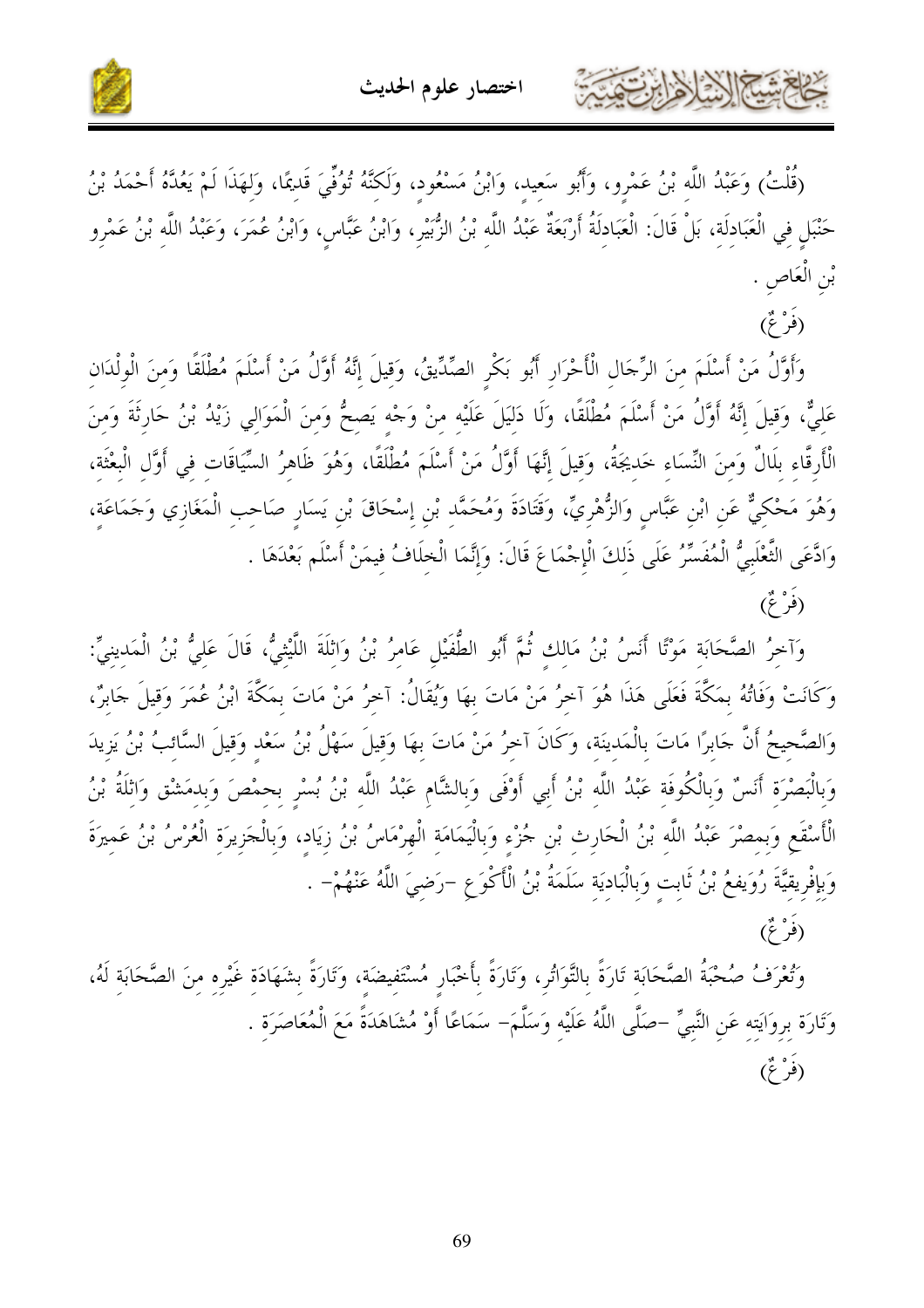



فَأَمَّا إِذَا قَالَ الْمُعَاصِرُ الْعَدْلُ "أَنَا صَحَابِيٌّ" فَقَدْ قَالَ ابْنُ الْحَاجِبِ فِي مُخْتَصَرِه: احْتَمَلَ الْخِلَافَ، يَعْنِي; لِأَنَّهُ يُخْبِرُ عَنْ حُكْمٍ شَرْعِيٍّ، كَمَا لَوْ قَالَ فِي النَّاسِخ: "هَذَا نَاسِخٌ لِهَذَا" لِاحْتمَال خَطَئِه فِي ذَلِكَ . أَمَّا لَوْ قَالَ: "سَمعْتُ رَسُولَ اللَّه –صَلَّى اللَّهُ عَلَيْه وَسَلَّمَ– قَالَ كَذَا" أَوْ "رَأيتُهُ فَعَلَ كَذَا"، أَوْ "كُنَّا عنْدَ رَسُول اللَّه –صَلَّى اللَّهُ عَلَيْه وَسَلَّمَ–"، وَنَحْوَ هَذَا، فَهَذَا مَقْبُولٌ لَا مَحَالَةَ، إذَا صَحَّ السَّنَدُ إلَيْه، وَهُوَ ممَّنْ عَاصَرَهُ -صَلَّى اللَّهُ عَلَيْه وَسَلَّمَ- .

> اَلنَّوْعُ اَلْمُوفى أَرْبَعينَ : مَعْرِفَةُ اَلتَّابِعِينَ

كالحمشة الأثارها يرتبى

قَالَ اَلْخَطِيبُ اَلْبَغْدَادِيُّ اَلتَّابِعِيٌّ: مَنْ صَحِبَ اَلصَّحَابِيَّ وَفِي كَلَامِ اَلْحَاكِمِ مَا يَقْتَضِي إِطْلَاقَ اَلتَّابِعِيٍّ عَلَى مَنْ لَقيَ اَلصَّحَابِيَّ وَرَوَى عَنْهُ, وَإِنْ لَمْ يَصْحَبْهُ .

(قُلْتُ) لَمْ يَكْتَفُوا بِمُجَرَّدٍ رُؤْيَتِهِ اَلصَّحَابِيَّ, كَمَا اِكْتَفَوْا فِي إِطْلَاقِ اِسْمِ اَلصَّحَابِيِّ عَلَى مَنْ رَآهُ –عَلَيْهِ اَلسَّلَامُ- وَالْفَرْقُ عَظَمَةُ وَشَرَفُ رُؤْيَته حعَلَيْه اَلسَّلَامُ- .

وَقَدْ قَسَّمَ اَلْحَاكِمُ طَبَقَاتِ اَلتَّابِعِينَ إِلَى خَمْسَ عَشْرَةَ طَبَقَةً فَذَكَرَ أَنَّ أَعْلَاهُمْ مَنْ رَوَى عَنِ الْعَشَرَة، وَذَكَرَ مِنْهُمْ سَعِيدَ بْنَ الْمُسَيَّبِ، وَقَيْسَ بْنَ أَبِي حَازِمٍ، وَقَيْسَ بْنَ عَبَّادٍ، وَأَبَا عُثْمَانَ النَّهْدِيَّ، وَأَبَا وَائِلِ، وَأَبَا رَجَاءِ العُطَارِدِيَّ، وَأَبَا سَاسَانَ حُضَيْنَ بْنَ الْمُنْذِرِ، وَغَيْرَهُمْ وَعَلَيْهِ فِي هَذَا الْكَلَامِ دَخَلٌ كَثيرٌ، فَقَدْ قيلَ إِنَّهُ لَمْ يَرْوِ عَنِ الْعَشَرَةِ مِنَ التَّابِعِينَ سِوَى قَيْسٍ بْنِ أَبِي حَازِمٍ قَالَهُ ابْنُ خِرَاشٍ وَقَالَ أَبُو بَكْرٍ بْنُ أَبِي دَاوُدَ: لَمْ يَسْمَعْ مِنْ عَبْدِ الرَّحْمَنِ بْنِ عَوْفٍ وَاللَّهُ أَعْلَمُ .

وَأَمَّا سَعِيدُ بْنُ الْمُسَيَّبِ فَلَمْ يُدْرِكْ الصِّدِّيقَ، قَوْلًا وَاحِدًا; لِأَنَّهُ وُلدَ فِي خِلَافَة عُمَرَ لِسَنَتَيْنِ مَضَتَا أَوْ بَقِيَتَا، وَلِهَذَا اخْتُلِفَ فِي سَمَاعِهِ مِنْ عُمَرَ، قَالَ الْحَاكِمُ: أَدْرَكَ عُمَرَ فَمَنْ بَعْدَهُ منَ الْعَشَرَة، وَقيلَ إنَّهُ لَمْ يَسْمَعْ مِنْ أَحَدٍ مِنَ الْعَشَرَةِ سِوَى سَعْدِ بْنِ أَبِي وَقَّاصٍ، وَكَانَ آخِرُهُمْ وَفَاةً وَاللَّهُ أَعْلَمُ .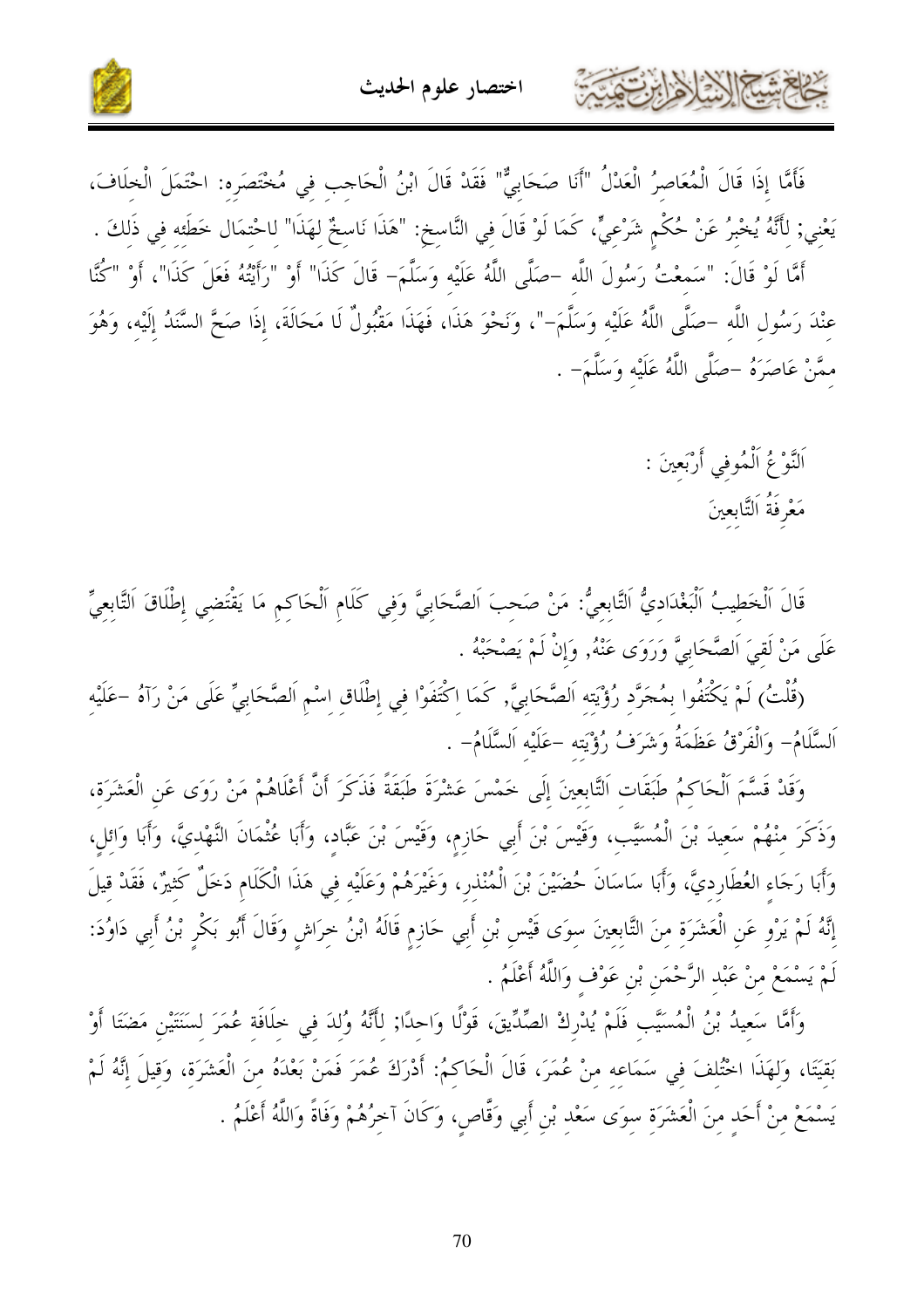

قَالَ الْحَاكِمُ: وَبَيْنَ هَؤُلَاءِ التَّابِعِينَ الَّذِينَ وُلِدُوا فِي حَيَاةِ النَّبِيِّ –صَلَّى اللَّهُ عَلَيْهِ وَسَلَّمَ– مِنْ أَبْنَاءِ الصَّحَابَة، كَعَبْد اللَّه بْن أَبي طَلْحَةَ، وَأَبي أُمَامَةَ أَسْعَدَ بْن سَهْل بْن حُنَيْف، وَأَبي إدْريسَ الخَوْلَانيِّ .

(قُلْتُ) أَمَا عَبْدُ اللَّه بْنُ أَبِي طَلْحَةَ فَلَمَّا وُلدَ ذَهَبَ به أَخُوهُ لأُمِّه أَنَسُ بْنُ مَالك إلَى رَسُول اللَّه – صَلَّى اللَّهُ عَلَيْه وَسَلَّمَ-، فَحَنَّكُهُ وَبَرَّكَ عَلَيْه، وَسَمَّاهُ "عَبْدَ اللَّه"، وَمثْلُ هَذَا يَنْبَغي أَنْ يَعُدَّ منْ صغَار الصَّحَابَة، لمُجَرَّد الرُّؤْيَة، وَلَقَدْ عَدُّوا فيهمْ مُحَمَّدَ بْنَ أَبِي بَكْرِ الصِّدِّيقِ، وَإِنَّمَا وُلِدَ عِنْدَ الشَّجَرَةِ وَقْتَ الْإِحْرَامِ بِحَجَّة الْوَدَاعِ، فَلَمْ يُدْرِكْ مِنْ حَيَاتِهِ –صَلَّى اللَّهُ عَلَيْهِ وَسَلَّمَ– إِلَّا نَحْوًا منْ مائَة يَوْم وَلَمْ يَذْكُرُوا أَنَّهُ أُحْضِرَ عِنْدَ النَّبِيِّ –صَلَّى اللَّهُ عَلَيْهِ وَسَلَّمَ– وَلَا رَآهُ، فعَبْدُ اللَّه بْنُ أَبِي طَلْحَةَ أَوْلَى أَنْ يُعَدَّ فِي صِغَارِ الصَّحَابَة منْ مُحَمَّد بْنِ أَبِي بَكْرِ وَاللَّهُ أَعْلَمُ .

وَقَدْ ذَكَرَ الْحَاكمُ النُّعْمَانَ; وَسُوَيْدًا، ابْنَيْ مُقَرِّنٍ مِنَ التَّابِعِينَ، وَهُمَا صَحَابِيَّانِ

وَأَمَّا الْمُخَضْرَمُونَ، فَهُمْ الَّذينَ أَسْلَمُوا في حَيَاة رَسُول اللَّه –صَلَّى اللَّهُ عَلَيْه وَسَلَّمَ– وَلَمْ يَرَوْهُ . و"الْخَضْرَمَةُ" الْقَطْعُ، فَكَأَنَّهُمْ قُطعُوا عَنْ نُظَرَائِهِمْ مِنَ الصَّحَابَةِ .

وَقَدْ عَدَّ منْهُمْ مُسْلَمٌ نَحْوًا منْ عشْرينَ نَفْسًا، منْهُمْ أَبُو عَمْرو الشَّيْبَانيُّ، وَسُوَيْدُ بْنُ غَفَلَةَ، وَعَمْرُو بْنُ مَيْمُون، وَأَبُو عُثْمَانَ النَّهْديُّ، وَأَبُو الْحَلَال العَتَكيُّ، وَعَبْدُ خَيْر بْنُ يَزيدَ الخَيْوَانيُّ، وَرَبيعَةُ بْنُ زُرَارَةَ، قَالَ ابْنُ الصَّلَاحِ: وَمِمَّنْ لَمْ يَذْكُرُهُ مُسْلِمٌ أَبُو مُسْلِمِ الخَوْلَانِيُّ عَبْدُ اللَّهِ بْنُ ثَوْبٍ .

(قُلْتُ) وَعَبْدُ اللَّه بْنُ عُكَيْم، وَالْأَحْنَفُ بْنُ قَيْسٍ .

وَقَدْ اخْتَلَفُوا في أَفْضَلِ التَّابِعينَ مَنْ هُوَ؟

كالحشيم الأدابرت

فَالْمَشْهُورُ أَنَّهُ سَعِيدُ بْنُ الْمُسَيَّبِ، قَالَهُ أَحْمَدُ بْنُ حَنْبَلِ وَغَيْرُهُ وَقَالَ أَهْلُ الْبَصْرَة: الْحَسَنُ وَقَالَ أَهْلُ الْكُوفَة: عَلْقَمَةُ، وَالْأَسْوَدُ وَقَالَ بَعْضُهُمْ: أُوَيْسٌ الْقَرْنِيُّ .. وَقَالَ أَهْلُ مَكَّةَ: عَطَاءُ بْنُ أَبِي رَبَاحٍ .

وَسَيِّدَاتُ النِّسَاءِ مِنَ التَّابِعِينَ حَفْصَةُ بِنْتُ سِيرِينَ وَعَمْرَةُ بِنْتُ عَبْدِ الرَّحْمَنِ، وَأُمُّ الدَّرْدَاءِ الصُّغْرَى – رَضيَ اللَّهُ عَنْهُمْ أَجْمَعينَ– .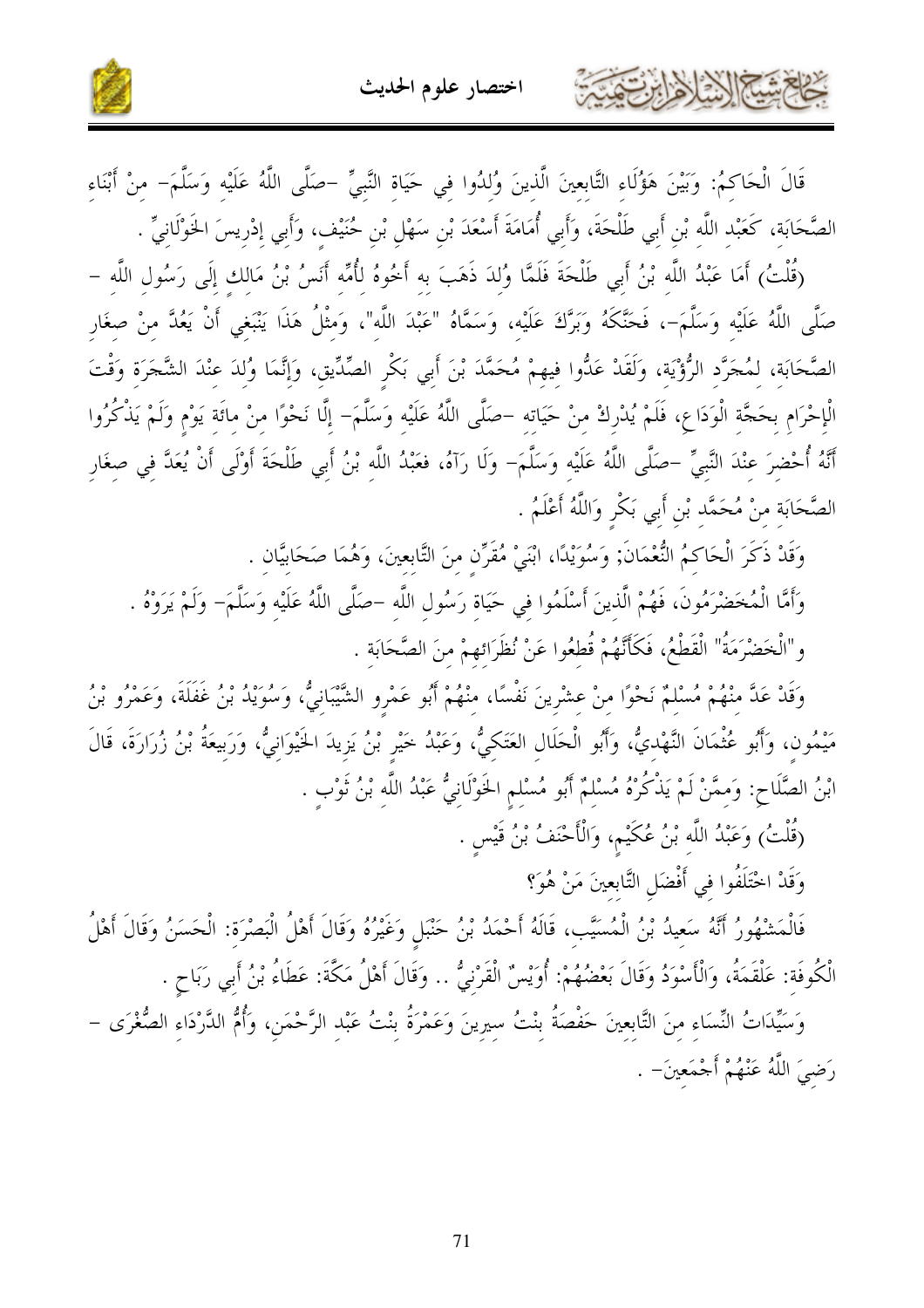

وَمِنْ سَادَاتِ التَّابِعِينَ الْفُقَهَاءُ السَّبْعَةُ بِالْحِجَازِ، وَهُمْ سَعِيدُ بْنُ الْمُسَيَّبِ، وَالْقَاسِمُ بْنُ مُحَمَّدٍ، وَحَارِجَةُ بْنُ زَيْدٍ، وَعُرُوَةُ بْنُ الزُّبَيْرِ، وَسُلَيْمَانُ بْنُ يَسَارٍ، وَعُبَيْدُ اللَّهِ بْنُ عَبْدِ اللَّهِ بْنِ عُتبةَ بْنِ مَسْعُودٍ، وَالسَّابِعُ سَالِمُ بْنُ عَبْدِ اللَّهِ بْنِ عُمَرَ، وَقِيلَ أَبُو سَلَمَةَ بْنُ عَبْدِ الرَّحْمَنِ بْنِ عَوْفٍ، وَقِيلَ أَبُو بَكْرٍ بْنُ عَبْدِ الرَّحْمَنِ بْنِ الْحَارِثِ بْنِ هِشَامِ .

وَقَدْ عَلَّ عَلِيُّ بْنُ (الْمَدِينِيِّ) فِي التَّابِعِينَ مَنْ لَيْسَ مِنْهُمْ، كَمَا أَخْرَجَ آخَرُونَ مِنْهُمْ مَنْ هُوَ مَعْدُودٌ فِيهِمْ، وَكَذَلِكَ ذَكَرُوا فِي الصَّحَابَةِ مَنْ لَيْسَ صَحَابِيًّا كَمَا عَلُّوا جَمَاعَةً مِنَ الصَّحَابَة فيمَنْ ظَنُّوهُ تَابِعِيًّا، وَذَلِكَ بِحَسَبِ مَبْلَغِهِمْ مِنَ الْعِلْمِ وَاللَّهُ الْمُوَفِّقُ للصَّوَاب.

> اَلنَّوْعُ اَلْحَادي وَالْأَرْبَعُونَ مَعْرِفَةُ رِوَايَة اَلْأَكَابِرِ عَنْ اَلْأَصَاغِرِ

حاجمشة الاخراءات

قَدْ يَرْوِي اَلْكَبِيرُ اَلْقَدْرِ أَوْ اَلسِّنِّ أَوْ هُمَا عَمَّنْ دُونَهُ في كُلِّ منْهُمَا أَوْ فيهمَا .

وَمنْ أَجَلِّ مَا يُذْكَرُ في هَذَا اَلْبَابِ مَا ذَكَرَهُ رَسُولُ اَللَّهِ ﷺ فِي خُطْبَتِهِ عَنْ تَمِيمِ الدَّارِيِّ مِمَّا أَخْبَرَهُ بِهِ عَنْ رُؤْيَةِ اَلدَّجَّالِ فِي تِلْكَ اَلْجَزِيرَةِ اَلَّتِي فِي اَلْبَحْرِ وَالْحَدِيثُ فِي اَلصَّحِيحِ .

وَكَذَلِكَ فِي صَحِيحٍ اَلْبُخَارِيٍّ رِوَايَةُ مُعَاوِيَةَ بْنِ أَبِي سُفْيَانَ عَنْ مَالِكٍ بْنِ يُخَامِرَ عَنْ مُعَاذِ, وَهُمْ بِالشَّامِ, فِي حَدِيثِ ﴿ لَا تَزَالُ طَائِفَةٌ مِنْ أُمَّتِي ظَاهِرِينَ عَلَى اَلْحَقِّ ﴾ . قَالَ ابْنُ اَلصَّلَاحٍ : وَقَدْ رَوَى اَلْعَبَادلَةُ عَنْ كَعْبِ اَلْأَحْبَارِ .

(قُلْتُ) وَقَدْ حَكَى عَنْهُ عُمَرُ, وَعَلِيٌّ, وَجَمَاعَةٌ مِنْ اَلصَّحَابَةِ .

وَقَدْ رَوَى الزُّهْرِيُّ وَيَحْيَى بْنُ سَعِيد الْأَنْصَارِيُّ عَنْ مَالكِ، وَهُمَا مِنْ شُيُوخِهِ، وَكَذَا رَوَى عَنْ عَمْرِو بْنِ شُعَيْبِ حَمَاعَةٌ مِنَ الصَّحَابَةِ وَالتَّابِعِينَ، قِيلَ (عِشْرُونَ)، وَيُقَالُ: بِضْعٌ وَسَبْعُونَ فَاللَّهُ أَعْلَمُ وَلَوْ سَرَدْنَا جَميعَ مَا وَقَعَ منْ ذَلكَ لطَالَ الْفَصْلُ حِدًّا .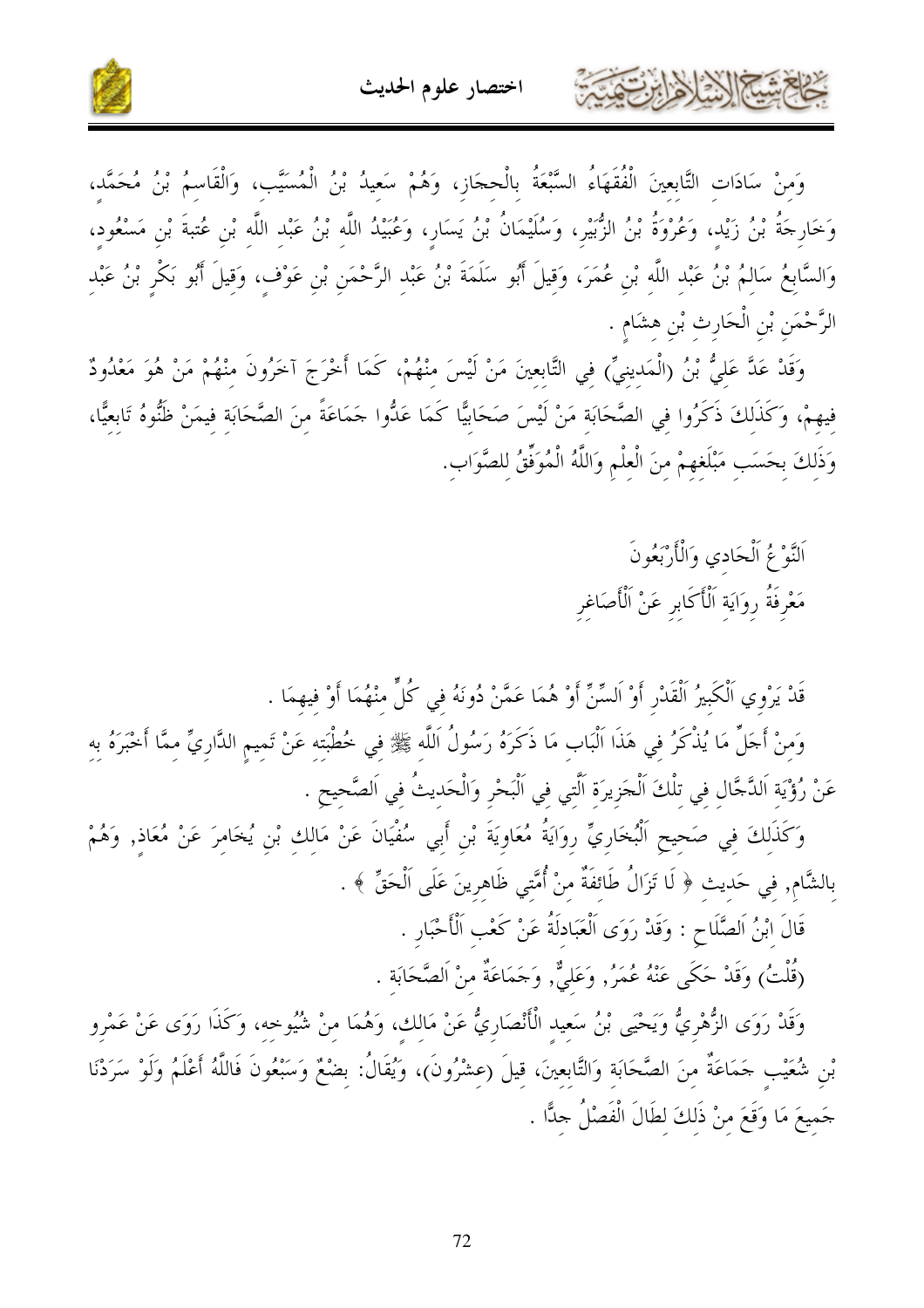



قَالَ ابْنُ الصَّلَاحِ: وَفِي التَّنْبِيهِ عَلَى ذَلِكَ مِنَ الْفَائِدَةِ مَعْرِفَةُ الرَّاوِي مِنَ الْمَرْوِيّ عَنْهُ قَالَ: صَحَّ عَنْ عَائِشَةَ –رَضِيَ اللَّهُ عَنْهَا– أَنَّهَا قَالَتْ: ﴿أَمَرَنَا رَسُولُ اللَّهِ –صَلَّى اللَّهُ عَلَيْهِ وَسَلَّمَ– أَنْ نُنْزِلَ النَّاسَ مَنَازِلَهُمْ

اَلنَّوْعُ اَلثَّاني وَالْأَرْبَعُونَ مَعْرِفَةُ اَلْمُدَبَّجِ

وَهُوَ رِوَايَةُ ٱلْأَقْرَانِ سنًّا وَسَنَدًا وَاكْتَفَى اَلْحَاكِمُ بِالْمُقَارَنَةِ فِي السَنَدِ, وَإِنْ تَفَاوَتَتْ اَلْأَسْنَانُ فَمَتَى رَوَى كُلٌّ مِنْهُمْ عَنْ اَلْآخَرِ سُمِّيَ "مُدَبَّجًا" كَأَبِي هُرَيْرَةَ وَعَائِشَةَ, وَالزُّهْرِيِّ وَعُمَرَ بْنِ عَبْدِ اَلْعَزِيزِ, وَمَالِكِ وَالْأَوْزَاعِيِّ, وَأَحْمَدَ بْنِ حَنْبَلٍ وَعَلِيٍّ بْنِ اَلْمَدِينِيٍّ, فَمَا لَمْ يَرْوِ عَنْ اَلْآخَرِ لَا يُسَمَّى "مُدَبَّجًا" وَاَللَّهُ أَعْلَمُ .

> اَلنَّوْعُ اَلثَّالتُ وَالْأَرْبَعُونَ مَعْرِفَةُ اَلْإِحْوَةِ وَالْأَخَوَاتِ مِنْ اَلزُّوَاة

وَقَدْ صَنَّفَ فِي ذَلِكَ حَمَاعَةٌ مِنْهُمْ عَلِيٌّ بْنُ اَلْمَدِينِيِّ, وَأَبُو عَبْدِ اَلرَّحْمَنِ اَلنَّسَائيُّ . فَمنْ أَمْثَلَة اَلْأَخَوَيْن : . عَبْدُ اللَّهِ بْنُ مَسْعُودٍ وَأَخُوهُ عُتْبَةُ, عَمْرُو بْنُ الْعَاصِ وَأَخُوهُ هِشَامٌ; وَزَيْدُ بْنُ ثَابِتٍ وَأَخُوهُ يَزِيدُ .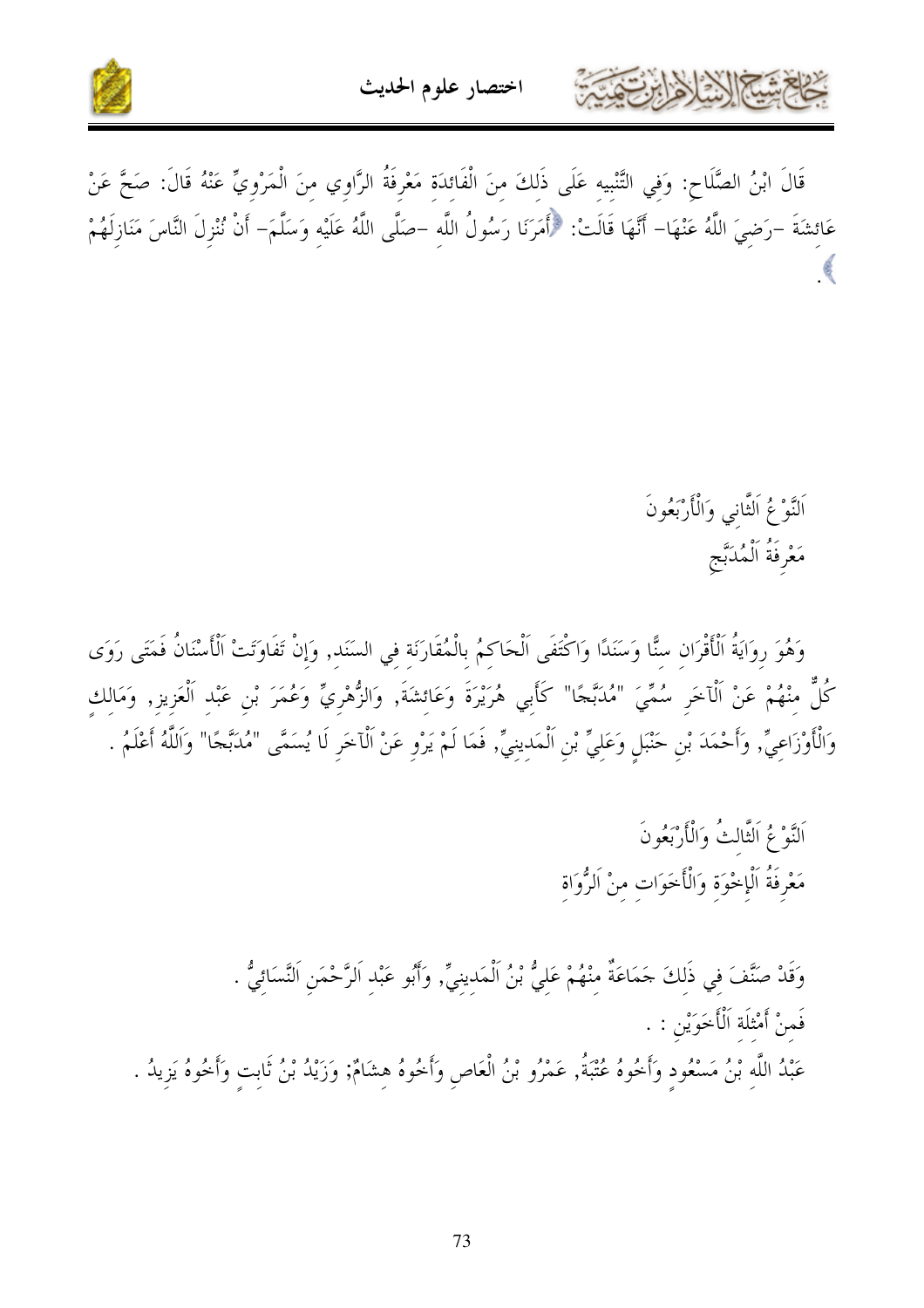



وَمنْ اَلتَّابِعِينَ عَمْرُو بْنُ شُرَحْبِيلَ أَبُو مَيْسَرَةَ وَأَخُوهُ أَرْقَمُ، كِلَاهُمَا مِنْ أَصْحَابِ ابْنِ مَسْعُودٍ، وَمِنْ أَصْحَابه أَيْضًا هُزَيْلُ بْنُ شُرَحْبيلَ، وَأَخُوهُ أَرْقَمُ .

ثَلَاثَةُ إِخْوَة

كالعشيم الأوابرت

سَهْلٌ وَعَبَّادٌ وَعُثْمَانُ بَنَو حُنَيْفٍ عَمْرُو بْنُ شُعَيْبٍ وَأَخَوَاهُ مُمَرٌ، وَشُعَيْبُ وَعَبْدُ الرَّحْمَنِ زَيْدُ بْنُ أَسْلَمَ وَأَخَوَاهُ أُسَامَةٌ، وَعَبْدُ اللَّه .

> أَرْبَعَةُ إِخْوَة سُهَيْلُ بْنُ أَبِي صَالِحٍ وَإِحْوَتُهُ عَبْدُ اللَّهِ –الَّذي يُقَالُ لَهُ عَبَّادٌ– وَمُحَمَّدٌ، وَصَالِحٌ . خَمْسَةُ إِخْوَة

سُفْيَانُ بْنُ عُيَيْنَةَ وَإِخْوَتُهُ الْأَرْبَعَةُ إِبْرَاهِيمُ، وَآدَمُ، وَعمْرَانُ، وَمُحَمَّدٌ قَالَ الْحَاكمُ سَمعْتُ الْحَافظَ أَبَا عَلِيٍّ الْحُسَيْنَ بْنَ عَلِيٍّ –يَعْنِي النَّيْسَابُورِيَّ– يَقُولُ كُلُّهُمْ حَدَّثُوا .

ستَّةُ إِخْوَة

وَهُمْ مُحَمَّدُ بْنُ سِيرِينَ وَإِخْوَتُهُ أَنَسٌ، وَمَعْبَدٌ، وَيَحْيَى، وَحَفْصَةُ، وَكَرِيمَةُ كَذَا ذَكَرَهُمْ النَّسَائيُّ وَيَحْيَى بْنُ مَعِينِ أَيْضًا، وَلَمْ يَذْكُرْ الْحَافِظُ أَبُو عَلِيٍّ النَّيْسَابُورِيُّ فِيهِمْ "كَرِيمَةَ" فَعَلَى هَذَا يَكُونُونَ منَ الْقسْم الَّذي قَبْلَهُ، وَكَانَ مَعْبَدٌ أَكْبَرَهُمْ، وَحَفْصَةُ أَصْغَرَهُمْ، وَقَدْ رَوَى مُحَمَّدُ بْنُ سيرينَ عَنْ أَخيه يَحْيَى عَنْ أخيه أَنَس عَنْ مَوْلَاهُمْ أَنَس بْن مَالك أَنَّ رَسُولَ اللَّه –صَلَّى اللَّهُ عَلَيْه وَسَلَّمَ– قَالَ: ﴿لَبَّيْكَ حَقًّا حَقًّا، تَعَبُّدًا وَرقًا ﴾. وَمثَالُ سَبْعَة إخْوَة

النُّعْمَانُ بْنُ مُقَرِّنٍ وَإِخْوَتُهُ سِنَانٌ، وَسُوَيْدٌ، وَعَبْدُ الرَّحْمَنِ، وَعُقَيْلٌ، وَمَعْقلٌ، وَلَمْ يُسَمِّ السَّابعَ، هَاجَرُوا وَصَحْبُوا النَّبيَّ -صَلَّى اللَّهُ عَلَيْه وَسَلَّمَ-، وَيُقَالُ: إِنَّهُمْ شَهِدُوا الْخَنْدَقَ كُلُّهُمْ، قَالَ ابْنُ عَبْدِ الْبَرِّ وَغَيْرُ وَاحد : لَمْ يُشَارِكْهُمْ أَحَدٌ في هَذه الْمَكْرُمَة .

(قُلْتُ) وَثَمَّ سَبْعَةُ إِحْوَةٍ صَحَابَةٍ، شَهِدُوا كُلُّهُمْ بَدْرًا، وَلَكَنَّهُمْ لِأُمٍّ، وَهِيَ عَفْرَاءُ بِنْتُ عُبَيْد، تَزَوَّجَتْ أَوَّلًا بِالْحَارِثِ بْنِ رِفَاعَةَ الْأَنْصَارِيِّ، فَأَوْلَدَهَا مُعَاذًا وَمُعَوِّذًا، ثُمَّ تَزَوَّجَتْ بَعْدَ طَلَاقِه لَهَا بِالْبُكَيْرِ بْنِ عَبْد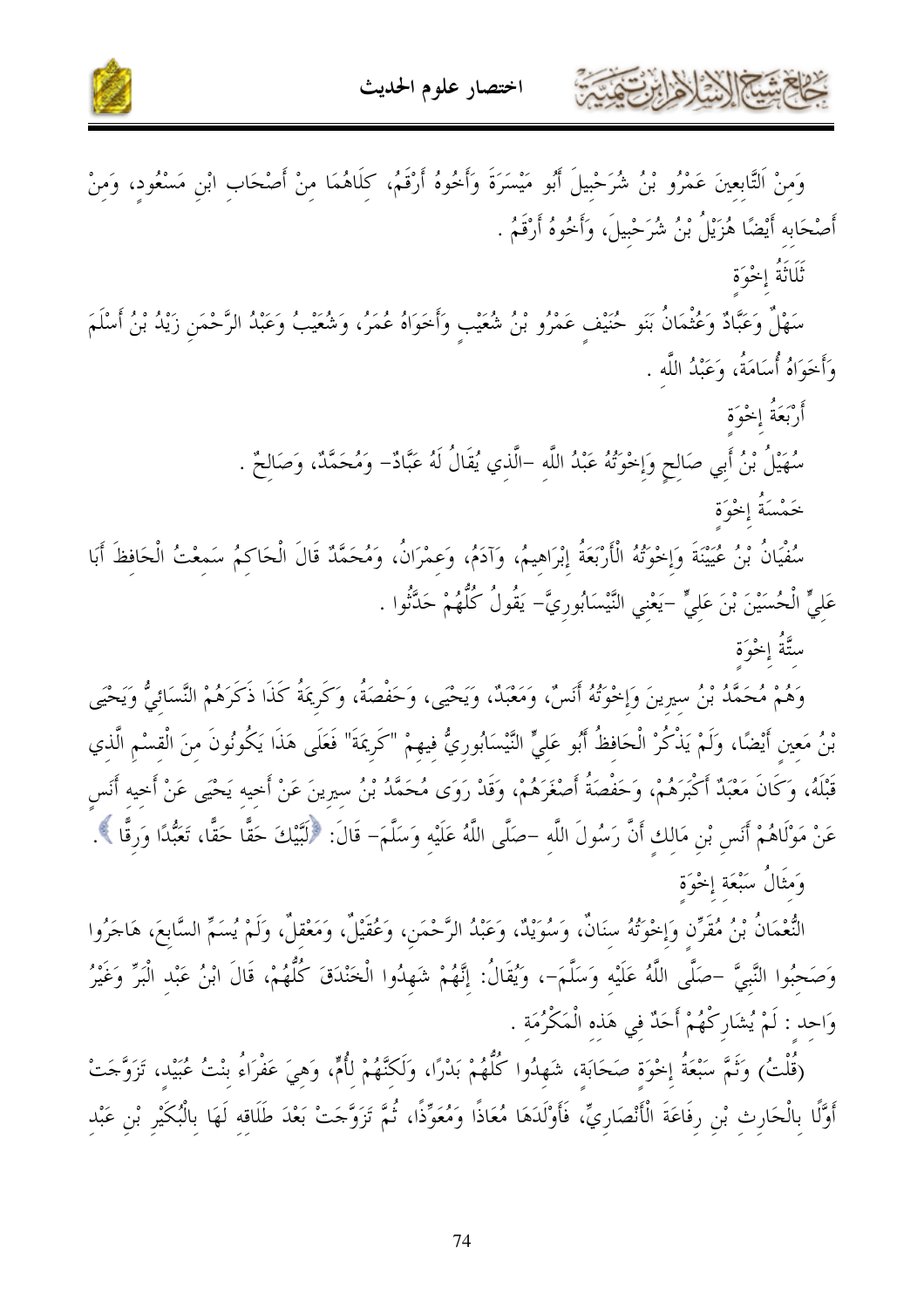



يَالَيْلَ بْنِ نَاشِبٍ، فَأَوْلَدَهَا إِيَاسًا وَخَالِدًا وَعَاقِلًا وَعَامِرًا، ثُمَّ عَادَتْ إِلَى الْحَارِثِ، فَأَوْلَدَهَا عَوْنًا فَأَرْبَعَةٌ مِنْهُمْ أَشِقَّاءُ، وَهُمْ بَنُو الْبُكَيْرِ، وَثَلَاثَةٌ أَشِقَّاءُ، وَهُمْ بَنُو الْحَارِثِ، وَسَبْعَتُهُمْ شَهدُوا بَدْرًا مَعَ رَسُول اللّه – صَلَّى اللَّهُ عَلَيْه وَسَلَّمَ–، وَمُعَاذٌ وَمُعَوِّذٌ ابْنَا عَفْرَاءَ، هُمَا اللَّذَانِ أَثْبَتَا أَبَا حَهْلٍ عَمْرَو بْنَ هِشَامٍ الْمَخْزُومِيَّ، ثُمَّ احْتَزَّ رَأْسَهُ وَهُوَ طَرِيحٌ عَبْدُ اللَّهِ بْنُ مَسْعُودِ الْهُذَلِيُّ –رَضِيَ اللَّهُ عَنْهُمْ– .

اَلنَّوْعُ اَلرَّابعُ وَالْأَرْبَعُونَ

مَعْرِفَةُ رِوَايَة اَلْآبَاء عَنْ اَلْأَبْنَاء

كالمشتر الأوارت

وَقَدْ صَنَّفَ فيه اَلْخَطِيبُ كَتَابًا .

وَقَدْ ذَكَرَ اَلشَّيْخُ أَبُو اَلْفَرَجِ بْنُ اَلْجَوْزِيِّ فِي بَعْضِ كُتُبِهِ أَنَّ أَبَا بَكْرِ اَلصِّدِّيقَ رَوَى عَنِ ابْنَتِه عَائِشَةَ وَرَوَتْ عَنْهَا أُمُّهَا أَمُّ رُومَان أَيْضًا .

قَالَ: رَوَى اَلْعَبَّاسُ عَنِ ابْنَيْه عَبْد اللَّه وَالْفَضْلِ .

قَالَ: وَرَوَى سُلَيْمَانُ بْنُ طَرْخَانَ التَّيْميُّ عَن ابْنه اَلْمُعْتَمر بْن سُلَيْمَانَ وَرَوَى أَبُو دَاوُدَ عَنِ ابْنه أَبِي بَكْرِ بْنِ أَبِي دَاوُدَ قَالَ اَلشَّيْخُ أَبُو عَمْرو بْنُ اَلصَّلَاحٍ وَرَوَى سُفْيَانُ بْنُ عُيَيْنَةَ عَنْ وَائل بْن دَاوُدَ عَنِ ابْنه بَكْر بْن وَائِلٍ عَنِ الزُّهْرِيِّ عَنْ سَعِيدِ بْنِ الْمُسَيَّبِ عَنْ أَبِي هُرَيْرَةَ قَالَ: قَالَ رَسُولُ اللَّه –صَلَّى اللَّهُ عَلَيْه وَسَلَّمَ– : \* أَخَّرُوا الْأَحْمَالَ، فَإِنَّ الْيَدَ مُغْلَقَةٌ، وَالرِّجْلَ مُوَثَّقَةٌ \* قَالَ الْخَطيبُ: لَا يُعْرَفُ إلَّا منْ هَذَا الْوَجْهَ . قَالَ: وَرَوَى أَبُو عُمَرَ حَفْصٌ بْنُ عُمَرَ الدُّورِيُّ الْمُقْرِئُ عَنِ ابْنِهِ أَبِي حَعْفَرِ مُحَمَّدِ ستَّةَ عَشَرَ حَدِيثًا أَوْ نَحْوَهَا، وَذَلكَ أَكْثَرُ مَا وَقَعَ مِنْ رِوَايَةِ أَبِ عَنِ ابْنِهِ .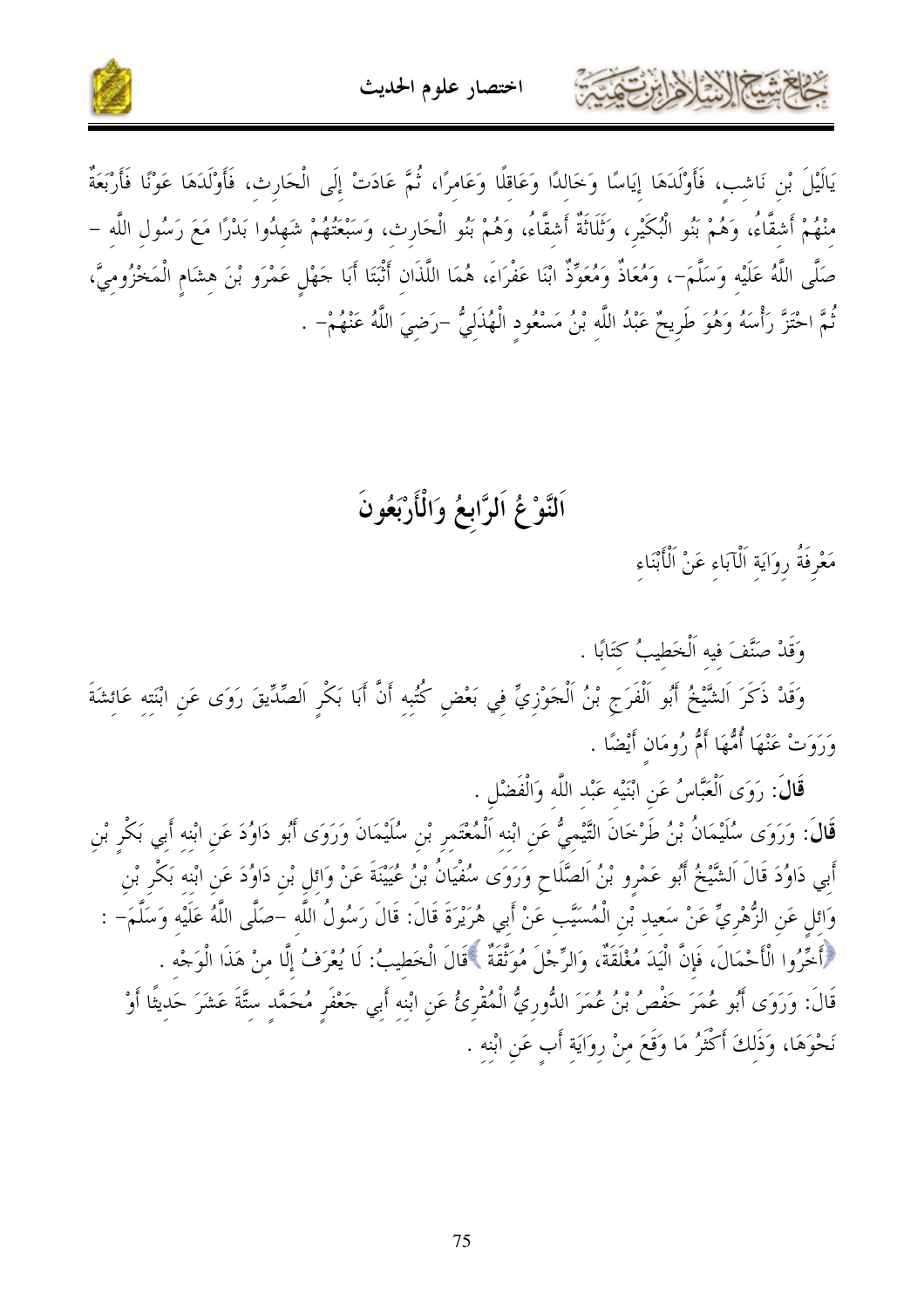

ثُمَّ رَوَى الشَّيْخُ أَبُو عَمْرِو عَنْ أَبِي الْمُظَّفَرِ عَبْدِ الرَّحِيمِ بْنِ الْحَافِظِ أَبِي سَعْدِ عَنْ أَبِيهِ عَنِ ابْنِهِ أَبِي الْمُظَفَّرِ بسَنَده عَنْ أَبِي أُمَامَةَ مَرْفُوعًا ﴿أَحْضرُوا مَوَائدَكُمْ الْبَقْلَ، فَإِنَّهُ مَطْرَدَةٌ لِلشَّيْطَانِ مَعَ التَّسْمِيَةِ ﴾سَكَتَ عَلَيْهِ الشَّيْخُ أَبُو عَمْرِو، وَقَدْ ذَكَرَهُ أَبُو الْفَرَج بْنُ الْجَوْزِيِّ فِي الْمَوْضُوعَاتِ، وَأَحْلقْ به أَنْ يَكُونَ كَذَلِكَ . ثُمَّ قَالَ ابْنُ الصَّلَاح: وَأَمَّا الْحَدِيثُ الَّذِي رُوِّينَاهُ عَنْ أَبِي بَكْرِ الصِّدِّيقِ عَنْ عَائشَةَ عَنْ رَسُولِ اللَّهِ –صَلَّى اللَّهُ عَلَيْهِ وَسَلَّمَ– أَنَّهُ قَالَ فِي الْحَبَّةِ السَّوْدَاءِ: ﴿ شَفَاءٌ مِنْ كُلِّ دَاءِ ﴾فَهُوَ غَلَطْ، إِنَّمَا رَوَاهُ أَبُو بَكْرِ عَبْدُ اللَّهِ بْنُ أَبِي عَتِيقٍ، مُحَمَّدُ بْنُ عَبْدِ الرَّحْمَنِ بْنِ أَبِي بَكْرِ بْنِ أَبِي قُحَافَةَ، –رَضِيَ اللَّهُ عَنْهُمْ– وَكَذَلكَ قَالَ ابْنُ الْجَوْزِيِّ وَغَيْرُ وَاحد منَ الْأَئمَّة . (قُلْتُ) وَيَلْتَحِقُ بِهِمْ تَقْرِيبًا عَبْدُ اللَّهِ بْنُ الزُّبَيْرِ أُمُّهُ أَسْمَاءُ بِنْتُ أَبِي بَكْرِ بْنِ أَبِي قُحَافَةَ، وَهُوَ أَسَنٌّ وَأَشْهَرُ فِي الصَّحَابَةِ مِنْ مُحَمَّدِ بْنِ عَبْدِ الرَّحْمَنِ بْنِ أَبِي بَكْرِ وَاللَّهُ أَعْلَمُ .

قَالَ ابْنُ الْجَوْزِيِّ: وَقَدْ رَوَى حَمْزَةُ وَالْعَبَّاسُ عَنِ ابْنِ أَخِيهِمَا رَسُولِ اللَّهِ –صَلَّى اللَّهُ عَلَيْهِ وَسَلَّمَ– . وَرَوَى مُصْعَبٌ الزُّبَيْرِيُّ عَنِ ابْنِ أَحِيهِ الزُّبَيْرِ بْنِ بَكَّارٍ، وَإِسْحَاقَ بْنِ حَنْبَلَ عَنِ ابْنِ أخيهِ أَحْمَدَ بْنِ مُحَمَّد بْنِ حَنْبَلَ وَرَوَى مَالِكٌ عَنِ ابْنِ أُخْتِهِ إِسْمَاعِيلَ بْنِ عَبْدِ اللَّهِ بْنِ أَبِي أُوَيْسِ .

اَلنَّوْغُ اَلْخَامسُ وَالْأَرْبَعُونَ

رِوَايَةُ اَلْأَبْنَاءِ عَنْ اَلْآبَاءِ

حشيها الأوابرت

وَذَلِكَ كَثِيرٌ حِلًّا وَأَمًّا رِوَايَةُ اَلِابْنِ عَنْ أَبِيهِ عَنْ حَلِّهِ, فَكَثِيرَةٌ أَيْضًا, وَلَكِنَّهَا دُونَ اَلْأَوَّلِ, وَهَذَا كَعَمْرِو بْنِ شُعَيْبٍ بْنِ مُحَمَّدٍ بْنِ عَبْدِ اللَّهِ بْنِ عَمْرٍو عَنْ أَبِيهِ, وَهُوَ شُعَيْبٌ, عَنْ حَدِّهِ, عَبْدِ اللَّهِ بْنِ عَمْرِو بْنِ الْعَاصِ, هَذَا هُوَ اَلصَّوَابُ, لَا مَا عَدَاهُ, وَقَدْ تَكَلَّمْنَا عَلَى ذَلِكَ فِي مَوَاضِعَ فِي كِتَابِنَا اَلتَّكْمِيلِ, وَفِي ٱلْأَحْكَامِ ٱلْكَبِيرِ وَالصَّغيرِ .

وَمِثْلُ بَهْزِ بْنِ حَكِيمٍ بْنِ مُعَاوِيَةَ بْنِ حَيْدَةَ اَلْقُشَيْرِيِّ عَنْ أَبِيهِ عَنْ جَلِّهِ مُعَاوِيَةَ وَمِثْلُ طَلْحَةَ بْنِ مُصَرِّف عَنْ أَبِيهِ عَنْ جَلِّهِ, وَهُوَ عَمْرُو بْنُ كَعْبٍ وَقِيلَ كَعْبُ بْنُ عَمْرِو وَاسْتِقْصَاءُ ذَلِكَ يَطُولُ .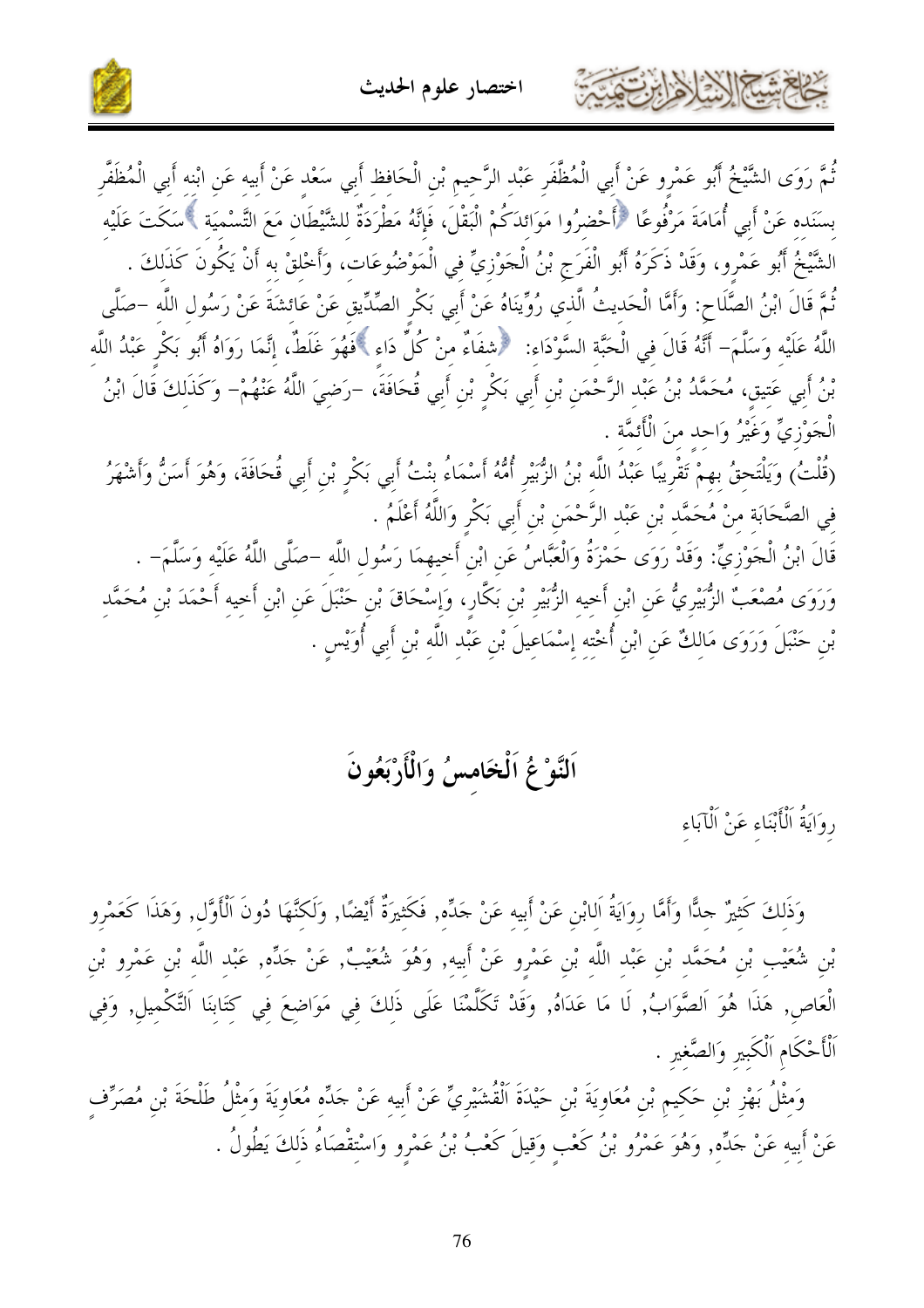





وَقَدْ يَقَعُ فِي بَعْضِ الْأَسَانِيدِ فُلَانٌ عَنْ أَبِيهِ عَنْ أَبِيهِ عَنْ أَبِيهِ، وَأَكْثَرُ مِنْ ذَلِكَ، وَلَكِنَّهُ قَلِيلٌ، وَقَلَّ مَا يَصحُّ منْهُ وَاللَّهُ أَعْلَمُ.

# اَلنَّوْغُ اَلسَّادسُ وَالْأَرْبَعُونَ

مَعْرِفَةُ رِوَايَةِ اَلسَّابِقِ وَاللَّاحِقِ

وَقَدْ أَفْرَدَ لَهُ اَلْخَطِيبُ كِتَابًا وَهَذَا إِنَّمَا يَقَعُ عِنْدَ رِوَايَةِ اَلْأَكَابِرِ عَنْ اَلْأَصَاغِرِ ثُمَّ يَرْوِي عَنْ اَلْمَرْوِيِّ عَنْهُ ،<br>متأخر به .

كَمَا رَوَى اَلزُّهْرِيُّ عَنْ تِلْمِيذِهِ مَالِكِ بْنِ أَنَسٍ, وَقَدْ تُوُفِّيَ اَلزُّهْرِيُّ سَنَةَ أَرْبَعِ وَعِشْرِينَ وَمِائَةٍ, وَمِمَّنْ رَوَى عَنْ مَالِكٍ زَكَرِيًّا بْنُ دُوَيْدٍ اَلْكِنْدِيُّ, وَكَانَتْ وَفَاتُهُ بَعْدَ وَفَاةِ اَلزُّهْرِيِّ بِمِائَةٍ وَسَبْعٍ وَثَلَاثِينَ سَنَةً أَوْ أَكْثَرَ قَالَهُ ابْنُ اَلصَّلَاحِ .

وَهَكَذَا رَوَى اَلْبُخَارِيُّ عَنْ مُحَمَّدِ بْنِ إِسْحَاقَ اَلسَّرَّاجِ, وَرَوَى عَنْ اَلسَّرَّاجِ أَبُو اَلْحَسَنِ أَحْمَدُ بْنُ مُحَمَّد اَلْخَفَّافُ اَلنَّيْسَابُوريُّ, وَبَيْنَ وَفَاتَيْهِمَا مائَةٌ وَسَبْعٌ وَثَلَاثُونَ سَنَةً, فَإِنَّ اَلْبُخَارِيَّ تُوُفِّيَ سَنَةَ ستٍّ وَخَمْسِينَ وَمِاتَتَيْنِ, وَتُوُفِّيَ اَلْخَفَّافُ سَنَةَ أَرْبَعِ أَوْ خَمْسٍ وَتِسْعِينَ وَتَلَاثِمِائَةِ كَذَا قَالَ اِبْنُ اَلصَّلَاحِ .

(قُلْتُ) وَقَدْ أَكْثَرَ مِنْ اَلتَّعَرُّضِ لِلذَلِكَ شَيْخُنَا اَلْحَافِظُ اَلْكَبِيرُ أَبُو اَلْحَجَّاج اَلْمزِّيُّ فِي كِتَابِهِ "اَلتَّهْذِيب" وَهُوَ مِمَّا يَتَحَلَّى بِهِ كَثِيرٌ مِنَ اَلْمُحَدِّثِينَ, وَلَيْسَ مِنَ اَلْمُهِمَّات فيه .

# اَلنَّوْعُ اَلسَّابِعُ وَالْأَرْبَعُونَ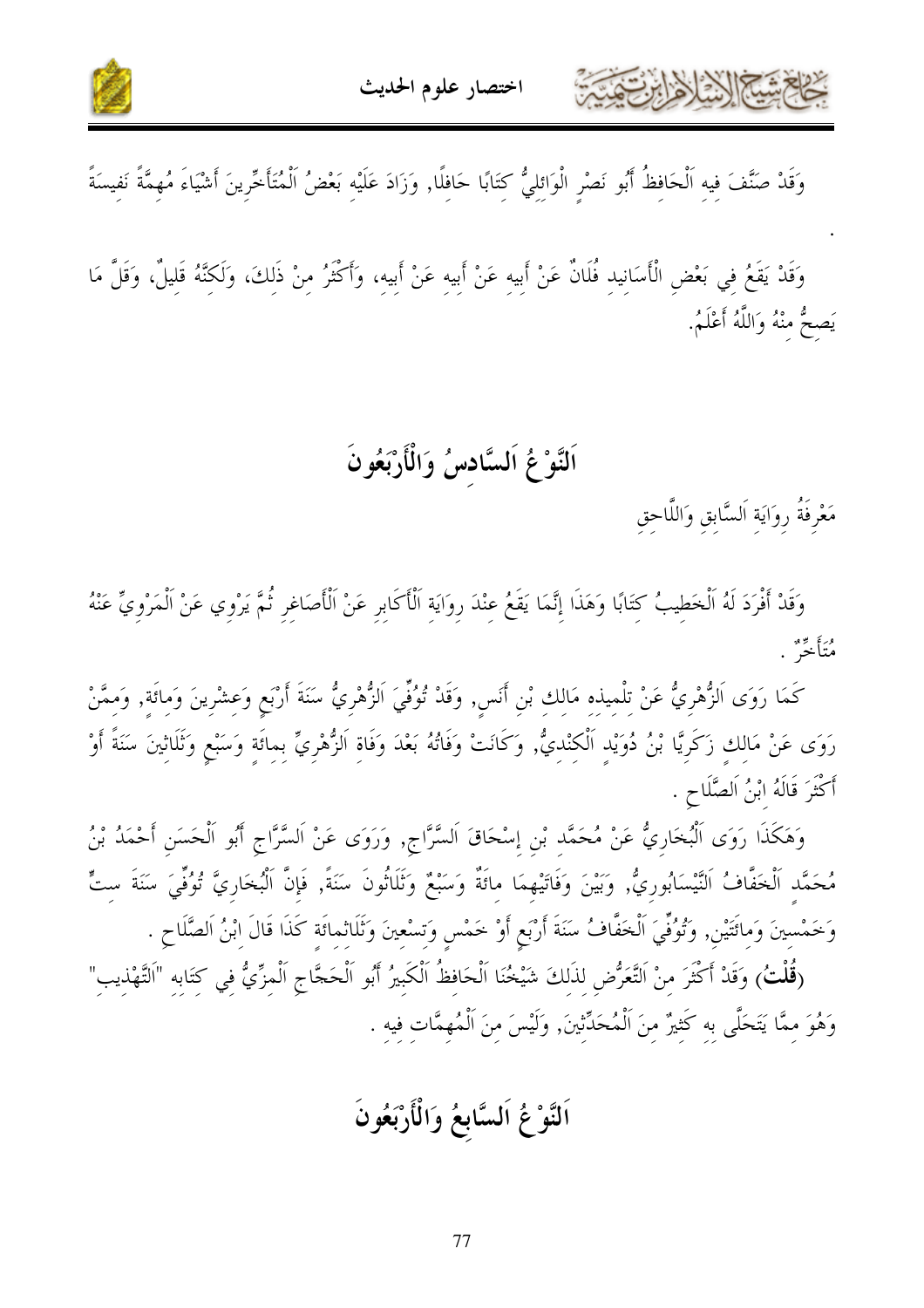

وَكَذَلِكَ شُتَيْرُ بْنُ شَكَلٍ بْنِ حُمَيْدٍ عَنْ أَبِيهِ . وَكَذَلِكَ قَيْسُ بْنُ أَبِي حَازِمٍ, تَفَرَّدَ بِالرِّوَايَةِ عَنْ أَبِيهِ, وَعَنْ دُكَيْنِ بْنِ سَعْدِ الْمُزَنِيِّ, وصُنَابِح بْنِ ٱلْأَعْسَرِ, وَمرْدَاس بْنِ مَالك الْأَسْلَميِّ وَكُلُّ هَؤُلَاءِ صَحَابَةٌ .

قَالَ ابْنُ اَلصَّلَاحٍ: وَقَدْ ادَّعَى اَلْحَاكِمُ فِي اَلْإِكْلِيلِ أَنَّ اَلْبُخَارِيَّ وَمُسْلِمًا لَمْ يُخَرِّجَا فِي صَحِيحَيْهِمَا

تَفَرَّدَ عَامِرٌ اَلشَّعْبِيُّ عَنْ حَمَاعَةٍ مِنْ اَلصَّحَابَةٍ, مِنْهُمْ عَامِرُ بْنُ شَهْرٍ, وَعُروةُ بْنُ مُضَرّسٍ, وَمُحَمَّدُ بْنُ صَفْوَانَ اَلْأَنْصَارِيُّ, وَمُحَمَّدُ بْنُ صَيْفِيٍّ اَلْأَنْصَارِيُّ, وَقَدْ قِيلَ إِنَّهُمَا وَاحِدْ, وَالصَّحِيحُ أَنَّهُمَا اِثْنَانِ, وَوَهْبُ بْنُ خَنْبَشِ, وَيُقَالُ: هَرَمُ بْنُ خَنْبَشٍ وَاَللَّهُ أَعْلَمُ . وَتَفَرَّدَ سَعِيدُ بْنُ اَلْمُسَيَّبِ بْنِ حَرْنِ بِالرِّوَايَةِ عَنْ أَبِيهِ وَكَذَلِكَ حَكِيمُ بْنُ مُعَاوِيَةَ بْنِ حَيْدَةَ عَنْ (أَبِيهِ)

وَلمُسْلم بْنِ الْحَجَّاجِ تَصْنيفٌ في ذَلكَ .

اختصار علوم الحديث

مَعْرِفَةُ مَنْ لَمْ يَرْوِ عَنْهُ إِلَّا رَاوِ وَاحِدٌ مِنْ صَحَابِيٍّ وَتَابِعِيٍّ وَغَيْرِهِمْ



شَيْئًا منْ هَذَا اَلْقَبِيلِ .

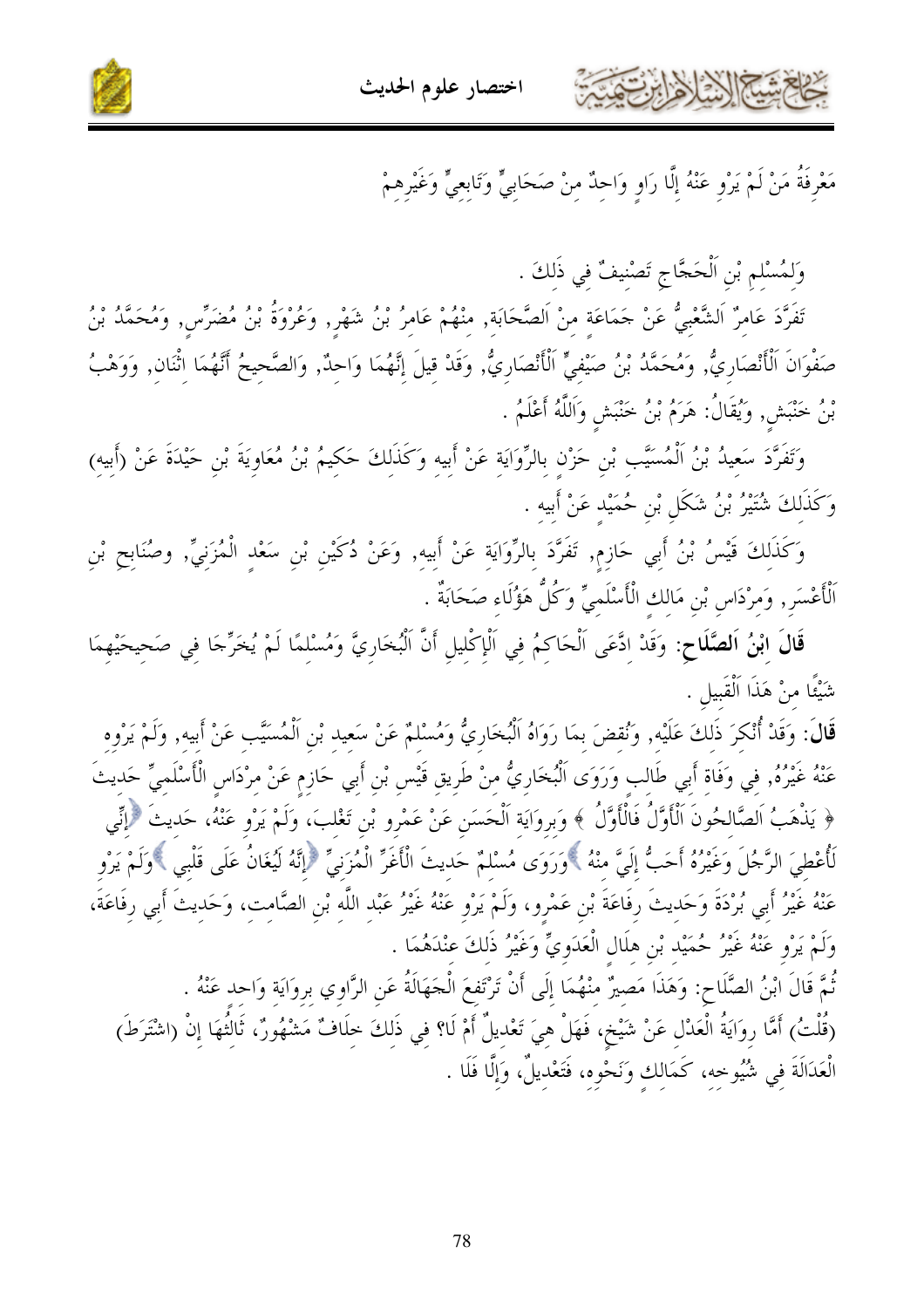





فَقَدْ تَفَرَّدَ –فِيمَا نَعْلَمُ– حَمَّادُ بْنُ سَلَمَةَ عَنْ أَبِي الْعُشَرَاءِ الدَّارِمِيِّ عَنْ أَبِيه بحَديث ﴿أَمَا تَكُونُ الذَّكَاةُ إِلَّا في اللَّبَّة؟ فَقَالَ: أَمَا لَوْ طَعَنْتَ في فَخذهَا لَأَجْزَأَ عَنْكَ ﴾.

وَيُقَالُ: إِنَّ الزُّهْرِيَّ تَفَرَّدَ عَنْ نَيِّف وَعِشْرِينَ تَابِعيًّا وَكَذَلكَ تَفَرَّدَ عَمْرُو بْنُ دينَار، وَهشَامُ بْنُ عُرْوَةَ، وَأَبُو إسْحَاقَ السَّبِيعيُّ، وَيَحْيي بْنُ سَعيد الْأَنْصَارِيُّ عَنْ حَمَاعَة منَ التَّابعينَ .

وَقَالَ الْحَاكِمُ : وَقَدْ تَفَرَّدَ مَالِكٌ عَنْ زُهَاءِ عَشَرَةٍ مِنْ شُيُوخِ الْمَدِينَةِ، (لَمْ يَرْوِ عَنْهُمْ غَيْرُهُ) .

# اَلنَّوْغُ اَلثَّامنُ وَالْأَرْبَعُونَ

مَعْرِفَةُ مَنْ لَهُ أَسْمَاءٌ مُتَعَلِّدَةٌ

حمشا الألاطارت

فَيَظُنُّ بَعْضُ النَّاسِ أَنَّهُمْ (أَشْخَاصٌ) مُتَعَدِّدَةٌ, أَوْ يُذْكَرُ بِبَعْضِهَا, أَوْ بِكُنْيَتِهِ, فَيَعْتَقِدُ مَنْ لَا خِبْرَةَ لَهُ أَنَّهُ بره وو<br>غيره په

وَأَكْثَرُ مَا يَقَعُ ذَلِكَ مِنَ اَلْمُدَلِّسِينَ, (يُغَرِّبُونَ به عَلَى اَلنَّاس), فَيَذْكُرُونَ اَلرَّجُلَ باسْم لَيْسَ هُوَ مَشْهُورًا به, أَوْ يُكَنُّونَهُ, لِيُبْهِمُوهُ عَلَى مَنْ لَا يَعْرِفُهَا, وَذَلِكَ كَثيرٌ .

وَقَدْ صَنَّفَ اَلْحَافِظُ عَبْدُ اَلْغَنِيِّ بْنُ سَعِيدِ اَلْمِصْرِيُّ فِي ذَلكَ كتَابًا, وَصَنَّفَ اَلنَّاسُ كُتُبَ اَلْكُنَى, وَفيهَا إِرْشَادٌ إِلَى (إِظْهَارِ تَدْلِيسِ اَلْمُدَلِّسِينَ) . وَمنْ أَمْثِلَة ذَلكَ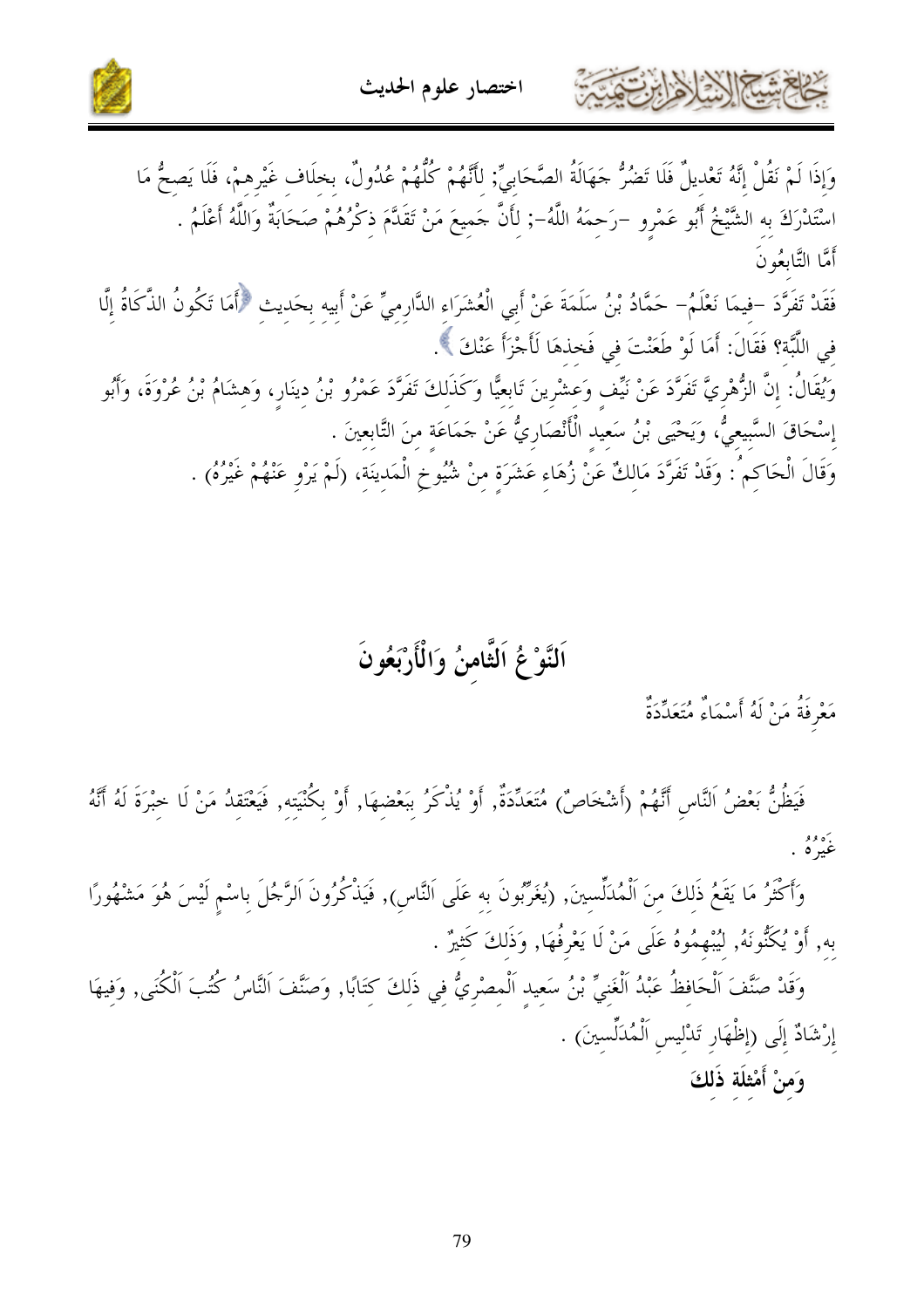



مُحَمَّدُ بْنُ اَلسَّائِبِ اَلْكَلْبِيُّ, وَهُوَ ضَعِيفٌ, لَكِنَّهُ عَالِمٌ (بِالتَّفْسِيرِ) وَبِالْأَخْبَارِ فَمِنْهُمْ مَنْ يُصَرِّحُ بِاسْمِهِ هَذَا, وَمنْهُمْ مَنْ يَقُولُ حَمَّادُ بْنُ اَلسَّائب, وَمِنْهُمْ مَنْ يُكَنِّيهِ بِأَبِي اَلنَّضْرِ, وَمِنْهُمْ مَنْ يُكَنِّيهِ بِأَبِي سَعِيدٍ, قَالَ ابْنُ اَلصَّلَاح: وَهُوَ اَلَّذي يَرْوي عَنْهُ عَطيَّةُ اَلْعَوْفيُّ التَّفْسيرَ, مُوهمًا أَنَّهُ أَبُو سَعيد الْخُدْريُّ . وَكَذَلكَ سَالمٌ أَبُو عَبْد اللَّه اَلْمَدَنيُّ

ٱلْمَعْرُوفُ بِسَبَلَانَ, اَلَّذي يَرْوِي عَنْ أَبِي هُرَيْرَةَ, يَنْسُبُونَهُ فِي وَلَائِهِ إِلَى جهَاتِ مُتَعَدِّدَةٍ وَهَذَا كَثِيرٌ حِدًّا, وَالتَّدْلِيسُ أَقْسَامٌ كَثِيرَةٌ, كَمَا تَقَدَّمَ وَاَللَّهُ أَعْلَمُ .

#### اَلنَّوْغُ اَلتَّاسعُ وَالْأَرْبَعُونَ

مَعْرِفَةُ ٱلْأَسْمَاءِ ٱلْمُفْرَدَةِ وَالْكُنَى الَّتِي لَا يَكُونُ مِنْهَا فِي كُلِّ حَرْفٍ سِوَاهُ

بحاحمته الازلالة المرتعقة

وَقَدْ صَنَّفَ في ذَلكَ اَلْحَافظُ أَحْمَدُ بْنُ هَارُونَ الْبَرْديجيُّ وَغَيْرُهُ وَيُوحَدُ ذَلكَ كَثيرًا في كتَاب اَلْجَرْح وَالتَّعْدِيلِ لِابْنِ أَبِي حَاتِمٍ, وَغَيْرِهِ, وَفِي كِتَابِ اَلْإِكْمَالِ لِأَبِي نَصْرِ بْنِ مَاكُولَا كَثيرًا .

وَقَدْ ذَكَرَ اَلشَّيْخُ أَبُو عَمْرِو بْنُ اَلصَّلَاحِ طَائِفَةً مِنَ اَلْأَسْمَاءِ اَلْمُفْرَدَة, مِنْهُمْ "أَجْمَدُ" بِالْجِمِ "بْنُ عُجَّيَّانَ" عَلَى وَزْنِ "عُلَيَّانَ" قَالَ ابْنُ اَلصَّلَاحٍ: وَرَأَيْتُهُ بِخَطٍّ ابْنِ اَلْفُرَاتِ مُخَفَّفًا عَلَى وَزْنِ "سُفْيَانَ", ذَكَرَهُ ابْنُ يُونُسَ في اَلصَّحَابَة "أَوْسَطُ بْنُ عَمْرو البَجَليُّ" تَابعيٌّ "تَدُومُ بْنُ صُبَيْحِ الْكُلَاعيُّ" عَنْ تُبَيْع الْحمْيَريِّ ابْنِ امْرَأَةِ كَعْبِ اَلْأَحْبَارِ "حَبِيبُ بْنُ اَلْحَارِثِ" صَحَابِيٌّ "جِيلَانُ بْنُ فَرْوَةَ أَبُو اَلْجَلَدِ اَلْأَخْبَارِيٌّ" تَابِعِيٌّ "الدُّجَيْنُ بْنُ ثَابت أَبُو اَلْغُصْنِ", يُقَالُ: إِنَّهُ جُحَا .

قَالَ ابْنُ اَلصَّلَاحٍ : وَالْأَصَحُّ أَنَّهُ غَيْرُهُ "زِرْ بْنُ حُبَيْشٍ" سُعَيْرُ بْنُ اَلْخِمْسِ" "سَنْدَرٌ اَلْخَصِيُّ", مَوْلَى زِنْبَاعِ الْجُذَامِيِّ, لَهُ صُحْبَةٌ "شَكَلُ بْنُ حُمَيْد" صَحَابِيٌّ "شَمْعُونُ" بِالشِّينِ وَالْغَيْنِ اَلْمُعْجَمَتَيْنِ "بْنُ زَيْد أَبُو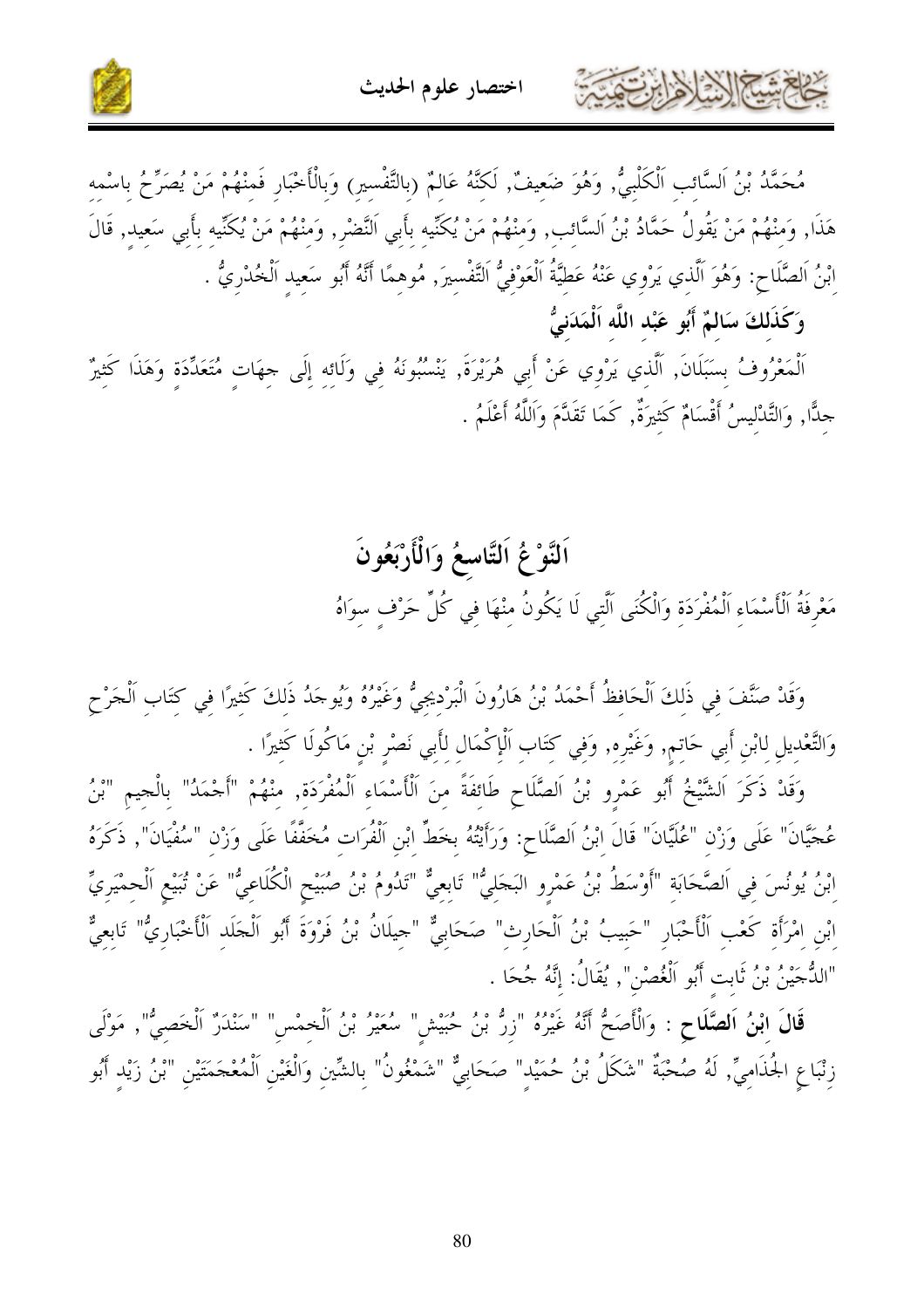

شكالا الألفاين



رَيْحَانَةَ" صَحَابِيٌّ, وَمِنْهُمْ مَنْ يَقُولُ بِالْعَيْنِ اَلْمُهْمَلَةِ "صُدَيٌّ بْنُ عَجْلَانَ أَبُو أُمَامَةَ" صَحَابِيٌّ "صُنَابِحُ بْنُ اَلْأَعْسَر" "ضُرَيْبُ بْنُ نُقَيْر بْن سُمَيْر" كُلّْهَا بالتَّصْغير "أَبُو اَلسَّليل اَلْقَيْسيُّ اَلْبَصْريّ", يَرْوي عَنْ مُعَاذ . "عَزْوَانُ" بِالْعَيْنِ اَلْمُهْمَلَة ابْنُ زَيْد الرُّقَاشيّْ", أَحَدُ اَلزُّهَّاد, تَابعيٌّ "كَلَدَةُ بْنُ حَنْبَل" صَحَابيٌّ "نَوْفٌ الْبِكَالِيُّ" تَابِعيٌّ "وَابِصَةُ بْنُ مَعْبَد" صَحَابيٌّ "هُبَيْبُ بْنُ مُغْفِلِ" "هَمَدَانُ" بَرِيدُ عُمَرَ بْنِ الْخَطَّابِ، بِالدَّالِ الْمُهْمَلَة، وَقِيلَ بِالْمُعْجَمَة ِ وَقَالَ ابْنُ الْجَوْزِيِّ في بَعْض مُصَنَّفَاته  $\lim_{\lambda\to 0} \frac{1}{\lambda}$ هَلْ تَعْرِفُونَ رَجُلًا منَ الْمُحَدِّثِينَ لَا يُوحَدُ مِثْلُ أَسْمَاء آبَائِه؟ فَالْحَوَابُ إِنَّهُ مُسَدَّدُ بْنُ مُسَرْهَد بْنِ مُسَرْبَلِ

بْنِ مُغَرْبَلِ بْنِ مُطَرْبَلِ بْنِ أَرَنْدَلِ بْنِ عَرَنْدَلِ بْنِ مَاسِكِ الْأَسَدِيِّ . قَالَ ابْنُ الصَّلَاح: وَأَمَّا الْكُنَى الْمُفْرَدَةُ فَمنْهَا "أَبُو الْعُبَيْدَيْن"، وَاسْمُهُ "مُعَاوِيَةُ بْنُ سَبْرَة" منْ أَصْحَاب ابْن مَسْعُودِ "أَبُو الْعُشَرَاءِ الدَّارِمِيُّ"، تَقَلَّمَ "أَبُو الْمُدلَّة"، مِنْ شُيُوخِ الْأَعْمَشِ وَغَيْرِه، لَا يُعْرَفُ اسْمُهُ، وَزَعَمَ أَبُو نُعَيْمِ الْأَصْبَهَانِيُّ أَنَّ اسْمَهُ "عُبَيْدُ اللَّهِ بْنُ عَبْد اللَّه الْمَدَنِيٌّ" "أَبُو مُرَايَةَ الْعجْليُّ" "عَبْدُ اللَّه بْنُ عَمْرو"، تَابعيٌّ "أَبُو مَعْبَد" "حَفْصُ بْنُ غَيْلَانَ" الدِّمَشْقَيُّ عَنْ مَكْحُول .

(قُلْتُ) وَقَدْ رَوَى عَنْهُ نَحْوٌ مَنْ عَشَرَة، وَمَعَ هَذَا قَالَ ابْنُ حَرْم: هُوَ مَجْهُولٌ; لأَنَّهُ لَمْ يَطَّلعْ عَلَى مَعْرفَته، وَمَنْ رَوَى عَنْهُ فَحَكَمَ عَلَيْه بِالْحَهَالَةِ قَبْلَ الْعِلْمِ بِهِ، كَمَا حَهِلَ التِّرْمِذِيُّ صَاحِبَ الْحَامِعِ، فَقَالَ: وَمَنْ مُحَمَّدُ بْنُ عيسَى بْنِ سَوْرَةً؟! .

وَمِنَ الْكُنَى الْمُفْرَدَةِ "أَبُو السَّنَابِلِ عُبَيْدُ رَبِّهِ بْنُ بَعْكَكٍ" رَجُلٌ مِنْ بَنِي عَبْدِ الدَّارِ صَحَابِيٌّ، اسْمُهُ وَاسْمُ أَبِيهِ وَكُنْيَتُهُ منَ الْأَفْرَاد .

قَالَ ابْنُ الصَّلَاحِ وَأَمَّا الْأَفْرَادُ مِنَ الْأَلْقَابِ فَمثْلُ "سَفينَةَ" الصَّحَابيِّ اسْمُهُ "مهْرَانُ"، وَقيلَ غَيْرُ ذَلكَ "مَنْدَلُ بْنُ عَلِيٍّ الْعَنَزِيِّ" اسْمَهْ "عَمْرُو" "سَحْنُونُ سَعِيدٌ" صَاحِبُ الْمُدَوَّنَةِ اسْمُهُ "عَبْدُ السَّلَامِ" "مُطَيّن "مُشْكُدَانَةُ الْجُعْفِيُّ"، فِي حَمَاعَةِ آخَرِينَ، سَنَذْكُرُهُمْ فِي نَوْعِ الْأَلْقَابِ –إِنْ شَاءَ اللَّهُ تَعَالَى– وَاللَّهُ أَعْلَمُ .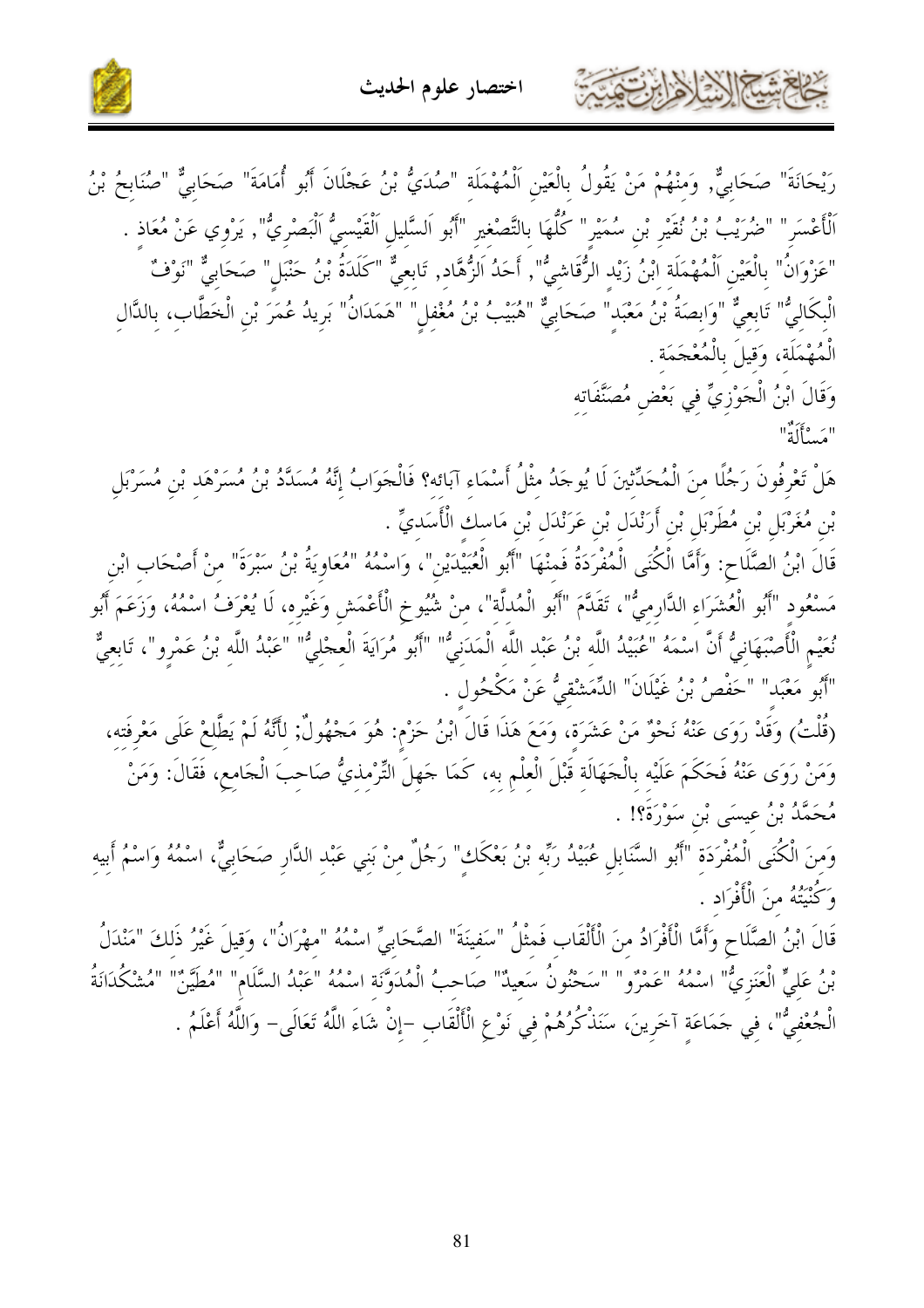

اختصار علوم الحديث



اَلنَّوْغُ اَلْمُوفي خَمْسينَ :

مَعْرِفَةُ اَلْأَسْمَاء وَالْكُنَى

وَقَدْ صَنَّفَ في ذَلكَ جَمَاعَةٌ منَ اَلْحُفَّاظ, منْهُمْ عَليُّ بْنُ اَلْمَدينيُّ, وَمُسْلمٌ, وَالنَّسَائيُّ, وَالدُّولَابيُّ, وَابْنُ مَنْدَهْ, وَالْحَاكمُ أَبُو أَحْمَدَ اَلْحَافظُ, وَكَتَابُهُ في ذَلكَ مُفيدٌ جلًّا كَثيرُ اَلنَّفْع .

وَطَرِيقَتُهُمْ أَنْ يَذْكُرُوا اَلْكُنْيَةَ وَيُنَبِّهُوا عَلَى صَاحِبِهَا, وَمِنْهُمْ مَنْ لَا يُعْرَفُ اِسْمُهُ, وَمِنْهُمْ مَنْ يُخْتَلَفُ

وَقَدْ قَسَّمَهُمْ اَلشَّيْخُ أَبُو عَمْرو بْنُ اَلصَّلَاحِ إلَى أَقْسَام عدَّة:

(أَحَلُهَا) مَنْ لَيْسَ لَهُ اسْمٌ سِوَى الْكُنْيَةِ, كَأَبِي بَكْرِ بْنِ عَبْدِ اَلرَّحْمَنِ بْنِ اَلْحَارِثِ بْنِ هشَامِ اَلْمَخْزُوميِّ اَلْمَدَنيِّ, أَحَد اَلْفُقَهَاء اَلسَّبْعَة, وَيُكَنَّى بأَبي عَبْد اَلرَّحْمَن أَيْضًا وَهَكَذا أَبُو بَكْر بْنُ مُحَمَّد بْن عَمْرو بْن حَزْم الْمَدَنيُّ, يُكَنَّى بأَبي مُحَمَّد أَيْضًا قَالَ الْخطيبُ الْبَغْدَاديُّ: وَلَا نَظيرَ لَهُمَا في ذَلكَ, وَقيلَ لَا كُنْيَةَ لِابْنِ حَزْمٍ هَذَا .

وَمِمَّنْ لَيْسَ لَهُ اسْمٌ سوَى كُنْيَتِهِ فَقَطْ أَبُو بِلَالٍ الْأَشْعَرِيُّ عَنْ شَرِيكِ وَغَيْرِهِ، وَكَذَلِكَ كَانَ يَقُولُ اسْمِي كُنْيَتِي وَأَبُو حُصَيْنِ ابْنُ يَحْيَى بْنِ سُلَيْمَانَ الرَّازِيُّ، شَيْخُ أَبِي حَاتمٍ وَغَيْرِه.

(الْقِسْمُ الثَّانِي) : مَنْ لَا يُعْرَفُ بِغَيْرِ كُنْيَتِهِ، وَلَمْ يُوقَفْ عَلَى اسْمِهِ، مِنْهُمْ "أَبُو أَناسٍ" بِالنُّونِ الصَّحَابِيِّ "أَبُو مُوَيْهِبَةَ" صَحَابيٌّ "أَبُو شَيْبَةَ" الْخُدْرِيُّ الْمَدَنيُّ، قُتلَ في حصَار الْقُسْطَنْطينيَّة، وَدُفنَ هُنَاكَ –رَحمَهُ اللَّهُ– "أَبُو الْأَبْيَضِ" عَنْ أَنَسِ "أَبُو بَكْرٍ بْنُ نَافِعٍ شَيْخُ مَالِكِ "أَبُو النَّجِيبِ" بِالنُّونِ مَفْتُوحَةً، وَمِنْهُمْ مَنْ يَقُولُ بِالتَّاءِ الْمُثَنَّاةِ مِنْ فَوْقٍ مَضْمُومَةً، وَهُوَ مَوْلَى عَبْدِ اللَّهِ بْنِ عَمْرٍو "أَبُو حَرْبِ بْنُ أَبِي الْأَسْوَدِ" "أَبُو حَرِيزٍ الْمَوْقِفِيُّ" شَيْخُ ابْنِ وَهْبِ وَالْمَوْقفُ مَحَلَّةٌ بمصْرَ.

(الثَّالِثِ): مَنْ لَهُ كُنْيَتَانِ، إِحْدَاهُمَا لَقَبٌ، مِثَالُهُ عَلِيُّ بْنُ أَبِي طَالِبٍ، كُنْيَتُهُ أَبُو الْحَسَنِ، وَيُقَالُ لَهُ: "أَبُو تُرَاب" لَقَبًا "أَبُو الزِّنَاد" عَبْدُ اللَّه بْنُ ذَكْوَانَ، يُكَنَّى بأَبي عَبْد الرَّحْمَنِ، وَ"أَبُو الزِّنَاد" لَقَبٌ، حَتَّى قيلَ إنَّهُ كَانَ يَغْضَبُ منْ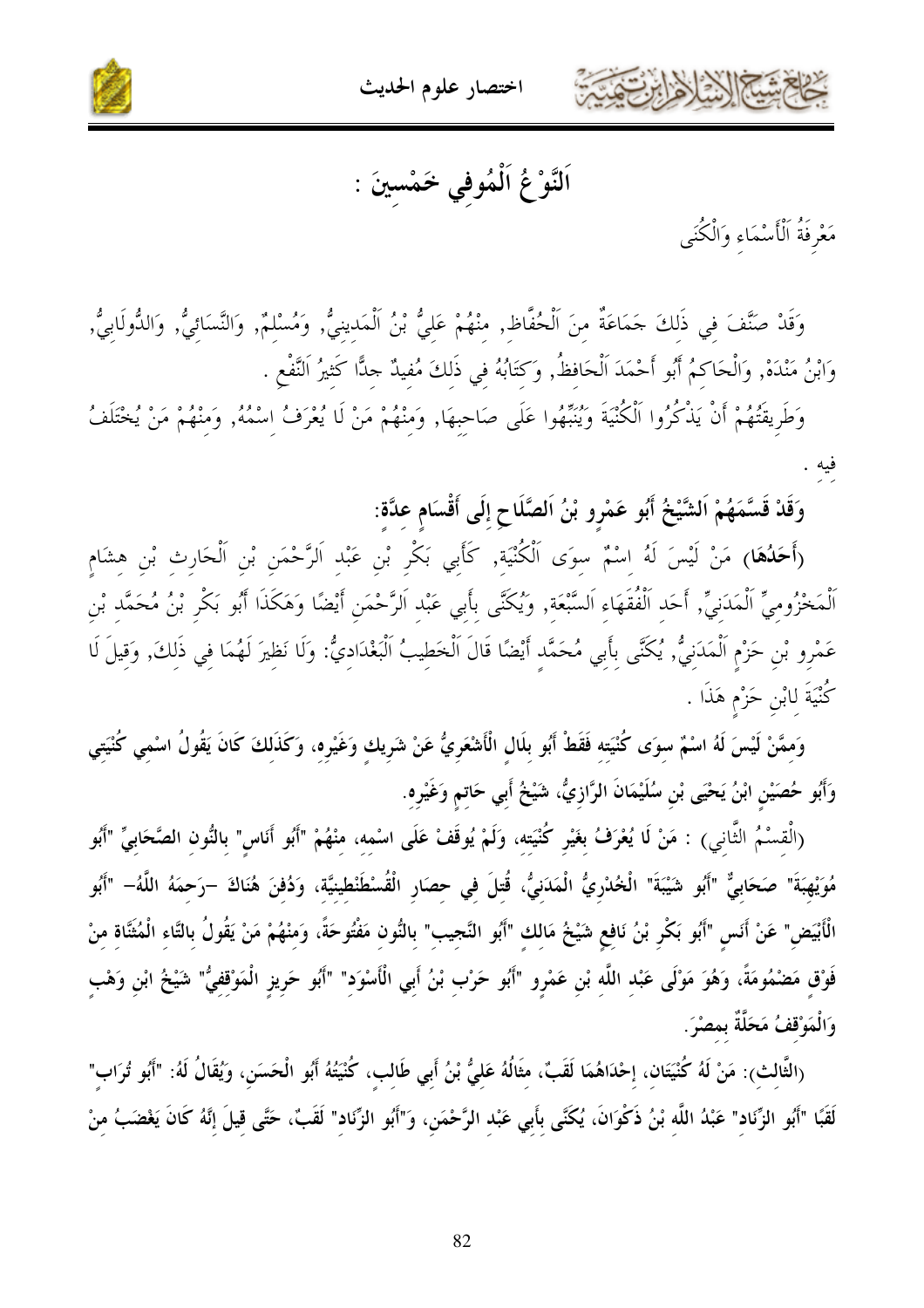

ذَلكَ "أَبُو الرِّجَال" مُحَمَّدُ بْنُ عَبْد الرَّحْمَنِ، يُكَنَّى بأَبي عَبْد الرَّحْمَنِ، وَ"أَبُو الرِّجَال" لَقَبّْ لَهُ; لأَنَّهُ كَانَ لَهُ عَشَرَةُ أَوْلَاد رجَالٌ "أَبُو تُمَيْلَةَ" يَحْيَى بْنُ وَاضح، كُنْيَتُهُ أَبُو مُحَمَّد "أَبُو الْآذَان" الْحَافظُ عُمَرُ بْنُ إبْرَاهيمَ، يُكَنَّى بأَبي بَكْر، وَلُقِّبَ بِأَبِي الْآذَانِ لِكَبَرِ أُذُنَيْهِ "أَبُو الشَّيْخِ" الْأَصْبَهَانِيُّ الْحَافِظُ، هُوَ عَبْدُ اللَّه (بْنُ مُحَمَّدٍ) وَكُنْيَتُهُ أَبُو مُحَمَّدٍ، وَ"أَبُو الشَّيْخ" لَقَبٌ "أَبُو حَازِم" العَبْدَرِيُّ الْحَافظُ، عُمَرُ بْنُ أَحْمَدَ، كُنْيَتُهُ أَبُو حَفْصٍ، وَ"أَبُو حَازِم" لَقَبٌ قَالَهُ الْفَلَكِيُّ فِي الْأَلْقَابِ .

(الرَّابِعُ): مَنْ لَهُ كُنْيَتَانِ، كَابْنِ جُرَيْجٍ، كَانَ يُكَنَّى بِأَبِي خَالِدٍ، وَبِأَبِي الْوَلِيدِ، وَكَانَ عَبْدُ اللَّهِ الْعُمَرِيُّ يُكَنَّى بأَبي الْقَاسم، فَتَرَكَهَا وَاكْتَنَى بأَبي عَبْد الرَّحْمَن .

"قُلْتُ" وَكَانَ السُّهَيْليُّ يُكَنَّى بأَبي الْقَاسم وَبأَبي عَبْد الرَّحْمَن.

شكالا وابرت

قَالَ ابْنُ الصَّلَاح: وَكَانَ لشَيْخنَا مَنْصُور بْن أَبي الْمَعَالي النَّيْسَابُوريِّ، حَفيد الْفَرَاويِّ ثَلَاثُ كُنَى أَبُو بَكْر، وَأَبُو الْفَتْحِ، وَأَبُو الْقَاسم وَاللَّهُ أَعْلَمُ .

(الْخَامسُ): مَنْ لَهُ اسْمٌ مَعْرُوفٌ، وَلَكنْ اخْتُلفَ في كُنْيَته، فَاجْتَمَعَ لَهُ كُنْيَتَان وَأَكْثَرُ، مثَالُهُ زَيْدُ بْنُ حَارِثَةَ مَوْلَى رَسُول اللَّه –صَلَّى اللَّهُ عَلَيْه وَسَلَّمَ–، وَقَدْ اخْتُلفَ في كُنْيَته، فَقيلَ أَبُو خَارجَةَ، وَقيلَ أَبُو زَيْد، وَقيلَ أَبُو عَبْد اللَّه، وَقِيلَ أَبُو مُحَمَّد وَهَذَا كَثِيرٌ يَطُولُ اسْتقْصَاؤُهُ .

(السَّادسُ): مَنْ عُرفَتْ كُنْيَتُهُ، وَاخْتُلفَ في اسْمه، كَأَبي هُرَيْرَةَ –رَضيَ اللَّهُ عَنْهُ– اخْتُلفَ في اسْمه وَاسْم أبيه عَلَى أَرْيَدَ منْ عشْرينَ قَوْلًا، وَاخْتَارَ ابْنُ إسْحَاقَ أَنَّهُ عَبْدُ الرَّحْمَنِ بْنُ صَخْرٍ، وَصَحَّحَ ذَلكَ أَبُو أَحْمَدَ الْحَاكمُ وَهَلَاا كَثيرٌ في الصَّحَابَة فَمَنْ بَعْدَهُمْ.

"أَبُو بَكْرٍ بْنُ عَيَّاش" اخْتُلفَ في اسْمه عَلَى أَحَدَ عَشَرَ قَوْلًا، وَصَحَّحَ أَبُو زُرْعَةَ وَابْنُ عَبْد الْبَرِّ أَنَّ اسْمَهُ "شُعْبَةُ"، وَيُقَالُ إنَّ اسْمَهُ كُنْيَتُهُ، وَرَجَّحَهُ ابْنُ الصَّلَاحِ، قَالَ: لأَلَّهُ رُويَ عَنْهُ أَلّهُ كَانَ يَقُولُ ذَلكَ .

(السَّابعُ): مَنْ اخْتُلفَ في اسْمه وَفي كُنْيَته، وَهُوَ قَليلٌ، كَسَفينَةَ، قيلَ اسْمُهُ مهْرَانُ، وَقيلَ عُمَيْرٌ، وَقيلَ صَالِحٌ، وَكُنْيَتُهُ، قِيلَ أَبُو عَبْدِ الرَّحْمَنِ، وَقِيلَ أَبُو الْبَخْتَرِيِّ.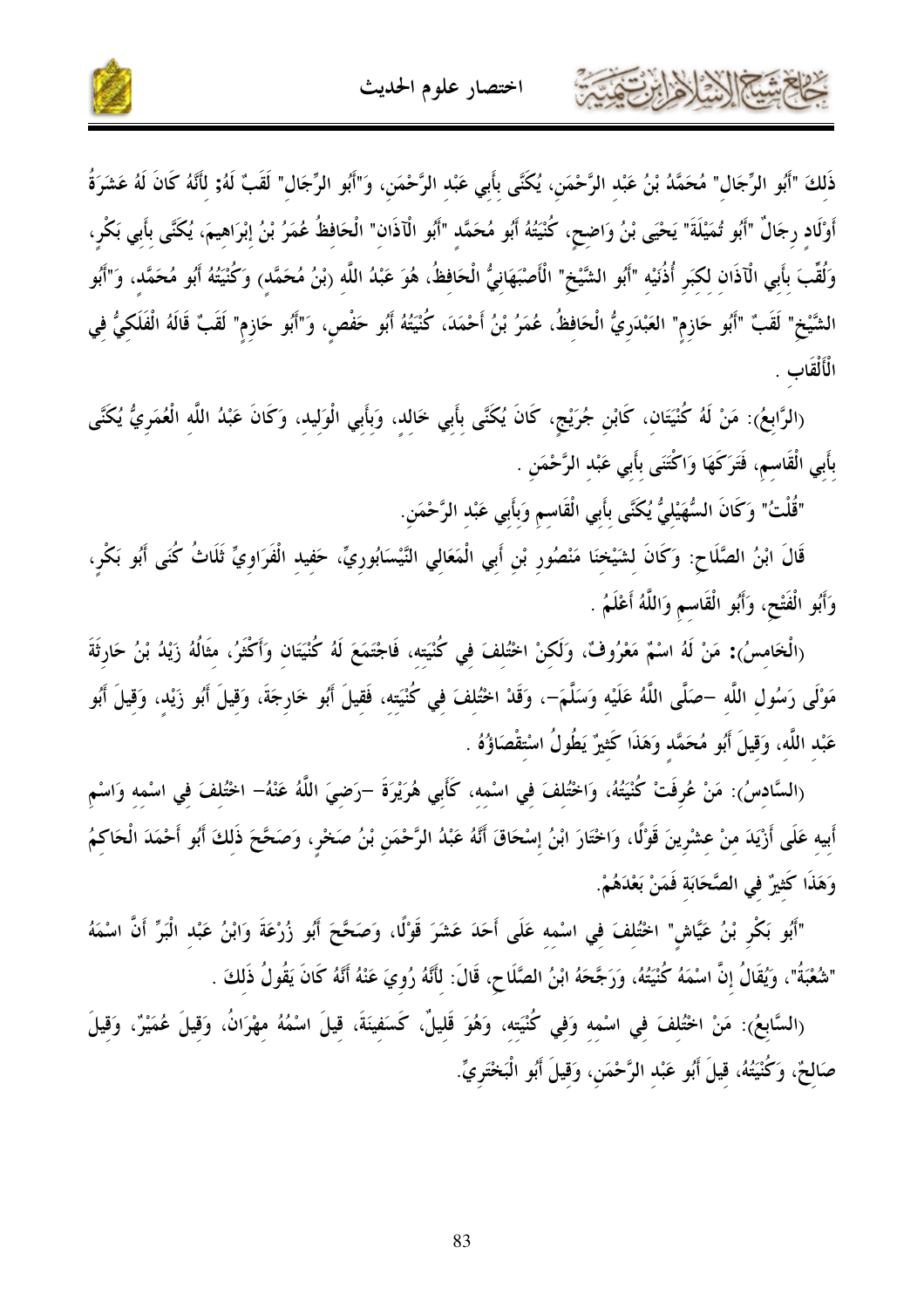

(الثَّامنُ) : مَنْ اُشْتُهِرَ باسْمه وَكُنْيَته كَالْأَنَمَّةِ الْأَرْبَعَةِ أَبُو عَبْدِ اللَّهِ مَالِكٌ، وَالشّافِعِيُّ، وَأَحْمَدُ بْنُ حَنْبَلٍ، وَأَبُو حَنيفَةَ النُّعْمَانُ بْنُ ثَابت وَهَذَا كَثيرٌ .

(التَّاسعُ) : مَنْ اُشْتُهِرَ بكُنْيَته دُونَ اسْمه، وَكَانَ اسْمُهُ مُعَيَّنًا مَعْرُوفًا كَأبي إدْريسَ الْخَوْلَانيِّ عَائذ اللَّه بْن عَبْد اللَّهِ أَبُو مُسْلِمٍ الْخَوْلَانِيُّ عَبْدُ اللَّهِ بْنُ ثَوْبٍ أَبُو إِسْحَاقَ السَّبِيعِيُّ عُمَرُ بْنُ عَبْدِ اللَّهِ أَبُو الضُّحَى مُسْلِمُ بْنُ صُبَيْحٍ أَبُو الْأَشْعَثِ الصَّنْعَانِيُّ شَرَاحِيلُ بْنُ آدَةَ أَبُو حَازِمٍ سَلَمَةُ بْنُ دِينَارٍ وَهَذَا كَثِيرٌ جِلًّا.

> اَلنَّوْعُ اَلْحَادي وَالْخَمْسُونَ : مَعْرِفَةُ مَنْ اُشْتُهِرَ باللسْم دُونَ اَلْكُنْيَة

حمشة الأدارت

وَهَذَا كَثيرٌ حلًّا, وَقَدْ ذَكَرَ اَلشَّيْخُ أَبُو عَمْرو ممَّنْ يُكَنَّى بأَبي مُحَمَّد جَمَاعَةً منْ اَلصَّحَابَة, منْهُمْ اَلْأَشْعَتُ بْنُ قَيْسٍ, وَثَابِتُ بْنُ قَيْسٍ, وَجُبَيرُ بْنُ مُطْعِمٍ, وَالْحَسَنُ بْنُ عَلِيٍّ, وَحُوَيْطِبُ بْنُ عَبْدِ اَلْعُزَّى, وَطَلْحَةُ بْنُ عُبَيْدِ اَللَّهِ, وَعَبْدُ اللَّهِ بْنُ بُحَيْنَةَ, وَعَبْدُ اللَّهِ بْنُ حَعْفَرٍ, وَعَبْدُ اللَّهِ بْنُ تَعْلَبَةَ بْنِ صُعَيْرٍ, وَعَبْدُ اللَّهِ بْنُ زَيْدٍ صَاحِبُ اَلْأَذَانِ, وَعَبْدُ اللَّهِ بْنُ عَمْرٍو, وَعَبْدُ اَلرَّحْمَنِ بْنُ عَوْفٍ, وَكَعْبُ بْنُ مَالِكٍ, وَمَعْقِلُ بْنُ سنَان

وَذَكَرَ مَنْ يُكَنَّى مِنْهُمْ بِأَبِي عَبْدِ اللَّهِ وَبِأَبِي عَبْدِ الرَّحْمَنِ .

وَلَوْ تَقَصَّيْنَا ذَلِكَ لَطَالَ اَلْفَصْلُ حِلًّا وَكَانَ يَنْبَغِي أَنْ يَكُونَ هَذَا اَلنَّوْعُ قسْمًا عَاشرًا منَ اَلْأَقْسَام اَلْمُتَقَلِّمَة في اَلنَّوْ عِ قَبْلَهُ .

اَلنَّوْعُ اَلثَّاني وَالْخَمْسُونَ :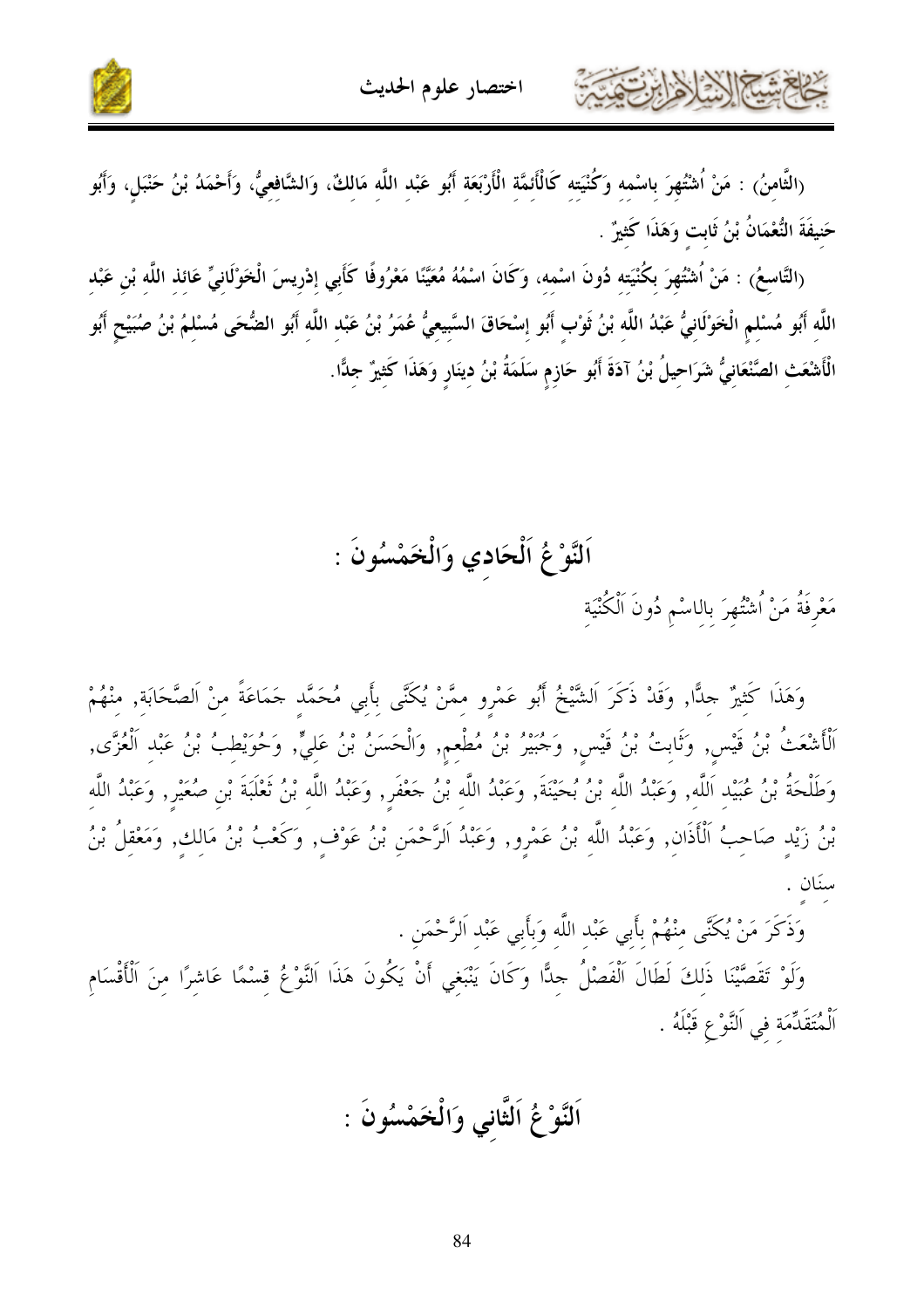



 $\mathbb{N}$ 

مَعْرِفَةُ اَلْأَلْقَاب

وَقَدْ صَنَّفَ فِي ذَلكَ غَيْرُ وَاحِد, مِنْهُمْ أَبُو بَكْرِ أَحْمَدُ بْنُ عَبْدِ اَلرَّحْمَنِ اَلشّيرَازِيُّ, وَكِتَابُهُ فِي ذَلِكَ مُفيدٌ كَثيرُ اَلنَّفْعِ ثُمَّ أَبُو اَلْفَضْلِ ابْنُ اَلْفَلَكِيِّ اَلْحَافظُ .

وَفَائِدَةُ اَلتَّنْبِيه عَلَى ذَلِكَ أَنْ لَا يُظَنَّ أَنَّ هَذَا اَللَّقَبَ لغَيْرِ صَاحب اَلاسْم .

وَإِذَا كَانَ اَللَّقَبُ مَكْرُوهًا إِلَى صَاحِبِهِ فَإِنَّمَا يَذْكُرُهُ أَئِمَّةُ اَلْحَدِيثِ عَلَى سَبِيلِ اَلتَّعْرِيفِ وَالتَّمْيِيزِ, لَا عَلَى وَجْه اَلذَّمِّ وَاللَّمْزِ وَالتَّنَابُزِ وَاَللَّهُ اَلْمُوَفَّقُ للصَّوَابِ .

قَالَ اَلْحَافِظُ عَبْدُ اَلْغَنِيِّ بْنُ سَعِيد اَلْمصْرِيُّ: رَجُلَانِ جَلِيلَانِ لَزِمَهُمَا لَقَبَانِ قَبيحَانِ مُعَاوِيَةُ بْنُ عَبْد اَلْكَرِيمِ "اَلضَّالٌ", وَإِنَّمَا ضَلَّ فِي طَرِيقِ مَكَّةَ وَعَبْدُ اللَّهِ بْنُ مُحَمَّدٍ "اَلضَّعِيفُ", وَإِنَّمَا كَانَ ضَعِيفًا فِي جسْمه, لَا في حَديثه .

قَالَ ابْنُ اَلصَّلَاحِ : وَثَالِثٌ, وَهُوَ "عَارِمٌ" أَبُو اَلنُّعْمَانِ مُحَمَّدُ بْنُ اَلْفَضْلِ السَّدُوسِيُّ, وَكَانَ عَبْدًا صَالِحًا بَعِيدًا عَنْ اَلْعِرَامَةِ, وَالْعَارِمُ اَلشَّرِّيرُ اَلْفَاسلُه .

(عُنْدَنٌ) لَقَبٌ لِمُحَمَّد بْنِ حَعْفَرِ اَلْبَصْرِيِّ اَلرَّاوِي عَنْ شُعْبَةَ, وَلِمُحَمَّد بْنِ حَعْفَرِ اَلرَّازِيِّ, رَوَى عَنْ أَبِي حَاتم اَلرَّازِيِّ, وَلِمُحَمَّدِ بْنِ حَعْفَرِ اَلْبَغْدَادِيِّ اَلْحَافِظِ اَلْجَوَّالِ شَيْخِ اَلْحَافِظِ أَبِي نُعَيْمٍ اَلْأَصْبَهَانِيٍّ وَغَيْرِهِ وَلمُحَمَّد بْنِ دُرَانَ الْبَغْدَاديِّ، رَوَى عَنْ أَبِي خَليفَةَ الْجُمَحيِّ، وَلغَيْرِهمْ .

(غُنْجَارٌ) لَقَبٌ لِعِيسَى بْنِ مُوسَى التَّمِيمِيِّ أَبِي أَحْمَدَ الْبُخَارِيِّ، وَذَلِكَ لِحُمْرَةِ وَحْنَتَيْه، رَوَى عَنْ مَالك وَالتَّوْرِيِّ وَغَيْرِهِمَا وَ(غُنْجَارٌ) آخَرُ مُتَأَخَّرٌ، وَهُوَ أَبُو عَبْدِ اللَّهِ مُحَمَّدُ بْنُ أَحْمَدَ الْبُخَارِيُّ الْحَافِظُ، صَاحِبُ تَارِيخ بُخَارَى، تُوُفِّيَ سَنَةَ تْنْتَيْ عَشْرَةَ وَأَرْبَعمائَة .

> (صَاعِقَةٌ) لَقَبُ مُحَمَّد بْنِ عَبْدِ الرَّحِيمِ شَيْخِ الْبُخَارِيِّ، لِقُوَّةِ حفْظِهِ وَحُسْنِ مُذَاكَرَتِهِ . (شَبَابٌ) هُوَ خَليفَةُ بْنُ خَيَّاطِ الْمُؤَرِّخُ . (زُنَيْجٌ) مُحَمَّدُ بْنُ عَمْرو الرَّازِيُّ، شَيْخُ مُسْلم . (رُسْتَهْ) عَبْدُ الرَّحْمَنِ بْنُ عُمَرَ .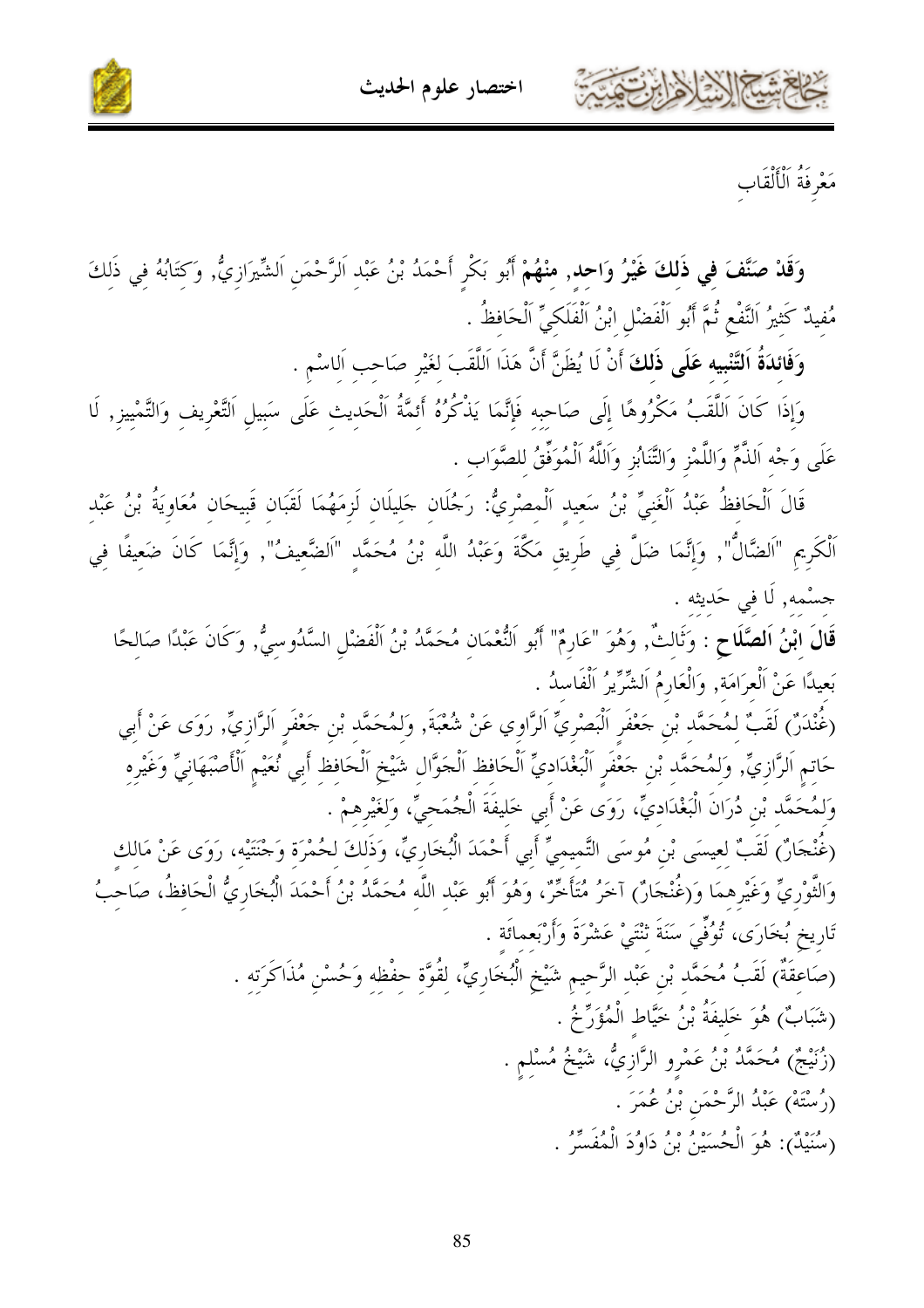

(بُنْدَارٌ)مُحَمَّدُ بْنُ بَشَّارِ شَيْخُ الْجَمَاعَة; لأَنَّهُ كَانَ بُنْدَارَ الْحَديث . (قَيْصَرُ) لَقَبُ أَبِي النَّضْرِ هَاشم بْنِ الْقَاسم شَيْخِ الْإِمَامِ أَحْمَدَ بْنِ حَنْبَلٍ . (الْأَخْفَشُ) لَقَبٌ لِجَمَاعَةِ، مِنْهُمْ أَحْمَدُ بْنُ عِمْرَانَ الْبَصْرِيُّ النَّحْوِيُّ، رَوَى عَنْ زَيْدِ بْنِ الْحُبَابِ، وَلَهُ غَرِيبُ الْمُوَطَّأُ . قَالَ ابْنُ الصَّلَاحِ: وَفي النَّحْويِّينَ أَخْفَاشٌ ثَلَاثَةٌ مَشْهُورُونَ .

- أَكْبَرُهُمْ أَبُو الْخَطَّاب عَبْدُ الْحَميد بْنُ عَبْد الْمَجيد، وَهُوَ الَّذي ذَكَرَهُ سيبَوَيْه في كتَابه الْمَشْهُور
	- وَالثَّاني أَبُو الْحَسَن سَعيدُ بْنُ مَسْعَدَةَ، رَاوِي كتَاب سيبَوَيْه عَنْهُ

• وَالثَّالثُ أَبُو الْحَسَنِ عَلِيُّ بْنُ سُلَيْمَانَ، تِلْمِيذُ أَبَوَيْ الْعَبَّاسِ أَحْمَدَ بْنِ يَحْيَى (ثَعْلَبِ)، وَمُحَمَّدِ بْنِ يَزِيدَ) الْمُبَرِّدِ)

- (مُرَبَّعٌ) لَقَبٌ لمُحَمَّد بْنِ إبْرَاهِيمَ الْحَافظ الْبَغْدَاديِّ .
	- (جَزَرَةٌ) صَالحُ بْنُ مُحَمَّد الْحَافظُ الْبَغْدَاديُّ .
		- (كيلَجَةٌ) مُحَمَّدُ بْنُ صَالَحِ الْبَغْدَاديُّ أَيْضًا .

• (مَاغَمَّةٌ) عَلِيُّ (بْنُ الْحَسَنِ بْنِ) عَبْدِ الصَّمَدِ الْبَغْدَادِيُّ الْحَافِظُ، وَيُقَالُ: "عَلَّانُ مَاغَمَّةٌ" فَيُجْمَعُ لَهُ بَيْنَ اللَّقَبَيْنِ

• (عُبَيْدٌ الْعجْلُ) لَقَبُ أَبي عَبْد اللَّه الْحُسَيْن بْن مُحَمَّد بْن حَاتم الْبَغْدَاديُّ الْحَافظُ أَيْضًا .

• قَالَ ابْنُ الصَّلَاحِ وَهَؤُلَاءِ الْبَغْدَادِيُّونَ الْحُفَّاظُ كُلُّهُمْ مِنْ تَلَامِذَةٍ يَحْيَى بْنِ مَعِينٍ وَهُوَ الَّذِي لَقَّبَهُمْ بذلكَ

- (سَجَّادَةٌ) الْحَسَنُ بْنُ حَمَّادٍ، مِنْ أَصْحَابٍ وَكِيعٍ، وَالْحُسَيْنِ بْنِ أَحْمَدَ، شَيْخِ ابْنِ عَديٍّ . • (عَبْدَانُ) لَقَبُ جَمَاعَة، فَمنْهُمْ عَبْدُ اللَّه بْنُ عُثْمَانَ، شَيْخُ الْبُخَارِيِّ .
	- فَهَؤُلَاءِ مِمَّنْ ذَكَرَهُ الشَّيْخُ أَبُو عَمْرِو، وَاسْتِقْصَاءُ ذَلِكَ يَطُولُ جِدًّا وَاللَّهُ أَعْلَمُ

اَلنَّوْ عُ اَلثَّالتُ وَالْخَمْسُونَ : مَعْرِفَةُ اَلْمُؤْتَلف وَالْمُخْتَلف في اَلْأَسْمَاء وَالْأَنْسَاب وَمَا أَشْبَهَ ذَلكَ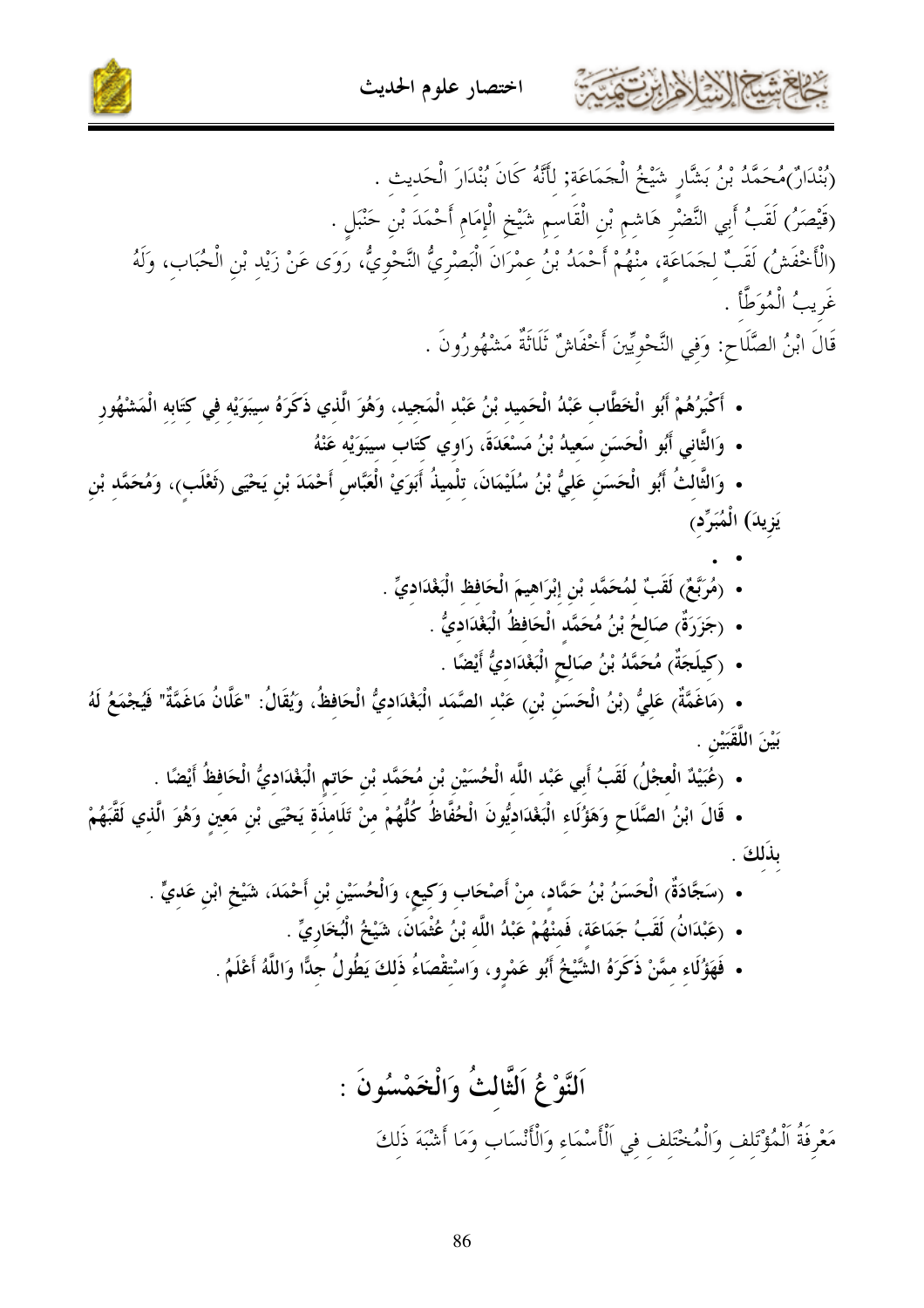اختصار علوم الحديث



وَمنْهُ مَا تَّتَّفقُ في اَلْخَطِّ صُورَتُهُ, وَتَفْتَرقُ في اَللَّفْظ صيغَتُهُ .

قَالَ ابْنُ الصَّلَاح: وَهُوَ فَنٌّ حَليلٌ، وَمَنْ لَمْ يَعْرِفْهُ منَ الْمُحَدِّثينَ كَثُرَ عِثَارُهُ، وَلَمْ يَعْدمْ مُخْجلًا وَقَدْ صُنِّفَ فِيه كُتُبٌ مُفِيدَةٌ، مِنْ أَكْمَلِهَا الْإِكْمَالُ لِابْنِ مَاكُولَا، عَلَى إعْوَازِ فِيهِ .

"قُلْتُ" قَدْ اسْتَدْرَكَ عَلَيْه الْحَافظُ عَبْدُ الْغَنيِّ بْنُ نُقْطَةَ كتَابًا قَرِيبًا منَ الْإكْمَال، فيه فَوَائدُ كَثيرَةٌ وَلِلْحَافِظِ أَبِي عَبْدِ اللَّهِ الْبُخَارِيِّ –مِنَ الْمَشَايِخِ الْمُتَأَخِّرِينَ– كِتَابٌ مُفيدٌ أَيْضًا فِي هَذَا الْبَابِ .

وَمنْ أَمْثِلَة ذَلكَ "سَلَّامٌ وَسَلَامٌ" "عُمَارَةُ، وَعمَارَةٌ"، "حزَامٌ، حَرَامٌ"، "عَبَّاسٌ، عَيَّاشٌ"، "غَنَّامٌ، عَثَّامٌ"، "بَشَّارٌ، يَسَارٌ"، بشرٌ، به معه السَّيرٌ، يُسَيرٌ، نُسَيرٌ"، "حَارِثَةٌ، جَارِيَةٌ"، "جَرِيرٌ، حَرِيزٌ"، "حبَّانُ"، حَيَّانُ"، "رَبَاحٌ، رِيَاحٌ"، "سُرَيْجٌ، شُرَيْحٌ"، "عَبَّادٌ، عُبَادٌ" وَنَحْوُ ذَلِكَ .

وَكَمَا يُقَالُ: "الْعَنْسيُّ، وَالْعَيْشيُّ، وَالْعَبْسيُّ"، "الْحَمَّالُ، وَالْجَمَّالُ"، "الْخَيَّاطُ، وَالْحَنّاطُ، والخَبّاطُ"، "الْبَزَّارُ وَالْبَزَّازُ"، "الْأُبُلِّيُّ، وَالْأَيْلِيُّ"، "الْبَصْرِيُّ، وَالنَّصْرِيُّ"، "الثَّوْرِيُّ، وَالتَّوْزِيُّ"، "الْجُرَيْرِيُّ، وَالْجَرِيرِيُّ، وَالْحَرِيرِيُّ"، "السَّلْميُّ، وَالسُّلَميُّ"، "الْهَمْدَانيُّ، وَالْهَمَذَانيُّ"، وَمَا أَشْبَهَ ذَلكَ، وَهُوَ كَثيرٌ .

وَهَذَا إِنَّمَا يُضْبَطُ بِالْحِفْظِ مُحَرَّرًا فِي مَوَاضِعِهِ، وَاللَّهُ –تَعَالَى– الْمُعينُ الْمُيَسِّرُ، وَبه الْمُسْتَعَانُ .

#### اَلنَّوْعُ اَلرَّابعُ وَالْخَمْسُونَ :

مَعْرِفَةُ اَلْمُتَّفقِ وَالْمُفْتَرِقِ مِنَ اَلْأَسْمَاءِ وَالْأَنْسَابِ

وَقَدْ صَنَّفَ فيه الْخَطِيبُ كَتَابًا حَافلًا . وَقَدْ ذَكَرَهُ اَلشَّيْخُ أَبُو عَمْرو أَقْسَامًا أَحَدُهَا أَنْ يَتَّفِقَ اثْنَانِ أَوْ أَكْثَرُ فِي اَلِاسْمِ وَاسْمِ اَلْأَبِ مِثَالُهُ "اَلْخَلِيلُ بْنُ أَحْمَدَ" سِتَّةٌ, :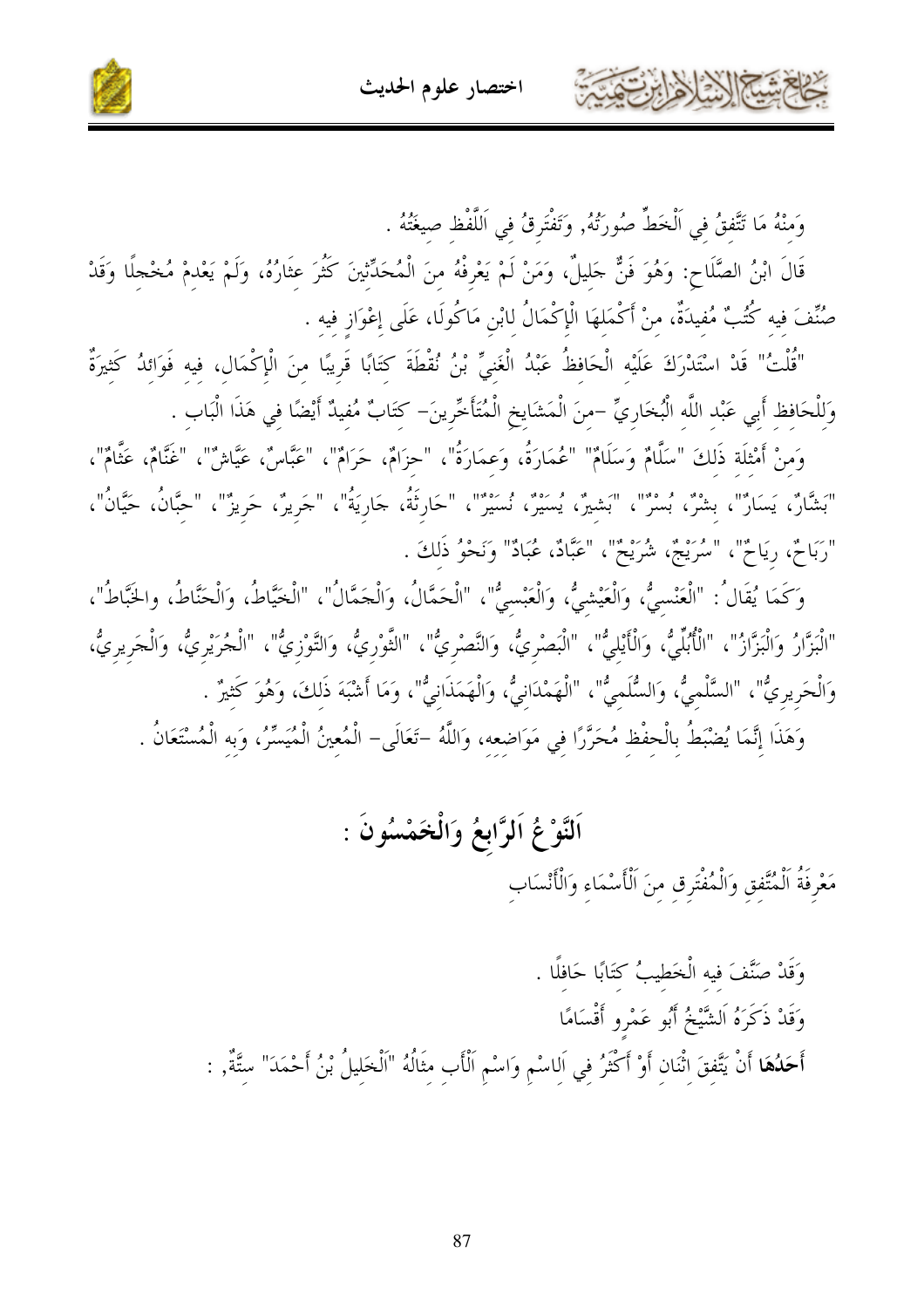



أَحَلُهُمْ النَّحْوِيُّ اَلْبَصْرِيُّ, وَهُوَ أَوَّلُ مَنْ وَضَعَ عِلْمَ اَلْعَرُوضِ, قَالُوا: وَلَمْ يُسَمَّ أحَدٌ بَعْدَ اَلنَّبِيّ ﷺ بِأَحْمَدَ قَبْلَ أَبِي اَلْخَلِيلِ بْنِ أَحْمَدَ, إِلَّا أَبَا اَلسَّفَرِ سَعِيدِ بْنِ أَحْمَدَ, فِي قَوْلِ ابْنِ مَعِينٍ, وَقَالَ غَيْرُهُ سَعِيدُ بْنُ يُحْمدَ فَاَللَّهُ أَعْلَمُ .

اَلثَّانِي أَبُو بِشْرٍ اَلْمُزَنِيُّ, بَصْرِيٌّ أَيْضًا, رَوَى عَنْ اَلْمُسْتَنِيرِ بْنِ أَحْضَرَ عَنْ مُعَاوِيَةَ (بْنِ قُرَّةَ), وَعَنْهُ عَبَّاسٌ اَلْعَنْبَرِيٌّ وَجَمَاعَةٌ

وَالظَّالثُ أَصْبَهَانِيٌّ, رَوَى عَنْ رَوْحٍ بْنِ عُبَادَةَ وَغَيْرِهِ .

حشا الأحارب

**وَالرَّابِعُ** أَبُو سَعِيدِ السِّجْزِيُّ, اَلْقَاضِي اَلْفَقِيهُ اَلْحَنَفِيُّ اَلْمَشْهُورُ بِخُرَاسَانَ رَوَى عَنِ ابْنِ خُزَيْمَةَ وَطَبَقَتِهِ

اَ**لْخَامسُ** أَبُو سَعِيدِ البُسْتِيُّ اَلْقَاضِي, حَدَّتْ عَنْ اَلَّذِي قَبْلَهُ, وَرَوَى عَنْهُ اَلْبَيْهَق<sub>ِي</sub>ُّ . اَلسَّادِسُ أَبُو سَعِيدِ الْبُسْتِيُّ أَيْضًا, شَافِعِيٌّ, أَخَذَ عَنْ اَلشَّيْخِ أَبِي حَامدِ الْإِسْفَرَايينِيٍّ, دَخَلَ بِلَادَ اَلْأَنْدَلُسِ

اَلْقِسْمُ اَلثَّانِي "أَحْمَدُ بْنُ حَعْفَرِ بْنِ حَمْدَانَ" أَرْبَعَةٌ القَطِيعِيُّ, وَالْبَصْرِيُّ، وَالدِّينَوَرِيُّ، وَالطَّرْسُوسيُّ "مُحَمَّدُ بْنُ يَعْقُوبَ بْنِ يُوسُفَ" اثْنَان منْ نَيْسَابُورَ أَبُو الْعَبَّاس الْأَصَمُّ، وَأَبُو عَبْد اللّه بْنُ الْأَخْرَم .

الثَّالِثُ: "أَبُو عِمْرَانَ الْجُونِيُّ" اثْنَانِ عَبْدُ الْمَلِكِ بْنُ حَبِيبٍ، تَابِعِيٌّ، وَمُوسَى بْنُ سَهْلٍ، يَرْوِي عَنْ هِشَامِ بْنِ عُهْ وَفَ

"أَبُو بَكْرٍ بْنُ عَيَّاشٍ" ثَلَاثَةٌ الْقَارِئُ الْمَشْهُورُ، وَالسُّلَمِيُّ الْبَاجَدَائِيُّ صَاحِبُ كَتَاب الْحَديثِ، تُوُفِّيَ سَنَةَ أَرْبَعِ وَمانَتَيْنِ، وَآخَرُ حمْصيٌّ مَجْهُولٌ.

الرَّابعُ: "صَالِحُ بْنُ أَبِي صَالِحٍ" أَرْبَعَةٌ .

الْخَامِسُ: "مُحَمَّدُ بْنُ عَبْدِ اللَّهِ الْأَنْصَارِيُّ" اثْنَان أَحَدُهُمَا الْمَشْهُورُ صَاحِبُ الْجُزْءِ، وَهُوَ شَيْخُ الْبُخَارِيِّ، وَالْآخَرُ ضَعِيفٌ، يُكَنَّى بأَبي سَلَمَةَ.

وَهَذَا بَابٌ وَاسِعٌ كَبِيرٌ، كَثِيرُ الشُّعَبِ، يَتَحَرَّرُ بِالْعَمَلِ وَالْكَشْفِ عَنْ الشَّيْءِ فِي أَوْقَاتِهِ.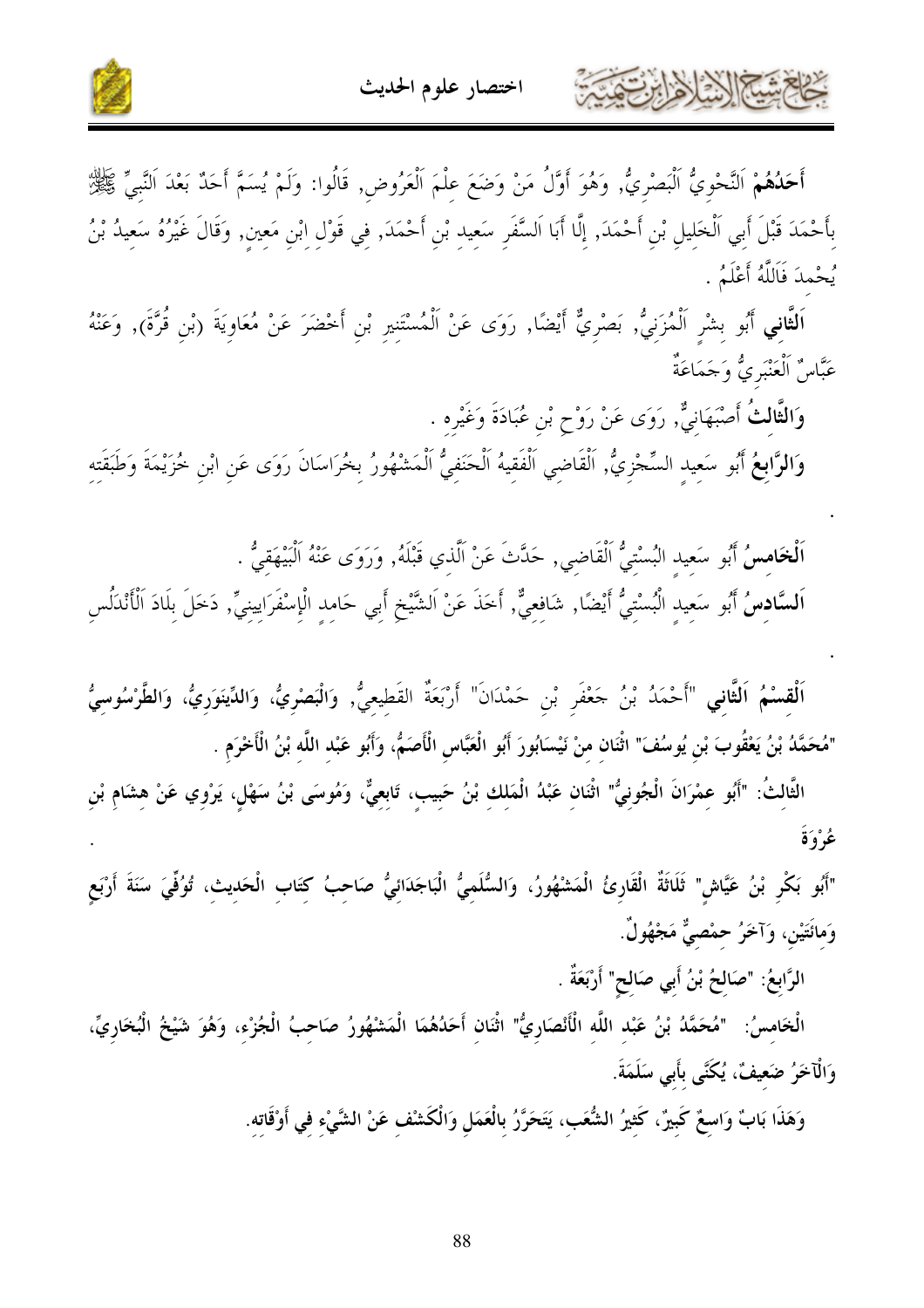

اختصار علوم الحديث



اَلنَّوْعُ اَلْخَامسُ وَالْخَمْسُونَ : نَوْعٌ يَتَرَكَّبُ منْ اَلنَّوْعَيْنِ قَبْلَهُ

وَللْخَطِيبِ اَلْبَغْدَادِيٍّ فِيهِ كِتَابُهُ اَلَّذِي وَسَمَهُ بِتَلْخِيصِ اَلْمُتَشَابِهِ فِي اَلرَّسْمِ مِثَالُهُ "مُوسَى بْنُ عَلِيٍّ" بِفَتْحِ ٱلْعَيْنِ, حَمَاعَةٌ, (مُوسَى بْنُ عُلَيٍّ) بِضَمِّهَا, مِصْرِيٌّ يَرْوِي عَنْ اَلتَّابِعِينَ . وَمِنْهُ "الْمُحَرَّمِيُّ"، وَالْمَخْرَمِيُّ" . وَمِنْهُ "تُورْ بْنُ يَزِيدَ الْحِمْصِيُّ"، وَتُورْ بْنُ زَيْدِ الدِّيلِيُّ الْحِجَازِيُّ" وَ"أَبُو عُمَرَ الشَّيْبَانِيُّ" النَّحْوِيُّ،

إسْحَاقُ بْنُ مرَارٍ، وَ"يَحْيَى بْنُ أَبِي عَمْرِو السَّيْبَانِيُّ" .

"عَمْرُو بْنُ زُرَارَةَ النَّيْسَابُورِيٌّ"، شَيْخُ مُسْلِمٍ، وَ"عَمْرُو بْنُ زُرَارَةَ" الْحَدَثِيُّ يَرْوِي عَنْهُ أَبُو الْقَاسِمِ الْبَغَوِيٌّ .

#### اَلنَّوْغُ اَلسَّادسُ وَالْخَمْسُونَ :

في صِنْفِ آخَرَ مِمَّا تَقَلَّمَ

وَمَضْمُونُهُ فِي اَلْمُتَشَابِهِينَ فِي اَلِاسْمِ وَاسْمِ اَلْأَبِ أَوْ اَلنِّسْبَةِ, مَعَ اَلْمُفَارَقَةِ فِي اَلْمُقَارَنَةِ, هَذَا مُتَقَلِّمٌ وَهَلْهَا مُتَأْخِرٌ .

مثَالُهُ

(يَزِيدُ بْنُ اَلْأَسْوَدِ) خُزَاعِيٌّ صَحَابِيٌّ, وَ(يَزِيدُ بْنُ اَلْأَسْوَدِ) الْجُرْشِيُّ, أَدْرَكَ اَلْحَاهِلِيَّةَ وَسَكَنَ اَلشَّامِ, وَهُوَ اَلَّذي اسْتَسْقَى به مُعَاوِيَةُ .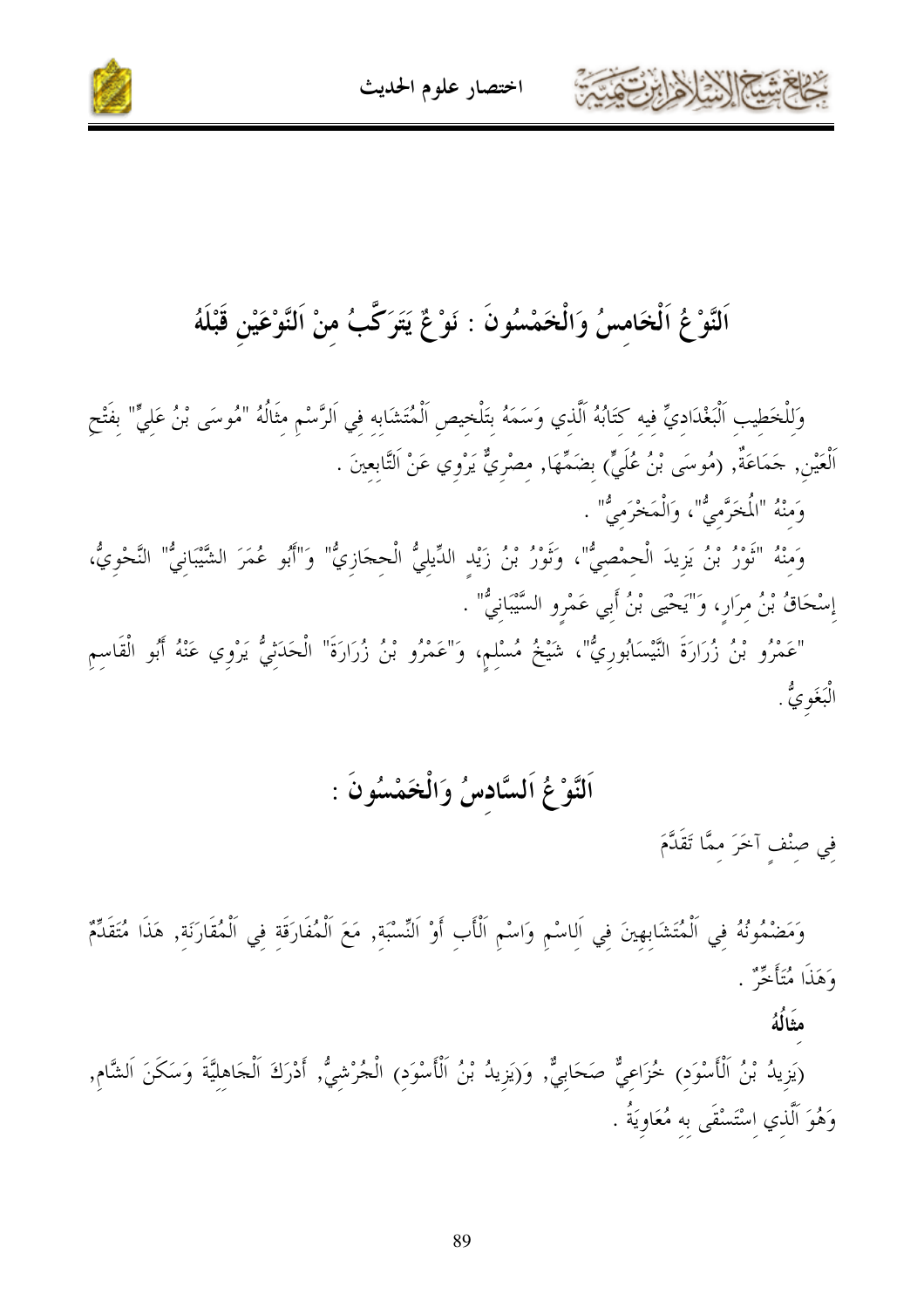

وَأَمَّا (اَلْأَسْوَدُ بْنُ يَزِيدَ), فَذَاكَ تَابعيٌّ منْ أَصْحَاب ابْن مَسْعُود . (اَلْوَليدُ بْنُ مُسْلمٍ) اَلدِّمَشْقيُّ, تلْميذُ اَلْأَوْزَاعيِّ, وَشَيْخُ اَلْإِمَام أَحْمَدَ, وَلَهُمْ آخَرُ بَصْريٌّ تَابعيٌّ . فَأَمَّا (مُسْلمُ بْنُ اَلْوَليد رَبَاحٌ) فَذَاكَ مَدَنيٌّ, يَرْوي عَنْهُ الدَّرَاوَرْديُّ وَغَيْرُهُ وَقَدْ وَهمَ اَلْبُخاريُّ في تَسْمِيَتِهِ لَهُ فِي تَارِيخِهِ (بِالْوَلِيدِ بْنِ مُسْلِمٍ) وَاَللَّهُ أَعْلَمُ .

(قُلْتُ) وَقَدْ اعْتَنَى شَيْخُنَا الْحَافظُ الْمزِّيُّ في تَهْذيبِهِ بِبَيَانِ ذَلِكَ، وَمَيَّزَ الْمُتَقَدِّمَ وَالْمُتَأَخَّرَ مِنْ هَؤُلَاءِ بَيَانًا حَسَنًا، وَقَدْ زِدْتُ عَلَيْه أَشْيَاءَ حَسَنَةً فِي كِتَابِي (التَّكْمِيلِ) وَلِلَّهِ الْحَمْدُ .

#### اَلنَّوْغُ اَلسَّابِعُ وَالْخَمْسُونَ

مَعْرِفَةُ اَلْمَنْسُوبينَ إِلَى غَيْرِ آبَائهمْ

STAN NEWS

#### وَهُمْ أَقْسَام

(أَحَدُهَا) اَلْمَنْسُوبُونَ إِلَى أُمَّهَاتِهِمْ كَمُعَاذِ وَمُعَوِّذٍ, ابْنَيْ (عَفْرَاءَ), وَهُمَا اَللَّذَان أَثْبَتَا أَبَا جَهْلٍ يَوْمَ بَدْرٍ, وَأُمُّهُمْ هَذِهِ عَفْرَاءُ بِنْتُ عُبَيْدٍ, وَأَبُوهُمْ اَلْحَارِثُ بْنُ رِفَاعَةَ اَلْأَنْصَارِيٌّ وَلَهُمْ آخَرُ شَقِيقٌ لَهُمَا (عَوْذٌ), وَيُقَالُ (عَوْنٌ) وَقَيلَ (عَوْفٌ) فَاَللَّهُ أَعْلَمُ .

بِلَالُ ابْنُ (حَمَامَةَ) اَلْمُؤَذِّنُ, أَبُوهُ رَبَاحٌ .

ابْنُ (أُمِّ مَكْتُومِ) اَلْأَعْمَى اَلْمُؤَذِّنُ أَيْضًا, وَقَدْ كَانَ يَؤُمُّ أَحْيَانًا عَنْ رَسُولِ اَللّه ﷺ في غَيْبَته, قِيلَ اسْمُهُ عَبْدُ اللَّهِ بْنُ زَائِدَةَ, وَقِيلَ عَمْرُو ابْنُ قَيْسٍ, وَقِيلَ غَيْرُ ذَلِكَ .

عَبْدُ اللَّه ابْنُ (اللُّتَبِيِّة) وَقِيلَ (الْأُتْبِيَّة) صَحَابِيٌّ .

سُهَيْلُ ابْنُ (بَيْضَاءَ) وَأَخَوَاهُ منْهَا سَهْلٌ وَصَفْوَانُ, وَاسْمُ بَيْضَاءَ (دَعْلٌ) وَاسْمُ أبيهمْ وَهْبٌ .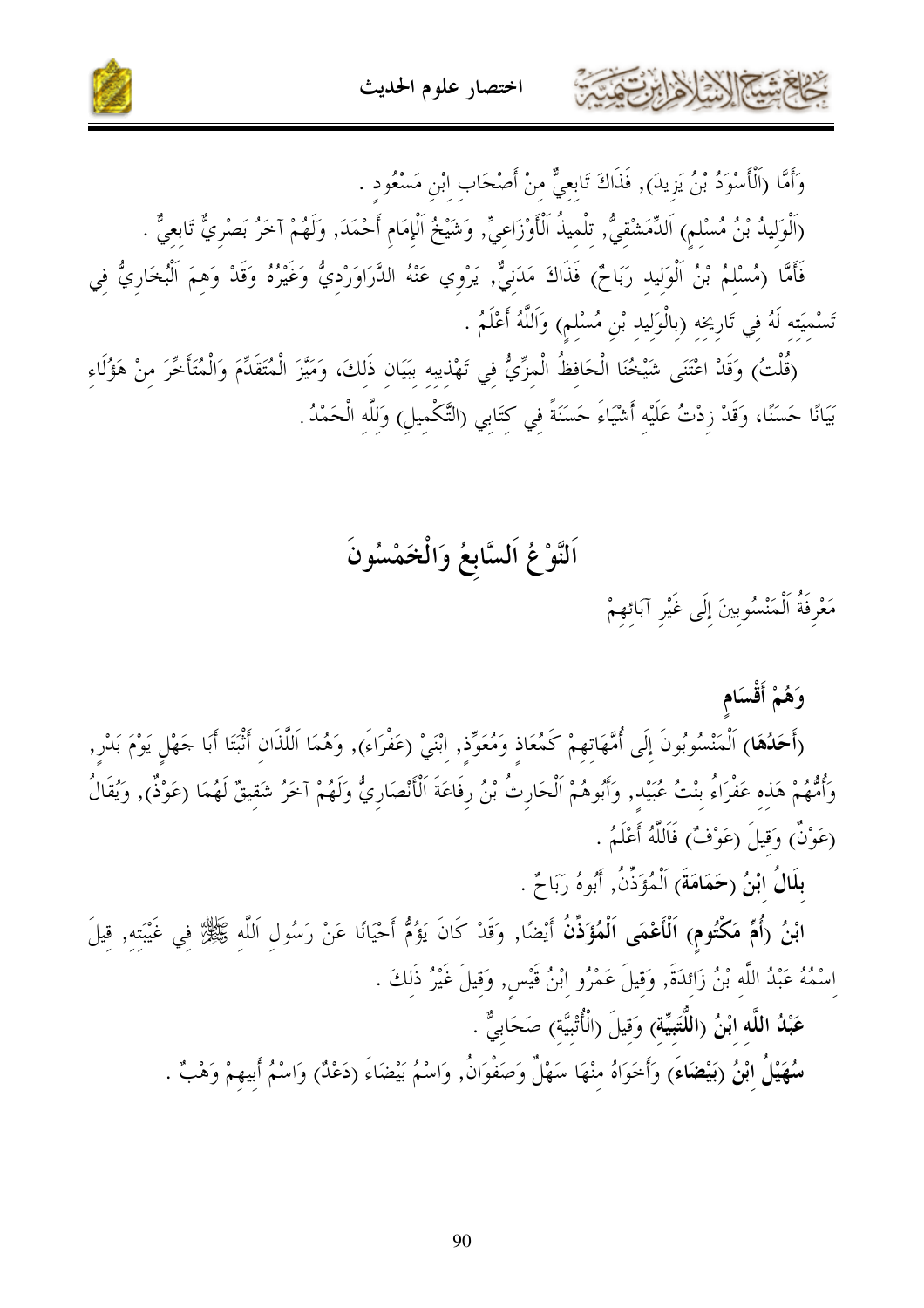



شُرَحْبِيلُ ابْنُ (حَسَنَةَ) أَحَدُ أُمَرَاءِ اَلصَّحَابَةِ عَلَى اَلشَّأْم, هِيَ أُمُّهُ, وَأَبُوهُ عَبْدُ اللّهِ بْنُ اَلْمُطَاعِ اَلْكِنْدِيُّ

عَبْدُ اللَّه ابْنُ (بُحَيْنَةَ)، وَهيَ أُمُّهُ، وَأَبُوهُ مَالكُ بْنُ الْقشْبِ الْأَسَديُّ . سَعْدُ ابْنُ (حَبَّتَةَ) هِيَ أُمُّهُ، وَأَبُوهُ بُجَيْرٌ بْنُ مُعَاوِيَةَ .

وَمنْ التَّابِعينَ فَمَنْ بَعْدَهُمْ

كالحمشة الأخ لأدائرت

مُحَمَّدُ ابْنُ (الْحَنَفيَّة)، وَاسْمُهَا (حَوْلَةُ)، وَأَبُوهُ أَميرُ الْمُؤْمِنِينَ عَلِيُّ بْنُ أَبِي طَالب

إِسْمَاعِيلُ ابْنُ عُلَيَّةَ، هيَ أُمُّهُ، وَأَبُوهُ إبْرَاهِيمُ، وَهُوَ أَحَدُ أَئمَّة الْحَدِيثِ وَالْفقْهِ وَمِنْ كِبَارِ الصَّالِحِينَ .

(قُلْتُ) فَأَمَّا ابْنُ عُلَيَّةَ الَّذِي يَعْزُو إِلَيْهِ كَثِيرٌ مِنَ الْفُقَهَاءِ، فَهُوَ إِسْمَاعِيلُ بْنُ إبْرَاهِيمَ هَذَا، وَقَدْ كَانَ مُبْتَدعًا يَقُولُ بخلْقِ الْقُرْآنِ .

ابْنُ (هَرَاسَةَ) هُوَ أَبُو إِسْحَاقَ ابْنُ هَرَاسَةَ، قَالَ الْحَافِظُ عَبْدُ الْغَنِيِّ بْنُ سَعِيدِ الْمصْرِيُّ: هِيَ أُمُّهُ، وَاسْمُ أبيه (سَلَمَةٌ) .

وَمِنْ هَؤُلَاءِ مَنْ قَدْ يُنْسَبُ إِلَى حَدَّتِهِ، كَيَعْلَى ابْنِ (مُنْيَةَ)، قَالَ الزُّبيرُ بْنُ بَكَّارٍ: هِيَ أُمُّ أَبيه (أُمَيَّةَ) . وَبَشِيرُ ابْنُ (الْخَصَاصِيَةِ): اسْمُ أَبِيهِ (مَعْبَدٌ)، (وَالْخَصَاصِيَةُ) أُمُّ حَلِّه الثَّالث .

قَالَ الشَّيْخُ أَبُو عَمْرِو: وَمَنْ أَحْدَثَ ذَلِكَ عَهْدًا شَيْخُنَا أَبُو أَحْمَدَ عَبْدُ الْوَهَّاب بْنُ عَلِيٍّ الْبَغْدَادِيُّ، يُعْرَفُ بابْنِ (سُكَيْنَةَ)، وَهيَ أُمُّ أَبِيهِ .

(قُلْتُ) وَكَذَلِكَ شَيْخُنَا الْعَلَّامَةُ (أَبُو الْعَبَّاسِ ابْنُ تَيْميَّةَ)، هِيَ أُمُّ أَحَد أَجْدَاده الْأَبْعَدينَ، وَهُوَ أَحْمَدُ بْنُ عَبْدِ الْحَلِيمِ بْنِ عَبْدِ السَّلَامِ بْنِ أَبِي الْقَاسِمِ بْنِ مُحَمَّد ابْنِ تَيْمِيَّةَ الْحَرَّانِيُّ .

وَمنْهُمْ مَنْ يُنْسَبُ إِلَى حَلِّه، كَمَا قَالَ النَّبيُّ –صَلَّى اللَّهُ عَلَيْه وَسَلَّمَ– يَوْمَ حُنَيْن وَهُوَ رَاكبٌ عَلَى الْبَغْلَة يَرْكُضُهَا إِلَى نَحْوِ الْعَدُوِّ، وَهُوَ يُنَوِّهُ باسْمه يَقُولُ: أَنَا النَّبِيُّ لَا كَذبْ أَنَا ابْنُ عَبْد الْمُطَّلبْ وَهُوَ رَسُولُ اللَّه مُحَمَّدُ بْنُ عَبْدِ اللَّه بْنِ عَبْدِ الْمُطَّلبِ .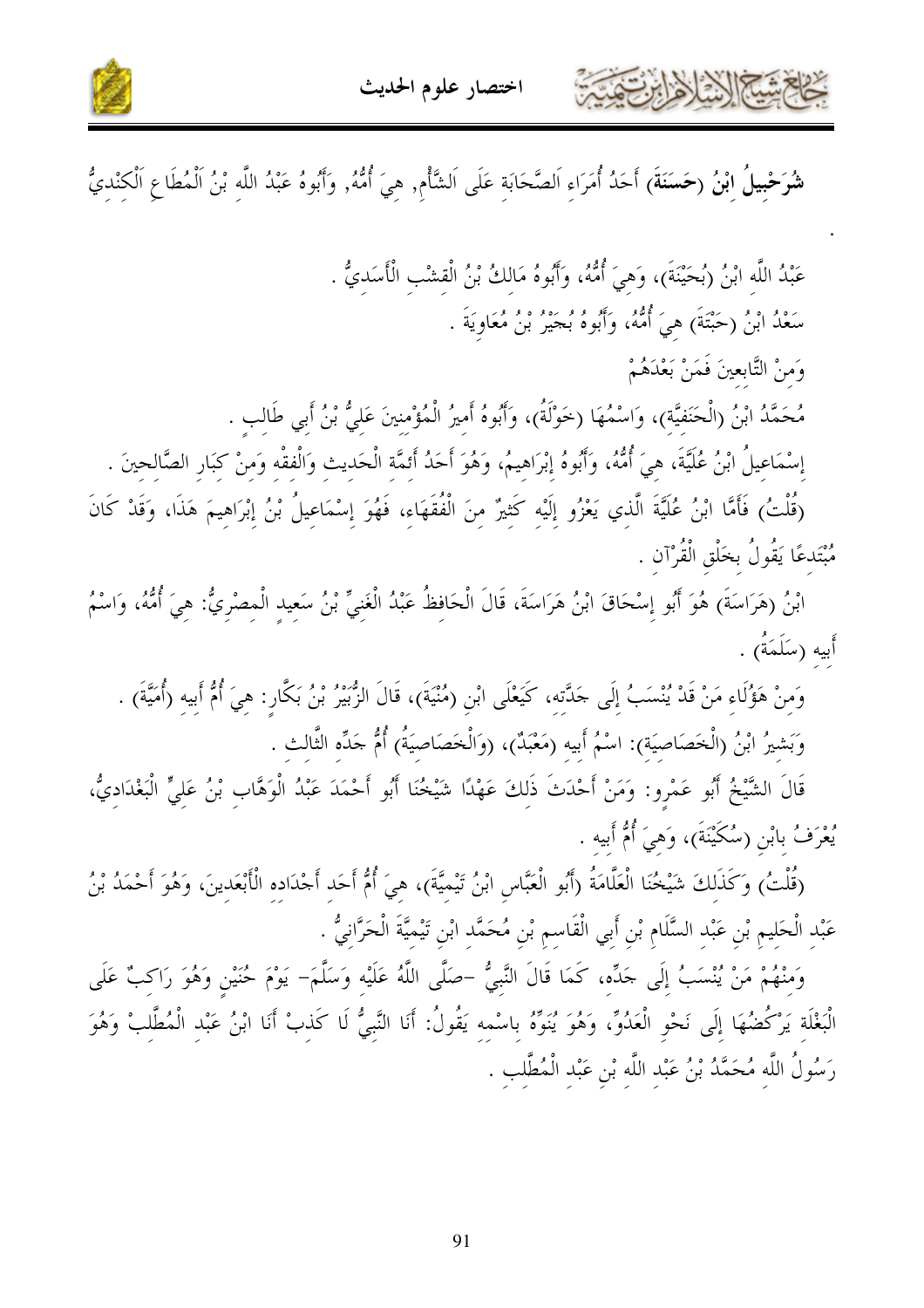

كالحمشة الخالة الخابرت



وَكَأَبِي عُبَيْدَةَ ابْنِ الْجَرَّاحِ، وَهُوَ عَامِرُ بْنُ عَبْدِ اللَّهِ بْنِ الْجَرَّاحِ الْفِهْرِيُّ، أَحَدُ الْعَشَرَةِ، وَأَوَّلُ مَنْ لُقَّبَ بأَمير الْأُمَرَاء بالشَّأْم، وَكَانَتْ ولَايَتُهُ بَعْدَ خَالد بْنِ الْوَليد، –رَضيَ اللَّهُ عَنْهُمَا– . مُحَمَّعُ ابْنُ حَارِيَةَ، هُوَ مُحَمَّعُ بْنُ يَزِيدَ ابْنِ حَارِيَةَ . ابْنُ جُرَيْجٍ، هُوَ عَبْدُ الْمَلِكِ بْنُ عَبْدِ الْعَزِيزِ بْنِ جُرَيْجٍ . ابْنُ أَبِي ذَنَّبِ مُحَمَّدُ بْنُ عَبْدِ الرَّحْمَنِ بْنِ أَبِي ذَنْبٍ . أَحْمَدُ بْنُ حَنْبَلَ، هُوَ أَحْمَدُ بْنُ مُحَمَّد بْنِ حَنْبَلَ الشَّيْبَانِيُّ أَحَدُ الْأَئمَّة . أَبُو بَكْرٍ بْنُ أَبِي شَيْبَةَ، هُوَ عَبْدُ اللَّه بْنُ مُحَمَّد بْنِ أَبِي شَيْبَةَ، إبْرَاهيمُ بْنُ عُثْمَانَ الْعَبْسيُّ، صَاحبُ الْمُصَنَّف، وَكَذَا أَخَوَاهُ عُثْمَانُ الْحَافظُ، وَالْقَاسمُ . أَبُو سَعِيدِ بْنُ يُونُسَ صَاحِبُ تَارِيخِ مِصْرَ، هُوَ عَبْدُ الرَّحْمَنِ بْنُ أَحْمَدَ بْنِ يُونُسَ بْن الْأَعْلَى الصَّدَفيُّ . وَممَّنْ نُسبَ إِلَى غَيْرِ أَبِيه الْمِقْدَادُ بْنُ الْأَسْوَدِ، وَهُوَ الْمِقْدَادُ بْنُ عَمْرِو بْنِ تَعْلَبَةَ الْكِنْدِيُّ الْبَهْرَانِيُّ، وَ"الْأَسْوَدُ" هُوَ ابْنُ عَبْد يَغُوثَ الزُّهْرِيُّ، وَكَانَ زَوْجَ أُمِّه، وَهُوَ رَبِيبُهُ، فَتَبَنَّاهُ، فَنُسبَ إِلَيْهِ . الْحَسَنُ بْنُ دِينَارٍ، هُوَ الْحَسَنُ بْنُ وَاصِلِ، وَ"دِينَارٌ" زَوْجُ أُمِّهِ، وَقَالَ ابْنُ أَبِي حَاتِمِ الْحَسَنُ بْنُ دِينَارِ ْبْنِ وَاصِلٍ .

اَلنَّوْ عُ اَلثَّامنُ وَالْخَمْسُونَ في اَلنَّسَب اَلَّتي عَلَى خلَاف ظَاهرهَا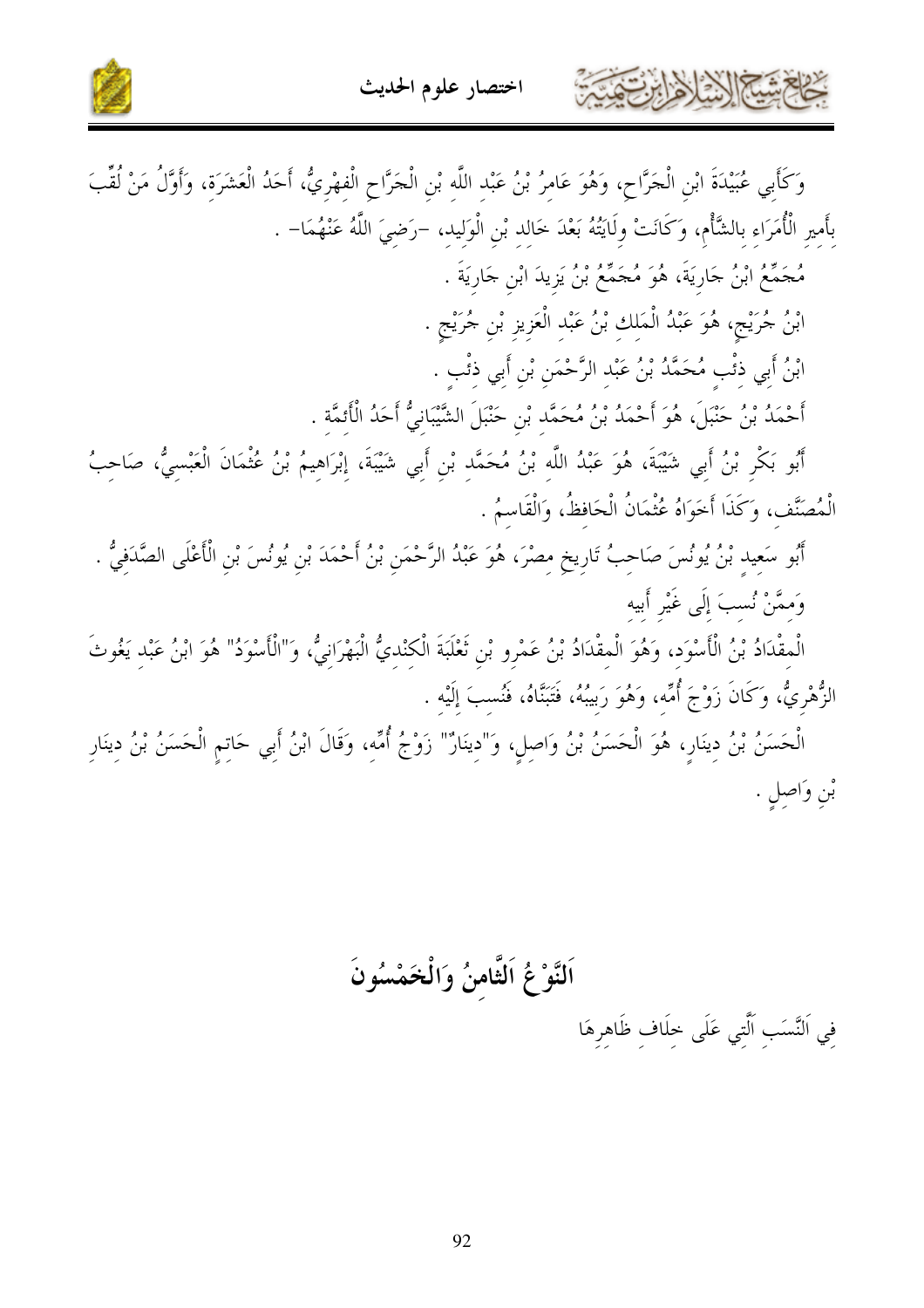

وَذَلكَ كَأَبِي مَسْعُودٍ عُقْبَةَ بْنِ عَمْرِو "اَلْبَدْرِيٍّ" زَعَمَ اَلْبُخَارِيُّ أَنَّهُ مِمَّنْ شَهِدَ بَدْرًا, وَخَالَفَهُ ٱلْحُمْهُورُ, قَالُوا: إِنَّمَا سَكَنَ بَدْرًا فَنُسبَ إِلَيْهَا .

سُلَيْمَانُ بْنُ طَرْخَانَ "التَّيْمِيُّ" لَمْ يَكُنْ مِنْهُمْ, وَإِنَّمَا نَزَلَ فِيهِمْ, فَنُسِبَ إِلَيْهِمْ, وَقَدْ كَانَ مِنْ مَوَالِي به موسىً<br>بنبي مرة .

أَبُو خَالِدِ "اَلذَّالَانِيٌّ" بَطْنٌ مِنْ هَمَدَانَ, نَزَلَ فِيهِمْ أَيْضًا, وَإِنَّمَا كَانَ مِنْ مَوَالِي بَنِي أَسَدِ . إِبْرَاهِيمُ بْنُ يَزِيدَ "الْخُوزِيُّ" : إِنَّمَا نَزَلَ شِعْبَ الْخُوزِ بِمَكَّةَ . عَبْدُ اَلْمَلك بْنُ أَبِي سُلَيْمَانَ "العَرْزَميُّ" وَهُمْ بَطْنٌ منْ فَزَارَةَ, نَزَلَ في جَبَّانَتهمْ بالْكُوفَة . مُحَمَّدُ بْنُ سنَانِ "العَوَقِيُّ" ": بَطْنٌ مِنْ عَبْدِ اَلْقَيْسِ, وَهُوَ بَاهِلِيٌّ, لَكِنَّهُ نَزَلَ عنْدَهُمْ بِالْبَصْرَةِ . أَحْمَلُ بْنُ يُوسُفَ اَلسُّلَميٌّ" : شَيْخُ مُسْلم, هُوَ أَرْديٌّ, وَلَكنَّهُ نُسبَ إلَى قَبيلَة أُمِّه وَكَذَلكَ حَفيدُهُ أَبُو عَمْرو إسْمَاعيلُ بْنُ نُجَيْد "السُّلَميُّ" حَفيدُ هَذَا أَبُو عَبْد اَلرَّحْمَنِ "السُّلَميُّ" اَلصُّوفيُّ . وَمِنْ ذَلِكَ مقْسَمٌ "مَوْلَى ابْنِ عَبَّاسٍ" لِلْزُومِه لَهُ، وَإِنَّمَا هُوَ مَوْلَى لِعَبْدِ اللَّهِ بْنِ الْحَارِثِ بْنِ نَوْفَلِ . وَخَالِدٌ "الْحَذَّاءُ" إِنَّمَا قِيلَ لَهُ ذَلكَ لجُلُوسه عنْدَهُمْ . وَيَزِيدُ "الْفَقِيرُ" لِأَنَّهُ كَانَ يَأْلَمُ مِنْ فَقَارِ ظَهْرِهِ .

### اَلنَّوْغُ اَلتَّاسعُ وَالْخَمْسُونَ

فِي مَعْرِفَةِ اَلْمُبْهَمَاتِ مِنْ أَسْمَاءِ اَلرِّجَالِ وَالنِّسَاء

الاشكالا الأارتقى

وَقَدْ صَنَّفَ في ذَلكَ اَلْحَافظُ عَبْدُ اَلْغَنيِّ بْنُ سَعيد اَلْمصْريُّ, وَالْخَطيبُ اَلْبَغْدَاديُّ, وَغَيْرُهُمَا . وَهَذَا إِنَّمَا يُسْتَفَادُ منْ روَايَة أُخْرَى منْ طُرُق اَلْحَديث, كَحَديث ابْن عَبَّاس ﴿ أَنَّ رَجُلًا قَالَ: يَا رَسُولَ اَللَّهِ, اَلْحَجُّ كُلَّ عَامٍ? ﴾ هُوَ اَلْأَقْرَعُ بْنُ حَابِسٍ, كَمَا جَاءَ فِي رِوَايَةٍ أُخْرَى, وَحَدِيثُ أَبِي سَعِيدٍ ﴿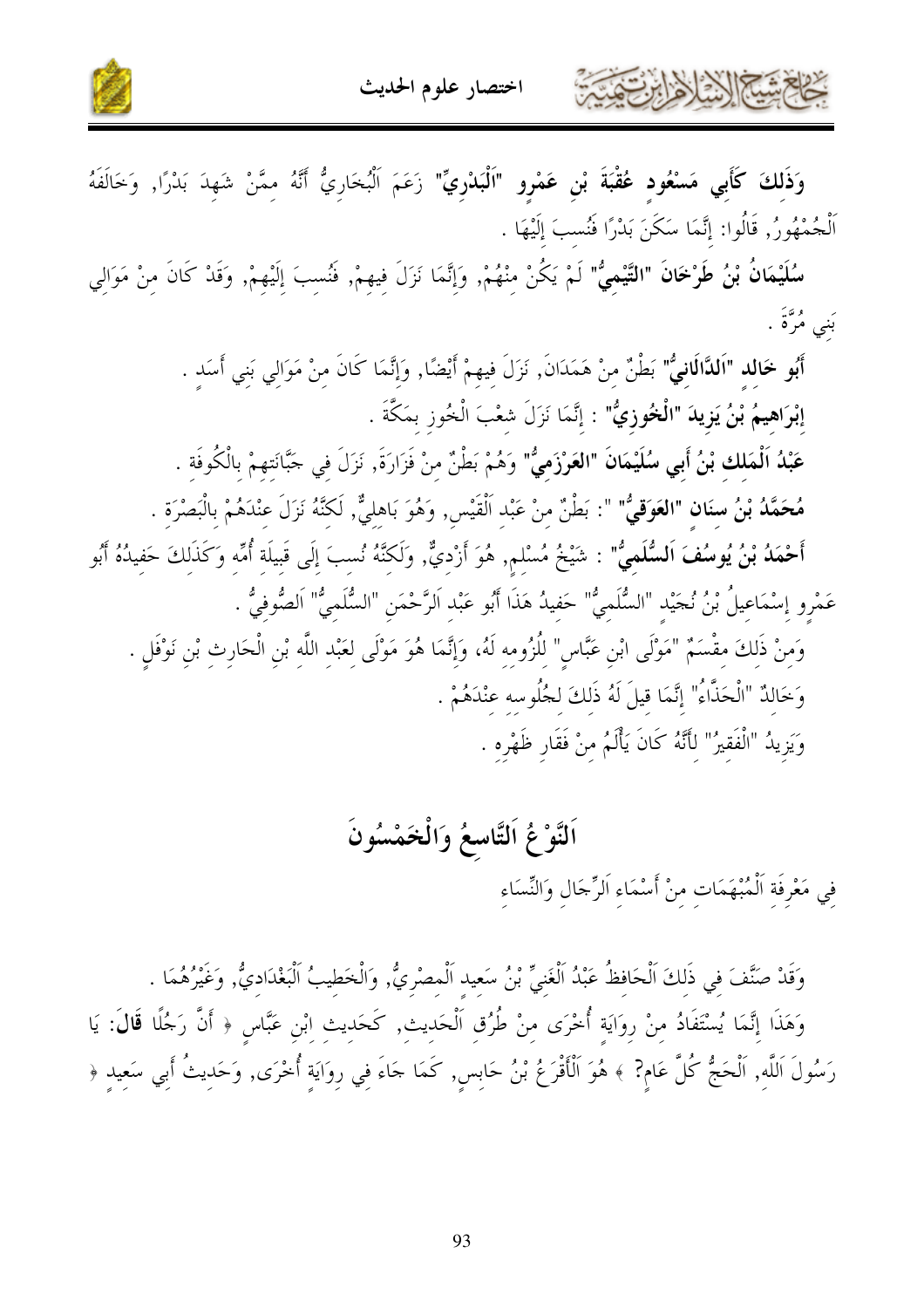



أَنَّهُمْ مَرُّوا بِحَيٍّ قَدْ لُدِغَ سَيِّدُهُمْ, فَرَقَاهُ رَجُلٌ مِنْهُمْ ﴾ وَهُوَ أَبُو سَعِيدِ نَفْسُهُ فِي أَشْبَاهٍ لِهَذَا كَثِيرَةٍ يَطُولُ ذكْرُهَا .

وَقَدْ اِعْتَنَى ابْنُ اَلْأَثِيرِ فِي أَوَاخِرِ كِتَابِهِ "جَامِعِ اَلْأُصُولِ" بِتَحْرِيرِهَا, وَاخْتَصَرَ اَلشَّيْخُ مُحْيِي اَلدِّينِ اَلنَّوَويُّ كتَابَ اَلْخَطِيبِ في ذَلكَ .

وَهُوَ فَنُّ قَلِيلُ اَلْجَدْوَى بِالنِّسْبَةِ إِلَى مَعْرِفَةِ اَلْحُكْمِ مِنَ اَلْحَدِيثِ, وَلَكِنَّهُ شَيْءٌ يَتَحَلَّى بِهِ كَثِيرٌ مِنَ اَلْمُحَدِّثِينَ وَغَيْرِهِمْ .

وَأَهَمُّ مَا فِيهِ مَا رَفَعَ إِبْهَامًا فِي إِسْنَادٍ كَمَا إِذَا وَرَدَ فِي سَنَدِ عَنْ فُلَانِ ابْنِ فُلَان, أَوْ عَنْ أبيه, أَوْ عَمِّه, أَوْ أُمِّهِ فَوَرَدَتْ تَسْمِيَةُ هَذَا اَلْمُبْهَمِ مِنْ طَرِيقِ أُخْرَى، فَإِذَا هُوَ ثِقَةٌ أَوْ ضَعِيفٌ، أَوْ مِمَّنْ يُنْظَرُ فِي أَمْرِهِ، فَهَذَا أَنْفَعُ مَا في هَذَا .

> اَلنَّوْعُ اَلْمُوفى اَلسِّتِّينَ مَعْرِفَةُ وَفَيَاتِ اَلرُّوَاةِ وَمَوَالِيدِهِمْ وَمِقْدَارِ أَعْمَارِهِمْ

كالحشم الأزلاء تتمتع

لِيُعْرَفَ مَنْ أَدْرَكَهُمْ مِمَّنْ لَمْ يُدْرِكْهُمْ مِنْ كَذَّابٍ أَوْ مُدَلِّسٍ, فَيَتَحَرَّرُ اَلْمُتَّصِلُ وَالْمُنْقَطِعُ وَغَيْرُ ذَلِكَ . قَالَ سُفْيَانُ اَلتَّوْرِيُّ: لَمَّا اِسْتَعْمَلَ اَلرُّوَاةُ اَلْكَذبَ اسْتَعْمَلْنَا لَهُمْ اَلتَّأْرِيخَ . وَقَالَ حَفْصُ بْنُ غيَات : إذَا اتَّهَمْتُمْ اَلشَّيْخَ فَحَاسِبُوهُ بالسِّنينَ .

وَقَالَ اَلْحَاكِمُ: لَمَّا قَدِمَ عَلَيْنَا مُحَمَّدُ بْنُ حَاتِمِ الْكَشِّيُّ فَحَدَّثَ عَنْ عَبْدِ بْنِ حُمَيْدِ, سَأَلْتُهُ عَنْ مَوْلِده؟ فَذَكَرَ أَنَّهُ وُلدَ سَنَةً ستِّينَ وَماتَتَيْنِ, فَقُلْتُ لِأَصْحَابِنَا إِنَّهُ يَزْعُمُ أَنَّهُ سَمعَ منْهُ بَعْدَ مَوْتِه بِثَلَاثَ عَشْرَةَ سَنَةً .

قَالَ ابْنُ اَلصَّلَاحٍ: شَخْصَان منْ اَلصَّحَابَة عَاشَ كُلٌّ منْهُمَا ستِّينَ سَنَةً في اَلْجَاهليَّة وَستّينَ في اَلْإسْلَام, وَهُمَا حَكِيمُ بْنُ حِزَامٍ, وَحَسَّانُ بْنُ ثَابِتٍ, –رَضِيَ اَللَّهُ عَنْهُمَا– وَحُكِيَ عَنِ ابْنِ إسْحَاقَ أَنَّ حَسَّانَ بْنَ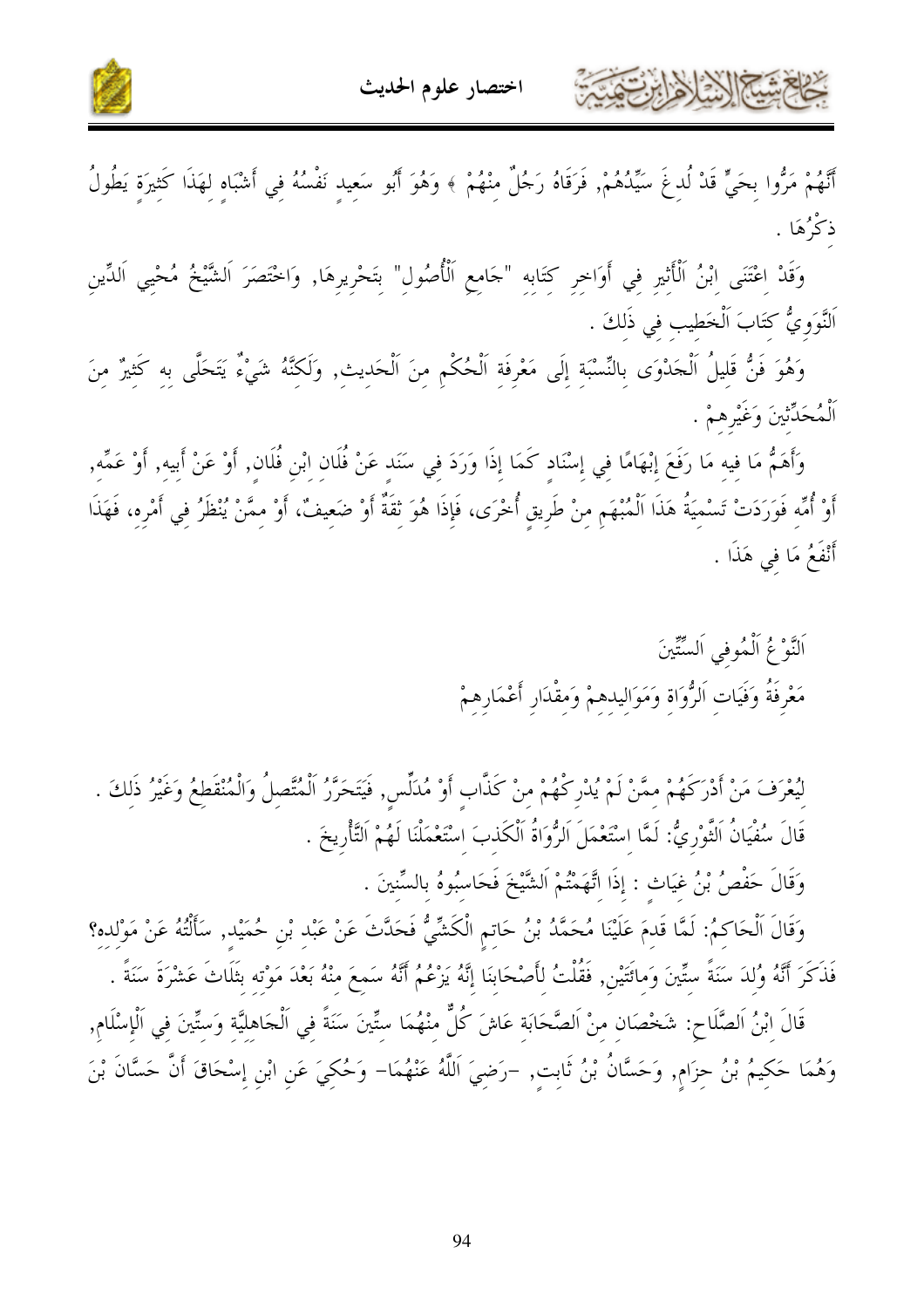

كالحمشة الأخ لأدائرت



تَابِتِ بْنِ اَلْمُنْذِرِ بْنِ حَرَامٍ عَاشَ كُلٌّ مِنْهُمْ مِائَةً وَعِشْرِينَ سَنَةً قَالَ اَلْحَافِظُ أَبُو نُعَيْمٍ: وَلَا يُعْرَفُ هَذَا لغَيْرهمْ منَ اَلْعَرَب .

(قُلْتُ) قَدْ عَمَّرَ حَمَاعَةٌ مِنَ اَلْعَرَبِ أَكْثَرَ مِنْ هَذَا, وَإِنَّمَا أَرَادَ أَنَّ أَرْبَعَةَ نَسَقًا يَعِيشُ كُلٌّ مِنْهُمْ مِائَةً وَعشْرِينَ سَنَةً, لَمْ يَتَّفقْ هَذَا فِي غَيْرِهِمْ .

وَأَمَّا سَلْمَانُ الْفَارسيُّ، فَقَدْ حَكَى الْعَبَّاسُ بْنُ يَزِيدَ الْبَحْرَانِيُّ الْإِجْمَاعَ عَلَى أَنَّهُ عَاشَ مِائَتَيْنِ وَخَمْسِينَ سَنَةً، وَاحْتَلَفُوا فِيمَا زَادَ عَلَى ذَلِكَ إِلَى ثَلَاثِمائَة وَخَمْسينَ سَنَةً

وَقَدْ أَوْرَدَ الشَّيْخُ أَبُو عَمْرو ابْنُ الصَّلَاحِ –رَحمَهُ اللَّهُ– وَفَيَات أَعْيَان منَ النَّاس! .

رَسُولُ اللَّه –صَلَّى اللَّهُ عَلَيْهِ وَسَلَّمَ– تُوُفِّيَ وَهُوَ ابْنُ ثَلَاثٍ وَستِّينَ سَنَةً، عَلَى الْمَشْهُورِ، يَوْمَ الاثْنَيْنِ الثَّانِي عَشَرَ مِنْ رَبِيعِ الْأَوَّلِ سَنَةَ إِحْدَى عَشْرَةَ مِنَ الْهِجْرَةِ

> وَأَبُو بَكْرٍ عَنْ ثَلَاثٍ وَستِّينَ أَيْضًا، في جُمَادَى (الْأُولَى) سَنَةَ ثَلَاثَ عَشْرَةَ . وَعُمَرُ عَنْ ثَلَاثٍ وَسَتِّينَ أَيْضًا، في ذي الْحجَّة سَنَةَ ثَلَاثٍ وَعشْرِينَ .

(قُلْتُ) وَكَانَ عُمَرُ أَوَّلَ مَنْ أَرَّخَ التَّأْرِيخَ الْإِسْلَاميَّ بِالْهِجْرَة النَّبَويَّة منْ مَكَّةَ إلَى الْمَدينَة، كَمَا بَسَطْنَا ذَلكَ في سيرَته وَفي كتَابنَا التَّأْريخ، وَكَانَ أَمْرُهُ بذَلكَ في سَنَة ستَّ عَشْرَةَ منَ الْهجْرَة .

وَقُتلَ عُثْمَانُ بْنُ عَفَّانَ وَقَدْ حَاوَزَ الثَّمَانينَ، وَقيلَ بَلَغَ التِّسْعِينَ، فِي ذِي الْحِجَّةِ سَنَةَ خَمْسٍ وَثَلَاثِينَ . وَعَلَيٌّ في رَمَضَانَ سَنَةَ أَرْبَعينَ، عَنْ ثَلَاث وَستِّينَ في قَوْل .

وَطَلْحَةُ وَالزُّبَيْرُ قُتِلَا يَوْمَ الْجَمَلِ سَنَةَ سِتٍّ وَثَلَاثِينَ، قَالَ الْحَاكِمُ وَسِنُّ كُلِّ مِنْهُمَا أَرْبَعُ وَستُّونَ سَنَةً . وَتُوُفِّيَ سَعْلٌ عَنْ ثَلَاثٍ وَسَبْعِينَ سَنَةً سَنَةَ خَمْسٍ وَخَمْسِينَ، وَكَانَ آخِرَ مَنْ تُوُفِّيَ مِنَ الْعَشَرَةِ . وَسَعِيدُ بْنُ زَيْدِ سَنَةَ إِحْدَى وَخَمْسِينَ، وَلَهُ ثَلَاتٌ أَوْ أَرْبَعٌ وَسَبْعُونَ سَنَةً . وَعَبْدُ الرَّحْمَنِ بْنُ عَوْفٍ عَنْ خَمْسٍ وَسَبْعِينَ سَنَةً سَنَةَ اتْنَتَيْنِ وَثَلَاثِينَ وَأَبُو عُبَيْدَةَ: سَنَةَ ثَمَانيَ عَشْرَةَ، وَلَهُ ثَمَانٌ وَخَمْسُونَ سَنَةً، -رَضيَ اللَّهُ عَنْهُمْ أَجْمَعينَ- . (قُلْتُ) وَأَمَّا الْعَبَادَلَةُ:.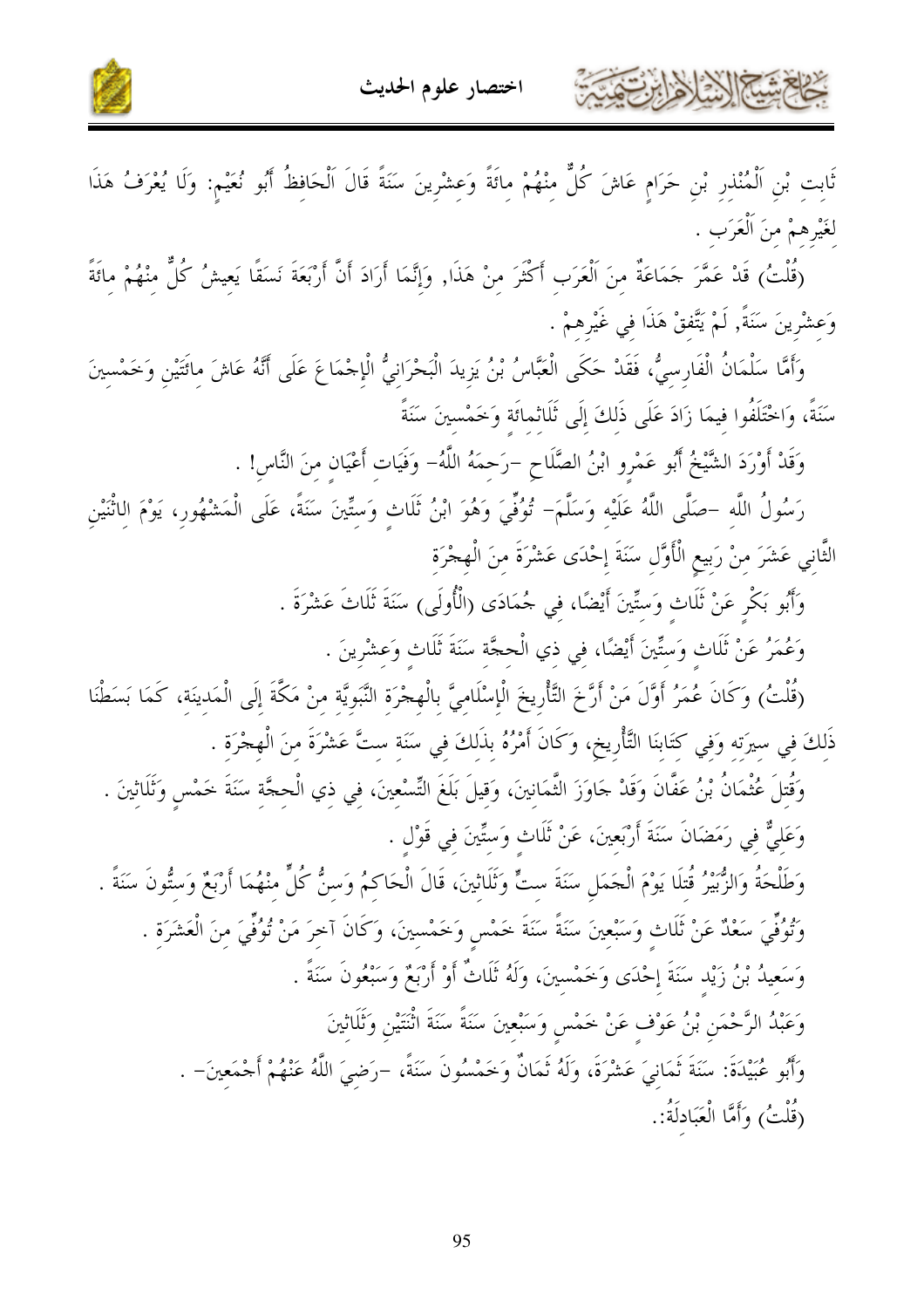



وَأَمَّا عَبْدُ اللَّه بْنُ مَسْعُود فَلَيْسَ مِنْهُمْ، قَالَهُ أَحْمَدُ بْنُ حَنْبَلَ، حِلَافًا لِلْجَوْهَرِيّ حَيْثُ عَدَّهُ مِنْهُمْ، وَقَدْ كَانَتْ وَفَاتُهُ سَنَةَ إحْدَى وَثَلَاثِينَ

قَالَ ابْنُ الصَّلَاح: (الثَّالثُ) أَصْحَابُ الْمَذَاهب الْخَمْسَة الْمَتْبُوعَة سُفْيَانُ التَّوْرِيُّ تُوُفِّيَ بِالْبَصْرَة، سَنَةَ إِحْدَى وَستِّينَ وَمائَة، وَلَهُ أَرْبَعٌ وَستُّونَ سَنَةً وَتُوُفِّيَ مَالِكُ بْنُ أَنَسٍ بِالْمَدِينَةِ، سَنَةَ تِسْعِ وَسَبْعِينَ وَمِائَةٍ، وَقَدْ حَاوَزَ التَّمَانِينَ وَتُوْفِّيَ أَبُو حَنِيفَةَ بَبَغْدَادَ، سَنَةَ خَمْسينَ وَمائَة، وَلَهُ سَبْعُونَ سَنَةً وتُوْفِّيَ الشَّافِعِيُّ مُحَمَّدُ بْنُ إِدْرِيسَ بِمصْرَ، سَنَةَ أَرْبَعٍ وَمائَتَيْنِ، عَنْ أَرْبَعٍ وَخَمْسينَ سَنَةً وْتُوْفِّيَ أَحْمَدُ بْنُ حَنْبَلِ بِبَغْدَادَ، سَنَةَ إِحْدَى وَأَرْبَعِينَ وَمائَتَيْنِ، عَنْ سَبْع وَسَبْعينَ سَنَةً (قُلْتُ) وَقَدْ كَانَ أَهْلُ الشَّام عَلَى مَذْهَب الْأَوْزَاعيِّ نَحْوًا منْ مائَتَيْ سَنَة، وَكَانَتْ وَفَاتُهُ سَنَةَ سَبْع وَخَمْسينَ وَمائَة، بَبَيْرُوتَ منْ سَاحلِ الشَّامِ، وَلَهُ منَ الْعُمُرِ (سَبْعُونَ سَنَةً) .

وَكَذَلِكَ إِسْحَاقُ بْنُ رَاهْوَيْهِ قَدْ كَانَ إِمَامًا مُتَّبَعًا، لَهُ طَائفَةٌ يُقَلِّدُونَهُ وَيَجْتَهدُونَ عَلَى مَسْلَكه، يُقَالُ لَهُمْ الْإِسْحَاقِيَّةُ، وَقَدْ كَانَتْ وَفَاتُهُ سَنَةَ ثَمَانٍ وَثَلَاثِينَ وَمِائَتَيْنِ، عَنْ (سَبْع وَسَبْعينَ سَنَةً) .

قَالَ ابْنُ الصَّلَاحِ :

(الرَّابعُ) أَصْحَابُ كُتُب الْحَديث الْخَمْسَة .

الْبُخَارِيُّ وُلِدَ سَنَةَ أَرْبَعٍ وَتِسْعِينَ وَمِائَةٍ، وَمَاتَ لَيْلَةَ عِيدِ الْفِطْرِ سَنَةَ سِتٍّ وَخَمْسِينَ وَمِائَتَيْنِ، بِقَرْيَةٍ يُقَالُ لَهَا خَرْتَنْكُ.

وَمُسْلمُ بْنُ الْحَجَّاجِ تُوُفِّيَ سَنَةَ إحْلَى وَستِّينَ وَمائَتَيْن، عَنْ خَمْس وَخَمْسينَ سَنَةً .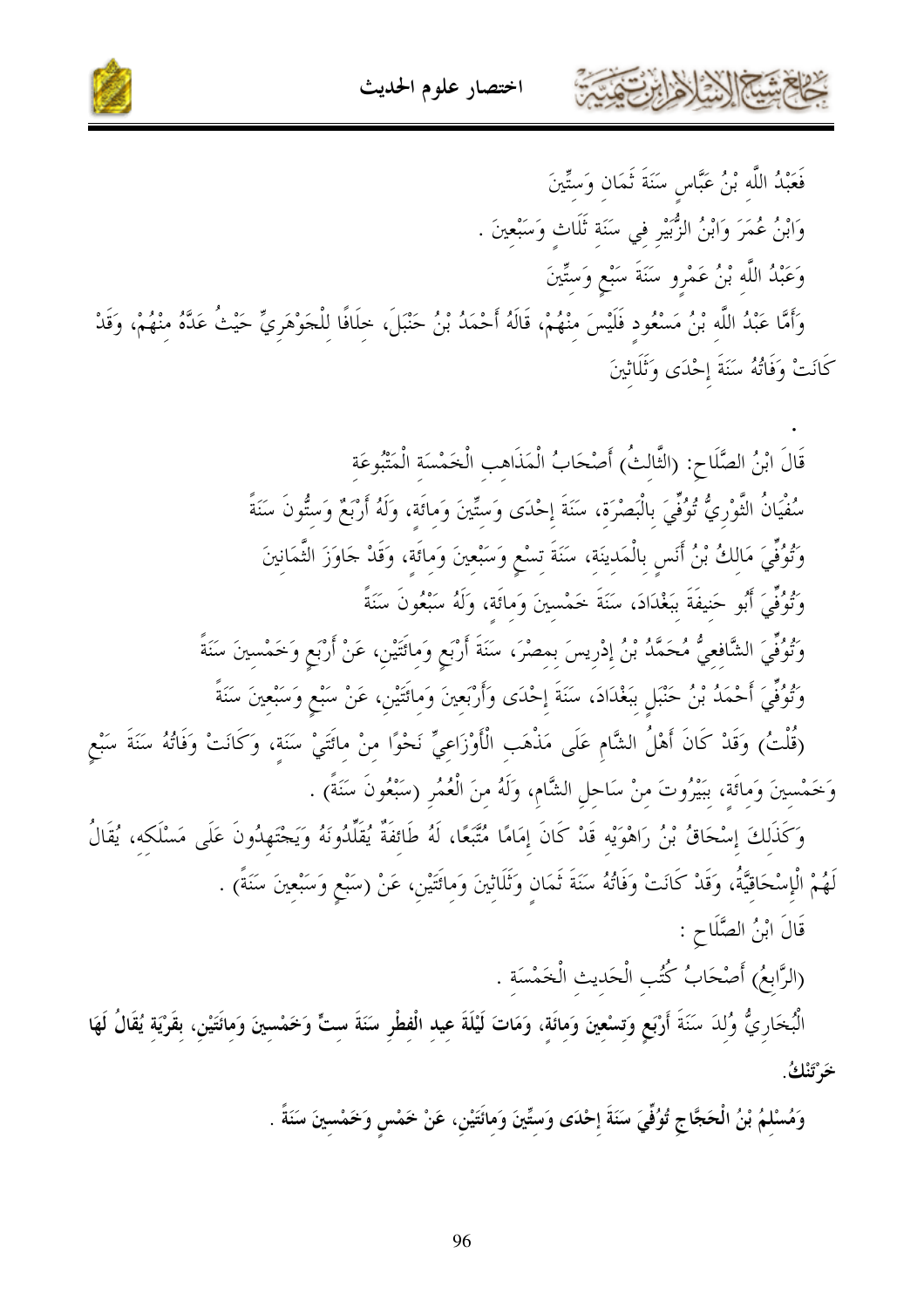



$$
s_{1} \ldots s_{n} \qquad s_{n} \qquad s_{n} \qquad s_{n} \qquad s_{n} \qquad s_{n} \qquad s_{n} \qquad s_{n} \qquad s_{n} \qquad s_{n} \qquad s_{n} \qquad s_{n} \qquad s_{n} \qquad s_{n} \qquad s_{n} \qquad s_{n} \qquad s_{n} \qquad s_{n} \qquad s_{n} \qquad s_{n} \qquad s_{n} \qquad s_{n} \qquad s_{n} \qquad s_{n} \qquad s_{n} \qquad s_{n} \qquad s_{n} \qquad s_{n} \qquad s_{n} \qquad s_{n} \qquad s_{n} \qquad s_{n} \qquad s_{n} \qquad s_{n} \qquad s_{n} \qquad s_{n} \qquad s_{n} \qquad s_{n} \qquad s_{n} \qquad s_{n} \qquad s_{n} \qquad s_{n} \qquad s_{n} \qquad s_{n} \qquad s_{n} \qquad s_{n} \qquad s_{n} \qquad s_{n} \qquad s_{n} \qquad s_{n} \qquad s_{n} \qquad s_{n} \qquad s_{n} \qquad s_{n} \qquad s_{n} \qquad s_{n} \qquad s_{n} \qquad s_{n} \qquad s_{n} \qquad s_{n} \qquad s_{n} \qquad s_{n} \qquad s_{n} \qquad s_{n} \qquad s_{n} \qquad s_{n} \qquad s_{n} \qquad s_{n} \qquad s_{n} \qquad s_{n} \qquad s_{n} \qquad s_{n} \qquad s_{n} \qquad s_{n} \qquad s_{n} \qquad s_{n} \qquad s_{n} \qquad s_{n} \qquad s_{n} \qquad s_{n} \qquad s_{n} \qquad s_{n} \qquad s_{n} \qquad s_{n} \qquad s_{n} \qquad s_{n} \qquad s_{n} \qquad s_{n} \qquad s_{n} \qquad s_{n} \qquad s_{n} \qquad s_{n} \qquad s_{n} \qquad s_{n} \qquad s_{n} \qquad s_{n} \qquad s_{n} \qquad s_{n} \qquad s_{n} \qquad s_{n} \qquad s_{n} \qquad s_{n} \qquad s_{n} \qquad s_{n} \qquad s_{n} \qquad s_{n} \qquad s_{n} \qquad s_{n
$$

فشكالا الأليان

أَبُو دَاوُدَ سَنَةَ خَمْسٍ وَسَبْعِينَ وَمِائَتَيْنِ . التِّرْمليُّ بَعْدَهُ بأَرْبَع سنينَ (سَنَةَ) تسْع وَسَبْعينَ . أَبُو عَبْد الرَّحْمَنِ النَّسَائيُّ سَنَةَ ثَلَاث وَثَلَاثمائَة .

(قُلْتُ) وَأَبُو عَبْد اللَّه مُحَمَّدُ بْنُ يَزِيدَ بْنِ مَاجَهْ الْقَرْوِينيُّ، صَاحبُ السُّنَنِ الَّتي كَمَّلَ بهَا الْكُتُبَ السَّنَّةَ السُّنَنُ الْأَرْبَعَةُ بَعْدَ الصَّحيحَيْنِ، الَّتي اعْتَنَى بأطْرَافهَا الْحَافظُ ابْنُ عَسَاكرَ، وَكَذَلكَ شَيْخْنَا الْحَافظُ الْمزِّيُّ اعْتَنَى برجَالهَا وَأَطْرَافهَا، وَهُوَ كتَابٌ قَويُّ التَّبْويب في الْفقْه، وَقَدْ كَانَتْ وَفَاتُهُ سَنَةَ ثَلَاث وَسَبْعينَ وَمائَتَيْن –رَحمَهُمْ اللَّهُ– . قَالَ (الْخَامسُ) سَبْعَةٌ منَ الْحُفَّاظ اُنْتُفعَ بتَصَانيفهمْ في أَعْصَارِنَا أَبُو الْحَسَنِ الدَّارَقُطْنِيُّ تُوُفِّيَ سَنَةَ خَمْسٍ وَثَمَانِينَ وَثَلَاثمائَة، عَنْ تِسْعِ وَسَبْعِينَ سَنَةً الْحَاكمُ أَبُو عَبْد اللَّه النَّيْسَابُورِيُّ تُوُفِّيَ فِي صَفَرِ سَنَةَ خَمْسٍ وَأَرْبَعِمائَةٍ، وَقَدْ جَاوَزَ الثَّمَانِينَ عَبْدُ الْغَنيِّ بْنُ سَعيد الْمصْرِيُّ في صَفَر سَنَةَ تسْع وَأَرْبَعمائَة بمصْرَ، عَنْ سَبْع وَسَبْعينَ سَنَةً الْحَافظُ أَبُو نُعَيْمِ الْأَصْبَهَانِيُّ :سَنَةَ ثَلَاثِينَ وَأَرْبَعِمائَة، وَلَهُ ستٌّ وَتسْعُونَ سَنَةً

وَمنْ الطَّبَقَة الْأُخْرَى:

الشَّيْخُ أَبُو عُمَرَ النَّمْرِيُّ تُوُفِّيَ سَنَةَ ثَلَاث وَستِّينَ وَأَرْبَعمائَة، عَنْ خَمْس وَتسْعينَ سَنَةً . ثُمَّ أَبُو بَكْر أَحْمَدُ بْنُ الْحُسَيْنِ الْبَيْهَقيُّ تُوُفِّيَ بنَيْسَابُورَ سَنَةَ ثَمَان وَخَمْسينَ وَأَرْبَعمائَة، عَنْ أَرْبَع وَسَبْعينَ سَنَةً . ثُمَّ أَبُو بَكْر بْنُ عَليٍّ الْخَطيبُ الْبَغْدَاديُّ تُوُفِّيَ سَنَةَ ثَلَاث وَستِّينَ وَأَرْبَعمائَة، عَنْ إحْدَى وَسَبْعينَ سَنَةً .

(قُلْتُ) وَقَدْ كَانَ يَنْبَغي أَنْ يَذْكُرَ مَعَ هَؤُلَاء جَمَاعَةً اشْتَهَرَتْ تَصَانيفُهُمْ بَيْنَ النَّاس، –وَلَا سيَّمَا عنْدَ أَهْل الْحَديث— كَالطَّبَرَانيٍّ وَقَدْ تُوُفِّيَ سَنَةَ ستِّينَ وَثَلَاثمائَة، صَاحب الْمَعَاجم الثَّلَاثَة وَغَيْرهَا، وَالْحَافظ أَبي يَعْلَى الْمَوْصليِّ (تُوُفِّيَ سَنَةَ سَبْع وَثَلَاثمائَة)، وَالْحَافظ أَبي بَكْر الْبَزَّار (تُوُفِّيَ سَنَةَ اثْنَيْن وَتسْعينَ وَماتَتَيْن) وَإِمَام الْأَنْمَّة مُحَمَّد بْنِ إسْحَاقَ بْنِ خُرَيْمَةَ تُوُفِّيَ سَنَةَ إِحْدَى عَشْرَةَ وَثَلَاثمائَة، صَاحب الصَّحِيح .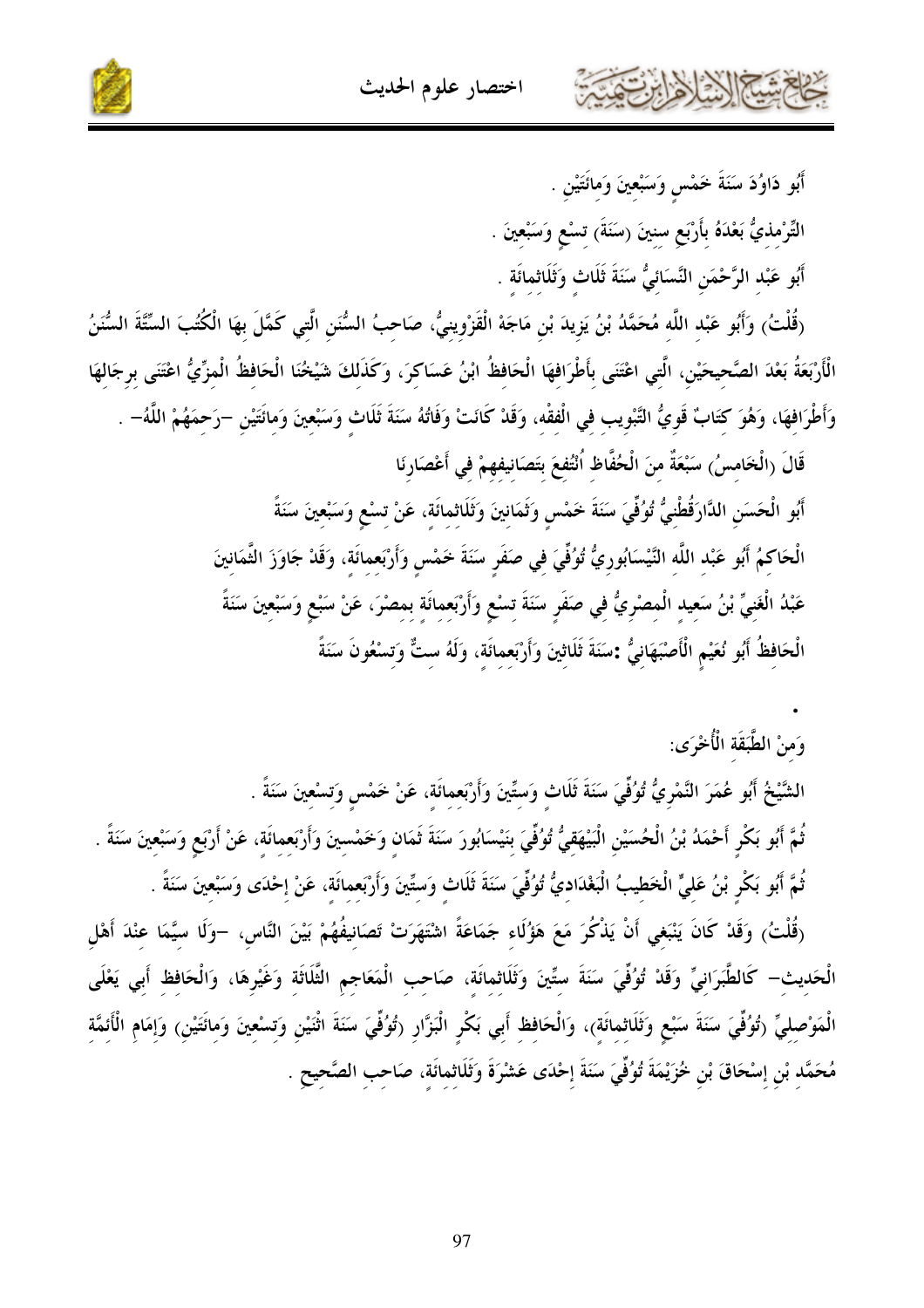





وَالْحَافِظُ أَبُو حَمَدٍ بْنُ عَدِيٍّ، صَاحِبُ الْكَامِلِ، تُوُفِّيَ سَنَةَ سَبْعٍ وَستِّينَ وَثَلَاثمائَة .

# اَلنَّوْغُ اَلْحَادي وَالسِّتُّونَ

مَعْرِفَةُ الثِّقَاةِ وَالضُّعَفَاءِ مِنْ اَلرُّوَاةِ وَغَيْرِهِمْ

وَهَذَا اَلْفَنُّ مِنْ أَهَمِّ اَلْعُلُومِ وَأَعْلَاهَا وَأَنْفَعِهَا, إِذْ بِهِ تُعْرَفُ صِحَّةُ سَنَدِ اَلْحَدِيثِ مِنْ ضَعْفِهِ .

وَقَدْ صَنَّفَ النَّاسُ في ذَلكَ قَديمًا وَحَديثًا كُتُبًا كَثيرَةً منْ أَنْفَعهَا كتَابُ ابْن حَاتم وَلابْن حبَّانَ كتَابَان نَافعَان أَحَدُهُمَا في الثِّقَاة, وَالْآخَرُ في اَلضُّعَفَاء وَكتَابُ اَلْكَاملِ لابْنِ عَديٍّ .

وَالتَّوَارِيخُ اَلْمَشْهُورَةُ, وَمِنْ أَجَلُّهَا تَارِيخُ بَغْدَادَ لِلْحَافِظِ أَبِي بَكْرِ أَحْمَدَ بْنِ عَلِيٍّ اَلْخَطِيبِ وَتَارِيخُ دِمَشْقَ لِلْحَافِظِ أَبِي اَلْقَاسِمِ بْنِ عَسَاكِرَ وَتَهْذِيبُ شَيْخِنَا الْحَافِظِ أَبِي الْحَجَّاجِ الْمِزِّيِّ وَمِيزَانُ شَيْخِنَا الْحَافِظِ أَبِي عَبْد اللَّه الذَّهَبِيِّ .

وَقَدْ حَمَعْتُ بَيْنَهُمَا وَزِدْتُ فِي تَحْرِيرِ الْجَرْحِ وَالتَّعْدِيلِ عَلَيْهِمَا، فِي كتَاب، وَسَمَّيْتُهُ "التَّكْميلُ في مَعْرفَة الثِّقَاتِ وَالضُّعَفَاءِ وَالْمَجَاهِيلِ" وَهُوَ مِنْ أَنْفَعِ شَيْءِ للْفَقيهِ الْبَارِعِ، وَكَذَلكَ للْمُحَدِّث . وَلَيْسَ الْكَلَامُ فِي حَرْحِ الرِّجَالِ عَلَى وَحْهِ النَّصِيحَةِ لِلَّهِ وَلِرَسُولِهِ وَلِكِتَابِهِ وَالْمُؤْمِنِينَ بغِيبَة، بَلْ يُثَابُ بتَعَاطي ذَلكَ إذَا قَصَدَ به ذَلكَ .

وَقَدْ قيلَ ليَحْيَى بْنِ سَعيد الْقَطَّانِ أَمَا تَخْشَى أَنْ يَكُونَ هَؤُلَاء الَّذينَ تَرَكْتَ حَديثَهُمْ خُصَمَاءَكَ يَوْمَ الْقيَامَة؟ قَالَ: لأَنْ يَكُونَ هَؤُلَاء خُصَمَائي أَحَبُّ إلَيَّ منْ أَنْ يَكُونَ رَسُولُ اللَّه –صَلَّى اللَّهُ عَلَيْه وَسَلَّمَ– خَصْمِي يَوْمَئِذ، (يَقُولُ لِي لِمَ لَمْ تَذُبَّ الْكَذِبَ عَنْ حَدِيثِي؟) .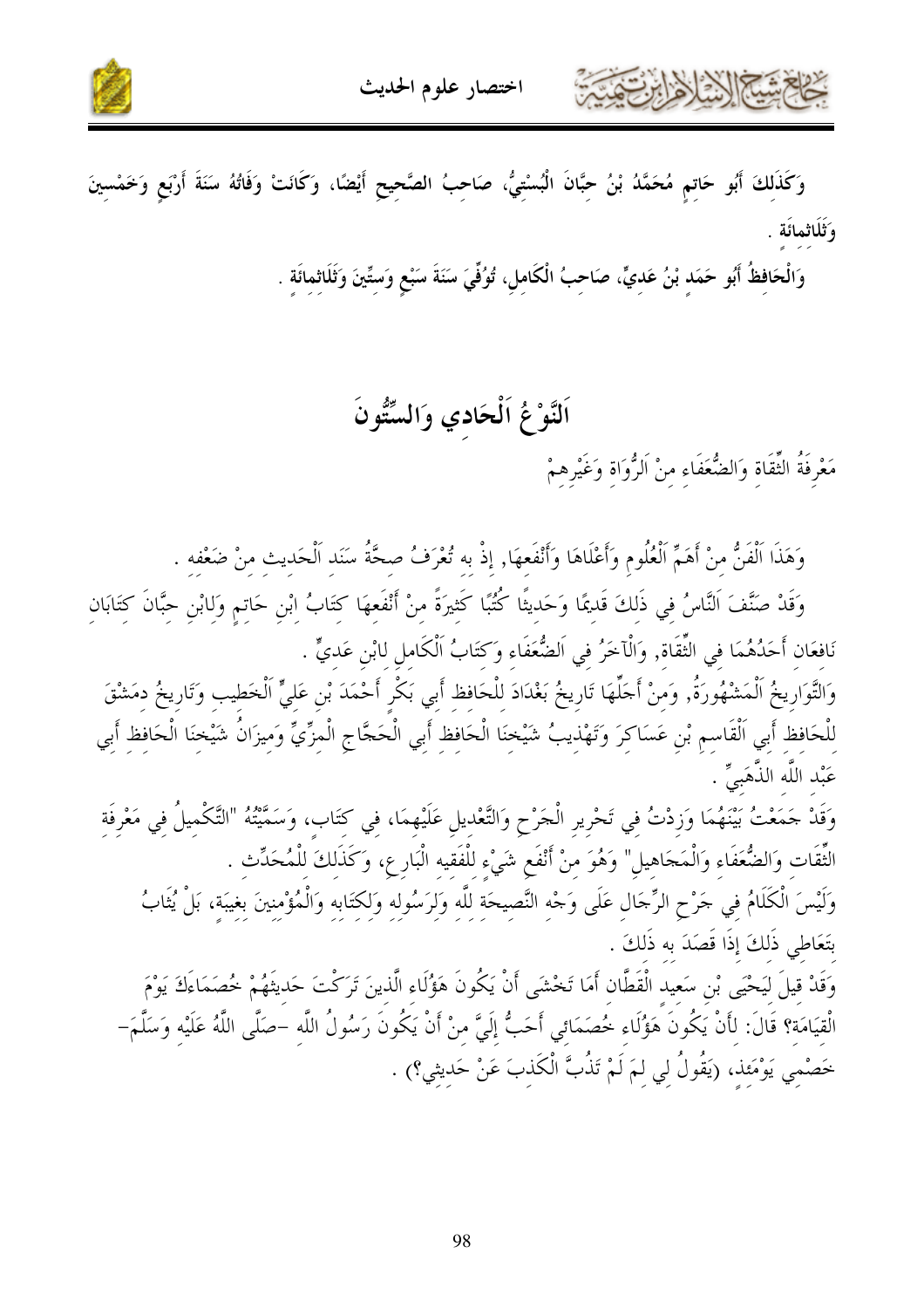



وَقَدْ سَمعَ أَبُو تُرَابِ النَّخْشَبِيُّ أَحْمَدَ بْنَ أَحْمَدَ بْنِ حَنْبَلَ وَهُوَ يَتَكَلَّمُ فِي بَعْضِ الرُّوَاةِ فَقَالَ لَهُ: أَتَغْتَابُ الْعُلَمَاءَ؟! فَقَالَ لَهُ: وَيْحَكَ! هَذَا نَصِيحَةٌ، لَيْسَ هَذَا غيبَةً . وَيُقَالُ: إِنَّ أَوَّلَ مَنْ تَصَدَّى لِلْكَلَامِ فِي الرُّوَاةِ شُعْبَةُ بْنُ الْحَجَّاجِ، وَتَبعَهُ يَحْيَى بْنُ سَعيد الْقَطَّانُ، ثُمَّ تَلَامِذَتُهُ أَحْمَدُ بْنُ حَنْبَلِ، وَعَلِيُّ بْنُ الْمَدِينِيِّ، وَيَحْيَى بْنُ مَعِينِ، وَعَمْرُو بْنُ الْفَلَاسِ، وَغَيْرُهُمْ . وَقَدْ تَكَلَّمَ فِي ذَلِكَ مَالِكٌ، وَهِشَامُ بْنُ عُرْوَةَ، وَجَمَاعَةٌ مِنَ السَّلَفِ وَقَدْ قَالَ –عَلَيْهِ الصَّلَاةُ وَالسَّلَامُ–: ﴿ الدِّينُ النَّصيحَةُ ﴾. وَقَدْ تَكَلَّمَ بَعْضُهُمْ في غَيْره فَلَمْ يُعْتَبَرْ، لمَا بَيْنَهُمَا منَ الْعَدَاوَة الْمَعْلُومَة . وَقَدْ ذَكَرْنَا مِنْ أَمْثِلَةِ ذَلِكَ كَلَامَ مُحَمَّدٍ بْنِ إِسْحَاقَ فِي الْإِمَامِ مَالِكٍ، وَكَذَا كَلَامُ مَالِكِ فِيهِ، وَقَدْ وَسَّعَ السُّهَيْلِيُّ الْقَوْلَ فِي ذَلِكَ، وَكَذَلِكَ كَلَامُ النَّسَائِيِّ فِي أَحْمَدَ بْنِ صَالِحٍ الْمِصْرِيِّ حِينَ مَنَعَهُ مِنْ حُضُورِ مَجْلسه .

اَلنَّوْعُ اَلثَّاني وَالسِّتُّونَ

مَعْرِفَةُ مَنْ اِحْتَلَطَ فِي آخرِ عُمْرِهِ

أشباح الأوابرت

إِمَّا لِخَوْفٍ أَوْ ضَرَرٍ أَوْ مَرَضٍ أَوْ عَرَضٍ كَعَبْدِ اللَّهِ بْنِ لَهِيعَةَ, لَمَّا ذَهَبَتْ كُتُبُهُ اخْتَلَطَ في عَقْله, فَمَنْ سَمِعَ مِنْ هَؤُلَاءِ قَبْلَ اخْتِلَاطِهِمْ قُبِلَتْ رِوَايَتُهُمْ, وَمَنْ سَمِعَ بَعْدَ ذَلِكَ أَوْ شَكَّ فِي ذَلِكَ لَمْ تُقْبَلْ .

وَمِمَّنْ اِخْتَلَطَ بِأَخَرَةٍ عَطَاءُ بْنُ اَلسَّائِبِ, وَأَبُو إِسْحَاقَ السَّبِيعيُّ, قَالَ اَلْحَافظُ أَبُو يَعْلَى اَلْخَليليُّ: وَإِنَّمَا سَمِعَ ابْنُ عُيَيْنَةَ مِنْهُ بَعْدَ ذَلِكَ وَسَعِيدُ بْنُ أَبِي عَرُوبَةَ, وَكَانَ سَمَاعُ وَكِيعِ وَالْمُعَافَى بْنِ عِمْرَانَ مِنْهُ بَعْدَ اخْتلَاطه وَالْمَسْعُوديُّ, وَرَبيعَةُ, وَصَالحٌ مَوْلَى اَلتَّوْأَمَة, وَحُصَيْنُ بْنُ عَبْد اَلرَّحْمَن, قَالَهُ النَّسَائيُّ وَسُفْيَانُ بْنُ عُيَيْنَةَ قَبْلَ مَوْته بسَنَتَيْن, قَالَهُ يَحْيَى اَلْقَطَّانُ وَعَبْدُ اَلْوَهَّاب اَلتَّقَفيُّ, قَالَهُ ابْنُ مَعين وَعَبْدُ اَلرَّزّاق بْنُ هَمَّام, قَالَ أَحْمَدُ بْنُ حَنْبَلٍ: اخْتَلَطَ بَعْدَمَا عَمِيَ, فَكَانَ يُلَقَّنُ, فَيَتَلَقَّنُ فَمَنْ سَمِعَ منْهُ بَعْدَمَا عَمِيَ فَلَا شَيْءَ .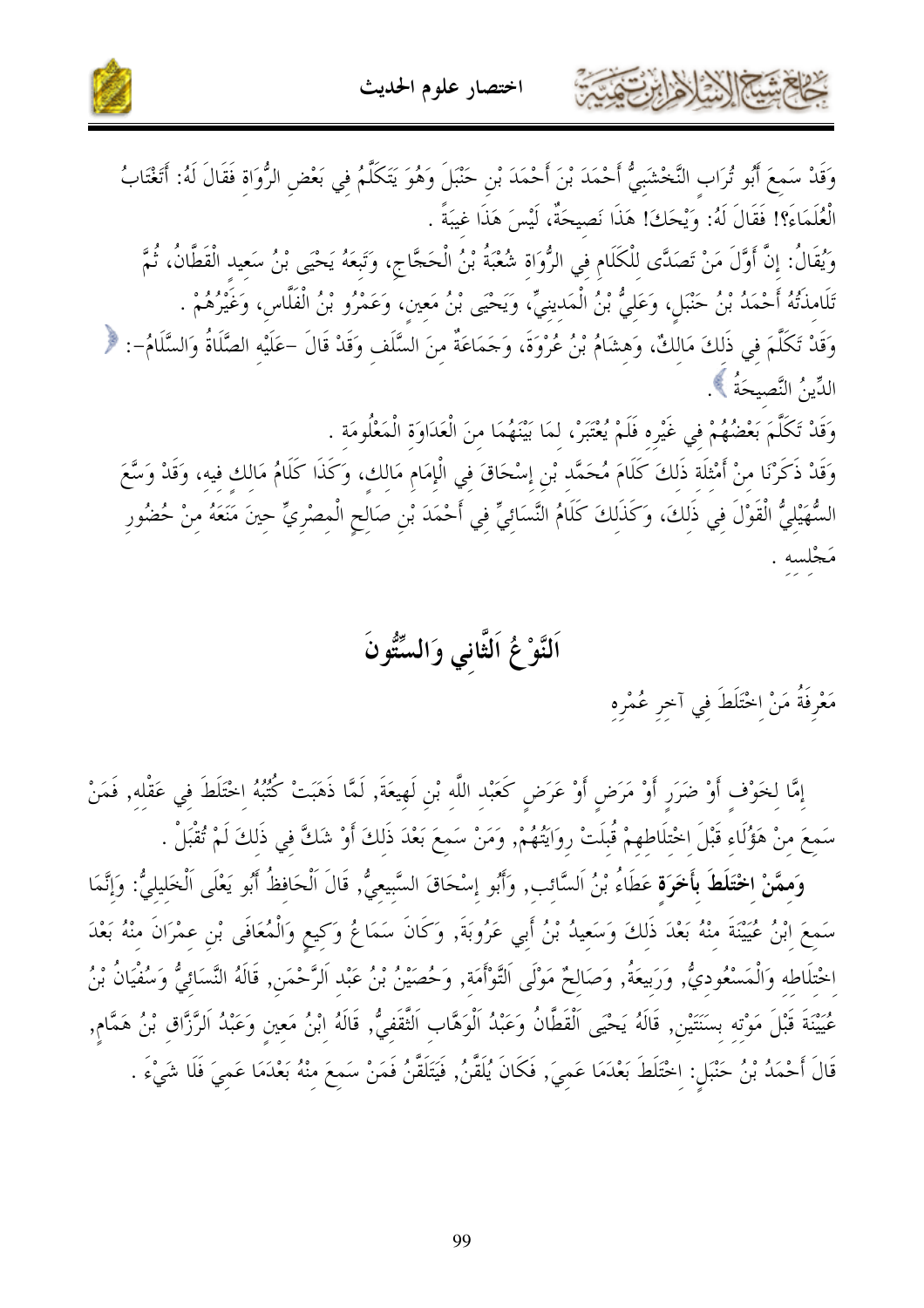



اَلنَّوْغُ اَلثَّالتُٰ وَالسِّتُّونَ

مَعْرِفَةُ اَلطَّبَقَات

كالحشيم الذلاذ ابرتهمته

وَ**ذَلكَ أَمْرٌ اصْطلَاحيٌّ** فَمنْ اَلنَّاس مَنْ يَرَى اَلصَّحَابَةَ كُلَّهُمْ طَبَقَةً وَاحدَةً, ثُمَّ اَلتَّابعُونَ بَعْدَهُمْ كَذَلكَ وَيَسْتَشْهِدُ عَلَى هَذَا بِقَوْلِهِ عَلَيْهِ اَلسَّلَامُ ﴿ خَيْرُ اَلْقُرُونِ قَرْنِي, ثُمَّ اَلَّذِينَ يَلُونَهُمْ ﴾ فَذَكَرَ بَعْدَ قَرْنه قَرْنَيْنِ أَوْ ثَلَاثَةً .

> وَمِنْ النَّاسِ مَنْ يُقَسِّمُ اَلصَّحَابَةَ إِلَى طَبَقَاتٍ, وَكَذَلِكَ التَّابِعِينَ فَمَنْ بَعْدَهُمْ . وَمنْهُمْ مَنْ يَجْعَلُ كُلَّ قَرْن أَرْبَعينَ سَنَةً .

وَمِنْ أَجَلِّ اَلْكُتُبِ فِي هَذَا طَبَقَاتُ مُحَمَّدِ بْنِ سَعْدِ كَاتِبِ اَلْوَاقِدِيٍّ وَكَذَلِكَ كِتَابُ اَلتَّارِيخ لشَيْخنَا اَلْعَلَّامَةِ أَبِي عَبْدِ اللَّهِ اَلذَّهَبِيِّ –رَحِمَهُ اَللَّهُ– وَلَهُ كِتَابُ طَبَقَاتِ اَلْحُفَّاظِ, مُفيدٌ أَيْضًا جلًّا .

اَلنَّوْغُ اَلرَّابِعُ وَالسِّتُّونَ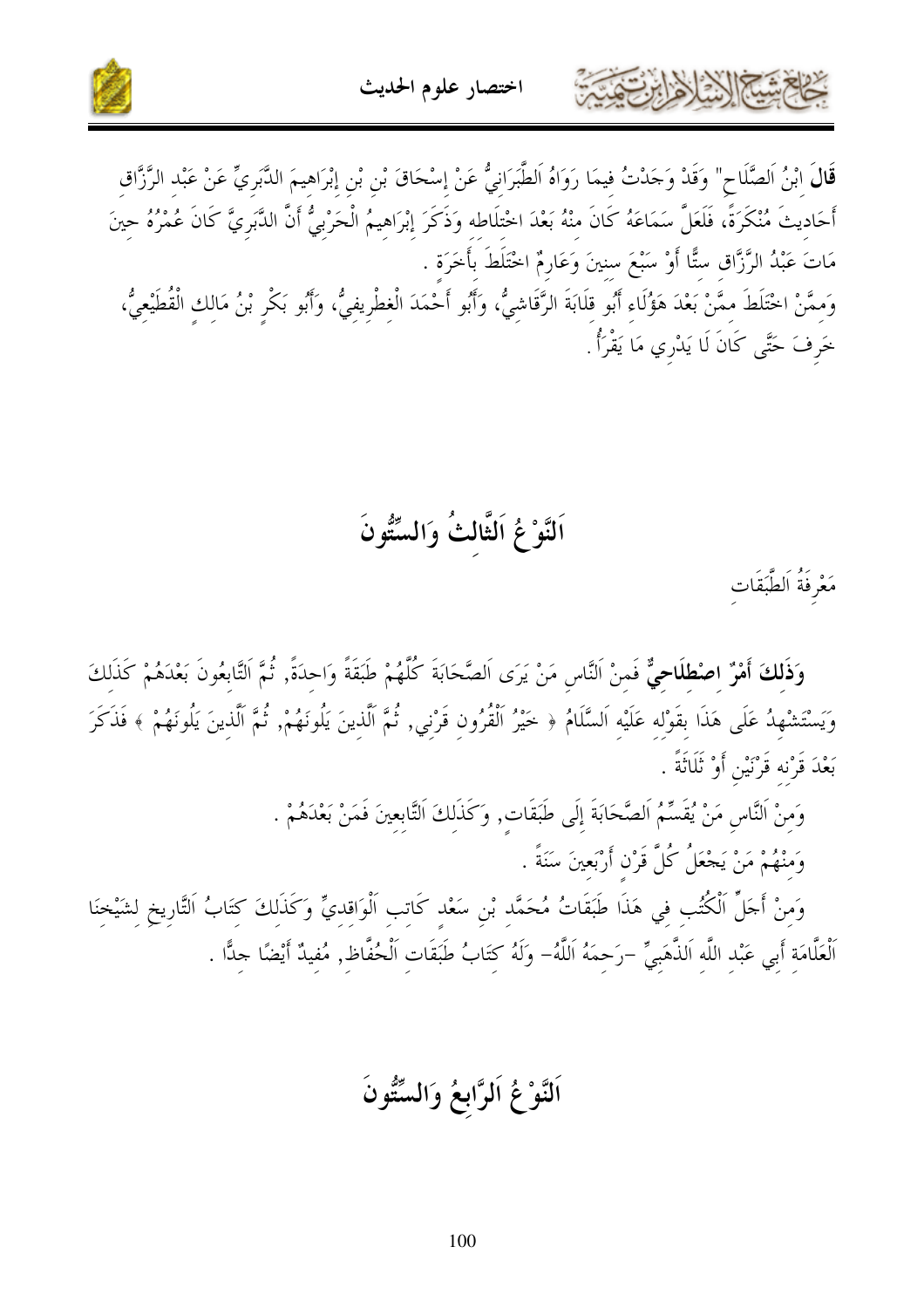





مَعْرِفَةُ اَلْمَوَالِي مِنْ اَلرُّوَاةِ وَالْعُلَمَاءِ

وَهُوَ مِنَ اَلْمُهِمَّاتِ, فَرُبَّمَا نُسِبَ أَحَدُهُمْ إِلَى اَلْقَبِيلَةِ, فَيَعْتَقَدُ اَلسَّامِعُ أَنَّهُ منْهُمْ صَليبَةٌ, وَإِنَّمَا هُوَ منْ مَوَاليهمْ فَيُمَيِّرُ ذَلكَ لِيُعْلَمَ, وَإِنْ كَانَ قَدْ وَرَدَ فِي اَلْحَدِيثِ ﴿ مَوْلَى اَلْقَوْمِ مِنْ أَنْفُسِهِمْ ﴾ .

وَمنْ ذَلكَ أَبُو الْبَخْتَرِيِّ "اَلطَّائيُّ" وَهُوَ سَعيدُ بْنُ فَيْرُوزَ, وَهُوَ مَوْلَاهُمْ وَكَذَلكَ أَبُو اَلْعَاليَة "اَلرِّيَاحيُّ" وَكَذَلِكَ اَللَّيْتُ بْنُ سَعْدِ "اَلْفَهْمِيٌّ" وَكَذَلِكَ عَبْدُ اللَّهِ بْنُ وَهْبِ "اَلْقُرَشِيُّ", وَهُوَ مَوْلَى لِعَبْدِ اللَّهِ بْنِ صَالِحِ كَاتب اَللَّيْتْ وَهَذَا كَثيرٌ .

فَأَمَّا مَا يُذْكَرُ فِي تَرْجَمَةِ اَلْبُخَارِيِّ أَنَّهُ "مَوْلَى الْجُعْفِيِّينَ" فَلِإِسْلَامِ جَدِّهِ اَلْأَعْلَى عَلَى يَدِ بَعْضِ الْجُعْفِيِّينَ

وَكَذَلِكَ اَلْحَسَنُ بْنُ عِيسَى الْمَاسَرْجَسِيُّ يُنْسَبُ إِلَى وَلَاءِ عَبْدِ اللَّهِ بْنِ اَلْمُبَارَكِ, بأَنَّهُ أَسْلَمَ عَلَى يَدَيْه, وَكَانَ نَصْرَانيًّا .

وَقَدْ يَكُونُ بِالْحَلِفِ, كَمَا يُقَالُ فِي نَسَبِ اَلْإِمَامِ مَالِكِ بْنِ أَنَسِ "مَوْلَى التَّيْمِيِّينَ", وَهُوَ حمْيَرِيٌّ أَصْبُحِيٌّ صَلِيبَةٌ, وَلَكِنْ كَانَ حَلُّهُ مَالِكُ بْنُ أَبِي عَامِرٍ حَلِيفًا لَهُمْ, وَقَدْ كَانَ عَسيفًا عِنْدَ طَلْحَةَ بْنِ عَبْدِ اللَّهِ التَّيْميِّ أَيْضًا, فَنُسبَ إِلَيْهِمْ كَذَلكَ .

وَقَدْ كَانَ حَمَاعَةٌ مِنْ سَادَاتِ اَلْعُلَمَاءِ فِي زَمَنِ اَلسَّلَفِ مِنَ اَلْمَوَالِي, وَقَدْ رَوَى مُسْلمٌ فِي صَحِيحِه أَنَّ عُمَرَ بْنَ اَلْخَطَّابِ لَمَّا تَلَقَّاهُ نَائِبُ مَكَّةَ أَتْنَاءَ اَلطَّرِيقِ فِي حَجٍّ أَوْ عُمْرَةٍ, قَالَ لَهُ: مَنْ إسْتَخْلَفْتَ مِنْ أَهْلِ اَلْوَادي؟ قَالَ ابْنُ أَبْزَى, قَالَ وَمَنْ ابْنُ أَبْزَى؟ قَالَ رَجُلٌ: مِنَ اَلْمَوَالِي, فَقَالَ: أَمَا إِنِّي سَمِعْتُ نَبِيَّكُمْ ﷺ يَقُولُ ﴿ إِنَّ اَللَّهَ يَرْفَعُ بِهَذَا اَلْعِلْمِ أَقْوَامًا وَيَضَعُ بِه آخَرِينَ ﴾ .

وَذَكَرَ الزُّهْرِيُّ أَنَّ هشَامَ بْنَ عَبْد اَلْمَلك قَالَ لَهُ: مَنْ يَسُودُ مَكَّةَ؟ فَقُلْتُ عَطَاءُ, قَالَ: فَأَهْلُ اَلْيَمَنِ؟ قُلْتُ طَاوُسٌ, قَالَ: فَأَهْلُ اَلشَّامِ؟ فَقُلْتُ مَكْحُولٌ, قَالَ: فَأَهْلُ مِصْرَ؟ قُلْتُ يَزِيدُ بْنُ أَبِي حَبِيبِ, قَالَ فَأَهْلُ اَلْحَزِيرَةِ؟ فَقُلْتُ: مَيْمُونُ بْنُ مِهْرَانَ, قَالَ : فَأَهْلُ خُرَاسَانَ؟ قُلْتُ اَلضَّحَّاكُ بْنُ مُزَاحِمٍ, قَالَ: فَأَهْلُ اَلْبَصْرَةِ؟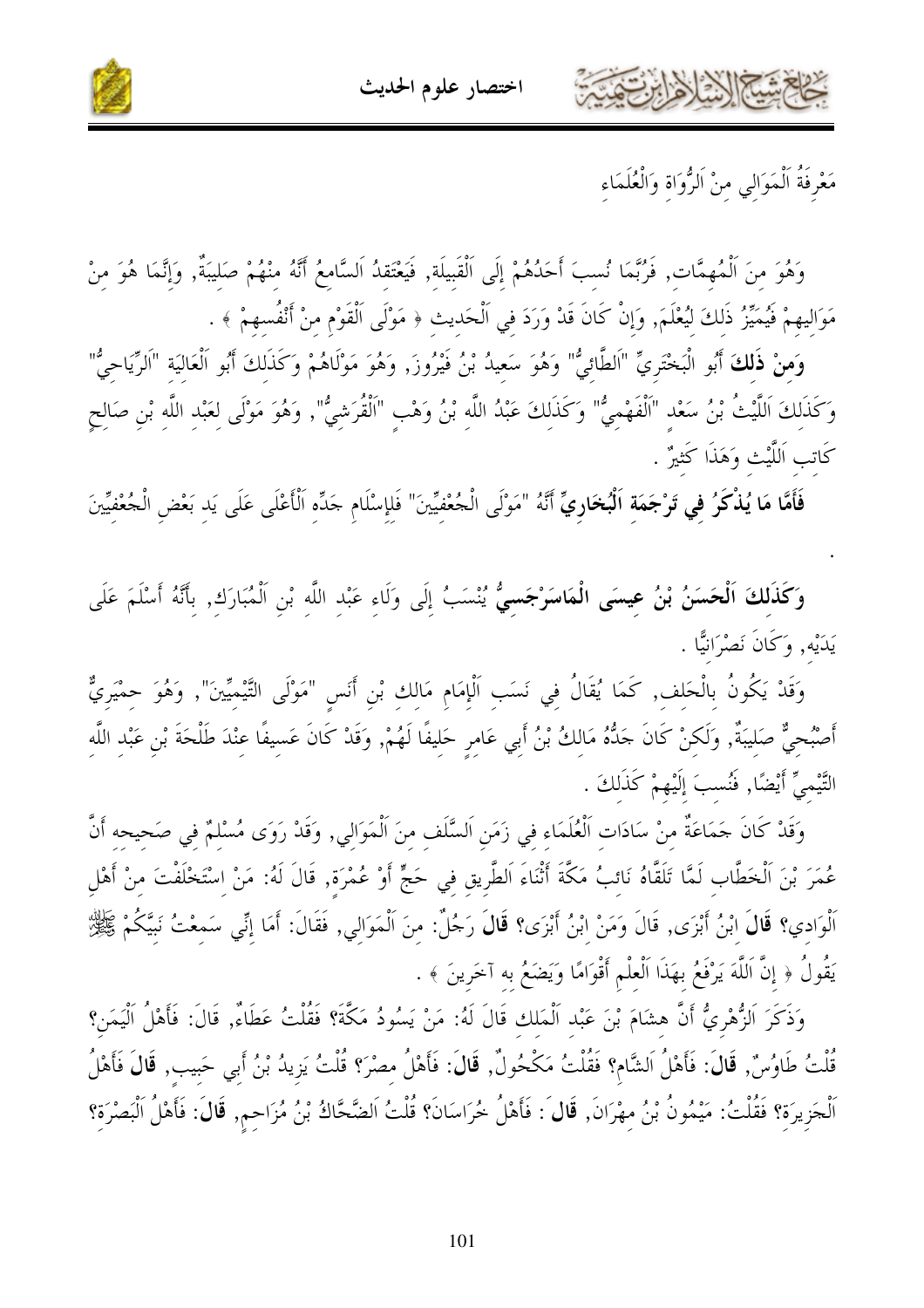

فَقُلْتُ اَلْحَسَنُ بْنُ أَبِي اَلْحَسَنِ, قَالَ: فَأَهْلُ اَلْكُوفَة؟ فَقُلْتُ إِبْرَاهِيمُ اَلنَّخَعِيُّ, وَذَكَرَ أَنَّهُ يَقُولُ لَهُ عِنْدَ كُلِّ وَاحد أَمنَ اَلْعَرَب أَمْ منَ اَلْمَوَالي؟ فَيَقُولُ منَ اَلْمَوَالي, فَلَمَّا انْتَهَى قَالَ: يَا زُهْريُّ, وَاللّه لتَسُودَنَّ اَلْمَوَالي عَلَى اَلْعَرَبِ حَتَّى يُخْطَبَ لَهَا عَلَى اَلْمَنَابِرِ وَالْعَرَبُ تَحْتَهَا, فَقُلْتُ: يَا أَمِيرَ اَلْمُؤْمِنِينَ, إِنَّمَا هُوَ أَمْرُ اَللَّهِ وَدينُهُ, فَمَنْ حَفظَهُ سَادَ, وَمَنْ ضَيَّعَهُ سَقَطَ .

(قُلْتُ) وَسَأَلَ بَعْضُ الْأَعْرَابِ رَجُلًا منْ أَهْلِ اَلْبَصْرَة, فَقَالَ: مَنْ هُوَ سَيِّدُ هَذه اَلْبَلْدَة؟ قَالَ اَلْحَسَنُ بْنُ أَبِي اَلْحَسَنِ اَلْبَصْرِيُّ, قَالَ: أَمَوْلَى هُوَ؟ قَالَ: نَعَمْ, قَالَ: فَبِمَ سَادَهُمْ؟ فَقَالَ بحَاجَتِهِمْ إِلَى عِلْمهِ وَعَدَمِ احْتيَاجه إِلَى دُنْيَاهُمْ, فَقَالَ اَلْأَعْرَابِيُّ هَذَا لَعَمْرُ أَبِيكَ هُوَ اَلسُّؤْدُدُ .

# اَلنَّوْغُ اَلْخَامسُ وَالسِّتُّونَ

مَعْرِفَةُ أَوْطَانِ اَلرُّوَاةِ وَبُلْدَانِهِمْ

كالحشيم الأداءت

وَهُوَ مِمَّا يَعْتَنِي بِهِ كَثِيرٌ مِنْ عُلَمَاءِ اَلْحَديث, وَرُبَّمَا تَرَتَّبَ عَلَيْه فَوَائِدُ مُهِمَّةُ .

منْهَا مَعْرفَةُ شَيْخِ اَلرَّاوي, فَرُبَّمَا اشْتَبَهَ بغَيْره, فَإِذَا عَرَفْنَا بَلَدَهُ تَعَيَّنَ بَلَديُّهُ غَالبًا, وَهَذَا مُهمٌّ حَليلٌ . وَقَدْ كَانَتْ الْعَرَبُ إِنَّمَا يُنْسَبُونَ إِلَى اَلْقَبَائِلِ وَالْعَمَائِرِ وَالْعَشَائِرِ وَالْبُيوتِ, وَالْعَجَمُ إِلَى شُعُوبِهَا وَرَسَاتِيقِهَا وَبُلْدَانِهَا, وَبَنُو إِسْرَائِيلَ إِلَى أَسْبَاطِهَا فَلَمَّا جَاءَ اَلْإِسْلَامُ وَانْتَشَرَ النَّاسُ فِي اَلْأَقَالِيم, نُسبُوا إِلَيْهَا, أَوْ إِلَى مُدُنهَا أَوْ قُرَاهَا .

فَمَنْ كَانَ مِنْ قَرْيَةِ فَلَهُ اَلِانْتِسَابُ إِلَيْهَا بِعَيْنِهَا, وَإِلَى مَدِينَتِهَا –إِنْ شَاءَ اَللَّهُ–, أَوْ إِقْلِيمِهَا, وَمَنْ كَانَ مِنْ بَلْدَة ثُمَّ انْتَقَلَ مِنْهَا إِلَى غَيْرِهَا فَلَهُ اَلِانْتِسَابُ إِلَى أَيِّهِمَا شَاءَ, وَالْأَحْسَنُ أَنْ يَذْكُرَهُمَا, فَيَقُولَ مَثَلاً اَلشَّامِيُّ نُمَّ اَلْعِرَاقِيُّ, أَوْ اَلدِّمَشْقِيُّ نُمَّ اَلْمِصْرِيُّ, وَنَحْوَ ذَلكَ .